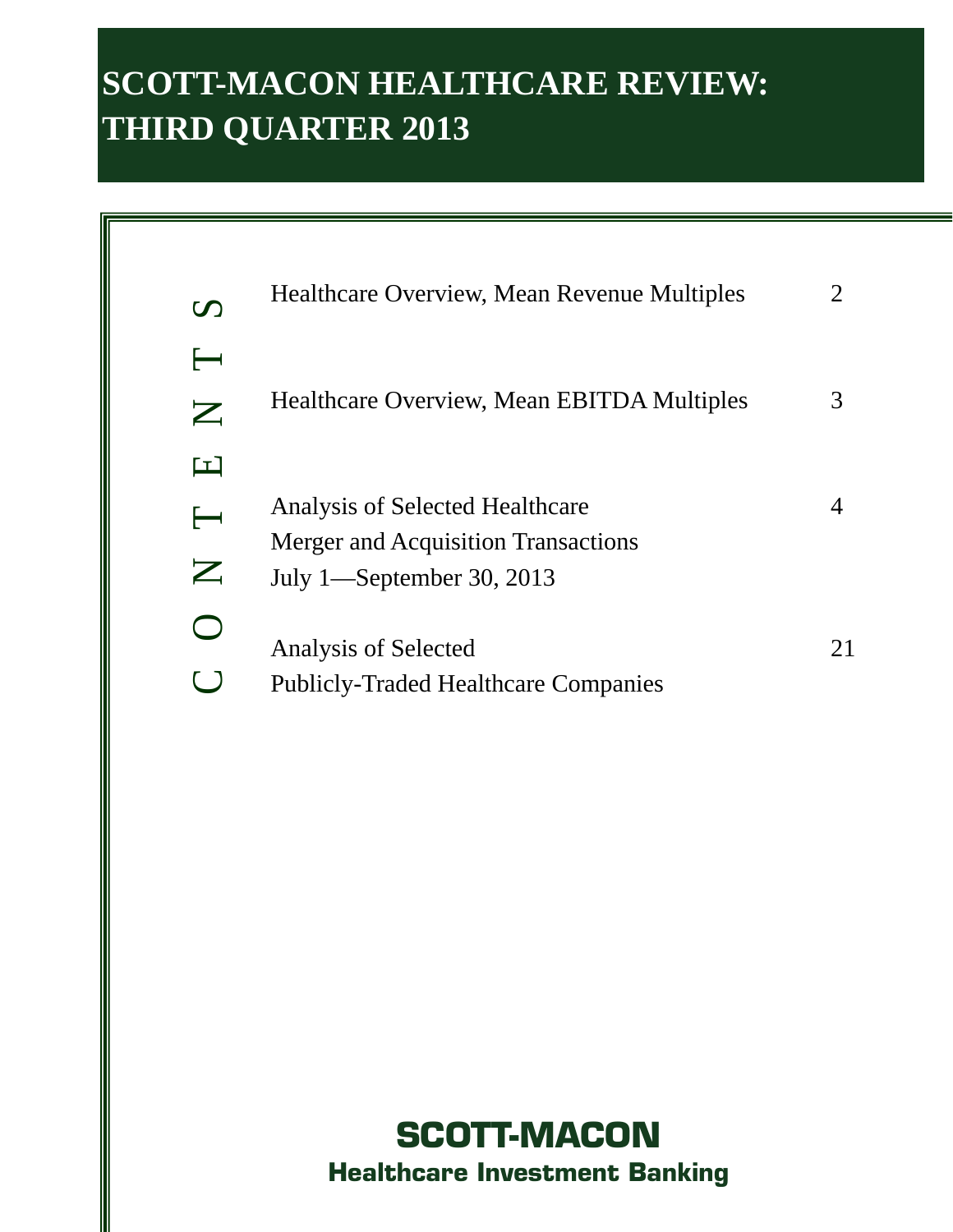# **THIRD QUARTER 2013 HEALTHCARE REVIEW**

Dear Clients and Friends,

 $=$  2

Scott-Macon is pleased to present our quarterly Health- tal giant HCA, media conglomerate Hearst, and credit services care Review covering the third quarter of 2013. If you haven't done so already, please email me at ncortright@scottmacon.com to automatically continue receiving our publications in the future as we are transitioning to digital publishing with email distribution.

Pages four and five represent a visual snapshot of the average multiples for all of the healthcare, medical and pharmaceutical transactions that either closed or were announced during the third quarter, along with the average multiples for the major publicly-traded healthcare, medical and pharmaceutical companies.

 Starting on page 6, we present information on the quarter's mergers and acquisitions activity. In the Insurance segment, ProAssurance announced its \$158 million acquisition of workers' compensation and reinsurance products player Eastern Insurance Holdings, and WellCare also announced its takeover of Windsor Health Group in the government sector. In the Technology sector, the deal with the largest publicly-disclosed price to close was Vitera Healthcare's acquisition of Greenway Medical Technologies for \$632 million, or an astounding 4.7x revenue, combining two of the larger electronic health record/ practice management companies with backing from Vista Equity. The technology area also witnessed acquisitions by hospi-

giant TransUnion, continuing the trend of the past several years of healthcare technology companies attracting acquisition interest from non-traditional strategic partners. In the Outsourcing segment, the largest transaction based on publicly-disclosed prices was Catamaran's \$409 million deal for Restat, further consolidating the Pharmacy Benefit Management space. In addition, PBM Partners Rx was acquired by Magellan, which continues its plan to diversify beyond its behavioral core business. Another PBM, Envision, announced its sale to TPG Capital.

Turning to Providers starting on page 9, the largest deal for the Labs segment was the acquisition of CML Healthcare by LifeLabs for \$1.2 billion, or 3.5x revenues and 11.8x EBITDA. The Home Health & Hospice segment's largest deal was BioScrip's completed purchase of CarePoint Partners for \$223 million. The Long-Term Care segment saw the announcement of the acquisition of twenty-plus retirement communities for an estimated price north of \$475 million by CHP Partners. In the Acute segment, Community Health Systems' announcement to acquire Health Management Associates for \$7.3 billion, equal to 1.3x revenues and 7.9x EBITDA, represented the largest transaction in this sector, combining two of the largest hospital chains in the country.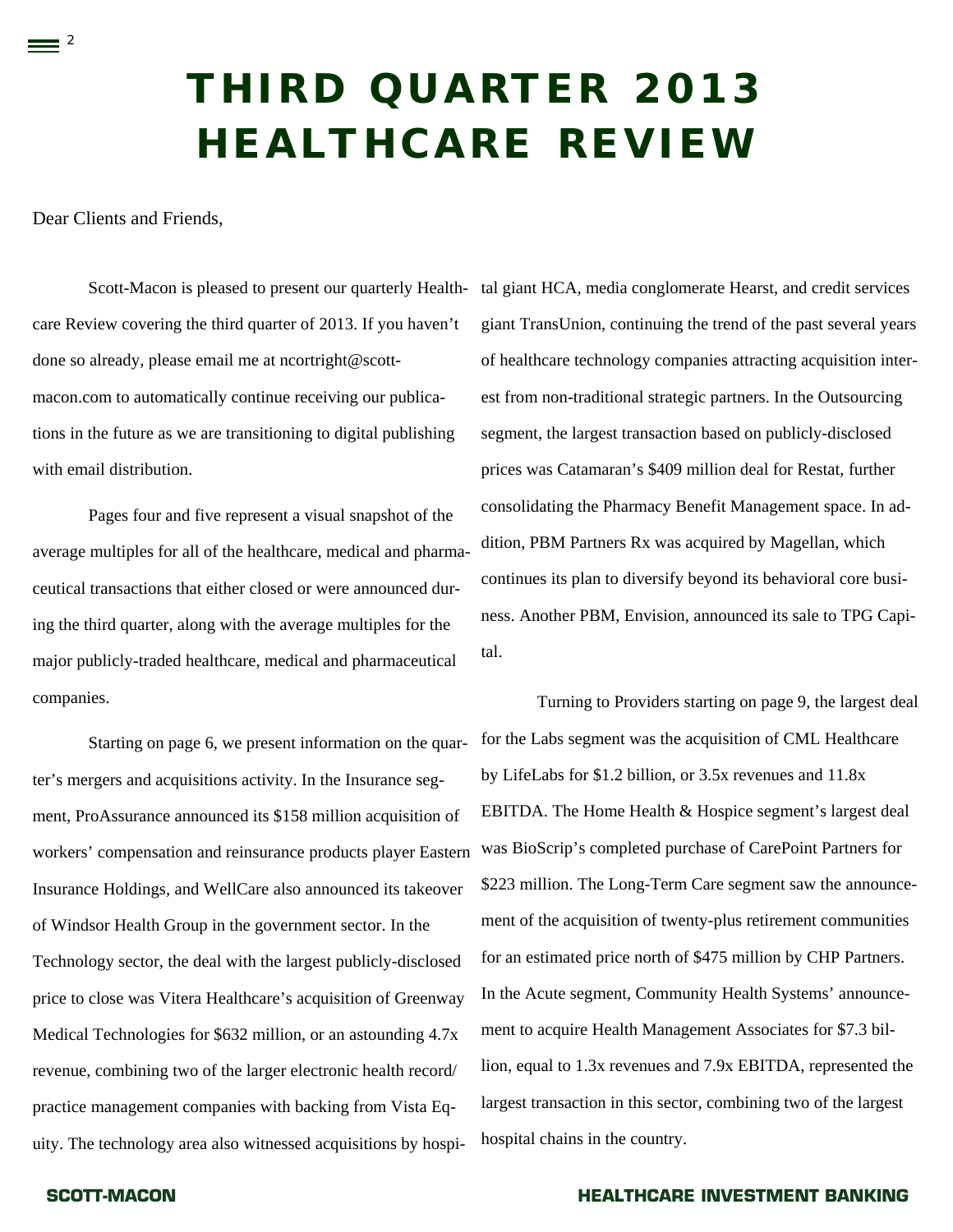In the Products area beginning on page 16, the sector saw eight deals that exceeded \$1 billion. The first in Clinical Devices is the \$4.0 billion acquisition of Gambro AB by Baxter International that closed in September at 2.4x revenues. Following that deal was Stryker's announced purchase of MAKO Surgical for \$1.5 billion or an eye-popping 13.2x revenues. Next in Commercial is Essilor International's announcement to acquire 51% of Transitions Optical and 100% of Intercast Europe for a whopping \$1.8 billion, or 2.2x revenues. Following in the Consumer segment was Valeant's \$8.4 billion deal for Bausch & Lomb in August. The Pharmaceutical segment includes Johnson & Johnson's \$1 billion acquisition of Aragon Pharmaceuticals. The Biotech segment garnered two billion dollar deals; Amgen's announced acquisition of Onyx Pharmaceuticals for \$9.3 billion or 17.9x revenue and Perrigo's announcement to acquire Elan for \$8.4 billion. The Distribution segment witnessed George Weston's \$13 billion announced deal for Shoppers Drug Mart, representing 1.2x revenue and 11.1x EBITDA.

 Following the mergers and acquisitions analysis, we present an analysis of publicly-traded Services, Providers, and Products companies by sector. Mean EBITDA multiples for Services companies ended the quarter at 11.0x (up from 10.0x in Q2 2013); Providers at 9.8x (up from 9.5x in Q2 2013); and Products at 11.2x (up from 10.8x in Q2 2013). Technology services companies ended the quarter at an average EBITDA multiple of 12.7x times (up from 11.7x in Q2 in 2013), while Outsourcing services companies traded at 12.3x times EBITDA as of September  $30<sup>th</sup>$  (up from 11.8x in Q2 2013). The Insurance segment EBITDA multiple came in at 8.6x times (up from

8.0x in Q2 2013).

Finally, contact information for the Scott-Macon Healthcare Investment Banking Group Professionals appears on the back cover. We welcome your call or email to discuss your thoughts on this article.

Sincerely yours,

Nate Cortright

Nathan D. Cortright *Managing Director Group Head – Healthcare Investment Banking*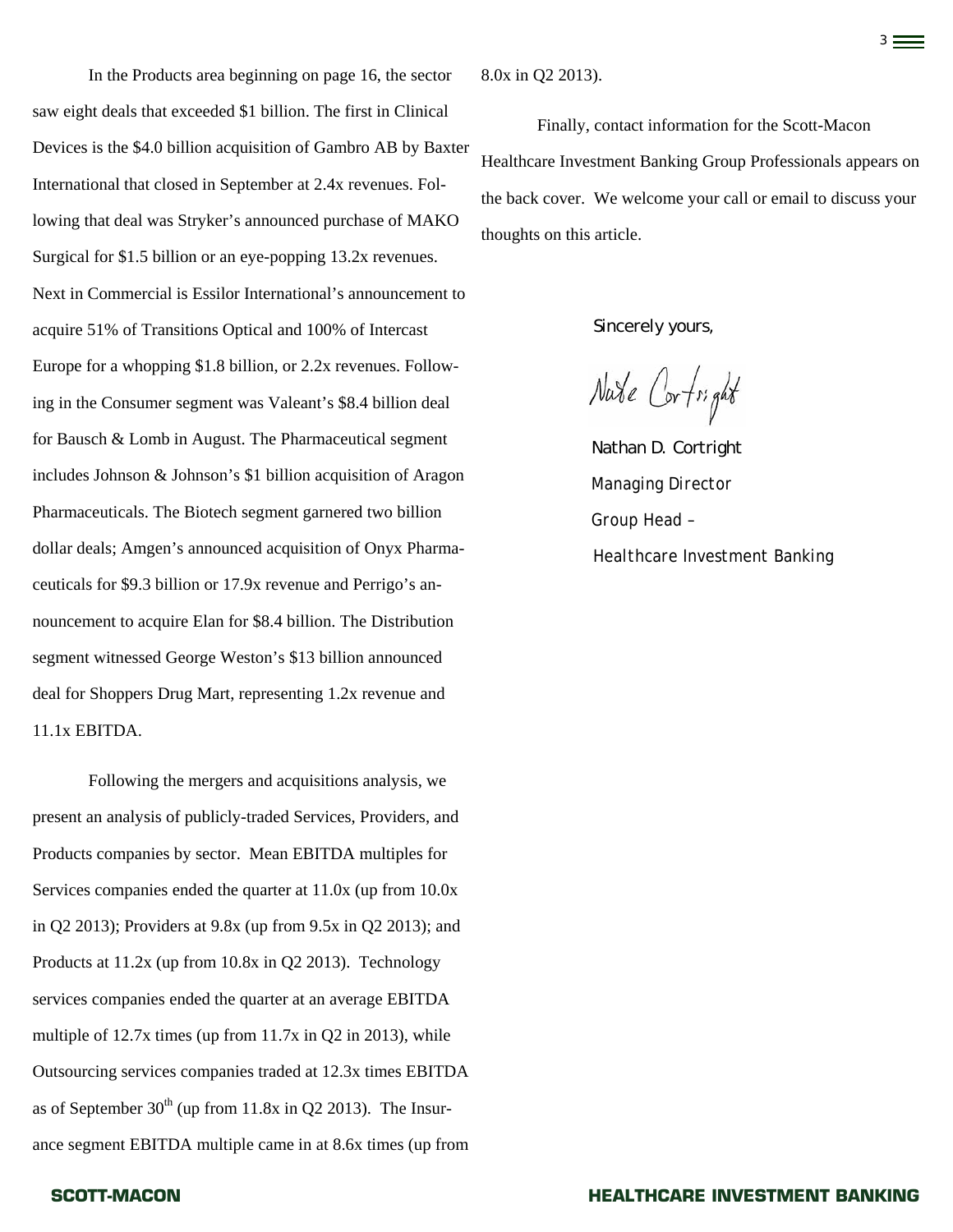# **HEALTHCARE OVERVIEW**

# **MEAN REVENUE MULTIPLES**

### **OVERALL: Revenue Multiple**





 $\equiv$   $\frac{4}{1}$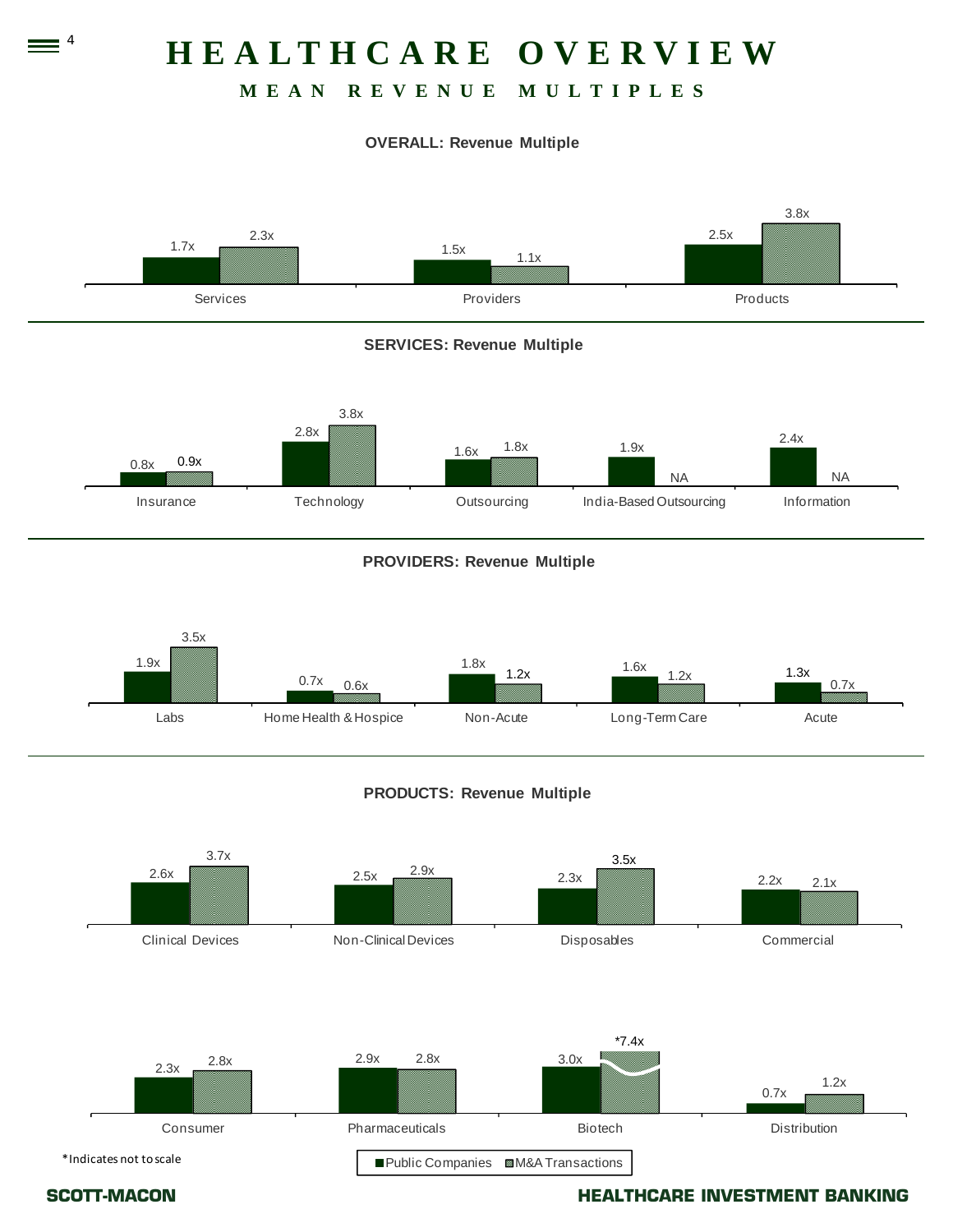# 5 **HEALTHCARE OVERVIEW**

# **MEAN EBITDA MULTIPLES**

### **OVERALL: EBITDA Multiple**



### **SERVICES: EBITDA Multiple**



### **PROVIDERS: EBITDA Multiple**



### **PRODUCTS: EBITDA Multiple**



\*Indicates not toscale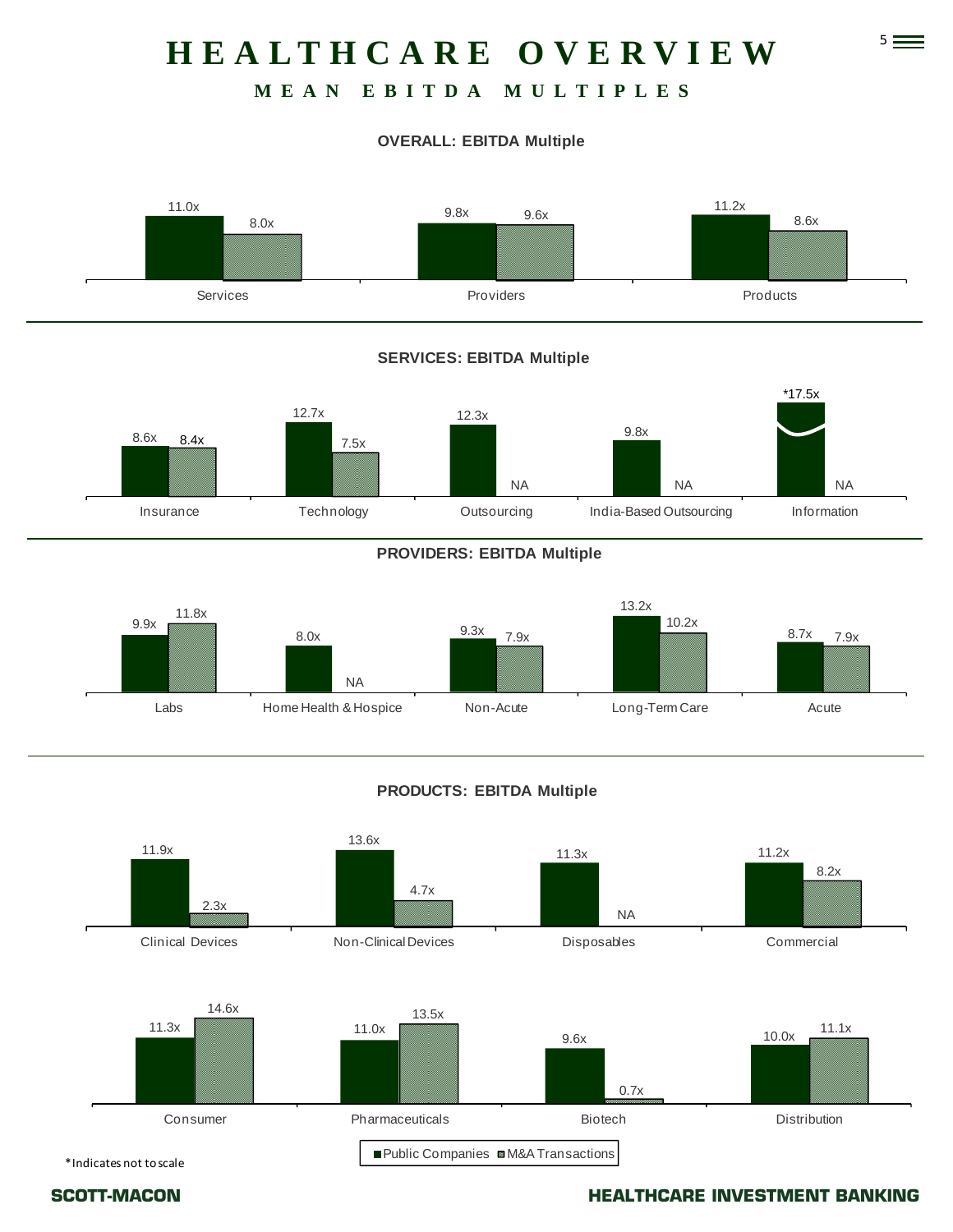# **ANALYSIS OF SELECTED HEALTHCARE MERGER & ACQUISITION TRANSACTIONS<sup>1</sup> THIRD QUARTER (JULY 1—SEPTEMBER 30, 2013)**

**(\$ millions Except Per Share Data)** 

| Date                                                 | <b>Acquirer / Target</b>                                                                                                                           | Price     | <b>Target</b><br>Revenue      | Target<br>EBITDA <sup>2</sup> | Price/<br>Revenue | Price/<br>EBITDA <sup>2</sup> | <b>Target Description</b>                                                                                                                                                                                                   |
|------------------------------------------------------|----------------------------------------------------------------------------------------------------------------------------------------------------|-----------|-------------------------------|-------------------------------|-------------------|-------------------------------|-----------------------------------------------------------------------------------------------------------------------------------------------------------------------------------------------------------------------------|
|                                                      |                                                                                                                                                    |           |                               |                               |                   |                               |                                                                                                                                                                                                                             |
|                                                      |                                                                                                                                                    |           | <b>SERVICES - INSURANCE</b>   |                               |                   |                               |                                                                                                                                                                                                                             |
| 9/9/2013                                             | Express Scripts Holding Company (NasdaqGS:ESRX) /<br>Smart Insurance Company, SmartD Medicare Prescription<br>Drug Plan                            | <b>NA</b> | <b>NA</b>                     | <b>NA</b>                     | <b>NA</b>         | NA                            | Comprises a Federally qualified Medicare contracting<br>Prescription Drug Plan.                                                                                                                                             |
| 8/8/2013                                             | National Financial Partners Corp./<br>Wood Insurance Group, Inc.                                                                                   | <b>NA</b> | <b>NA</b>                     | <b>NA</b>                     | <b>NA</b>         | NA                            | Offers medical professional liability insurance, managed care<br>directors and officers and professional liability protection,<br>personal director's liability, and health plan purchaser liability<br>insurance.          |
| Announced                                            | ProAssurance Corporation (NYSE:PRA) /<br>Eastern Insurance Holdings, Inc. (NasdaqGS:EIHI)                                                          | \$158.2   | \$181.2                       | \$18.7                        | 0.9x              | 8.4x                          | Provides workers' compensation insurance and reinsurance<br>products.                                                                                                                                                       |
| Announced                                            | WellCare Health Plans, Inc. (NYSE:WCG) /<br>Windsor Health Group, Inc.                                                                             | <b>NA</b> | <b>NA</b>                     | <b>NA</b>                     | <b>NA</b>         | NA                            | A managed healthcare company which provides government<br>sponsored health plans.                                                                                                                                           |
| <b>MEAN (INSURANCE)</b><br><b>MEDIAN (INSURANCE)</b> |                                                                                                                                                    |           |                               |                               | 0.9x<br>0.9x      | 8.4x<br>8.4x                  |                                                                                                                                                                                                                             |
|                                                      |                                                                                                                                                    |           | <b>SERVICES - TECHNOLOGY</b>  |                               |                   |                               |                                                                                                                                                                                                                             |
| Announced                                            | Biosign Technologies Inc. (OTCPK:BITK.F) /<br>QLine Solutions Inc.                                                                                 | \$3.0     | \$1.0                         | \$0.4                         | 3.0x              |                               | 7.5x Provides software to help healthcare agencies for managing<br>their day-to-day operations.                                                                                                                             |
| 7/12/2013                                            | BRP Holdings, Inc. /<br>Data Strategies, Inc.                                                                                                      | <b>NA</b> | <b>NA</b>                     | <b>NA</b>                     | <b>NA</b>         | <b>NA</b>                     | Provides electronic health records and practice management<br>software.                                                                                                                                                     |
| 8/19/2013                                            | Cash Merger, Corporate Divestiture, Leveraged Buy Out,<br>Management Buyout, Management Participated, Terms Not<br>Disclosed, /<br>Medfusion, Inc. | <b>NA</b> | \$16.0                        | <b>NA</b>                     | <b>NA</b>         | <b>NA</b>                     | Provides patient-provider communication solutions for<br>physician practices.                                                                                                                                               |
| 7/16/2013                                            | CPA Site Solutions, Inc. /<br>ProSites, Inc.                                                                                                       | <b>NA</b> | <b>NA</b>                     | <b>NA</b>                     | <b>NA</b>         | NA                            | Designs websites for medical and dental professionals.                                                                                                                                                                      |
| 8/12/2013                                            | eHealth Solutions. Inc. /<br>6N Systems, Inc.                                                                                                      | <b>NA</b> | <b>NA</b>                     | <b>NA</b>                     | <b>NA</b>         | NA                            | Provides an integrated suite of electronic medical record and<br>financial software for the long term care market.                                                                                                          |
| 8/29/2013                                            | HCA Holdings, Inc. (NYSE:HCA) /<br>Vision Consulting, LLC                                                                                          | <b>NA</b> | <b>NA</b>                     | <b>NA</b>                     | <b>NA</b>         | <b>NA</b>                     | Provides healthcare information technology services.                                                                                                                                                                        |
| 7/1/2013                                             | Healthsense, Inc. /<br>WellAWARE Systems, Inc.                                                                                                     | <b>NA</b> | <b>NA</b>                     | <b>NA</b>                     | <b>NA</b>         | NA                            | Develops wellness monitoring solutions that provide<br>physiological data to caregivers and family members.                                                                                                                 |
| 8/20/2013                                            | Hearst Corporation /<br>Design Clinicals, Inc.                                                                                                     | <b>NA</b> | <b>NA</b>                     | <b>NA</b>                     | <b>NA</b>         | NA                            | Develops software solutions for physicians and clinicians.                                                                                                                                                                  |
| 8/15/2013                                            | Litéra Corp. /<br>Axxiem Web Solutions, AxxiTRIALS Clinical Trials<br><b>Community Portal Solution</b>                                             | <b>NA</b> | <b>NA</b>                     | <b>NA</b>                     | <b>NA</b>         | NA                            | Comprises a platform for life sciences companies and<br>clinical research organizations for patient recruitment, and<br>clinical operations.                                                                                |
| 8/26/2013                                            | Logibec Groupe Informatique Ltee /<br>ReaEvolution inc.                                                                                            | <b>NA</b> | <b>NA</b>                     | <b>NA</b>                     | <b>NA</b>         | <b>NA</b>                     | Engages in the development of tools to support the work of<br>clinicians at bedside.                                                                                                                                        |
| 9/26/2013                                            | Medivo Inc./<br>GExperts, Inc., OnTrack Diabetes                                                                                                   | <b>NA</b> | <b>NA</b>                     | <b>NA</b>                     | <b>NA</b>         | NA                            | An App that helps physicians coordinate patient care and can<br>be used to monitor key clinical changes between office visits.                                                                                              |
| 7/23/2013                                            | Mediware Information Systems, Inc. /<br>Definitive Homecare Solutions, Ltd.                                                                        | <b>NA</b> | <b>NA</b>                     | <b>NA</b>                     | <b>NA</b>         | NA                            | Develops and licenses business and patient management<br>software solutions for home infusion, specialty pharmacy, and<br>HME/DME providers.                                                                                |
| 9/5/2013                                             | Novadaq Technologies Inc. (TSX:NDQ) /<br>Surgical Marker Technology                                                                                | <b>NA</b> | <b>NA</b>                     | <b>NA</b>                     | <b>NA</b>         | NA                            | Comprises surgical product technology that allows surgeons<br>to capture and review image sequences of blood flow in<br>vessels and micro-vessels during the course of performing a<br>wide variety of surgical procedures. |
| 9/9/2013                                             | Quality Systems Inc. (NasdaqGS:QSII) /<br>Mirth Corporation                                                                                        | \$59.0    | <b>NA</b>                     | <b>NA</b>                     | <b>NA</b>         | NA                            | Provides commercial and open source software and systems<br>for health professionals.                                                                                                                                       |
| 9/17/2013                                            | TA Associates Management, L.P. /<br>SoftWriters, Inc.                                                                                              | <b>NA</b> | <b>NA</b>                     | <b>NA</b>                     | <b>NA</b>         |                               | Develops pharmacy management solutions for institutional<br>pharmacy providers.                                                                                                                                             |
| 9/4/2013                                             | TransUnion Healthcare, LLC /<br>eScan Data Systems, Inc.                                                                                           | <b>NA</b> | <b>NA</b>                     | <b>NA</b>                     | <b>NA</b>         | NA                            | Designs and develops software for hospitals.                                                                                                                                                                                |
| Announced                                            | Vitera Healthcare Solutions, LLC /<br>Greenway Medical Technologies, Inc. (NYSE:GWAY)                                                              | \$632.4   | \$134.8                       | <b>NM</b>                     | 4.7x              | NM                            | Develops, markets, and sells integrated information<br>technology solutions and managed business services to<br>ambulatory healthcare providers.                                                                            |
| 8/7/2013                                             | Waters Corporation (NYSE:WAT) /<br>Nonlinear Dynamics Limited                                                                                      | <b>NA</b> | <b>NA</b>                     | <b>NA</b>                     | <b>NA</b>         | <b>NA</b>                     | Develops computational proteomics and metabolomics<br>analysis software to generate conclusions that are<br>reproducible across-labs.                                                                                       |
| 8/22/2013                                            | XIFIN, Inc./<br>PathCentral, Inc.                                                                                                                  | <b>NA</b> | <b>NA</b>                     | <b>NA</b>                     | <b>NA</b>         | <b>NA</b>                     | Provides a range of technology-based solutions and services<br>for community pathologists.                                                                                                                                  |
| <b>MEAN (TECHNOLOGY)</b>                             | <b>MEDIAN (TECHNOLOGY)</b>                                                                                                                         |           |                               |                               | 3.8x<br>3.8x      | 7.5x<br>7.5x                  |                                                                                                                                                                                                                             |
|                                                      |                                                                                                                                                    |           | <b>SERVICES - OUTSOURCING</b> |                               |                   |                               |                                                                                                                                                                                                                             |
| 7/8/2013                                             | Accountable Healthcare Holdings Corp./<br>HGI Healthcare, Inc.                                                                                     | <b>NA</b> | <b>NA</b>                     | <b>NA</b>                     | <b>NA</b>         | NA.                           | Provides rehabilitation therapy and nurse staffing in clinical<br>settings, such as hospitals and healthcare institutions.                                                                                                  |
| 8/13/2013                                            | Accountable Healthcare Holdings Corp./<br>Mastech Holdings, Inc., Healthcare Staffing Segment                                                      | \$1.2     | <b>NA</b>                     | <b>NA</b>                     | <b>NA</b>         | NA.                           | Comprises healthcare staffing segment that provides<br>healthcare staffing services.                                                                                                                                        |
| 8/19/2013                                            | Adreima, Inc. /<br>Optimum Outcomes, Inc.                                                                                                          | <b>NA</b> | <b>NA</b>                     | <b>NA</b>                     | <b>NA</b>         | NA.                           | Provides hospital receivables management outsourcing<br>services including account resolution services to hospitals                                                                                                         |
| Announced                                            | American Association For Homecare /<br>Accredited Medical Equipment Providers of America                                                           | <b>NA</b> | <b>NA</b>                     | <b>NA</b>                     | <b>NA</b>         | NA                            | and hospital-based physician groups.<br>Advocacy group for home health equipment providers.                                                                                                                                 |

 $\equiv$   $\circ$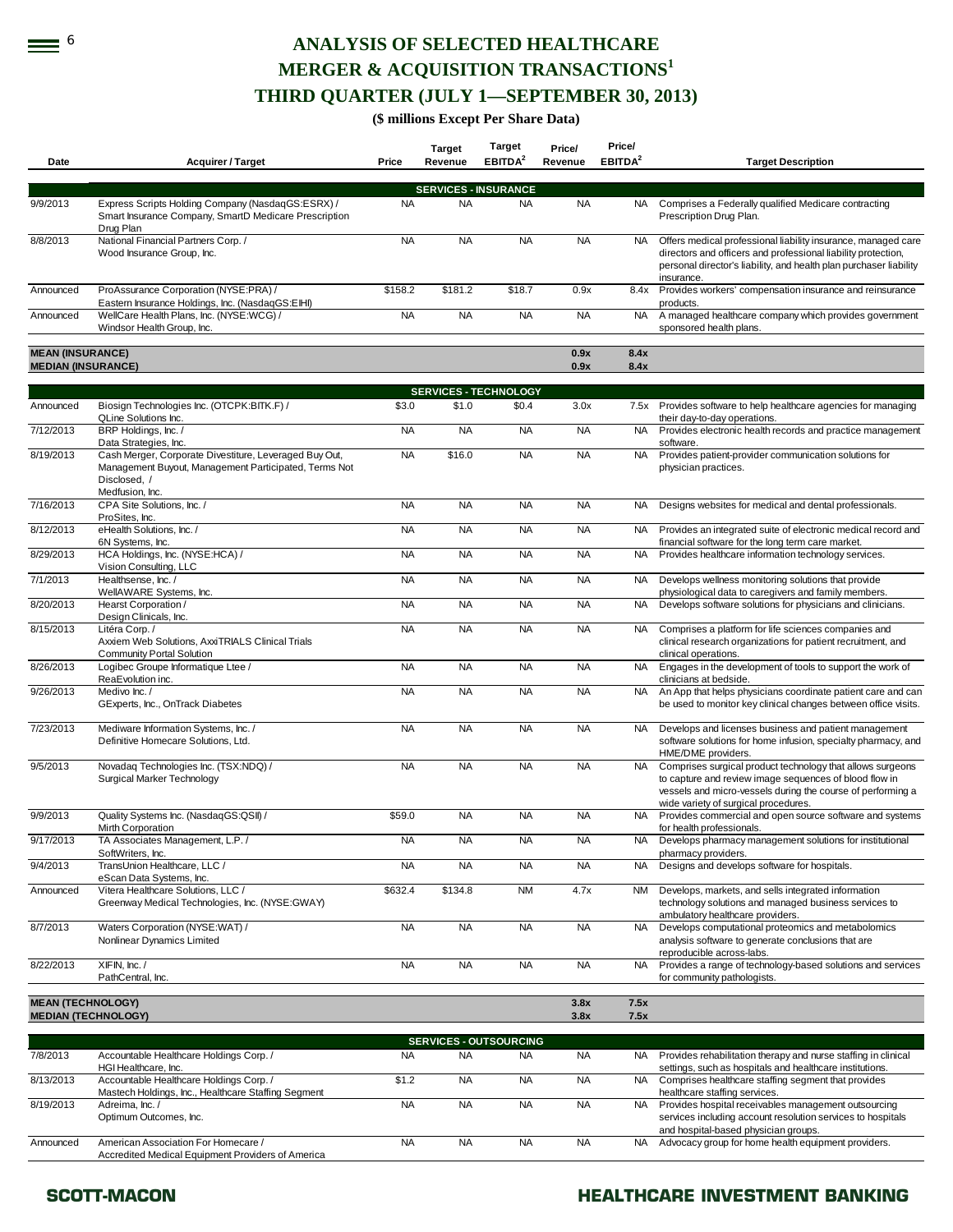| Date      | <b>Acquirer / Target</b>                                                                                                             | Price     | <b>Target</b><br>Revenue | <b>Target</b><br>EBITDA <sup>2</sup> | Price/<br>Revenue | Price/<br>EBITDA <sup>2</sup> | <b>Target Description</b>                                                                                                                                                                                                                                                                                                                              |
|-----------|--------------------------------------------------------------------------------------------------------------------------------------|-----------|--------------------------|--------------------------------------|-------------------|-------------------------------|--------------------------------------------------------------------------------------------------------------------------------------------------------------------------------------------------------------------------------------------------------------------------------------------------------------------------------------------------------|
| 9/30/2013 | American Para Professional Systems, Inc. /<br>Hooper Holmes Inc., Portamedic Brand and Paramedical<br>Exam Service Line              | \$8.1     | <b>NA</b>                | <b>NA</b>                            | <b>NA</b>         | <b>NA</b>                     | Comprises Portamedic brand and Paramedical exam<br>service line which focuses on growth supporting wellness<br>programs, clinical research, and government studies.                                                                                                                                                                                    |
| 8/6/2013  | Ameritox, Ltd. /<br>TJ Holdings, Inc.                                                                                                | <b>NA</b> | <b>NA</b>                | <b>NA</b>                            | <b>NA</b>         | NA.                           | A workers' compensation utilization management company<br>that provides quality utilization management and review, and<br>also pharmaceutical benefit management services.                                                                                                                                                                             |
| 7/5/2013  | Arthur J Gallagher & Co. (NYSE:AJG) /<br>D & E Benefits, Solutions LLC                                                               | <b>NA</b> | <b>NA</b>                | <b>NA</b>                            | <b>NA</b>         | <b>NA</b>                     | Offers various employee benefit solutions, such as group<br>health and dental, long and short term disability, group life,<br>and New York state disability insurances.                                                                                                                                                                                |
| Announced | Biotech Investment Group /<br>Formulation Technologies, L.L.C.                                                                       | <b>NA</b> | <b>NA</b>                | <b>NA</b>                            | <b>NA</b>         | <b>NA</b>                     | Provides pharmaceutical dosage form development<br>services.                                                                                                                                                                                                                                                                                           |
| 7/22/2013 | Caprock Healthplans Inc. /<br>Verity National Group, Inc.                                                                            | <b>NA</b> | <b>NA</b>                | <b>NA</b>                            | <b>NA</b>         | <b>NA</b>                     | Provides professional administrative and consulting services<br>to businesses, associations, and brokerages for<br>occupational and group health medical cost containment.                                                                                                                                                                             |
| Announced | Catamaran Corporation (TSX:CCT) /                                                                                                    | \$409.5   | <b>NA</b>                | <b>NA</b>                            | <b>NA</b>         | <b>NA</b>                     | Operates as a pharmacy benefits management company.                                                                                                                                                                                                                                                                                                    |
| 8/12/2013 | Restat, LLC<br>Certara, L.P./                                                                                                        | <b>NA</b> | <b>NA</b>                | <b>NA</b>                            | <b>NA</b>         | NA                            | Offers drug development consultancy services.                                                                                                                                                                                                                                                                                                          |
| 7/24/2013 | Great Lakes Drug Development, Inc.<br>Clinical Research Advantage, Inc. /<br>Comprehensive Clinical Development, Late Phase Division | <b>NA</b> | <b>NA</b>                | <b>NA</b>                            | <b>NA</b>         | NA.                           | Comprises the late phase division of Comprehensive<br>Clinical Development, which offers clinical research and                                                                                                                                                                                                                                         |
| 9/12/2013 | Columbia Laboratories Inc. (NasdaqCM:CBRX) /<br>Molecular Profiles Ltd.                                                              | \$25.4    | \$9.0                    | <b>NA</b>                            | 2.8x              | <b>NA</b>                     | clinical trial management services.<br>A contract research organization which provides analytical<br>research services for pharmaceutical, healthcare, and<br>biomedical industries.                                                                                                                                                                   |
| 7/29/2013 | Columbus Regional Healthcare System, Inc. /<br>SERRG, INC.                                                                           | <b>NA</b> | <b>NA</b>                | <b>NA</b>                            | <b>NA</b>         | NA                            | Operates as a multi-specialty research management<br>organization.                                                                                                                                                                                                                                                                                     |
| Announced | CROS NT SRL/<br>Stat Tech Services, LLC                                                                                              | <b>NA</b> | <b>NA</b>                | <b>NA</b>                            | <b>NA</b>         | <b>NA</b>                     | Operates as a specialty contract research organization.                                                                                                                                                                                                                                                                                                |
| 8/29/2013 | Decton Inc. /<br><b>Clinical Staffing Services</b>                                                                                   | <b>NA</b> | <b>NA</b>                | <b>NA</b>                            | <b>NA</b>         | NA                            | Offers clinical staffing services                                                                                                                                                                                                                                                                                                                      |
| 9/11/2013 | E4 Health, Inc. /<br>People Resources, Inc.; Student Resource Services, LLC                                                          | <b>NA</b> | <b>NA</b>                | <b>NA</b>                            | <b>NA</b>         | NA                            | Provides employee assistance programs and managed<br>mental health services.                                                                                                                                                                                                                                                                           |
| 7/18/2013 | Fidelity National Financial, Inc. (NYSE:FNF) /<br>Berg Andonian, Inc.                                                                | <b>NA</b> | <b>NA</b>                | <b>NA</b>                            | <b>NA</b>         | <b>NA</b>                     | Services cover medical, dental, vision, group term life, long<br>term disability, short term disability, voluntary benefits, long<br>term care, Section 125, employee assistance plans, full<br>service COBRA administration, 5500 Reporting, 401(k),<br>individual medical, Medicare supplement, individual dental,<br>and individual life insurance. |
| 8/1/2013  | Fidelity National Financial, Inc. (NYSE:FNF) /<br>Northwestern Group Associates Insurance Agency, Inc.                               | <b>NA</b> | <b>NA</b>                | <b>NA</b>                            | <b>NA</b>         | <b>NA</b>                     | Offers medical insurance, dental insurance, vision insurance,<br>section 125 plans, 401(k) plans, group disability insurance,<br>and group life insurance, as well as COBRA and<br>benchmarking services.                                                                                                                                              |
| 9/18/2013 | Fidelity National Financial, Inc. (NYSE:FNF) /<br><b>Ovation Benefits</b>                                                            | <b>NA</b> | <b>NA</b>                | <b>NA</b>                            | <b>NA</b>         | NA                            | Designs, administers, and communicates employee health<br>and benefit plans.                                                                                                                                                                                                                                                                           |
| 8/8/2013  | Fidelity National Financial, Inc. (NYSE:FNF) /<br>TurnKey Benefits Inc.                                                              | <b>NA</b> | <b>NA</b>                | <b>NA</b>                            | <b>NA</b>         | NA                            | Provides group long term care insurance, group medical<br>coverage, health reimbursement accounts, health saving<br>accounts, individual health insurance, long and short term<br>disability, short term health insurance, total compensation<br>statements, and voluntary benefits services.                                                          |
| Announced | Group Benefits, Ltd. /<br>R. S. Doughty Associates, Limited                                                                          | <b>NA</b> | <b>NA</b>                | <b>NA</b>                            | <b>NA</b>         | <b>NA</b>                     | Offers group and individual health, dental, life, and disability<br>insurance, as well as special risk travel/accident insurance<br>for groups.                                                                                                                                                                                                        |
| 9/30/2013 | H.D. Smith Wholesale Drug Co. /<br>Triplefin LLC                                                                                     | <b>NA</b> | <b>NA</b>                | <b>NA</b>                            | <b>NA</b>         | <b>NA</b>                     | Provides integrated business process outsourcing solutions<br>to pharmaceutical and consumer products companies.                                                                                                                                                                                                                                       |
| Announced | Hanger, Inc. (NYSE:HGR) /<br>Development & Research, Inc.                                                                            | <b>NA</b> | <b>NA</b>                | <b>NA</b>                            | <b>NA</b>         | NA                            | Offers clinical research services.                                                                                                                                                                                                                                                                                                                     |
| 7/1/2013  | HCA Holdings, Inc. (NYSE:HCA) /<br>U.S. Collections, Inc.                                                                            | <b>NA</b> | <b>NA</b>                | <b>NA</b>                            | <b>NA</b>         | <b>NA</b>                     | Provides receivables management services to blue-chip<br>clients, hospitals, private physician practices, and hospital-<br>based physician practices.                                                                                                                                                                                                  |
| 7/12/2013 | Healthcare Services Group Inc. (NasdaqGS:HCSG) /<br>Platinum Health Services, LLC                                                    | \$30.1    | <b>NA</b>                | <b>NA</b>                            | <b>NA</b>         | <b>NA</b>                     | Provides housekeeping and linen services to health care<br>facilities.                                                                                                                                                                                                                                                                                 |
| 9/13/2013 | Healthcare Solutions, Inc., Delaware /<br>Modern Medical, Inc.                                                                       | <b>NA</b> | <b>NA</b>                | <b>NA</b>                            | <b>NA</b>         | <b>NA</b>                     | Offers workers' compensation products and services to<br>insurance companies, third-party administrators, self-insured<br>companies, and case management companies.                                                                                                                                                                                    |
| Announced | HealthSmart Holdings, Inc. /<br>Health Service Review, Inc.                                                                          | <b>NA</b> | <b>NA</b>                | <b>NA</b>                            | <b>NA</b>         | <b>NA</b>                     | Provides healthcare management services for clients<br>providing healthcare for employers who self fund their benefit<br>plans.                                                                                                                                                                                                                        |
| 9/9/2013  | Healthstream Inc. (NasdaqGS:HSTM) /<br>Baptist Leadership Group LLC                                                                  | \$8.5     | <b>NA</b>                | <b>NA</b>                            | <b>NA</b>         | <b>NA</b>                     | Helps healthcare organizations in improving the quality of the<br>patient experience.                                                                                                                                                                                                                                                                  |
| 7/29/2013 | IPC The Hospitalist Company, Inc. (NasdaqGS:IPCM) /<br>Baldwin Physician Services, Inc.                                              | <b>NA</b> | <b>NA</b>                | <b>NA</b>                            | <b>NA</b>         | <b>NA</b>                     | Offers post-acute hospitalist services, emergency physician<br>and hospitalist staffing services.                                                                                                                                                                                                                                                      |
| 7/2/2013  | IPC The Hospitalist Company, Inc. (NasdaqGS:IPCM) /<br>Cape Coral Hospitalists, Inc., Select Operations                              | <b>NA</b> | <b>NA</b>                | <b>NA</b>                            | <b>NA</b>         | <b>NA</b>                     | Provides acute medical needs, conduct initial physical<br>assessments and provide follow-up care to patients.                                                                                                                                                                                                                                          |
| 9/26/2013 | JSS Medical Research, Inc. /<br>Latam Clinical Trials, Inc.                                                                          | <b>NA</b> | <b>NA</b>                | <b>NA</b>                            | <b>NA</b>         | <b>NA</b>                     | A contract research organization which provides clinical trial<br>management services for pharmaceutical, biological,<br>biotechnology, and medical device companies.                                                                                                                                                                                  |
| 7/24/2013 | Kareo, Inc./<br>ECCO Health, LLC                                                                                                     | <b>NA</b> | <b>NA</b>                | <b>NA</b>                            | <b>NA</b>         | <b>NA</b>                     | Provides medical billing, scheduling, front and back office,<br>and consulting services for medical providers and groups.                                                                                                                                                                                                                              |
| 7/26/2013 | Kemwell Biopharma Pvt. Ltd. /<br>Cirrus Pharmaceuticals, Inc.                                                                        | <b>NA</b> | <b>NA</b>                | <b>NA</b>                            | <b>NA</b>         | NA                            | Operates as a contract research and product development<br>company.                                                                                                                                                                                                                                                                                    |

7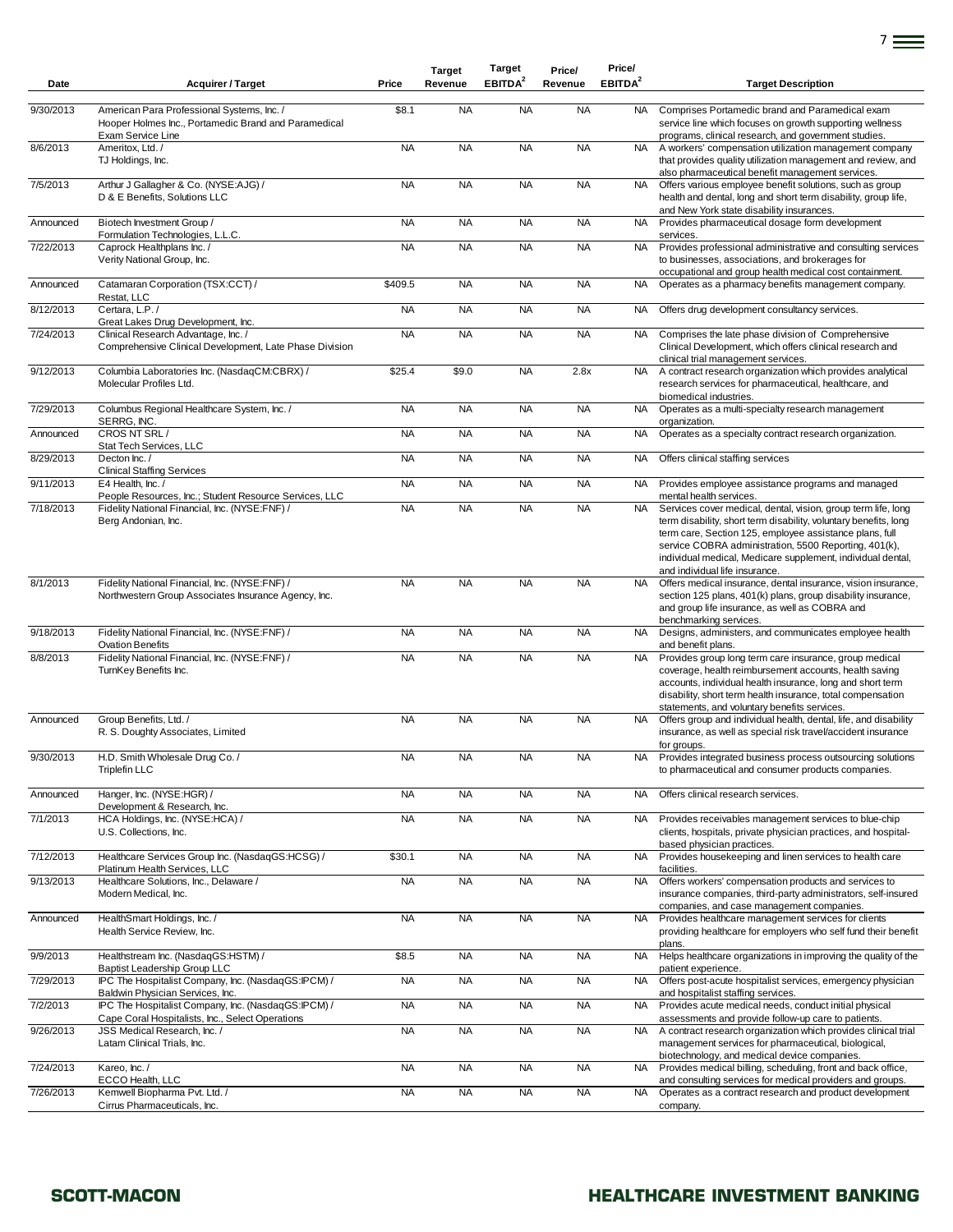| Date      | <b>Acquirer / Target</b>                                                                                      | Price     | <b>Target</b><br>Revenue | Target<br>EBITDA <sup>2</sup> | Price/<br>Revenue | Price/<br>EBITDA <sup>2</sup> | <b>Target Description</b>                                                                                                                                                                                                                              |
|-----------|---------------------------------------------------------------------------------------------------------------|-----------|--------------------------|-------------------------------|-------------------|-------------------------------|--------------------------------------------------------------------------------------------------------------------------------------------------------------------------------------------------------------------------------------------------------|
| 9/30/2013 | Kindred Healthcare Inc. (NYSE:KND) /<br>TherEX, Inc.                                                          | \$14.0    | \$20.0                   | <b>NA</b>                     | 0.7x              | <b>NA</b>                     | Offers operations management system, clinical support,<br>program development, quality improvement and compliance,<br>denial management, and recruitment services; and<br>management, operation, and industry benchmark consulting<br>services.        |
| 9/24/2013 | Kohlberg Kravis Roberts & Co. L.P. (NYSE:KKR) /<br>ReSearch Pharmaceutical Services, Inc.                     | <b>NA</b> | <b>NA</b>                | <b>NA</b>                     | <b>NA</b>         | <b>NA</b>                     | Provides clinical development solutions to small, medium,<br>and large pharmaceutical, biotechnology, medical device,<br>and diagnostic industries.                                                                                                    |
| Announced | Magellan Health Services Inc. (NasdaqGS:MGLN) /<br>Partners Rx Management, LLC                                | \$100.0   | <b>NA</b>                | <b>NA</b>                     | <b>NA</b>         | NA                            | Operates as a pharmacy benefit management company.                                                                                                                                                                                                     |
| 7/11/2013 | Manna Research/<br>Kells Medical Research Group Inc.                                                          | <b>NA</b> | <b>NA</b>                | <b>NA</b>                     | <b>NA</b>         | NA                            | Operates as a clinical research facility for pharmaceutical<br>companies.                                                                                                                                                                              |
| 7/2/2013  | Medical Transcription Billing, Corp./<br>Metro Medical Management Services, Inc.                              | <b>NA</b> | <b>NA</b>                | <b>NA</b>                     | <b>NA</b>         | <b>NA</b>                     | Provides revenue cycle management services for the<br>healthcare industry.                                                                                                                                                                             |
| Announced | MedImpact Holdings Inc. /<br>Apex Affinity, Inc.                                                              | <b>NA</b> | <b>NA</b>                | <b>NA</b>                     | <b>NA</b>         | NA                            | A provider of consumer prescription savings programs to<br>large affinity groups.                                                                                                                                                                      |
| 8/31/2013 | MedImpact Holdings Inc. /<br>Medical Security Card Company, LLC                                               | <b>NA</b> | <b>NA</b>                | <b>NA</b>                     | <b>NA</b>         | <b>NA</b>                     | Administers prescription drug benefit solutions for retail<br>pharmacies, health insurance companies, pharmacy benefit<br>managers, groups, plan sponsors, pharmaceutical<br>companies, and individual consumers.                                      |
| Announced | MedSolutions, Inc. /<br>Triad Healthcare, Inc.                                                                | <b>NA</b> | <b>NA</b>                | <b>NA</b>                     | <b>NA</b>         | <b>NA</b>                     | Operates as a specialty benefits management company that<br>provides musculoskeletal and pain management solutions to<br>health plans, insurance carriers, employer groups, unions,<br>and government entities.                                        |
| 7/9/2013  | Melior Discovery, Inc. /<br>Biolucidation, LLC                                                                | <b>NA</b> | <b>NA</b>                | <b>NA</b>                     | <b>NA</b>         | NA.                           | A contract research organization that engages in applied<br>behavioral research for drug abuse liability and safety<br>pharmacology.                                                                                                                   |
| 7/5/2013  | Morneau Shepell Inc. (TSX:MSI) /<br>Dion, Durrell + Associates Inc., Workers' Compensation<br><b>Business</b> | <b>NA</b> | <b>NA</b>                | <b>NA</b>                     | <b>NA</b>         | <b>NA</b>                     | Comprises business operations offering strategic claims<br>management, budgeting and funding of workers'<br>compensation costs, actuarial valuations, costs allocations,<br>control, and reduction, and insurance reviews.                             |
| 9/6/2013  | MRO Corporation/<br>MTT Enterprises, LLC                                                                      | <b>NA</b> | <b>NA</b>                | <b>NA</b>                     | <b>NA</b>         | <b>NA</b>                     | Provides imaging and outsourcing solutions.                                                                                                                                                                                                            |
| 7/9/2013  | Navigant Consulting Inc. (NYSE:NCI) /<br>Anson Group, LLC                                                     | <b>NA</b> | <b>NA</b>                | <b>NA</b>                     | <b>NA</b>         | NA.                           | Provides strategic advice, planning, and execution services<br>for navigating the federal and global regulatory requirements<br>of life science and medical technology.                                                                                |
| 7/1/2013  | Net Medical Xpress Solutions, Inc. (OTCPK:NMXS) /<br>MedTel Solutions, LLC                                    | \$0.3     | <b>NA</b>                | <b>NA</b>                     | <b>NA</b>         | NA.                           | Operates as a healthcare staffing and recruitment company.                                                                                                                                                                                             |
| 7/29/2013 | One Call Care Management, Inc. /<br>3iCorp.com                                                                | <b>NA</b> | <b>NA</b>                | <b>NA</b>                     | <b>NA</b>         | NA                            | Provides foreign language translation services and offers<br>medical transportation and travel services, including<br>wheelchair vans, gurney equipped vans, ambulance/air<br>ambulance, medical escort, and commercial airline and hotel<br>services. |
| 9/13/2013 | Paramount Management Services, Inc. /<br>Sovrin Health Systems, Inc.                                          | <b>NA</b> | <b>NA</b>                | <b>NA</b>                     | <b>NA</b>         | <b>NA</b>                     | Provides revenue cycle management services to medical<br>providers and facilities.                                                                                                                                                                     |
| 8/15/2013 | Parthenon Capital Partners /<br><b>Bracket</b>                                                                | <b>NA</b> | <b>NA</b>                | <b>NA</b>                     | <b>NA</b>         | NA.                           | Provides clinical services and clinical technology solutions for<br>various clinical trials.                                                                                                                                                           |
| 7/31/2013 | Patterson Companies, Inc. (NasdaqGS:PDCO) /<br>Mercer Advisors Inc.                                           | <b>NA</b> | <b>NA</b>                | <b>NA</b>                     | <b>NA</b>         | NA                            | Operates as a dentistry practice management consulting<br>company.                                                                                                                                                                                     |
| 8/27/2013 | Pharmaceutical Product Development, LLC /<br>Acurian, Inc.                                                    | <b>NA</b> | <b>NA</b>                | <b>NA</b>                     | <b>NA</b>         | NA.                           | Provides solutions needed to recruit, enroll, and retain<br>patients for clinical trials.                                                                                                                                                              |
| 9/9/2013  | PracticeMax. Inc. /<br>Medi-Data Service, Ltd.                                                                | <b>NA</b> | <b>NA</b>                | <b>NA</b>                     | <b>NA</b>         | <b>NA</b>                     | Provides billing process and accounts receivable<br>management services to individual physicians, groups, and<br>hospital owned practices.                                                                                                             |
| Announced | Presbyterian Healthcare Services, Inc. /<br>Solutions Group, Inc.                                             | <b>NA</b> | <b>NA</b>                | <b>NA</b>                     | <b>NA</b>         | <b>NA</b>                     | Offers employees health coaches who help develop<br>personalized wellness programs from exercise regimens to<br>dietary plans.                                                                                                                         |
| 9/16/2013 | Quintiles Transnational Holdings Inc. (NYSE:Q) /<br>Novella Clinical, Inc.                                    | <b>NA</b> | <b>NA</b>                | <b>NA</b>                     | <b>NA</b>         | <b>NA</b>                     | Provides Phase I-IV clinical trial management services to<br>clients in oncology, medical device, and biopharmaceutical<br>industries                                                                                                                  |
| 7/29/2013 | Radius Global Solutions LLC /<br>RevMap, Inc.                                                                 | <b>NA</b> | <b>NA</b>                | <b>NA</b>                     | <b>NA</b>         | <b>NA</b>                     | Provides healthcare revenue cycle consulting services for<br>large physician practices and hospitals.                                                                                                                                                  |
| 7/2/2013  | Roche Holding AG (SWX:ROG) /<br>Constitution Medical Investors, Inc.                                          | \$220.0   | <b>NA</b>                | <b>NA</b>                     | <b>NA</b>         | NA                            | A private equity firm focused on the healthcare sector.                                                                                                                                                                                                |
| 9/3/2013  | Santa Rosa Consulting, Inc. /<br>Fortified Health Solutions LLC                                               | <b>NA</b> | <b>NA</b>                | <b>NA</b>                     | <b>NA</b>         | NA                            | Provides information technology network and security<br>management services to clients in the healthcare industry.                                                                                                                                     |
| 7/1/2013  | Sharecare, Inc./<br>BACTES Imaging Solutions, Inc.                                                            | <b>NA</b> | <b>NA</b>                | <b>NA</b>                     | <b>NA</b>         | <b>NA</b>                     | Provides medical record services to medical facilities.                                                                                                                                                                                                |
| 8/13/2013 | Stanton Chase International, Inc. /<br>Johnston Healthcare Search                                             | <b>NA</b> | <b>NA</b>                | <b>NA</b>                     | <b>NA</b>         | NA                            | Operates as a boutique search company that specializes in<br>executive search services for healthcare sector.                                                                                                                                          |
| Announced | StoneRiver Group, L.P./<br>PMSI, Inc.                                                                         | <b>NA</b> | <b>NA</b>                | <b>NA</b>                     | <b>NA</b>         | NA                            | Provides clinically based pharmacy, medical services and<br>equipment, and settlement solutions for the workers'<br>compensation and liability markets.                                                                                                |
| Announced | Superior Vision Services, Inc. /<br>Block Vision Inc.                                                         | <b>NA</b> | <b>NA</b>                | <b>NA</b>                     | <b>NA</b>         | <b>NA</b>                     | Manages vision care and eye health programs.                                                                                                                                                                                                           |
| 7/1/2013  | Team Health Holdings, Inc. (NYSE:TMH) /<br>North Central Emergency Associates, LLC                            | <b>NA</b> | <b>NA</b>                | <b>NA</b>                     | <b>NA</b>         | NA.                           | Owns and operates hospital emergency departments.                                                                                                                                                                                                      |
| 7/1/2013  | Team Health Holdings, Inc. (NYSE:TMH) /<br>Racine Emergency Physicians, SC                                    | <b>NA</b> | <b>NA</b>                | <b>NA</b>                     | <b>NA</b>         | NA                            | Operates and manages an emergency care unit for a<br>hospital.                                                                                                                                                                                         |
| 7/1/2013  | Team Health Holdings, Inc. (NYSE:TMH) /<br>South Jersey Emergency Physicians, PA                              | <b>NA</b> | <b>NA</b>                | <b>NA</b>                     | <b>NA</b>         | <b>NA</b>                     | Manages and staffs a hospital's emergency department that<br>provides emergency care for approximately 60,000 patients<br>annually.                                                                                                                    |
| 7/29/2013 | Team Health Holdings, Inc. (NYSE:TMH) /<br>Tri-county Emergency Physicians, Inc.                              | <b>NA</b> | <b>NA</b>                | <b>NA</b>                     | <b>NA</b>         | <b>NA</b>                     | Provides recruiting services for emergency departments.                                                                                                                                                                                                |
| Announced | TPG Capital, L.P./<br>Envision Pharmaceutical Holdings, Inc.                                                  | <b>NA</b> | \$3,500.0                | <b>NA</b>                     | <b>NA</b>         | <b>NA</b>                     | Provides pharmacy benefits management services, medical<br>insurance services, and prescription savings plans.                                                                                                                                         |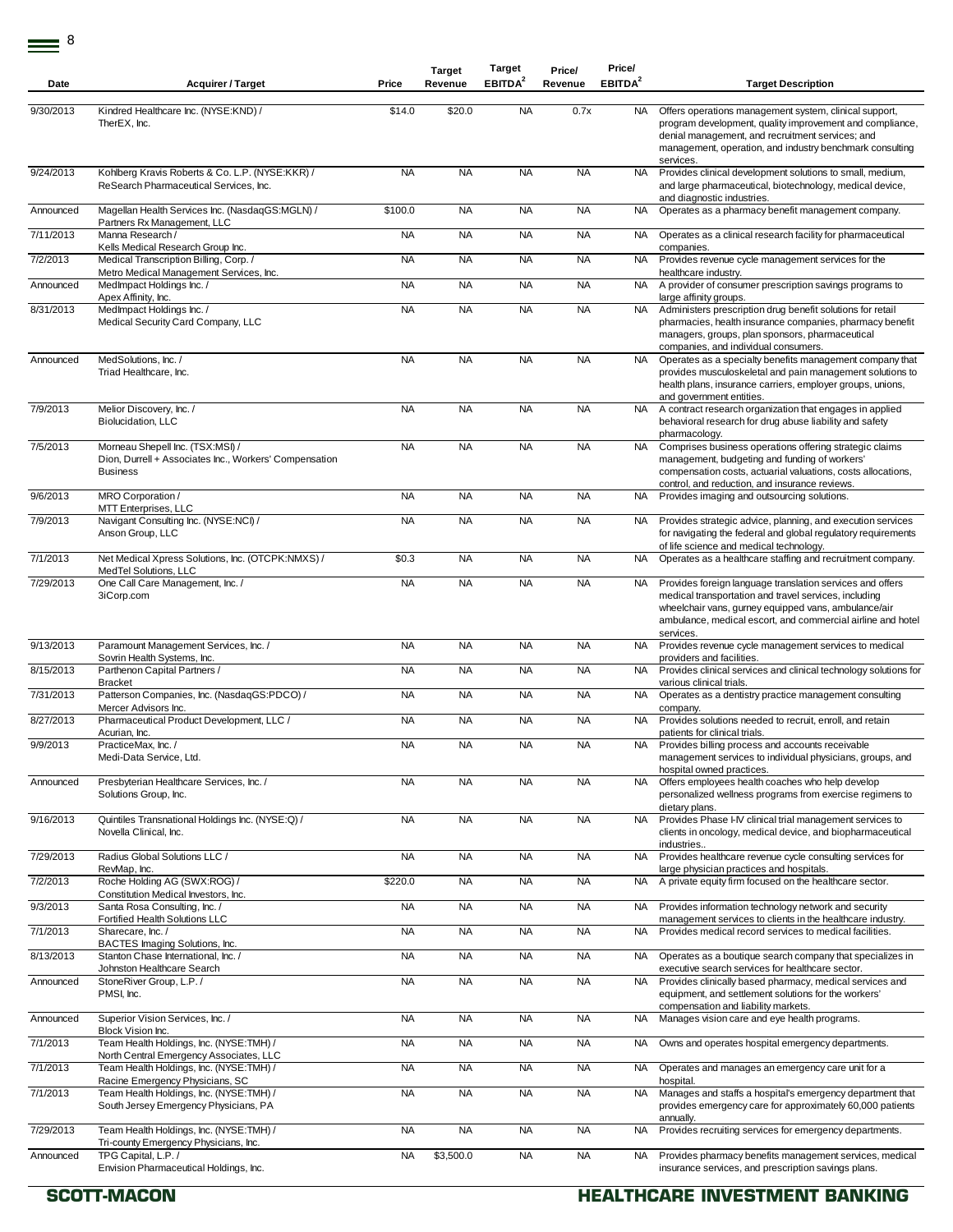| Date                                               | <b>Acquirer / Target</b>                                                                                                                   | Price     | <b>Target</b><br>Revenue                   | Target<br>EBITDA <sup>2</sup> | Price/<br>Revenue      | Price/<br>EBITDA <sup>2</sup> | <b>Target Description</b>                                                                                                                                                                                                                                                                           |
|----------------------------------------------------|--------------------------------------------------------------------------------------------------------------------------------------------|-----------|--------------------------------------------|-------------------------------|------------------------|-------------------------------|-----------------------------------------------------------------------------------------------------------------------------------------------------------------------------------------------------------------------------------------------------------------------------------------------------|
| Announced                                          | United Drug plc (LSE:UDG) /<br>Medical Communications Group Inc.                                                                           | \$14.7    | <b>NA</b>                                  | <b>NA</b>                     | <b>NA</b>              | NA.                           | Offers healthcare marketing, communications, and logistics<br>management services.                                                                                                                                                                                                                  |
| 9/20/2013                                          | USI $lnc.$                                                                                                                                 | <b>NA</b> | <b>NA</b>                                  | <b>NA</b>                     | <b>NA</b>              | <b>NA</b>                     | Designs and implements employee benefits and wellness                                                                                                                                                                                                                                               |
| 9/30/2013                                          | Alliance Benefits Solutions, LLC<br>Zotec Partners, LLC /<br>Medical Management Professionals, Inc.                                        | \$201.6   | \$130.0                                    | <b>NA</b>                     | 1.6x                   | <b>NA</b>                     | programs for individuals, families, and companies.<br>Provides billing, financial, administrative and strategic<br>management services to physicians.                                                                                                                                               |
| <b>MEAN (OUTSOURCING)</b>                          | <b>MEDIAN (OUTSOURCING)</b>                                                                                                                |           |                                            |                               | 1.8x<br>1.8x           | <b>NA</b><br><b>NA</b>        |                                                                                                                                                                                                                                                                                                     |
|                                                    |                                                                                                                                            |           |                                            |                               |                        |                               |                                                                                                                                                                                                                                                                                                     |
| 7/8/2013                                           | Advisory Board Company (NasdaqGS:ABCO) /<br>Medical Referral Source, Inc.                                                                  | \$11.5    | <b>SERVICES - INFORMATION</b><br><b>NA</b> | <b>NA</b>                     | <b>NA</b>              | NA.                           | Provides doctor-to-doctor liaison/referral services.                                                                                                                                                                                                                                                |
| Announced                                          | Endexx Corp. (OTCPK:EDXC) /<br>THCFinder.com                                                                                               | <b>NA</b> | <b>NA</b>                                  | <b>NA</b>                     | <b>NA</b>              | NA.                           | Helps patients fine legal marijuana dispensaries and medical<br>marijuana patient information.                                                                                                                                                                                                      |
| 8/23/2013                                          | HCA Holdings, Inc. (NYSE:HCA) /<br><b>Prostate Centre</b>                                                                                  | <b>NA</b> | <b>NA</b>                                  | <b>NA</b>                     | <b>NA</b>              | <b>NA</b>                     | Provides advice, education and support for men and families<br>dealing with prostate cancer, as well as sponsoring research<br>projects related to prostate cancer treatment and care.                                                                                                              |
| 9/11/2013                                          | LexisNexis Risk Solutions, Inc. /<br>Enclarity, Inc.                                                                                       | <b>NA</b> | <b>NA</b>                                  | <b>NA</b>                     | <b>NA</b>              | NA.                           | Operates as an information management and analytic                                                                                                                                                                                                                                                  |
| 8/2/2013                                           | Lone Peak Capital Group LLC /<br>AHC Media LLC                                                                                             | <b>NA</b> | <b>NA</b>                                  | <b>NA</b>                     | <b>NA</b>              | <b>NA</b>                     | software company.<br>Publishes healthcare newsletters, sourcebooks, eBooks, and<br>special reports for freestanding ambulatory surgery centers,<br>hospital-based same-day surgery programs, office-based<br>surgery programs, medical directors, administrators,<br>business managers, and others. |
| 8/6/2013                                           | Merck & Co. Inc. (NYSE:MRK) /<br>Physicians Interactive, Inc.                                                                              | <b>NA</b> | <b>NA</b>                                  | <b>NA</b>                     | <b>NA</b>              | <b>NA</b>                     | Provides healthcare information, medication samples, and<br>mobile decision support tools for medical professionals.                                                                                                                                                                                |
| Announced                                          | NeutriSci International Inc. /<br>Disani Capital Corp. (TSXV:DSN.H)                                                                        | <b>NA</b> | <b>NA</b>                                  | <b>NA</b>                     | <b>NA</b>              | <b>NA</b>                     | Operates as a product finder and comparison shopping site<br>for healthcare products.                                                                                                                                                                                                               |
| 9/25/2013                                          | OMICS Group /<br>African Journal of Psychiatry                                                                                             | <b>NA</b> | <b>NA</b>                                  | <b>NA</b>                     | <b>NA</b>              | <b>NA</b>                     | Publication of review and original articles, case reports and<br>letters to the editor aimed at specialist mental health care<br>and other professionals working in the neurosciences as well<br>as primary care practitioners.                                                                     |
| 8/10/2013                                          | OMICS Group /<br>Immunome Research                                                                                                         | <b>NA</b> | <b>NA</b>                                  | <b>NA</b>                     | <b>NA</b>              | <b>NA</b>                     | Publishes online research articles for the scientific<br>community.                                                                                                                                                                                                                                 |
| 8/13/2013                                          | Orange Health Solutions, Inc. /<br>ExtendMD LLC                                                                                            | <b>NA</b> | <b>NA</b>                                  | <b>NA</b>                     | <b>NA</b>              | <b>NA</b>                     | Offers an online service for healthcare consultation<br>communications.                                                                                                                                                                                                                             |
| 8/27/2013                                          | Pearson plc (LSE:PSON) /<br><b>BioBehavioral Diagnostics Company</b>                                                                       | <b>NA</b> | <b>NA</b>                                  | <b>NA</b>                     | <b>NA</b>              | <b>NA</b>                     | Manufactures and markets technologies for the diagnosis<br>and management of neurological and psychiatric conditions.                                                                                                                                                                               |
| 7/8/2013                                           | Social & Scientific Systems, Inc. /<br>Health Sciences Research Group                                                                      | <b>NA</b> | <b>NA</b>                                  | <b>NA</b>                     | <b>NA</b>              | NA                            | Focuses on the design, execution, and analysis of public<br>health studies; epidemiology; survey research and evaluation;<br>and statistics and bioinformatics.                                                                                                                                     |
| 7/8/2013                                           | Symphony Technology Group /<br>United BioSource Corporation, HEOR/Market Access<br>Division                                                | <b>NA</b> | <b>NA</b>                                  | <b>NA</b>                     | <b>NA</b>              | <b>NA</b>                     | Provides health information and research services.                                                                                                                                                                                                                                                  |
| 9/4/2013                                           | Teladoc, Inc. /<br>Consult A Doctor, Inc.                                                                                                  | <b>NA</b> | <b>NA</b>                                  | <b>NA</b>                     | <b>NA</b>              | NA                            | Provides health care solutions for employers and individuals.                                                                                                                                                                                                                                       |
| <b>MEAN (INFORMATION)</b>                          | <b>MEDIAN (INFORMATION)</b>                                                                                                                |           |                                            |                               | <b>NA</b><br><b>NA</b> | <b>NA</b><br><b>NA</b>        |                                                                                                                                                                                                                                                                                                     |
| <b>MEAN (SERVICES)</b><br><b>MEDIAN (SERVICES)</b> |                                                                                                                                            |           |                                            |                               | 2.3x<br>2.2x           | 8.0x<br>8.0x                  |                                                                                                                                                                                                                                                                                                     |
|                                                    |                                                                                                                                            |           | <b>PROVIDERS - LABS</b>                    |                               |                        |                               |                                                                                                                                                                                                                                                                                                     |
| 7/25/2013                                          | BelHealth Investment Partners, LLC /<br>Clinical Testing Laboratories; Forensic Testing Laboratory;<br>Genetic Testing Laboratories        | <b>NA</b> | <b>NA</b>                                  | <b>NA</b>                     | <b>NA</b>              | NA.                           | Provides genetic, clinical, and forensic laboratory testing<br>services.                                                                                                                                                                                                                            |
| 8/7/2013                                           | Bio-Reference Laboratories Inc. (NasdaqGS:BRLI) /<br>Hunter Laboratories, Inc.                                                             | <b>NA</b> | <b>NA</b>                                  | <b>NA</b>                     | <b>NA</b>              | <b>NA</b>                     | Operates a network of laboratories/patient service centers.                                                                                                                                                                                                                                         |
| Announced                                          | Hamilton Regional Laboratory Medicine Program /<br>Copan Diagnostics, Inc., WASPLab                                                        | <b>NA</b> | <b>NA</b>                                  | <b>NA</b>                     | <b>NA</b>              | <b>NA</b>                     | Comprises automation and digital microbiology laboratory.                                                                                                                                                                                                                                           |
| Announced                                          | Laboratory Corp. of America Holdings (NYSE:LH) /<br>Muir Labs                                                                              | <b>NA</b> | \$70.0                                     | <b>NA</b>                     | <b>NA</b>              | <b>NA</b>                     | Offers medical laboratory services.                                                                                                                                                                                                                                                                 |
| 9/30/2013                                          | LifeLabs Inc. /<br>CML Healthcare Inc. (TSX:CLC)                                                                                           | \$1,166.8 | \$345.0                                    | \$102.7                       | 3.5x                   | 11.8x                         | Provides medical laboratory testing and diagnostic imaging<br>services.                                                                                                                                                                                                                             |
| Announced                                          | Senior Housing Properties Trust (NYSE:SNH) /<br>PerkinElmer Health Sciences, Inc., Facility at 549 Albany<br>Street, Boston, Massachusetts | \$49.5    | <b>NA</b>                                  | <b>NA</b>                     | <b>NA</b>              | <b>NA</b>                     | Comprises two contiguous office, laboratory, and<br>manufacturing buildings spread over an approximate area of<br>105,462 square feet.                                                                                                                                                              |
| <b>MEAN (LABS)</b><br><b>MEDIAN (LABS)</b>         |                                                                                                                                            |           |                                            |                               | 3.5x<br>3.5x           | 11.8x<br>11.8x                |                                                                                                                                                                                                                                                                                                     |
|                                                    |                                                                                                                                            |           | PROVIDERS - HOME HEALTH & HOSPICE          |                               |                        |                               |                                                                                                                                                                                                                                                                                                     |
| 7/30/2013                                          | Almost Family Inc. (NasdaqGS:AFAM) /<br>Indiana HomeCare Network LLC                                                                       | \$12.5    | \$13.3                                     | <b>NA</b>                     | 0.9x                   | NA.                           | Provides home health care services for patients.                                                                                                                                                                                                                                                    |
| 9/9/2013                                           | Best of Care, Inc./<br>Independence Home Care, Inc.                                                                                        | <b>NA</b> | <b>NA</b>                                  | <b>NA</b>                     | <b>NA</b>              | NA.                           | Provides senior home health care services.                                                                                                                                                                                                                                                          |
| 8/23/2013                                          | BioScrip Inc. (NasdaqGS:BIOS) /<br>CarePoint Partners, LLC                                                                                 | \$223.0   | <b>NA</b>                                  | <b>NA</b>                     | <b>NA</b>              | NA.                           | Provides home infusion and specialty pharmacy services.                                                                                                                                                                                                                                             |
| 9/3/2013                                           | Cigna Corp. (NYSE:CI) /<br>Alegis Care                                                                                                     | <b>NA</b> | <b>NA</b>                                  | <b>NA</b>                     | <b>NA</b>              | <b>NA</b>                     | Provides home physician services to the elderly and<br>disabled.                                                                                                                                                                                                                                    |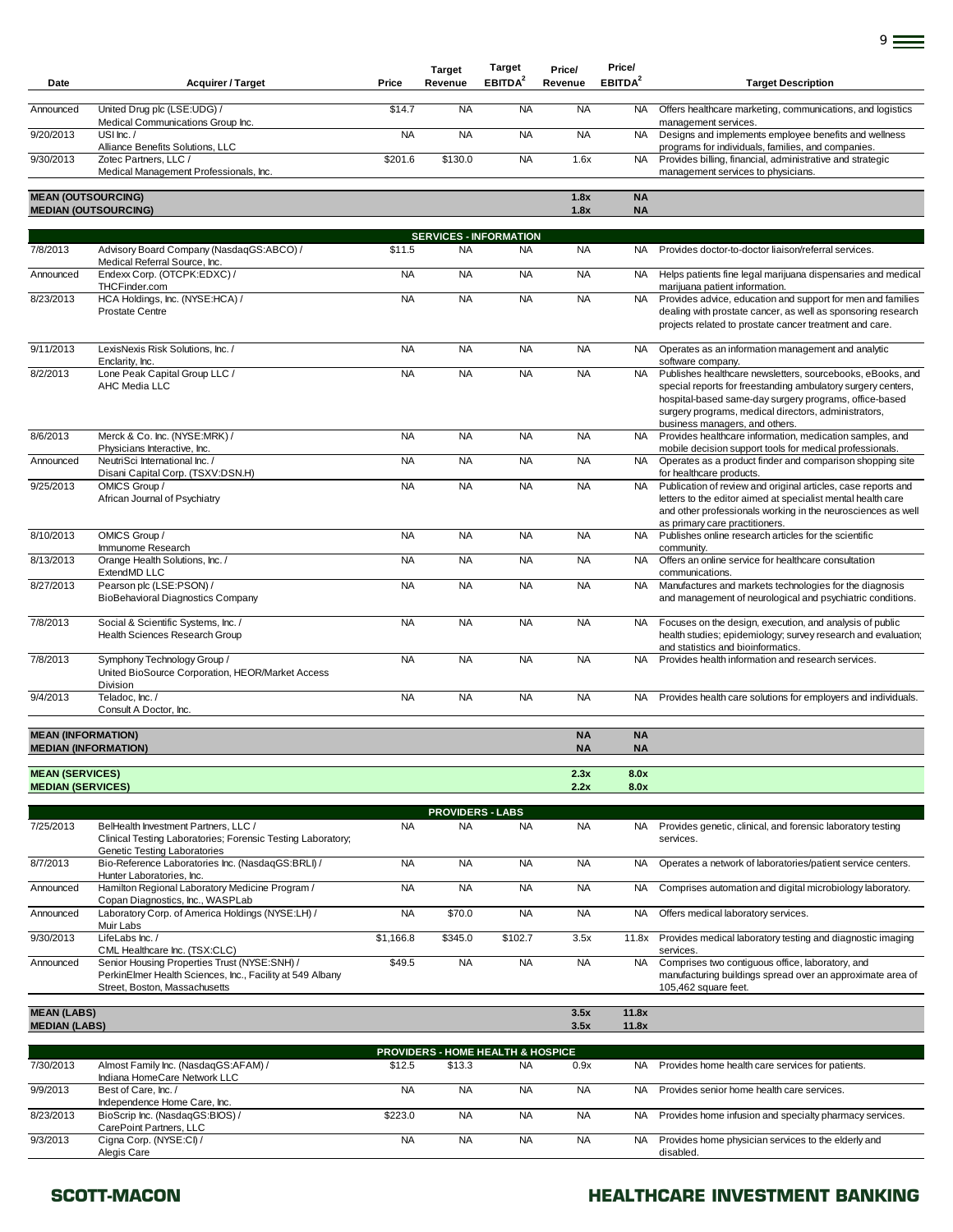| Date      | <b>Acquirer / Target</b>                                                                                                             | Price     | <b>Target</b><br>Revenue | Target<br>EBITDA <sup>2</sup> | Price/<br>Revenue | Price/<br>EBITDA <sup>2</sup> | <b>Target Description</b>                                                                                                                                                                                                                                                                                                                                           |
|-----------|--------------------------------------------------------------------------------------------------------------------------------------|-----------|--------------------------|-------------------------------|-------------------|-------------------------------|---------------------------------------------------------------------------------------------------------------------------------------------------------------------------------------------------------------------------------------------------------------------------------------------------------------------------------------------------------------------|
|           |                                                                                                                                      |           |                          |                               |                   |                               |                                                                                                                                                                                                                                                                                                                                                                     |
| 9/5/2013  | COFRA Holding AG /<br>St. Andrews Acquisitions, Inc.                                                                                 | <b>NA</b> | <b>NA</b>                | <b>NA</b>                     | <b>NA</b>         | <b>NA</b>                     | Provides community-based residential and behavioral<br>services to adults and children with intellectual and<br>developmental disabilities.                                                                                                                                                                                                                         |
| 7/1/2013  | EmpRes Healthcare Management, LLC /<br>No Place Like Home Senior Care LLC                                                            | <b>NA</b> | <b>NA</b>                | <b>NA</b>                     | <b>NA</b>         | <b>NA</b>                     | A non-medical home care agency that provides in-home care<br>services to seniors and those in need.                                                                                                                                                                                                                                                                 |
| 9/4/2013  | HGA Home Health-Huntsville /<br>Hospice Family Care, Inc.                                                                            | <b>NA</b> | <b>NA</b>                | <b>NA</b>                     | <b>NA</b>         | <b>NA</b>                     | Provides hospice services to patients and their families.                                                                                                                                                                                                                                                                                                           |
| Announced | Hospice Of Palm Beach County, Inc. /                                                                                                 | <b>NA</b> | <b>NA</b>                | <b>NA</b>                     | <b>NA</b>         | <b>NA</b>                     | A not-for-profit healthcare organization, provides hospice,                                                                                                                                                                                                                                                                                                         |
| Announced | Hospice By The Sea, Inc.<br>Humana Inc. (NYSE:HUM) /                                                                                 | <b>NA</b> | \$75.0                   | <b>NA</b>                     | <b>NA</b>         | <b>NA</b>                     | palliative care, and home health agency services.<br>A home health agency that provides Medicaid long-term care                                                                                                                                                                                                                                                     |
|           | American Eldercare, Inc.                                                                                                             |           |                          |                               |                   |                               | services for seniors.                                                                                                                                                                                                                                                                                                                                               |
| 9/17/2013 | Interim HealthCare Inc. /<br><b>Bluebird Care Franchises Ltd</b>                                                                     | <b>NA</b> | <b>NA</b>                | <b>NA</b>                     | <b>NA</b>         | <b>NA</b>                     | Provides care services at home, supporting older people,<br>those with learning or physical disabilities as well as children<br>and their families.                                                                                                                                                                                                                 |
| Announced | Kindred Healthcare Inc. (NYSE:KND) /<br>Western Reserve Senior Care                                                                  | <b>NA</b> | <b>NA</b>                | <b>NA</b>                     | <b>NA</b>         | <b>NA</b>                     | A "Home Visit" medical practice that cares for seniors in their<br>homes.                                                                                                                                                                                                                                                                                           |
| 7/1/2013  | LHC Group, Inc. (NasdaqGS:LHCG) /<br>AseraCare Home Health LLC                                                                       | <b>NA</b> | \$5.0                    | <b>NA</b>                     | <b>NA</b>         | <b>NA</b>                     | Provides home healthcare, home health aide, senior home<br>care, and home health nursing services.                                                                                                                                                                                                                                                                  |
| 9/6/2013  | Nurse On Call, Inc. /<br>Home Healthcare License and Related Business In Arizona                                                     | <b>NA</b> | <b>NA</b>                | <b>NA</b>                     | <b>NA</b>         | <b>NA</b>                     | Comprises assets offering home healthcare services.                                                                                                                                                                                                                                                                                                                 |
| 8/1/2013  | Oncologix Tech, Inc. (OTCPK:OCLG) /<br>Angels of Mercy, Inc.                                                                         | \$0.7     | \$2.9                    | <b>NA</b>                     | 0.2x              | NA.                           | Offers Personal Care Attendant healthcare services for<br>Supervised Independent Living and long-term senior care<br>services.                                                                                                                                                                                                                                      |
| Announced | Quadrant Management, Inc. /<br>Landauer-Metropolitan, Inc.                                                                           | \$22.0    | <b>NA</b>                | <b>NA</b>                     | <b>NA</b>         | <b>NA</b>                     | Operates as a home medical equipment company.                                                                                                                                                                                                                                                                                                                       |
| 9/3/2013  | Sanomedics International Holdings, Inc. (OTCPK:SIMH) /<br>Prime Time Medical, Inc.                                                   | \$3.0     | \$5.0                    | <b>NA</b>                     | 0.6x              | NA.                           | Provides home medical equipment.                                                                                                                                                                                                                                                                                                                                    |
| Announced | Unknown Buyer /<br>Almost Family Inc., Two Locations in Alabama of Visiting<br>Nurse Segment                                         | \$3.0     | \$6.1                    | <b>NA</b>                     | 0.5x              | NA.                           | Comprises health nursing services.                                                                                                                                                                                                                                                                                                                                  |
|           | <b>MEAN (HOME HEALTH &amp; HOSPICE)</b>                                                                                              |           |                          |                               | 0.6x              | <b>NA</b>                     |                                                                                                                                                                                                                                                                                                                                                                     |
|           | <b>MEDIAN (HOME HEALTH &amp; HOSPICE)</b>                                                                                            |           |                          |                               | 0.5x              | <b>NA</b>                     |                                                                                                                                                                                                                                                                                                                                                                     |
|           |                                                                                                                                      |           |                          | <b>PROVIDERS - NON-ACUTE</b>  |                   |                               |                                                                                                                                                                                                                                                                                                                                                                     |
| 9/4/2013  | Acadian Ambulance Service, Inc. /<br>Care Ambulance Service, Inc.                                                                    | <b>NA</b> | <b>NA</b>                | <b>NA</b>                     | <b>NA</b>         | <b>NA</b>                     | Provides emergency and non-emergency medical<br>transportation.                                                                                                                                                                                                                                                                                                     |
| 9/5/2013  | Advanced Dermatology & Cosmetic Surgery Inc. /<br>Lakeland Dermatology, Inc.                                                         | <b>NA</b> | <b>NA</b>                | <b>NA</b>                     | <b>NA</b>         | <b>NA</b>                     | Provides dermatology and cosmetic treatments.                                                                                                                                                                                                                                                                                                                       |
| 9/5/2013  | Agency for Community Treatment Services, Inc. /<br>Personal Enrichment through Mental Health Services, Inc.                          | <b>NA</b> | <b>NA</b>                | <b>NA</b>                     | <b>NA</b>         | <b>NA</b>                     | Provides crisis intervention services, inpatient services for<br>adults and children, residential services for children, and<br>community based programs.                                                                                                                                                                                                           |
| 7/8/2013  | Alliance Behavioral Healthcare /<br>Cumberland County Mental Health Center                                                           | <b>NA</b> | <b>NA</b>                | <b>NA</b>                     | <b>NA</b>         | <b>NA</b>                     | Operates as a mental healthcare center.                                                                                                                                                                                                                                                                                                                             |
| Announced | American Dental Partners, Inc. /<br>Dental Practice Facility in Plymouth                                                             | <b>NA</b> | <b>NA</b>                | <b>NA</b>                     | <b>NA</b>         | NA.                           | Comprises a facility that provides dental services.                                                                                                                                                                                                                                                                                                                 |
| 7/1/2013  | Arise Healthcare, LLC /<br>Arise Austin Medical Center                                                                               | <b>NA</b> | <b>NA</b>                | <b>NA</b>                     | <b>NA</b>         | NA                            | Operates as a health clinic that offers services in the areas of<br>orthopedic surgery, emergency room, geriatric medicine,<br>head and neck surgery, general surgery, gynecology, infertility<br>and reproductive endocrinology, pain management, plastic<br>surgery/reconstructive surgery, spine surgery, weight loss<br>surgery, and wound care and hyperbaric. |
| 7/2/2013  | Avera Queen Of Peace Hospital /<br>University Physical Therapy, Ltd.                                                                 | <b>NA</b> | <b>NA</b>                | <b>NA</b>                     | <b>NA</b>         | <b>NA</b>                     | Provides rehabilitation services that include physical,<br>occupational, speech, and aqua therapies; and ergonomic<br>services.                                                                                                                                                                                                                                     |
| 7/10/2013 | Banner Health /<br>Union Hills Surgery Center                                                                                        | <b>NA</b> | <b>NA</b>                | <b>NA</b>                     | <b>NA</b>         | <b>NA</b>                     | Provides outpatient and inpatient surgical services.                                                                                                                                                                                                                                                                                                                |
| Announced | Baxter County Regional Hospital, Inc. /<br>Freeman Medical Center, LLC                                                               | <b>NA</b> | <b>NA</b>                | <b>NA</b>                     | <b>NA</b>         | NA.                           | A health care facility that provides primary care services.                                                                                                                                                                                                                                                                                                         |
| 9/30/2013 | Baylor Health Care System Inc. /<br>Scott & White Memorial Hospital                                                                  | <b>NA</b> | <b>NA</b>                | <b>NA</b>                     | <b>NA</b>         | <b>NA</b>                     | Operates as a multi-specialty practice.                                                                                                                                                                                                                                                                                                                             |
| 8/1/2013  | Bellin Health System, Inc. /<br>Ob-Gyn Associates of Green Bay, Ltd.                                                                 | <b>NA</b> | <b>NA</b>                | <b>NA</b>                     | <b>NA</b>         | <b>NA</b>                     | Abortion provider.                                                                                                                                                                                                                                                                                                                                                  |
| 7/1/2013  | Bronson Healthcare Group, Inc. /<br><b>Healthcare Midwest</b>                                                                        | <b>NA</b> | <b>NA</b>                | <b>NA</b>                     | <b>NA</b>         | NA                            | A physician practice group.                                                                                                                                                                                                                                                                                                                                         |
| 8/23/2013 | Carter Validus Mission Critical REIT, Inc. /<br>Akron General Integrated Medical Facility                                            | \$9.7     | <b>NA</b>                | <b>NA</b>                     | <b>NA</b>         | NA.                           | Comprises a medical facility spread over an area of 38,564<br>square foot.                                                                                                                                                                                                                                                                                          |
| 8/19/2013 | Cash Merger, Corporate Divestiture, Individual Investors<br>Participated, Leveraged Buy Out, Terms Not Disclosed /                   | <b>NA</b> | <b>NA</b>                | <b>NA</b>                     | <b>NA</b>         | <b>NA</b>                     | Owns and operates a clinic and provides urgent and health<br>care services.                                                                                                                                                                                                                                                                                         |
| Announced | Baton Rouge Clinic, AMC<br>Cash Merger, Individual Investors Participated, Leveraged<br>Buy Out, Terms Not Disclosed /               | <b>NA</b> | <b>NA</b>                | <b>NA</b>                     | <b>NA</b>         | <b>NA</b>                     | Provides chiropractic services.                                                                                                                                                                                                                                                                                                                                     |
| Announced | Dopps Chiropractic of Hutchinson, LLC<br>Cash Merger, Individual Investors Participated, Leveraged<br>Buy Out, Terms Not Disclosed / | <b>NA</b> | <b>NA</b>                | <b>NA</b>                     | <b>NA</b>         | <b>NA</b>                     | Provides venous disease treatment services.                                                                                                                                                                                                                                                                                                                         |
| Announced | Midwest Vein & Laser Center<br>Centegra Health System /                                                                              | <b>NA</b> | <b>NA</b>                | <b>NA</b>                     | <b>NA</b>         | NA                            | Operates a team of doctors that specialize in general,                                                                                                                                                                                                                                                                                                              |
| 8/14/2013 | Surgical Associates of Fox Valley S.C.<br>Center for Orthopedic Research and Education, Inc. /                                       | <b>NA</b> | <b>NA</b>                | <b>NA</b>                     | <b>NA</b>         | NA                            | vascular, bariatric, and oncologic surgery.<br>Owns and operates orthopedics treatment clinics.                                                                                                                                                                                                                                                                     |
| 9/17/2013 | Premier Orthopedics, LLC<br>Central DuPage Health, Inc. /                                                                            | <b>NA</b> | <b>NA</b>                | <b>NA</b>                     | <b>NA</b>         | <b>NA</b>                     | Comprises proton therapy centers.                                                                                                                                                                                                                                                                                                                                   |
|           | ProCure Treatment Centers, Inc., Center in Warrenville                                                                               |           |                          |                               |                   |                               |                                                                                                                                                                                                                                                                                                                                                                     |

**Price/**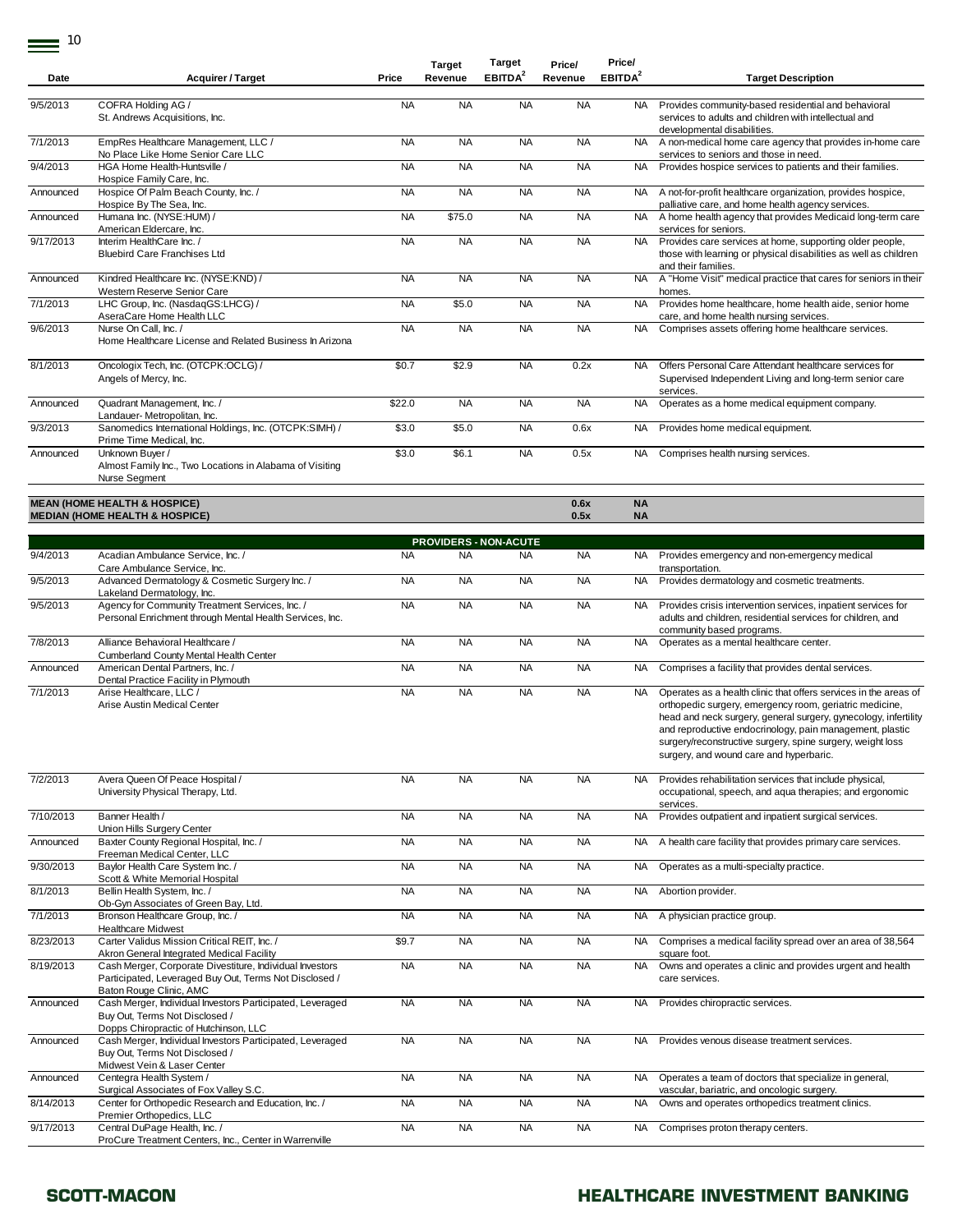| Date      | <b>Acquirer / Target</b>                                                                                                                        | Price     | <b>Target</b><br>Revenue | Target<br>EBITDA <sup>2</sup> | Price/<br>Revenue | Price/<br>EBITDA <sup>2</sup> | <b>Target Description</b>                                                                                                                                                                                                                                                    |
|-----------|-------------------------------------------------------------------------------------------------------------------------------------------------|-----------|--------------------------|-------------------------------|-------------------|-------------------------------|------------------------------------------------------------------------------------------------------------------------------------------------------------------------------------------------------------------------------------------------------------------------------|
| 7/9/2013  | CHE Trinity Inc. /                                                                                                                              | <b>NA</b> | <b>NA</b>                | <b>NA</b>                     | <b>NA</b>         | NA                            | Offers healthcare services.                                                                                                                                                                                                                                                  |
| 7/10/2013 | East Broad Adult Urgent Care<br>CHE Trinity Inc. /                                                                                              | <b>NA</b> | <b>NA</b>                | <b>NA</b>                     | <b>NA</b>         | <b>NA</b>                     | Provides emergency and urgent care services to hospitals.                                                                                                                                                                                                                    |
| 8/16/2013 | Emergency Services, Inc.<br>CHP Partners LP /                                                                                                   | \$59.5    | <b>NA</b>                | <b>NA</b>                     | <b>NA</b>         | NA.                           | Comprises six medical properties along with tenant leases,                                                                                                                                                                                                                   |
| 8/15/2013 | Medical Properties Portfolio I<br>CitiWide Harm Reduction/<br>Bronx Aids Services, Inc.                                                         | <b>NA</b> | <b>NA</b>                | <b>NA</b>                     | <b>NA</b>         | <b>NA</b>                     | facility contracts, leases, permits, and liabilities.<br>A not-for-profit community-based organization that helps<br>more than 8,000 Bronx residents each year with services and                                                                                             |
| Announced | Community Health Systems, Inc. (NYSE:CYH) /                                                                                                     | <b>NA</b> | <b>NA</b>                | <b>NA</b>                     | <b>NA</b>         | <b>NA</b>                     | programs for people who are living with HIV/AIDS<br>Operates as an emergency service provider.                                                                                                                                                                               |
| Announced | Lackawanna Ambulance, Inc.<br>Comprehensive Cancer Services Oncology, P.C. /                                                                    | <b>NA</b> | <b>NA</b>                | <b>NA</b>                     | <b>NA</b>         | NA.                           | Provides gynecologic oncology services to patients.                                                                                                                                                                                                                          |
| 9/30/2013 | Gynecologic Oncology Associates of WNY P.C.<br>D&S Residential Services, Inc. /<br>Guardian Community Living, LLC                               | <b>NA</b> | <b>NA</b>                | <b>NA</b>                     | <b>NA</b>         | <b>NA</b>                     | Provides community based support living, nursing and caring<br>services to people with intellectual and developmental                                                                                                                                                        |
| 9/13/2013 | DaVita HealthCare Partners Inc. (NYSE:DVA) /                                                                                                    | <b>NA</b> | <b>NA</b>                | <b>NA</b>                     | <b>NA</b>         | <b>NA</b>                     | disabilities.<br>Provides healthcare services.                                                                                                                                                                                                                               |
| Announced | Arizona Integrated Physicians<br>DaVita HealthCare Partners Inc. (NYSE:DVA) /                                                                   | <b>NA</b> | <b>NA</b>                | <b>NA</b>                     | <b>NA</b>         | NA                            | Provides healthcare services.                                                                                                                                                                                                                                                |
| Announced | Sunbury Primary Care P.A.<br>Episcopal Social Services Of New York, Inc. /                                                                      | <b>NA</b> | <b>NA</b>                | <b>NA</b>                     | <b>NA</b>         | NA                            | Designs programs to address the needs of entire families in                                                                                                                                                                                                                  |
| 9/13/2013 | Safe Space NYC, Inc.<br>Evangelical Community Hospital /                                                                                        | <b>NA</b> | <b>NA</b>                | <b>NA</b>                     | <b>NA</b>         | <b>NA</b>                     | order to prevent abuse and neglect.<br>Engages in the diagnosis and treatment of bone and joint                                                                                                                                                                              |
| 8/1/2013  | SUN Orthopaedic Group, Inc.<br>Excela Health /                                                                                                  | \$10.8    | <b>NA</b>                | <b>NA</b>                     | <b>NA</b>         | <b>NA</b>                     | disorders, and sports injuries.<br>Provides outpatient surgical services.                                                                                                                                                                                                    |
| Announced | Laurel Surgical Center, LLC<br>Excentia Corp./                                                                                                  | <b>NA</b> | <b>NA</b>                | <b>NA</b>                     | <b>NA</b>         | <b>NA</b>                     | Offers healthcare services for children.                                                                                                                                                                                                                                     |
| 7/1/2013  | S. June Smith Center Inc.<br>Family Healthcare, Inc. /<br>Tri-County Mental Health And Counseling Services, Inc.                                | <b>NA</b> | <b>NA</b>                | <b>NA</b>                     | <b>NA</b>         | NA.                           | Offers a continuum of mental health and substance abuse                                                                                                                                                                                                                      |
| 7/16/2013 | Foot Health Centers, P.A./                                                                                                                      | <b>NA</b> | <b>NA</b>                | <b>NA</b>                     | <b>NA</b>         | NA.                           | treatment services to adults, children and families.<br>Provides medical care services for foot and ankle.                                                                                                                                                                   |
| 7/23/2013 | Kauffman Foot & Ankle Specialists<br>Foundation Healthcare Affiliates, LLC /<br>Foundation Surgery Affiliates, LLC; Foundation Surgical         | \$52.5    | \$44.0                   | <b>NA</b>                     | 1.2x              | <b>NA</b>                     | Represents combined operations that operates a chain of<br>ambulatory surgery center facilities and develops and                                                                                                                                                             |
| 8/14/2013 | Hospital Affiliates, LLC<br>Gemoscan Canada, Inc. (BAYB:1GE) /                                                                                  | \$0.9     | <b>NA</b>                | <b>NA</b>                     | <b>NA</b>         | <b>NA</b>                     | manages surgical hospitals.<br>Operates paramedical clinic.                                                                                                                                                                                                                  |
| Announced | Physiomed Kennedy Inc.<br>Going Private Transaction /                                                                                           | \$43.5    | \$18.7                   | \$5.5                         | 2.3x              | 7.9x                          | Provides healthcare related services.                                                                                                                                                                                                                                        |
| Announced | Opmedic Group Inc. (TSX:OMG)<br>Greenestone Healthcare Corporation (OTCBB:GRST) /<br>Castelli Endoscopy Clinic                                  | <b>NA</b> | <b>NA</b>                | <b>NA</b>                     | <b>NA</b>         | NA.                           | Offers endoscopy and gastroenterology services.                                                                                                                                                                                                                              |
| 7/19/2013 | Griffin-American Healthcare REIT II, Inc. /<br>Hinsdale Medical Buildings                                                                       | \$35.5    | <b>NA</b>                | <b>NA</b>                     | <b>NA</b>         | <b>NA</b>                     | Comprises a two-building medical office portfolio.                                                                                                                                                                                                                           |
| Announced | Hazelden Foundation /<br><b>Betty Ford Center</b>                                                                                               | <b>NA</b> | <b>NA</b>                | <b>NA</b>                     | <b>NA</b>         | <b>NA</b>                     | Provides treatment services for alcoholism and other drug<br>dependencies.                                                                                                                                                                                                   |
| 8/8/2013  | Humana Inc. (NYSE:HUM) /<br>Medical Center in Margate                                                                                           | <b>NA</b> | <b>NA</b>                | <b>NA</b>                     | <b>NA</b>         | <b>NA</b>                     | Comprises a medical center.                                                                                                                                                                                                                                                  |
| 8/5/2013  | Infinite Aegis Group, LLC /<br>Rocky Mountain Medical Group, P.C.; Rocky Mountain                                                               | <b>NA</b> | <b>NA</b>                | <b>NA</b>                     | <b>NA</b>         | <b>NA</b>                     | Represents combined operations that own and operate<br>urgent care centers and that also own and operate                                                                                                                                                                     |
| Announced | Urgent Care, PC<br>Insight Health Services Holdings Corp./<br>Mri Center Of New England, Inc., Two MRI Centers                                  | <b>NA</b> | <b>NA</b>                | <b>NA</b>                     | <b>NA</b>         | NA                            | occupational medicine centers.<br>Comprises two MRI centers.                                                                                                                                                                                                                 |
| 9/9/2013  | Integrated Dermatology Group /<br>Dermatology Center Of Yuma PLLC                                                                               | <b>NA</b> | <b>NA</b>                | <b>NA</b>                     | <b>NA</b>         | NA.                           | Provides dermatologic care services for adults and children.                                                                                                                                                                                                                 |
| 9/18/2013 | IPC The Hospitalist Company, Inc. (NasdaqGS:IPCM) /<br>Metropolitan Pulmonary and Hospital Medicine, P.C.                                       | <b>NA</b> | <b>NA</b>                | <b>NA</b>                     | <b>NA</b>         | NA.                           | Operates health care facilities which offer treatment for<br>breathing problems and sleep disorders.                                                                                                                                                                         |
| 8/2/2013  | Kaleida Health /<br>Buffalo General Medical Center, Psych and                                                                                   | <b>NA</b> | <b>NA</b>                | <b>NA</b>                     | <b>NA</b>         | <b>NA</b>                     | Owns and operates inpatient and outpatient psych and<br>rehabilitation/detoxification units.                                                                                                                                                                                 |
| 8/9/2013  | Rehabilitation/Detoxification Units<br>La Frontera Center, Inc., Endowment Arm /<br>Counseling Center, Inc.                                     | <b>NA</b> | <b>NA</b>                | <b>NA</b>                     | <b>NA</b>         | <b>NA</b>                     | Offers counseling and care services mentally ill patients.                                                                                                                                                                                                                   |
| 7/1/2013  | Lee Mental Health Center, Inc. /<br>Southwest Florida Addiction Services, Inc.                                                                  | <b>NA</b> | <b>NA</b>                | <b>NA</b>                     | <b>NA</b>         | NA .                          | A not-for-profit mental health and substance abuse service<br>provider.                                                                                                                                                                                                      |
| 8/6/2013  | Levin Eye Care LLC /<br><b>Optical Solution</b>                                                                                                 | <b>NA</b> | <b>NA</b>                | <b>NA</b>                     | <b>NA</b>         | <b>NA</b>                     | Offers emergencies repairs, contact lens evaluations,<br>cataract evaluations, glaucoma evaluations, routine eye<br>examinations, LASIK evaluations, treatment of medical<br>conditions, and on-premises lab services, as well as exams<br>for motor vehicles.               |
| 7/2/2013  | Lifepoint Hospitals Inc. (NasdaqGS:LPNT) /                                                                                                      | <b>NA</b> | <b>NA</b>                | <b>NA</b>                     | <b>NA</b>         | <b>NA</b>                     | Operates as a medical practice organization offering health                                                                                                                                                                                                                  |
| Announced | Clinch Valley Physicians, Inc.<br>Lighthouse International /<br>Jewish Guild Healthcare                                                         | <b>NA</b> | <b>NA</b>                | <b>NA</b>                     | <b>NA</b>         | NA                            | care services.<br>Provides a wide range of programs and services that include<br>clinical services, low vision rehabilitation, adult day health<br>care, mental health services, education and programs for<br>individuals with developmental disabilities as well as vision |
| Announced | Longmont United Hospital /                                                                                                                      | <b>NA</b> | <b>NA</b>                | <b>NA</b>                     | <b>NA</b>         | <b>NA</b>                     | loss.<br>Medical clinic offering twenty different medical specialties.                                                                                                                                                                                                       |
| 9/30/2013 | Longmont Clinic, P.C.<br>Management And Its Nominees Acquired 1.8% Stake /                                                                      | <b>NA</b> | \$0.6                    | <b>NM</b>                     | <b>NA</b>         | <b>NM</b>                     | Engages in the establishment of diagnostic imaging centers.                                                                                                                                                                                                                  |
| 7/1/2013  | Premier Diagnostic Health Services Inc.<br>MAXIMUS, Inc. (NYSE:MMS) /                                                                           | \$79.4    | <b>NA</b>                | <b>NA</b>                     | <b>NA</b>         | NA                            | An occupational healthcare provider.                                                                                                                                                                                                                                         |
| Announced | Health Management Ltd<br>Medical Center, Inc. /                                                                                                 | <b>NA</b> | <b>NA</b>                | <b>NA</b>                     | <b>NA</b>         | <b>NA</b>                     | Comprises labor and delivery services business.                                                                                                                                                                                                                              |
| 7/18/2013 | Doctors Hospital, Childbirth Services<br>Medical Properties Trust Inc. (NYSE:MPW) /<br>Real Estate Assets of Esplanade Rehab Hospital in Corpus | \$15.8    | <b>NA</b>                | <b>NA</b>                     | <b>NA</b>         | NA.                           | Comprises the real estate assets of an inpatient<br>rehabilitation hospital.                                                                                                                                                                                                 |
|           | Christi                                                                                                                                         |           |                          |                               |                   |                               |                                                                                                                                                                                                                                                                              |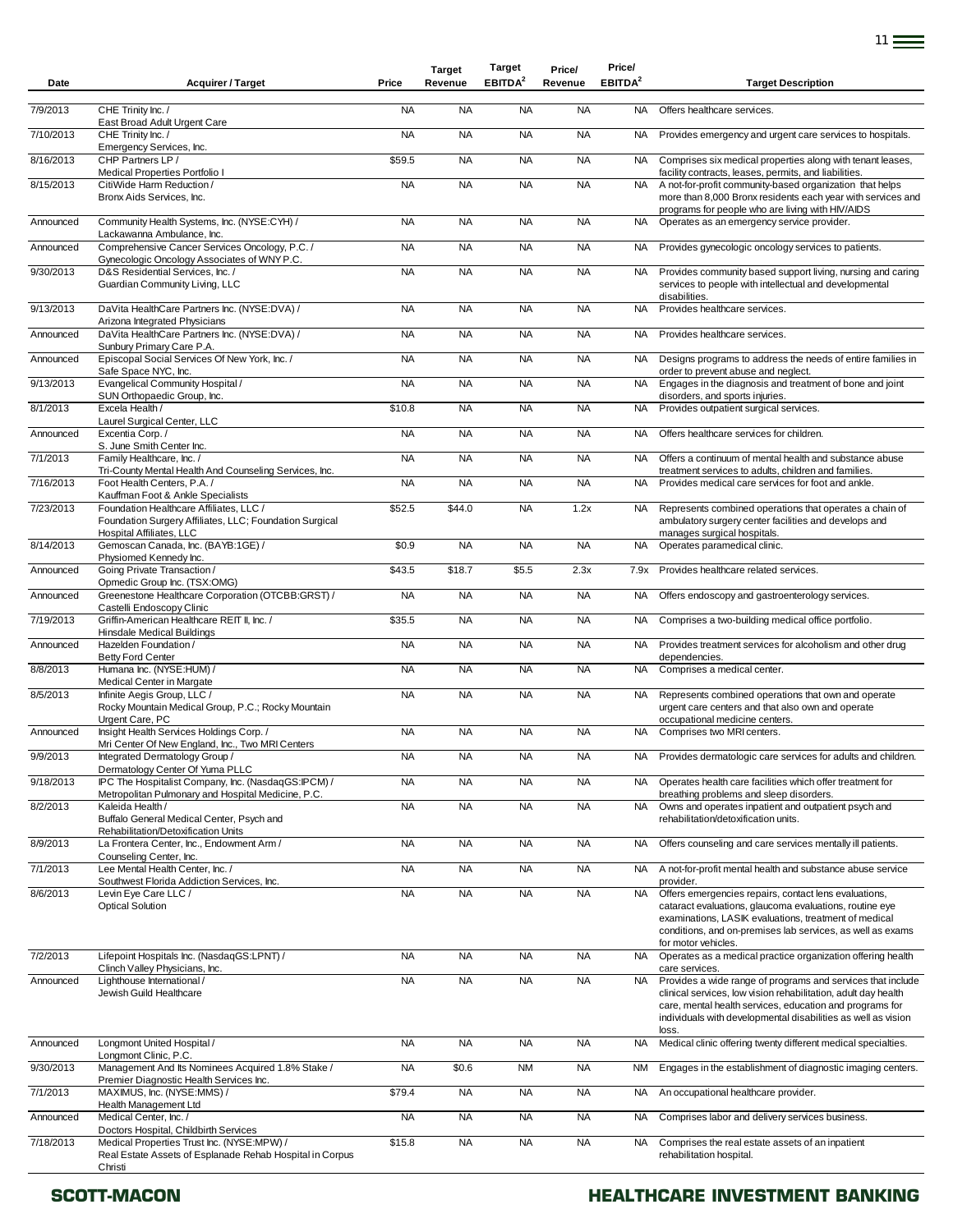$\equiv$ <sup>12</sup>

| Date       | <b>Acquirer / Target</b>                                                                                                                                                                                      | Price     | <b>Target</b><br>Revenue | <b>Target</b><br>EBITDA <sup>2</sup> | Price/<br>Revenue | Price/<br>EBITDA <sup>2</sup> | <b>Target Description</b>                                                                                                                                        |
|------------|---------------------------------------------------------------------------------------------------------------------------------------------------------------------------------------------------------------|-----------|--------------------------|--------------------------------------|-------------------|-------------------------------|------------------------------------------------------------------------------------------------------------------------------------------------------------------|
| 8/5/2013   | MEDNAX, Inc. (NYSE:MD) /<br>Holston Anesthesia Associates, P.C.                                                                                                                                               | <b>NA</b> | <b>NA</b>                | <b>NA</b>                            | <b>NA</b>         | NA.                           | Provides anesthesia care services.                                                                                                                               |
| 9/11/2013  | MEDNAX, Inc. (NYSE:MD) /<br>Northern Westchester Anesthesia Services, P.C.                                                                                                                                    | <b>NA</b> | <b>NA</b>                | <b>NA</b>                            | <b>NA</b>         | <b>NA</b>                     | Offers anesthetic care services.                                                                                                                                 |
| 7/29/2013  | MEDNAX, Inc. (NYSE:MD) /<br>Sanjay P. Patel, M.D., P.A.                                                                                                                                                       | <b>NA</b> | <b>NA</b>                | <b>NA</b>                            | <b>NA</b>         | NA                            | Operates as a group of neonatal physicians that offer<br>healthcare services.                                                                                    |
| 7/1/2013   | Memorial Health Services /<br>Verde Valley Medical Imaging Center, Five Simonmed<br><b>Imaging Centers</b>                                                                                                    | <b>NA</b> | <b>NA</b>                | <b>NA</b>                            | <b>NA</b>         | <b>NA</b>                     | Owns and operates five imaging centers that offer healthcare<br>services.                                                                                        |
| 8/21/2013  | Metropolitan Health Networks Inc. /<br>Kanner, Shteiman LLC                                                                                                                                                   | <b>NA</b> | <b>NA</b>                | <b>NA</b>                            | <b>NA</b>         | <b>NA</b>                     | Provides geriatric and internal medicine practice.                                                                                                               |
| Announced  | Molina Healthcare, Inc. (NYSE:MOH) /<br>Community Health Solutions of America, Inc., Certain<br>Assets of South Carolina Solutions Business                                                                   | <b>NA</b> | <b>NA</b>                | <b>NA</b>                            | <b>NA</b>         | <b>NA</b>                     | Comprises Medical Homes Network membership of CHS<br>except members enrolled in the Medically Complex<br>Children's Waiver component of the MHN program.         |
| 9/3/2013   | Morneau Shepell Inc. (TSX:MSI) /<br>Collage Pediatric Therapy Center Inc.                                                                                                                                     | <b>NA</b> | <b>NA</b>                | <b>NA</b>                            | <b>NA</b>         | <b>NA</b>                     | Provides evaluation and treatment for infants, toddlers,<br>preschoolers, and school-aged children with various<br>disabilities, disorders, and challenges.      |
| 7/2/2013   | Mount Auburn Hospital /                                                                                                                                                                                       | <b>NA</b> | <b>NA</b>                | <b>NA</b>                            | <b>NA</b>         | <b>NA</b>                     | Provides integrative medicine and healthcare services.                                                                                                           |
| Announced  | Marino Center for Integrative Health, Inc.<br>NorthWest Real Estate Investment Trust (TSX:NWH.UN) /<br>490 to 494, 496 and 500 Hargrave St., a 70,247 Square-<br>Foot Healthcare Office Portfolio in Winnipeg | \$19.9    | <b>NA</b>                | <b>NA</b>                            | <b>NA</b>         | NA                            | Comprises a healthcare office portfolio with an area of<br>70,247 square feet.                                                                                   |
| Announced  | OB/GYN Associates of Erie, P.C. /<br>Bayside Ob-Gyn & Infertility, Inc.                                                                                                                                       | <b>NA</b> | <b>NA</b>                | <b>NA</b>                            | <b>NA</b>         | <b>NA</b>                     | Provides women's health care services.                                                                                                                           |
| 8/26/2013  | OhioHealth Corporation /<br>Cardiothoracic and Vascular Surgical Specialists Inc.                                                                                                                             | <b>NA</b> | <b>NA</b>                | <b>NA</b>                            | <b>NA</b>         | NA                            | Operates as a heart surgery practice.                                                                                                                            |
| Announced  | One Call Care Management, Inc. /<br>TechHealth, Inc.                                                                                                                                                          | <b>NA</b> | <b>NA</b>                | <b>NA</b>                            | <b>NA</b>         | NA                            | Offers ancillary medical services.                                                                                                                               |
| 9/3/2013   | Opmedic Group Inc. (TSX:OMG) /<br>Heartland Fertility and Gynecology Clinic                                                                                                                                   | <b>NA</b> | <b>NA</b>                | <b>NA</b>                            | <b>NA</b>         | <b>NA</b>                     | Provides treatment for couples seeking fertility assistance<br>and gynecological care for women.                                                                 |
| 7/19/2013  | Outpatient Imaging Affiliates, LLC /<br>Three Outpatient Imaging Centers Located in Augusta,<br>Elizabethtown and Omaha                                                                                       | <b>NA</b> | <b>NA</b>                | <b>NA</b>                            | <b>NA</b>         | <b>NA</b>                     | Comprises three outpatient imaging centers.                                                                                                                      |
| 8/30/2013  | Pamlico Capital /<br>Physicians Endoscopy L.L.C.                                                                                                                                                              | <b>NA</b> | <b>NA</b>                | <b>NA</b>                            | <b>NA</b>         | <b>NA</b>                     | Engages in the acquisition, development, and management<br>of endoscopic ambulatory surgery centers.                                                             |
| 9/30/2013  | Physicians Realty Trust (NYSE:DOC) /<br>Graymark Healthcare, Inc., 52,000 Square Foot Outpatient<br>Care Building in Oklahoma City                                                                            | \$15.6    | <b>NA</b>                | <b>NA</b>                            | <b>NA</b>         | <b>NA</b>                     | Provides care management solutions to the sleep disorder<br>market based on various independent sleep care centers<br>and hospital sleep diagnostic programs.    |
| 8/20/2013  | Qualifacts Systems Inc./<br>Mitchell & McCormick, Inc., Behavioral Health Business                                                                                                                            | <b>NA</b> | <b>NA</b>                | <b>NA</b>                            | <b>NA</b>         | NA                            | Comprises the behavioral health line of business.                                                                                                                |
| 8/6/2013   | Quality Sleep Solutions, Inc. /<br>Mesilla Valley Sleep Lab, LLC                                                                                                                                              | <b>NA</b> | <b>NA</b>                | <b>NA</b>                            | <b>NA</b>         | NA                            | Operates as a sleep center and lab consultant.                                                                                                                   |
| 9/26/2013  | Quindell Portfolio Plc (AIM:QPP) /<br>PT Healthcare Solutions Corp.                                                                                                                                           | \$33.0    | \$79.6                   | <b>NA</b>                            | 0.4x              | <b>NA</b>                     | A health care company which operates physiotherapy and<br>rehabilitation clinics.                                                                                |
| Announced  | Radiology Group, LLC /<br>Viztek LLC, Two Imaging Centers Using Viztek Opal-RIS                                                                                                                               | <b>NA</b> | <b>NA</b>                | <b>NA</b>                            | <b>NA</b>         | <b>NA</b>                     | Comprises two women's imaging centers.                                                                                                                           |
| 8/1/2013   | RadNet, Inc. (NasdaqGM:RDNT) /<br>Manhattan Diagnostic Radiology, Inc.                                                                                                                                        | \$2.3     | <b>NA</b>                | <b>NA</b>                            | <b>NA</b>         | NA                            | Operates as a diagnostic radiology center.                                                                                                                       |
| 7/12/2013  | RCR Healthcare LLC /<br>Vista Hospital of Dallas, L.P.                                                                                                                                                        | \$4.9     | <b>NA</b>                | <b>NA</b>                            | <b>NA</b>         | NA                            | Owns and operates as an healthcare facility offering<br>orthopedic surgical and medical services.                                                                |
| 07/05/2013 | Riverside Radiology and Interventional Associates, Inc. /<br>Dr. T.C. Hobbs & Associates, Inc.                                                                                                                | <b>NA</b> | <b>NA</b>                | <b>NA</b>                            | <b>NA</b>         | <b>NA</b>                     | Provides healthcare services.                                                                                                                                    |
| 8/19/2013  | South Texas Dental Associates, L.P. /<br>All Smiles Dental Center, Inc.                                                                                                                                       | <b>NA</b> | <b>NA</b>                | <b>NA</b>                            | <b>NA</b>         | NA                            | Provides dental care services.                                                                                                                                   |
| 9/3/2013   | SSM Health Care Corporation /<br>Dean Health Systems, Inc.                                                                                                                                                    | <b>NA</b> | \$1.3                    | <b>NA</b>                            | <b>NA</b>         | NA                            | Owns and operates a network of clinics and medical<br>facilities.                                                                                                |
| Announced  | St Joseph's Hospital Health Center /<br>Upstate Surgical Group, P.C.                                                                                                                                          | <b>NA</b> | <b>NA</b>                | <b>NA</b>                            | <b>NA</b>         | <b>NA</b>                     | Operates a medical group practice.                                                                                                                               |
| Announced  | St. Elizabeth Healthcare /<br>Urgent Care Specialists, LLC, Three Centers in Northern<br>Kentucky                                                                                                             | <b>NA</b> | <b>NA</b>                | <b>NA</b>                            | <b>NA</b>         | NA                            | Comprises health care services centers.                                                                                                                          |
| 9/18/2013  | Trihealth, Inc. /<br>Tri-State Maternal-Fetal Medicine Associates, Inc.                                                                                                                                       | <b>NA</b> | <b>NA</b>                | <b>NA</b>                            | <b>NA</b>         | NA                            | Provides prenatal, delivery and postpartum care services.                                                                                                        |
| 8/12/2013  | U.S. Renal Care, Inc. /<br>Ambulatory Services of America, Inc.                                                                                                                                               | <b>NA</b> | <b>NA</b>                | <b>NA</b>                            | <b>NA</b>         | <b>NA</b>                     | Operates as a diversified healthcare services company that<br>provides alternative site services in partnership with                                             |
| 8/1/2013   | University of Alabama at Birmingham School of Nursing /<br>UAB School of Nursing Foundry Clinic                                                                                                               | <b>NA</b> | <b>NA</b>                | <b>NA</b>                            | <b>NA</b>         | NA                            | physicians.<br>Operates as a community based clinic that offers medical<br>and healthcare services.                                                              |
| 9/4/2013   | University of Pennsylvania Health System, Inc. /<br><b>Chester County Hospital</b>                                                                                                                            | <b>NA</b> | \$274.0                  | <b>NA</b>                            | <b>NA</b>         | NA                            | Operates as a chest pain center.                                                                                                                                 |
| 7/4/2013   | Unknown Buyer /<br>AIM Health Group Inc., Clinical Services Business                                                                                                                                          | <b>NA</b> | <b>NA</b>                | <b>NA</b>                            | <b>NA</b>         | NA.                           | Comprises community-based medical clinics and nurse-<br>supervised infusion clinics.                                                                             |
| Announced  | Unknown Buyer /<br>CML Healthcare Inc., Diagnostic Imaging Operations in                                                                                                                                      | \$14.9    | \$15.9                   | <b>NA</b>                            | 0.9x              | NA                            | Comprise12 diagnostic imaging facilities and 13 inactive<br>imaging licenses.                                                                                    |
| 7/1/2013   | Ontario<br>Unknown Buyer /<br>Sequel Youth and Family Services, LLC                                                                                                                                           | <b>NA</b> | <b>NA</b>                | <b>NA</b>                            | <b>NA</b>         | NA                            | Develops and operates programs for people with behavioral,                                                                                                       |
| 8/22/2013  | Vantage Oncology, LLC /<br>Radiation Oncology Services of America, Inc.                                                                                                                                       | <b>NA</b> | <b>NA</b>                | <b>NA</b>                            | <b>NA</b>         | NA                            | emotional, or physical challenges.<br>Provides outpatient radiation oncology care services through<br>joint venture acquisition and new center partnerships with |
| 9/10/2013  | Village Network /<br>Starr Commonwealth, Outpatient Services and Foster<br><b>Family Care</b>                                                                                                                 | <b>NA</b> | <b>NA</b>                | <b>NA</b>                            | <b>NA</b>         | <b>NA</b>                     | radiation oncologists.<br>Comprises outpatient services and foster family care center.                                                                           |

### SCOTT-MACON **SCOTT-MACON HEALTHCARE INVESTMENT BANKING**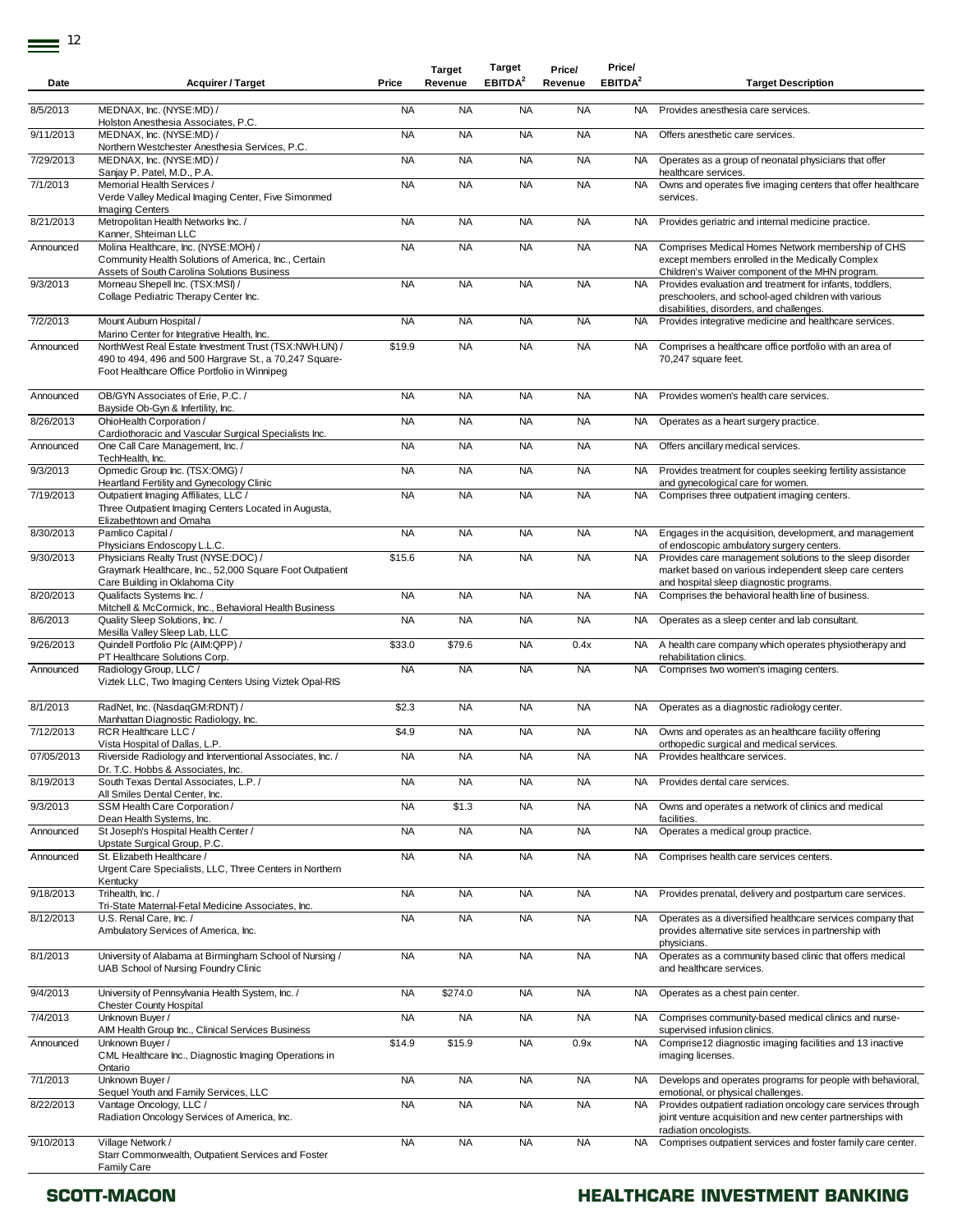| Date                                                 | <b>Acquirer / Target</b>                                                                                                                                                                                         | Price     | <b>Target</b><br>Revenue          | <b>Target</b><br>EBITDA <sup>2</sup> | Price/<br>Revenue | Price/<br>EBITDA <sup>2</sup> | <b>Target Description</b>                                                                                                                       |
|------------------------------------------------------|------------------------------------------------------------------------------------------------------------------------------------------------------------------------------------------------------------------|-----------|-----------------------------------|--------------------------------------|-------------------|-------------------------------|-------------------------------------------------------------------------------------------------------------------------------------------------|
| 9/18/2013                                            | Voyage Healthcare Group Ltd. /                                                                                                                                                                                   | <b>NA</b> | <b>NA</b>                         | <b>NA</b>                            | <b>NA</b>         | <b>NA</b>                     | A residence and rehabilitation center.                                                                                                          |
| 7/1/2013                                             | Stockdale Residence and Rehabilitation Center<br>Vystar Corporation (OTCPK:VYST) /<br>Kiron Clinical Sleep Lab, LLC                                                                                              | \$0.1     | <b>NA</b>                         | <b>NA</b>                            | <b>NA</b>         | <b>NA</b>                     | Operates as a sleeping disorders center.                                                                                                        |
| <b>MEAN (NON-ACUTE)</b><br><b>MEDIAN (NON-ACUTE)</b> |                                                                                                                                                                                                                  |           |                                   |                                      | 1.2x<br>1.1x      | 7.9x<br>7.9x                  |                                                                                                                                                 |
|                                                      |                                                                                                                                                                                                                  |           | <b>PROVIDERS - LONG-TERM CARE</b> |                                      |                   |                               |                                                                                                                                                 |
| Announced                                            | 10836 Temple Realty LLC; Chautauqua Restorative<br>Therapy & Nursing Center LLC /<br>Chautauqua County Home                                                                                                      | \$16.5    | <b>NA</b>                         | <b>NA</b>                            | <b>NA</b>         |                               | NA Operates as a skilled nursing facility for elders.                                                                                           |
| Announced                                            | 4 West Holdings, Inc. /<br>Ark Holding Company, Inc.                                                                                                                                                             | \$525.0   | <b>NA</b>                         | <b>NA</b>                            | <b>NA</b>         | NA.                           | Operates a chain of skilled nursing facilities that provide<br>skilled nursing, assisted living, dementia care, and<br>rehabilitation services. |
| 8/2/2013                                             | American Realty Capital Healthcare Trust, Inc. /                                                                                                                                                                 | <b>NA</b> | <b>NA</b>                         | <b>NA</b>                            | <b>NA</b>         | NA                            | Comprises three senior living facilities.                                                                                                       |
| 8/8/2013                                             | Three High Quality Senior Living Facilities in US<br>American Realty Capital Operating Partnership, L.P. /<br>Littleton Med Partners, LP, CareMeridian Rehabilitation<br>Facility located in Littleton, Colorado | \$11.3    | <b>NA</b>                         | <b>NA</b>                            | <b>NA</b>         | <b>NA</b>                     | Comprises a rehabilitation facility covering an area of 27,630<br>rentable square feet.                                                         |
| 9/3/2013                                             | Amica Mature Lifestyles Inc. (TSX:ACC) /<br>Amica at Erin Mills                                                                                                                                                  | \$11.9    | <b>NA</b>                         | <b>NA</b>                            | <b>NA</b>         | NA.                           | Comprises a retirement community which has a total of 131<br>suites.                                                                            |
| 9/3/2013                                             | Aviv REIT, Inc. (NYSE:AVIV) /                                                                                                                                                                                    | \$3.5     | <b>NA</b>                         | <b>NA</b>                            | <b>NA</b>         | <b>NA</b>                     | Comprises a post-acute and long-term care nursing facility                                                                                      |
| Announced                                            | A Skilled Nursing Facility in Texas<br>Aviv REIT, Inc. (NYSE:AVIV) /<br>Catholic Health Partners, Inc., Nursing Homes in                                                                                         | \$35.9    | <b>NA</b>                         | <b>NA</b>                            | <b>NA</b>         | NA                            | which offers nursing services.<br>Comprises four nursing homes.                                                                                 |
| 8/2/2013                                             | Mariemont, Hamilton, Dayton and Southern Indiana<br>Aviv REIT, Inc. (NYSE:AVIV) /                                                                                                                                | \$9.3     | <b>NA</b>                         | <b>NA</b>                            | <b>NA</b>         | NA.                           | Comprises real estate property including a skilled nursing                                                                                      |
| 9/10/2013                                            | Skilled Nursing Facility in Kentucky<br>Buckeye Ranch Inc. /                                                                                                                                                     | <b>NA</b> | <b>NA</b>                         | <b>NA</b>                            | <b>NA</b>         | <b>NA</b>                     | facility.<br>Comprises an independent living facility.                                                                                          |
|                                                      | Starr Commonwealth, Living Facility at 1625 E. Mound St.<br>on Columbus' East Side                                                                                                                               |           |                                   |                                      |                   |                               |                                                                                                                                                 |
| 9/27/2013                                            | Capital Senior Living Corp. (NYSE:CSU) /<br>Woodlands of Middletown, LLC                                                                                                                                         | \$4.1     | <b>NA</b>                         | <b>NA</b>                            | <b>NA</b>         | NA                            | Owns and operates assisted living facilities and memory<br>care units.                                                                          |
| Announced                                            | Cash Merger, Individual Investors Participated, Leveraged<br>Buy Out, Terms Not Disclosed /<br>Friendship Ridge                                                                                                  | <b>NA</b> | <b>NA</b>                         | <b>NA</b>                            | <b>NA</b>         | <b>NA</b>                     | A nursing facility that provides short-term and long-term<br>skilled nursing and rehabilitative services.                                       |
| Announced                                            | CHP Partners LP /                                                                                                                                                                                                | \$10.0    | <b>NA</b>                         | <b>NA</b>                            | <b>NA</b>         | <b>NA</b>                     | Owns and operates a 50 unit assisted living facility.                                                                                           |
| Announced                                            | Albany Assisted Living, LLC<br>CHP Partners LP /                                                                                                                                                                 | \$15.8    | <b>NA</b>                         | <b>NA</b>                            | <b>NA</b>         | NA.                           | Comprises a senior living community for the elderly.                                                                                            |
| Announced                                            | Arbor Place Senior Living Community Medford, Oregon<br>CHP Partners LP /<br>Auburn Assisted Living, LLC, Auburn Meadows Senior                                                                                   | \$21.9    | <b>NA</b>                         | <b>NA</b>                            | <b>NA</b>         | <b>NA</b>                     | Comprise a 102 unit senior living, assisted living, and a<br>special care community.                                                            |
| Announced                                            | Community, Assisted Living and Special Care<br>CHP Partners LP /<br>Bonaventure Place Retirement & Assisted Living                                                                                               | \$40.0    | <b>NA</b>                         | <b>NA</b>                            | <b>NA</b>         | <b>NA</b>                     | Operates a senior living facility for senior citizens.                                                                                          |
| 8/29/2013                                            | Community, LLC<br>CHP Partners LP /                                                                                                                                                                              | <b>NA</b> | <b>NA</b>                         | <b>NA</b>                            | <b>NA</b>         | NA.                           | Represents combined operations that comprises senior                                                                                            |
| Announced                                            | Club at Raider Ranch; Isle at Raider Ranch<br>CHP Partners LP /                                                                                                                                                  | \$16.7    | <b>NA</b>                         | <b>NA</b>                            | <b>NA</b>         | <b>NA</b>                     | housing communities and includes 262 units.<br>Comprise an 88 unit retirement and assisted living facility.                                     |
|                                                      | Five Rivers Assisted Living and Retirement Community,<br>LLC, Five Rivers Retirement & Assisted Living<br>CHP Partners LP /                                                                                      |           |                                   |                                      |                   |                               | Comprises a 58 unit retirement and assisted living                                                                                              |
| Announced                                            | Gibson Creek Retirement Cottages & Assisted Living<br><b>Community Salem</b>                                                                                                                                     | \$12.4    | <b>NA</b>                         | <b>NA</b>                            | <b>NA</b>         | NA.                           | community and offers accommodation in one bedroom and<br>two bedroom apartments.                                                                |
| Announced                                            | CHP Partners LP /<br>Gresham Assisted Living, LLC, Huntington Terrace<br>Assisted Living Community, Gresham                                                                                                      | \$15.0    | <b>NA</b>                         | <b>NA</b>                            | <b>NA</b>         | <b>NA</b>                     | Comprises a 66 unit assisted living community.                                                                                                  |
| Announced                                            | CHP Partners LP /<br>Longview Monticello, LLC, Monticello Park Retirement &                                                                                                                                      | \$27.4    | <b>NA</b>                         | <b>NA</b>                            | <b>NA</b>         | NA                            | Comprises a senior living and retirement community.                                                                                             |
| Announced                                            | Assisted Living Community Longview<br>CHP Partners LP /<br>MWSH Beaverton, LLC, Beaverton Hills Assisted Living<br>Residence in Beaverton                                                                        | \$12.9    | <b>NA</b>                         | <b>NA</b>                            | <b>NA</b>         | NA.                           | Comprises a 60 unit assisted living residence.                                                                                                  |
| Announced                                            | CHP Partners LP /<br>MWSH BEND LLC, High Desert Assisted Living                                                                                                                                                  | \$13.6    | <b>NA</b>                         | <b>NA</b>                            | <b>NA</b>         | <b>NA</b>                     | Comprises an assisted living community consisting of 68<br>units.                                                                               |
| Announced                                            | <b>Community Bend</b><br>CHP Partners LP /<br>MWSH Billings, LLC, Bonaventure of Billings Senior Living                                                                                                          | \$48.3    | <b>NA</b>                         | <b>NA</b>                            | <b>NA</b>         | <b>NA</b>                     | Comprises a senior living community with 210 units.                                                                                             |
| Announced                                            | Community<br>CHP Partners LP /<br>MWSH Idaho Falls, LLC, Bonaventure of Idaho Falls Senior<br>Living Community                                                                                                   | \$44.4    | <b>NA</b>                         | <b>NA</b>                            | <b>NA</b>         | <b>NA</b>                     | Comprise senior housing communities and includes 193<br>units.                                                                                  |
| Announced                                            | CHP Partners LP /<br>MWSH Sparks, LLC, Bonaventure of Sparks Senior Living<br><b>Community Sparks</b>                                                                                                            | \$55.2    | <b>NA</b>                         | <b>NA</b>                            | <b>NA</b>         | <b>NA</b>                     | Comprises a senior living community with 240 units.                                                                                             |
| Announced                                            | CHP Partners LP /<br>MWSH Yelm, LLC, Rosemont Retirement & Assisted Living                                                                                                                                       | \$16.9    | <b>NA</b>                         | <b>NA</b>                            | <b>NA</b>         | NA                            | Comprises an 87 unit retirement and assisted living<br>community.                                                                               |
| 8/29/2013                                            | Community<br>CHP Partners LP /                                                                                                                                                                                   | \$22.5    | <b>NA</b>                         | <b>NA</b>                            | <b>NA</b>         | <b>NA</b>                     | Senior housing community comprising 185 units.                                                                                                  |
| Announced                                            | Oklahoma Care Group, LP, Town Village<br>CHP Partners LP /                                                                                                                                                       | \$17.8    | <b>NA</b>                         | <b>NA</b>                            | <b>NA</b>         | NA.                           | Owns and operates senior housing community,                                                                                                     |
| Announced                                            | Orchard Heights Senior Community, LLC<br>CHP Partners LP /                                                                                                                                                       | \$12.1    | <b>NA</b>                         | <b>NA</b>                            | <b>NA</b>         | NA.                           | Comprises a 63 unit assisted living community.                                                                                                  |
|                                                      | Roseburg Assisted Living, LLC, Oak Park Assisted Living<br>Community Roseburg, OR                                                                                                                                |           |                                   |                                      |                   |                               |                                                                                                                                                 |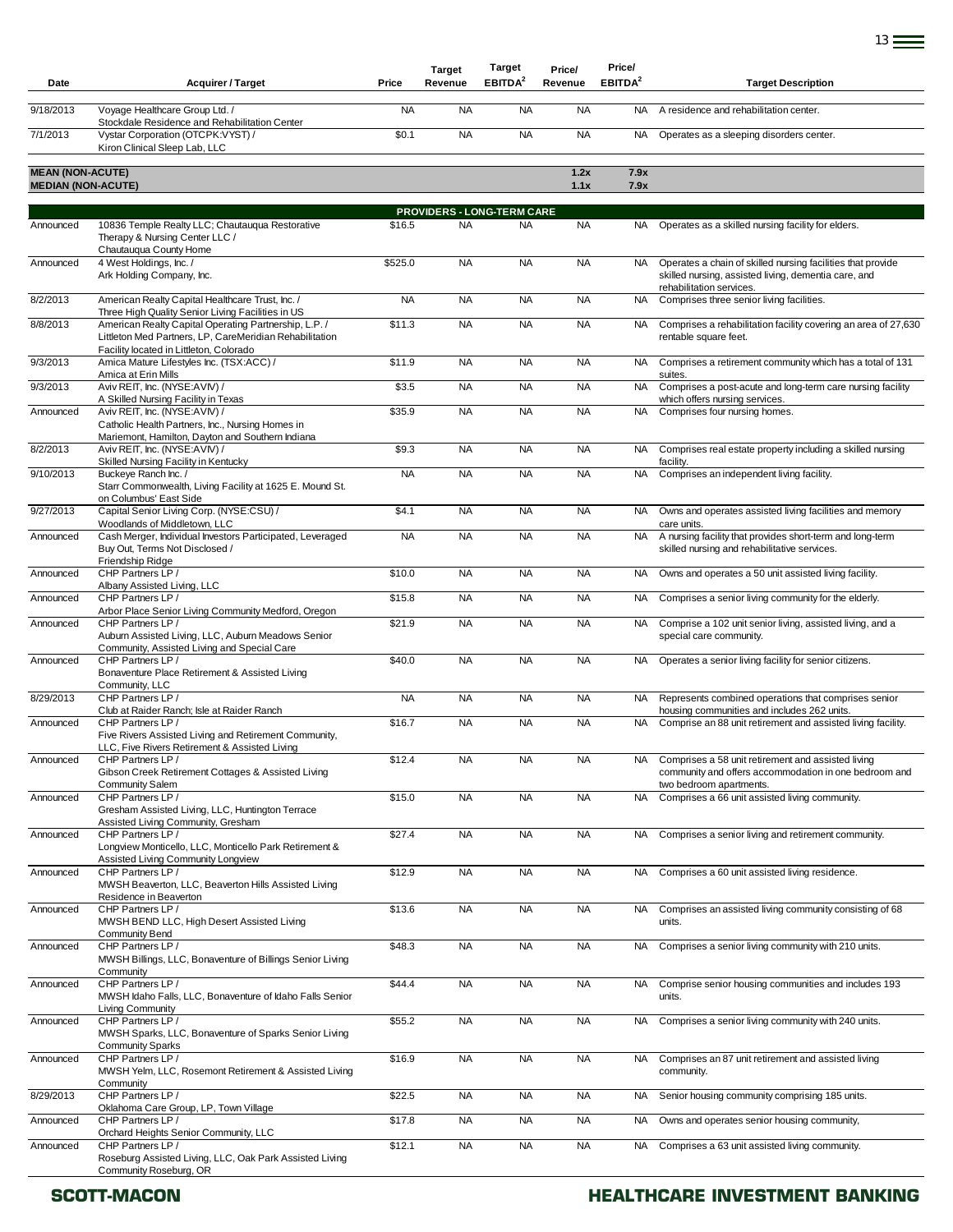| Date      | <b>Acquirer / Target</b>                                                                                                                                                            | Price     | <b>Target</b><br>Revenue | Target<br>EBITDA <sup>2</sup> | Price/<br>Revenue | Price/<br>EBITDA <sup>2</sup> | <b>Target Description</b>                                                                                                                                                                                                                                                                                                                                                                                  |
|-----------|-------------------------------------------------------------------------------------------------------------------------------------------------------------------------------------|-----------|--------------------------|-------------------------------|-------------------|-------------------------------|------------------------------------------------------------------------------------------------------------------------------------------------------------------------------------------------------------------------------------------------------------------------------------------------------------------------------------------------------------------------------------------------------------|
| Announced | CHP Partners LP /<br>Sandy Assisted Living, LLC                                                                                                                                     | \$17.4    | <b>NA</b>                | <b>NA</b>                     | <b>NA</b>         | NA.                           | Owns and operates retirement communities.                                                                                                                                                                                                                                                                                                                                                                  |
| Announced | CHP Partners LP /<br>Southern Hills Assisted Living Community, LLC                                                                                                                  | \$12.9    | <b>NA</b>                | <b>NA</b>                     | <b>NA</b>         | <b>NA</b>                     | Owns and operates an assisted living community.                                                                                                                                                                                                                                                                                                                                                            |
| Announced | CHP Partners LP /<br>Tualatin Assisted Living, LLC                                                                                                                                  | \$9.7     | <b>NA</b>                | <b>NA</b>                     | <b>NA</b>         | <b>NA</b>                     | Owns and operates assisted living communities.                                                                                                                                                                                                                                                                                                                                                             |
| Announced | CHP Partners LP /<br>Vancouver Bridgewood, LLC, Bridgewood at Four<br>Seasons Retirement & Assisted Living Community                                                                | \$22.1    | <b>NA</b>                | <b>NA</b>                     | <b>NA</b>         | <b>NA</b>                     | Comprises a 124 unit retirement and senior housing<br>community.                                                                                                                                                                                                                                                                                                                                           |
| Announced | CHP Partners LP /<br>West Hills Assisted Living Community LLC, West Hills<br>Retirement and Assisted Living Community Corval                                                        | \$15.0    | <b>NA</b>                | <b>NA</b>                     | <b>NA</b>         | <b>NA</b>                     | Comprises a senior housing community with 66 assisted<br>living units.                                                                                                                                                                                                                                                                                                                                     |
| 8/1/2013  | CNL Holdings, Inc. /<br>HarborChase of Jasper                                                                                                                                       | \$7.3     | <b>NA</b>                | <b>NA</b>                     | <b>NA</b>         | NA                            | A 62 unit, one storey senior housing facility spread over an<br>area of approximately 5 acres comprising 15 independent<br>living, 35 assisted living and 12 memory care units.                                                                                                                                                                                                                            |
| 7/2/2013  | CNL Holdings, Inc. /<br><b>Stratford Continuing Care Retirement Community</b>                                                                                                       | \$22.0    | <b>NA</b>                | <b>NA</b>                     | <b>NA</b>         | <b>NA</b>                     | Comprises a 221-unit, Class A senior housing community.                                                                                                                                                                                                                                                                                                                                                    |
| 8/22/2013 | CNL Holdings, Inc. /<br>Two Senior Housing Communities in Montana and Oregon                                                                                                        | \$45.9    | <b>NA</b>                | <b>NA</b>                     | <b>NA</b>         | NA                            | Comprises two independent and assisted living senior<br>housing communities.                                                                                                                                                                                                                                                                                                                               |
| 7/2/2013  | Cornerstone Core Properties REIT, Inc. /<br>66 Unit Assisted Living Facility Located In Aledo                                                                                       | \$8.6     | <b>NA</b>                | <b>NA</b>                     | <b>NA</b>         | NA                            | Comprises an assisted living facility with 66 units.                                                                                                                                                                                                                                                                                                                                                       |
| 7/1/2013  | Eby Group, Inc.; National Health Investors Inc. (NYSE:NHI) /<br>14 Assisted Living and Memory Care Communities                                                                      | \$123.0   | <b>NA</b>                | <b>NA</b>                     | <b>NA</b>         | NA                            | Comprises 14 assisted living and memory care communities.                                                                                                                                                                                                                                                                                                                                                  |
| 7/1/2013  | Eby Group, Inc.; National Health Investors Inc. (NYSE:NHI) /<br>3 Assisted Living Communities                                                                                       | \$12.0    | <b>NA</b>                | <b>NA</b>                     | <b>NA</b>         | NA                            | 3 assisted living communities comprises three assisted living<br>and memory care communities.                                                                                                                                                                                                                                                                                                              |
| 7/3/2013  | Formation Capital, L.L.C.; SAFANAD Limited /<br>36 Seniors Housing Communities                                                                                                      | \$400.0   | <b>NA</b>                | <b>NA</b>                     | <b>NA</b>         | <b>NA</b>                     | Comprises 36 housing communities with 2600 units including<br>assisted living, independent living, and memory care units.                                                                                                                                                                                                                                                                                  |
| 8/1/2013  | Fortress Investment Group LLC (NYSE:FIG) /<br>TJM Properties Inc., 15 Senior Housing Projects                                                                                       | \$200.0   | <b>NA</b>                | <b>NA</b>                     | <b>NA</b>         | NA                            | Comprises 15 senior housing projects; an independent and<br>assisted living project with 22 beds and 115 assisted living<br>beds.                                                                                                                                                                                                                                                                          |
| Announced | Gentiva Health Services Inc. (NasdaqGS:GTIV) /<br>Harden Healthcare, LLC                                                                                                            | \$408.8   | \$476.0                  | <b>NA</b>                     | 0.9x              | <b>NA</b>                     | Owns and operates senior care facilities.                                                                                                                                                                                                                                                                                                                                                                  |
| 8/22/2013 | Green Courte Partners, LLC /<br>Lamplighter Manufactured Home Community                                                                                                             | <b>NA</b> | <b>NA</b>                | <b>NA</b>                     | <b>NA</b>         | NA                            | Operates as a senior living community.                                                                                                                                                                                                                                                                                                                                                                     |
| 9/11/2013 | Griffin-American Healthcare REIT II, Inc. /<br>Caring Homes Healthcare Group Limited                                                                                                | \$464.5   | <b>NA</b>                | <b>NA</b>                     | <b>NA</b>         | NA                            | Owns and operates care and retirement homes.                                                                                                                                                                                                                                                                                                                                                               |
| Announced | Harrison Street Real Estate Capital, LLC; Sanders Trust /<br>Braintree Rehabilitation Hospital; New England<br>Rehabilitation Hospital, Inc.                                        | \$90.0    | <b>NA</b>                | <b>NA</b>                     | <b>NA</b>         | NA                            | Comprises combined operations that offers acute<br>rehabilitative programs and services.                                                                                                                                                                                                                                                                                                                   |
| 8/6/2013  | Health Care REIT, Inc. (NYSE:HCN) /<br>Willowbrook Healthcare Limited                                                                                                               | \$204.4   | <b>NA</b>                | <b>NA</b>                     | <b>NA</b>         | NA                            | Operates three separate nursing care suites, one for younger<br>persons with an enduring mental illness characterized by<br>episodes of challenge type behavior, a second for persons<br>with a dementia type pathology together with a challenging<br>behavior profile and a third facility for self-funding persons<br>with either early onset or more advanced dementia of a non<br>challenging nature. |
| 7/31/2013 | HealthLease Properties Real Estate Investment Trust<br>(TSX:HLP.UN) /<br>Continuum Senior Care Portfolio and Two Additional                                                         | \$117.7   | <b>NA</b>                | <b>NA</b>                     | <b>NA</b>         | NA                            | Comprises two senior housing and care property portfolios.                                                                                                                                                                                                                                                                                                                                                 |
| 9/4/2013  | Properties<br>HealthLease Properties Real Estate Investment Trust<br>(TSX:HLP.UN) /<br>Wellbrooke of Avon                                                                           | \$16.6    | <b>NA</b>                | <b>NA</b>                     | <b>NA</b>         | NA                            | Comprises a 100 unit seniors housing seniors housing and<br>care facility.                                                                                                                                                                                                                                                                                                                                 |
| Announced | JAG Healthcare Inc. /                                                                                                                                                               | \$14.5    | <b>NA</b>                | <b>NA</b>                     | <b>NA</b>         | NA                            | Comprises six skilled nursing facilities.                                                                                                                                                                                                                                                                                                                                                                  |
| 9/10/2013 | Six Skilled Nursing Facilities In Ohio<br>Lamplight Communities LLC /                                                                                                               | <b>NA</b> | <b>NA</b>                | <b>NA</b>                     | <b>NA</b>         | NA                            | Comprises a 118-bed assisted living facility.                                                                                                                                                                                                                                                                                                                                                              |
| 8/1/2013  | Lamplight Inn of West Allis<br>Laurel Health Care Company /                                                                                                                         | \$4.4     | <b>NA</b>                | <b>NA</b>                     | <b>NA</b>         | NA                            | A skilled nursing and rehabilitation center.                                                                                                                                                                                                                                                                                                                                                               |
| 8/1/2013  | Laurels of Huber Heights<br>Laurel Health Care Company /                                                                                                                            | \$2.5     | <b>NA</b>                | <b>NA</b>                     | <b>NA</b>         | NA                            | Operates a nursing and rehabilitation center.                                                                                                                                                                                                                                                                                                                                                              |
| 8/1/2013  | Laurels of West Carrollton LLC<br>Laurels of Huber Heights /<br>Rehabilitation and Nursing Center at Elm Creek and Spring                                                           | \$6.9     | <b>NA</b>                | <b>NA</b>                     | <b>NA</b>         | NA                            | A skilled nursing and rehabilitation center.                                                                                                                                                                                                                                                                                                                                                               |
| Announced | Creek<br>LTC Properties Inc. (NYSE:LTC) /                                                                                                                                           | \$14.4    | <b>NA</b>                | <b>NA</b>                     | <b>NA</b>         | NA                            | Comprises a 120-bed skilled nursing property.                                                                                                                                                                                                                                                                                                                                                              |
| Announced | 120-Bed Skilled Nursing Property in Trinity, Florida<br>Madison Realty Companies /                                                                                                  | <b>NA</b> | <b>NA</b>                | <b>NA</b>                     | <b>NA</b>         | NA                            | Comprises six assisted living facilities.                                                                                                                                                                                                                                                                                                                                                                  |
| Announced | Six Assisted Living Properties in Colorado<br>Medical Properties Trust Inc. (NYSE:MPW) /<br>RHM Klinik- und Altenheimbetriebe GmbH & Co. KG, 11<br>Post Acute Facilities In Germany | \$236.8   | <b>NA</b>                | <b>NA</b>                     | <b>NA</b>         | NA                            | Owns and operates clinics and nursing homes which provide<br>rehabilitation and acute care services for somatically and<br>psychosomatically sick patients.                                                                                                                                                                                                                                                |
| 7/26/2013 | MPG Healthcare L.P. /<br>Six Operating Properties Located in Ohio, Virginia and<br>North Carolina                                                                                   | \$78.7    | <b>NA</b>                | <b>NA</b>                     | <b>NA</b>         | NA                            | Comprises senior housing and care properties.                                                                                                                                                                                                                                                                                                                                                              |
| 7/1/2013  | MPG Healthcare L.P. /<br>Wellbrooke of Westfield                                                                                                                                    | \$19.1    | <b>NA</b>                | <b>NA</b>                     | <b>NA</b>         | NA                            | Comprises a 100-unit seniors housing and care facility.                                                                                                                                                                                                                                                                                                                                                    |
| 8/30/2013 | National Health Investors Inc. (NYSE:NHI) /<br>Eight Skilled Nursing Facilities in Massachusetts and New<br>Hampshire                                                               | \$37.1    | <b>NA</b>                | <b>NA</b>                     | <b>NA</b>         | NA                            | Comprises nursing facilities.                                                                                                                                                                                                                                                                                                                                                                              |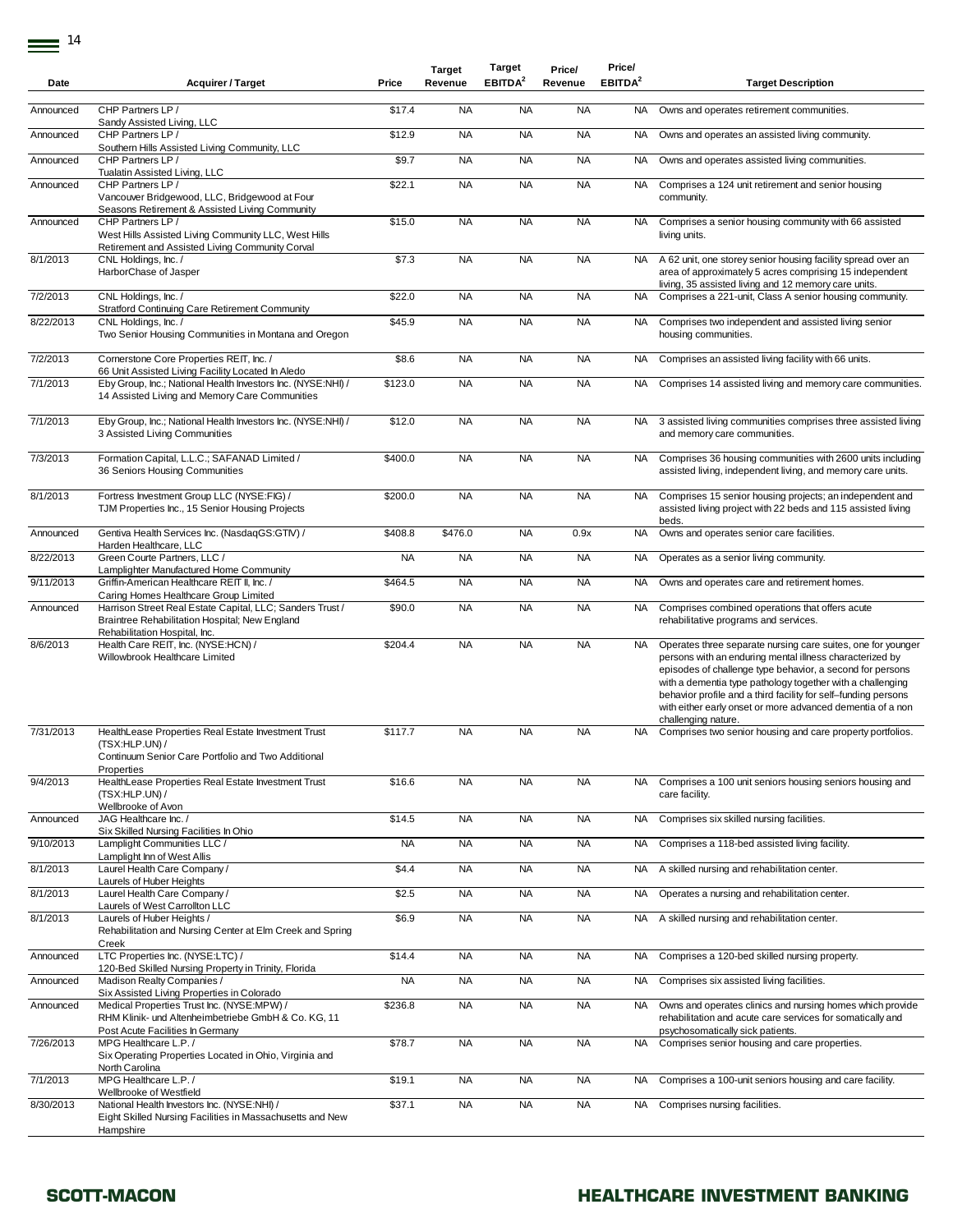| Date      | <b>Acquirer / Target</b>                                                                                                                                                   | Price     | <b>Target</b><br>Revenue              | <b>Target</b><br>EBITDA <sup>2</sup> | Price/<br>Revenue | Price/<br>EBITDA <sup>2</sup> | <b>Target Description</b>                                                                                                                                                                                                                                                |
|-----------|----------------------------------------------------------------------------------------------------------------------------------------------------------------------------|-----------|---------------------------------------|--------------------------------------|-------------------|-------------------------------|--------------------------------------------------------------------------------------------------------------------------------------------------------------------------------------------------------------------------------------------------------------------------|
| 7/1/2013  | National Health Investors Inc. (NYSE:NHI) /<br>Inn at Halcyon Village                                                                                                      | \$15.3    | <b>NA</b>                             | <b>NA</b>                            | <b>NA</b>         | NA.                           | Operates as a 76-unit assisted living and memory care<br>community.                                                                                                                                                                                                      |
| 9/26/2013 | National Health Investors Inc. (NYSE:NHI) /<br>Regency Pointe Retirement Community                                                                                         | \$12.0    | <b>NA</b>                             | <b>NA</b>                            | <b>NA</b>         | <b>NA</b>                     | Comprises 72 rental independent living units, 36 assisted<br>living units, and 12 memory care units.                                                                                                                                                                     |
| 8/29/2013 | National Healthcare Corp. (AMEX:NHC) /<br>Six Skilled Health Care Centers                                                                                                  | \$21.0    | <b>NA</b>                             | <b>NA</b>                            | <b>NA</b>         | NA.                           | Comprises six skilled health care centers with a total of 650<br>beds.                                                                                                                                                                                                   |
| 8/6/2013  | One Liberty Properties Inc. (NYSE:OLP) /<br>Assisted Living Property in Round Rock, Texas                                                                                  | \$22.8    | <b>NA</b>                             | <b>NA</b>                            | <b>NA</b>         | <b>NA</b>                     | Comprises healthcare facility offering assisted living<br>services.                                                                                                                                                                                                      |
| 9/18/2013 | Physicians Realty Trust (NYSE:DOC) /<br>6800 Preston Limited, 66-Bed Post-Acute Care Specialty                                                                             | \$18.2    | <b>NA</b>                             | <b>NA</b>                            | <b>NA</b>         | <b>NA</b>                     | Comprises a 66-bed post-acute care specialty hospital that<br>offers healthcare services.                                                                                                                                                                                |
| 7/29/2013 | Hospital, Located In Plano, Texas<br>Post Acute Partners, LLC /<br>Elderwood Senior Care Inc.                                                                              | \$141.5   | <b>NA</b>                             | <b>NA</b>                            | <b>NA</b>         | <b>NA</b>                     | Provides skilled nursing, sub acute care, rehabilitation,<br>memory care, assisted living, and independent living<br>services.                                                                                                                                           |
| 8/21/2013 | Premier Senior Living Group, LLC; Tricadia Capital LLC /<br>Two Senior Housing Facilities in Baldwinsville and Geneva,<br>New York                                         | \$21.9    | <b>NA</b>                             | <b>NA</b>                            | <b>NA</b>         | NA                            | Comprises assisted living and memory care facilities which<br>includes 131 licensed beds.                                                                                                                                                                                |
| 8/1/2013  | Pritok Capital LLC /                                                                                                                                                       | <b>NA</b> | <b>NA</b>                             | <b>NA</b>                            | <b>NA</b>         | NA                            | A skilled nursing facility that offers short-term and long-term                                                                                                                                                                                                          |
| Announced | Nentwick Care Center<br>Regal Lifestyle Communities Inc. (TSX:RLC) /<br>Community Lifecare Inc., Four Retirement Homes in<br>Southern Ontario                              | \$93.4    | <b>NA</b>                             | <b>NA</b>                            | <b>NA</b>         | <b>NA</b>                     | rehabilitation services.<br>Comprises four retirement homes.                                                                                                                                                                                                             |
| 7/17/2013 | Silverado Senior Living, Inc. /<br>Three Memory Care Communities in Illinois and Wisconsin                                                                                 | <b>NA</b> | <b>NA</b>                             | <b>NA</b>                            | <b>NA</b>         | NA                            | Comprises memory care and assisted living communities.                                                                                                                                                                                                                   |
| Announced | Stonerise Healthcare LLC /<br>HCR ManorCare, Inc., Heartland of Charleston                                                                                                 | <b>NA</b> | <b>NA</b>                             | <b>NA</b>                            | <b>NA</b>         | NA                            | A 184-bed nursing and rehabilitation center.                                                                                                                                                                                                                             |
| 8/2/2013  | Titan Real Estate Investment Group, LLC /<br>Waldenbrooke Estates                                                                                                          | <b>NA</b> | <b>NA</b>                             | <b>NA</b>                            | <b>NA</b>         | NA                            | Provides senior housing services for aging adults.                                                                                                                                                                                                                       |
| 7/11/2013 | TPG Capital, L.P./<br>Assisted Living Concepts Inc.                                                                                                                        | \$449.4   | \$228.4                               | \$40.6                               | 2.0x              | 11.1x                         | Operates senior living residences.                                                                                                                                                                                                                                       |
| 9/12/2013 | Validus Senior Living Holdings, LLC /                                                                                                                                      | <b>NA</b> | <b>NA</b>                             | <b>NA</b>                            | <b>NA</b>         | <b>NA</b>                     | Comprises two memory care facilities.                                                                                                                                                                                                                                    |
| 9/25/2013 | lvy Ridge Living And Hidden Lakes Living<br>Vibra Healthcare, LLC /<br>Kindred Healthcare Inc., 17 Non-Strategic Facilities                                                | \$187.0   | \$289.0                               | \$20.0                               | 0.6x              |                               | 9.4x Comprises 15 transitional care hospitals (licensed as long-<br>term acute care hospitals) containing 1,052 licensed beds,<br>one inpatient rehabilitation facility containing 44 licensed<br>beds and one skilled nursing facility containing 135 licensed<br>beds. |
|           | <b>MEAN (LONG-TERM CARE)</b>                                                                                                                                               |           |                                       |                                      | 1.2x              | 10.2x                         |                                                                                                                                                                                                                                                                          |
|           | <b>MEDIAN (LONG-TERM CARE)</b>                                                                                                                                             |           |                                       |                                      | 0.9x              | 10.2x                         |                                                                                                                                                                                                                                                                          |
| 8/2/2013  | 16400 Partners, LLC /                                                                                                                                                      | \$4.6     | <b>PROVIDERS - ACUTE</b><br><b>NA</b> | <b>NA</b>                            | <b>NA</b>         | NA.                           | Operates as a multi-specialty hospital.                                                                                                                                                                                                                                  |
| 8/6/2013  | Scott & White Memorial Hospital<br>Acadiana Management Group, LLC /                                                                                                        | <b>NA</b> | <b>NA</b>                             | <b>NA</b>                            | <b>NA</b>         | <b>NA</b>                     | Provides acute and rehabilitative services to medically                                                                                                                                                                                                                  |
| Announced | AMG Specialty Hospital-Tulsa<br>Allina Health System, Inc. /                                                                                                               | <b>NA</b> | <b>NA</b>                             | <b>NA</b>                            | <b>NA</b>         | <b>NA</b>                     | complex, chronically, or acutely ill patients.<br>Operates a hospital, nursing home, and assisted living and                                                                                                                                                             |
| 7/12/2013 | Regina Medical Center<br>American Realty Capital Healthcare Trust II, Inc. /                                                                                               | \$6.8     | <b>NA</b>                             | <b>NA</b>                            | <b>NA</b>         | NA                            | memory care center.<br>Comprises a surgical hospital.                                                                                                                                                                                                                    |
|           | Ouachita Medical Properties, L.C., Ouachita Community<br><b>Hospital Property</b>                                                                                          |           |                                       |                                      |                   |                               |                                                                                                                                                                                                                                                                          |
| 8/7/2013  | BayCare Health System, Inc. /<br>Winter Haven Hospital                                                                                                                     | <b>NA</b> | <b>NA</b>                             | <b>NA</b>                            | <b>NA</b>         | <b>NA</b>                     | A health service organization that provides services through<br>its regional healthcare delivery system.                                                                                                                                                                 |
| 9/3/2013  | Care New England Health System /<br>Memorial Hospital of Rhode Island                                                                                                      | <b>NA</b> | \$163.6                               | <b>NA</b>                            | <b>NA</b>         | NA                            | Operates as a community hospital.                                                                                                                                                                                                                                        |
| Announced | CHE Trinity Inc. /                                                                                                                                                         | <b>NA</b> | <b>NA</b>                             | <b>NA</b>                            | <b>NA</b>         | NA.                           | Operates as a hospital.                                                                                                                                                                                                                                                  |
| Announced | St. Joseph's Hospital Health Center<br>Cleveland Clinic Foundation; Community Health Systems,<br>Inc. (NYSE:CYH); Lodi Community Hospital /<br>Akron General Health System | <b>NA</b> | \$588.0                               | <b>NA</b>                            | <b>NA</b>         | NA                            | Owns and operates a chain of healthcare centers.                                                                                                                                                                                                                         |
| Announced | Community Health Systems, Inc. (NYSE:CYH) /                                                                                                                                | \$7,344.6 | \$5,875.9                             | \$932.1                              | 1.3x              | 7.9x                          | Engages in the operation of general acute care hospitals and                                                                                                                                                                                                             |
| Announced | Health Management Associates Inc. (NYSE:HMA)<br>Community Health Systems, Inc. (NYSE:CYH) /                                                                                | <b>NA</b> | <b>NA</b>                             | <b>NA</b>                            | <b>NA</b>         | <b>NA</b>                     | other health care facilities in non-urban communities.<br>Provides health care and medical services.                                                                                                                                                                     |
| 7/1/2013  | Sharon Regional Health System Inc.<br>Edward Health Services Corporation /                                                                                                 | <b>NA</b> | \$409.9                               | <b>NA</b>                            | <b>NA</b>         | NA                            | Owns and operates hospitals.                                                                                                                                                                                                                                             |
| Announced | Elmhurst Memorial Healthcare Inc.<br>Felician Services Inc.; SSM Health Care Corporation /<br>Clay County Hospital Inc.                                                    | <b>NA</b> | <b>NA</b>                             | <b>NA</b>                            | <b>NA</b>         | <b>NA</b>                     | Offers ambulance, cardiopulmonary, emergency, diagnostic<br>imaging, surgery, laboratory, rehabilitation, senior renewal,<br>inpatient care, infusion clinic, and diabetic education<br>services.                                                                        |
| Announced | HCA Holdings, Inc. (NYSE:HCA) /<br>Memorial Hospital of Tampa, LP; Palms of Pasadena<br>Hospital LP; Town & Country Hospital LP                                            | <b>NA</b> | <b>NA</b>                             | <b>NA</b>                            | <b>NA</b>         | NA.                           | Represents combined operations that operate as hospitals.                                                                                                                                                                                                                |
| 8/9/2013  | Heywood Hospital /<br>Athol Memorial Hospital                                                                                                                              | <b>NA</b> | <b>NA</b>                             | <b>NA</b>                            | <b>NA</b>         | NA                            | Operates as a acute care hospital.                                                                                                                                                                                                                                       |
| 7/8/2013  | Highmark Inc. /<br>Saint Vincent Health System                                                                                                                             | <b>NA</b> | <b>NA</b>                             | <b>NA</b>                            | <b>NA</b>         | NA                            | Operates as a network of medical specialties.                                                                                                                                                                                                                            |
| 8/1/2013  | IASIS Healthcare Corporation /                                                                                                                                             | \$3.7     | <b>NA</b>                             | <b>NA</b>                            | <b>NA</b>         | NA.                           | A short term acute care hospital.                                                                                                                                                                                                                                        |
| 9/13/2013 | Medical Park Hospital LLC<br>Mat-RX Development, L.L.C. /<br>USMD Hospital at Arlington, LP                                                                                | \$135.5   | <b>NA</b>                             | <b>NA</b>                            | <b>NA</b>         | NA                            | An acute-care hospital which provides robotics surgery<br>programs.                                                                                                                                                                                                      |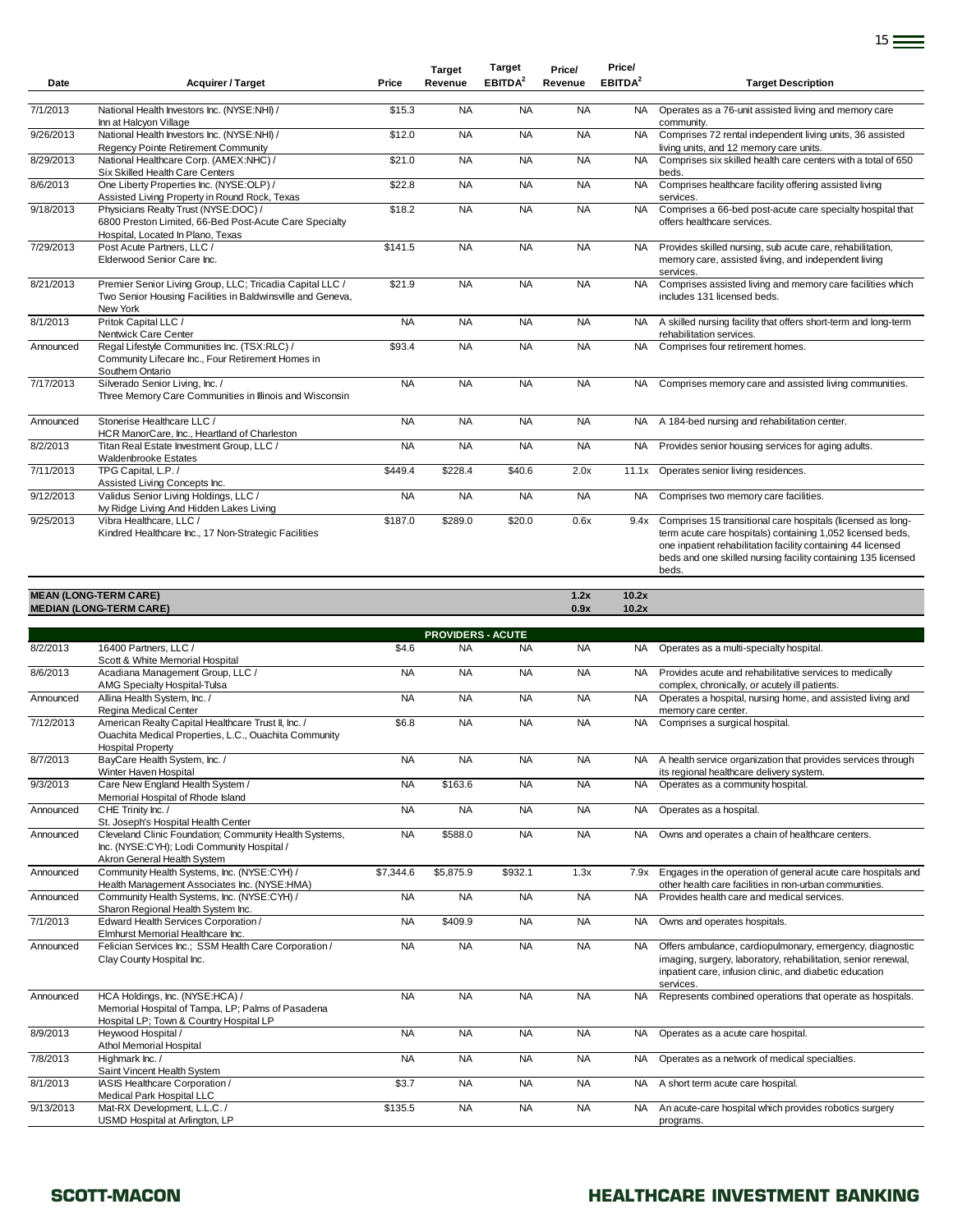| Date                                                 | <b>Acquirer / Target</b>                                                                                                                    | Price                  | <b>Target</b><br>Revenue | rarget<br>EBITDA <sup>2</sup> | Price/<br>Revenue      | <b>Price/</b><br>EBITDA <sup>2</sup> | <b>Target Description</b>                                                                                                                                                                                                                            |
|------------------------------------------------------|---------------------------------------------------------------------------------------------------------------------------------------------|------------------------|--------------------------|-------------------------------|------------------------|--------------------------------------|------------------------------------------------------------------------------------------------------------------------------------------------------------------------------------------------------------------------------------------------------|
| Announced                                            | Methodist Hospital Corporation /<br>CHRISTUS St. John Hospital And CHRISTUS St. Catherine<br>Hospital                                       | <b>NA</b>              | <b>NA</b>                | <b>NA</b>                     | <b>NA</b>              | <b>NA</b>                            | Represent the combined operations that provide medical<br>care, adult, pediatric, medical, surgical, and obstetrical care,<br>and ambulatory services.                                                                                               |
| 09/30/2013                                           | MPT Operating Partnership, L.P./<br>Glenwood Regional Medical Center; Mountain Vista<br>Medical Center; Southeast Texas Hospital            | \$281.3                | \$2,400.0                | <b>NA</b>                     | 0.1x                   | NA.                                  | Represent the combined operations that operates a 178 bed<br>healthcare facility, an acute-care hospital and operates a<br>hospital that offers cardiology, emergency medicine,<br>women's services, and orthopedics.                                |
| 8/15/2013                                            | Muscogee (Creek) Nation /<br>Okmulgee Memorial Hospital, Inc.                                                                               | <b>NA</b>              | <b>NA</b>                | <b>NA</b>                     | <b>NA</b>              | <b>NA</b>                            | Provides healthcare services through its acute care hospital.                                                                                                                                                                                        |
| 7/1/2013                                             | NewYork-Presbyterian Hospital /<br>New York Downtown Hospital                                                                               | <b>NA</b>              | <b>NA</b>                | <b>NA</b>                     | <b>NA</b>              | <b>NA</b>                            | Provides healthcare services that include facilities for critical<br>care, ambulatory surgery, eye clinic, heart, orthopedic, and<br>intensive care unit.                                                                                            |
| 7/1/2013                                             | Partners HealthCare System, Inc. /<br>Cooley Dickinson Health Care Corporation                                                              | <b>NA</b>              | <b>NA</b>                | <b>NA</b>                     | <b>NA</b>              | <b>NA</b>                            | Operates as an acute care hospital that provides healthcare<br>services.                                                                                                                                                                             |
| 09/30/20133                                          | Physicians Realty Trust (NYSE:DOC) /<br>Crescent City Surgical Centre, L.L.C                                                                | \$37.5                 | <b>NA</b>                | <b>NA</b>                     | <b>NA</b>              | <b>NA</b>                            | Operates a hospital.                                                                                                                                                                                                                                 |
| 8/30/2013                                            | Physicians Realty Trust (NYSE:DOC) /<br>Foundation Surgical Hospital of El Paso, L.L.C.                                                     | \$39.1                 | <b>NA</b>                | <b>NA</b>                     | <b>NA</b>              | NA.                                  | Offers inpatient surgery and outpatient surgery services.                                                                                                                                                                                            |
| 7/1/2013                                             | Sentara Healthcare, Inc. /<br>Halifax Regional Health System, Inc.                                                                          | \$115.0                | <b>NA</b>                | <b>NA</b>                     | <b>NA</b>              | NA                                   | Provides acute and long-term care, dementia care, home<br>health, hospice, behavioral health, and outpatient services.                                                                                                                               |
| Announced<br>Announced                               | University Hospitals Health System, Inc. /<br>Parma Community General Hospital (Inc.)<br>University Of Maryland Medical System Corporation, | <b>NA</b><br><b>NA</b> | <b>NA</b><br><b>NA</b>   | <b>NA</b><br><b>NA</b>        | <b>NA</b><br><b>NA</b> | NA.<br>NA.                           | Operates a community hospital.<br>Owns and operates a hospital.                                                                                                                                                                                      |
|                                                      | Endowment Arm /<br>Fort Washington Medical Center, Inc.                                                                                     |                        |                          |                               |                        |                                      |                                                                                                                                                                                                                                                      |
| 7/1/2013                                             | University of Pittsburgh Medical Center /<br>Altoona Regional Health System                                                                 | <b>NA</b>              | <b>NA</b>                | <b>NA</b>                     | <b>NA</b>              | NA.                                  | Operates as a not-for-profit health care system.                                                                                                                                                                                                     |
| 7/17/2013                                            | University of Southern California /<br>Verdugo Hills Hospital, Inc.                                                                         | <b>NA</b>              | <b>NA</b>                | <b>NA</b>                     | <b>NA</b>              | NA                                   | Offers inpatient services that include transitional care,<br>telemetry, intensive care, obstetrics, and med/surg.                                                                                                                                    |
| 9/13/2013                                            | Unknown Buyer /<br>Bethesda Health City Inc.                                                                                                | \$49.5                 | <b>NA</b>                | <b>NA</b>                     | <b>NA</b>              | NA                                   | Owns and operates a medical health care facility.                                                                                                                                                                                                    |
| Announced                                            | Vanquard Health Systems Inc. (NYSE:VHS); Yale-New<br>Haven Health Services Corporation /<br>Eastern Connecticut Health Network, Inc.        | <b>NA</b>              | <b>NA</b>                | <b>NA</b>                     | <b>NA</b>              | <b>NA</b>                            | Owns and operates hospitals, wellness centers, and women's<br>centers.                                                                                                                                                                               |
| 7/2/2013                                             | WVU Healthcare /<br>Potomac Valley Hospital Of W. Va., Inc.                                                                                 | <b>NA</b>              | <b>NA</b>                | <b>NA</b>                     | <b>NA</b>              |                                      | NA A 25 bed critical access hospital.                                                                                                                                                                                                                |
| <b>MEAN (ACUTE)</b>                                  |                                                                                                                                             |                        |                          |                               | 0.7x                   | 7.9x                                 |                                                                                                                                                                                                                                                      |
| <b>MEDIAN (ACUTE)</b>                                |                                                                                                                                             |                        |                          |                               | 0.7x                   | 7.9x                                 |                                                                                                                                                                                                                                                      |
| <b>MEAN (PROVIDERS)</b><br><b>MEDIAN (PROVIDERS)</b> |                                                                                                                                             |                        |                          |                               | 1.1x<br>0.9x           | 9.6x<br>9.4x                         |                                                                                                                                                                                                                                                      |
|                                                      |                                                                                                                                             |                        |                          | PRODUCTS - CLINICAL DEVICES   |                        |                                      |                                                                                                                                                                                                                                                      |
| 8/21/2013                                            | Abbott Laboratories (NYSE:ABT) /<br>IDEV Technologies, Inc.                                                                                 | \$310.0                | <b>NA</b>                | <b>NA</b>                     | <b>NA</b>              | NA.                                  | Engages in the development and commercialization of<br>minimally invasive medical devices for interventional<br>radiology, vascular surgery, and cardiology.                                                                                         |
| 8/19/2013                                            | Abbott Laboratories (NYSE:ABT) /<br>OptiMedica Corporation                                                                                  | \$400.0                | <b>NA</b>                | <b>NA</b>                     | <b>NA</b>              | NA.                                  | Operates as an ophthalmic device company that develops<br>technologies for the treatment of ocular diseases.                                                                                                                                         |
| Announced                                            | Adamis Pharmaceuticals Corporation (OTCPK:ADMP) /<br>3M Innovative Properties Company, Dry Powder Inhaler<br>Technology                     | \$10.0                 | <b>NA</b>                | <b>NA</b>                     | <b>NA</b>              | NA.                                  | Comprises intellectual property that includes patents, patent<br>applications and other intellectual property relating to Taper<br>Dry Powder Inhaler technology developed for the treatment of<br>asthma and chronic obstructive pulmonary disease. |
| 9/20/2013                                            | Analogic Corporation (NasdaqGS:ALOG) /<br>PocketSonics, Inc.                                                                                | \$15.3                 | <b>NA</b>                | <b>NA</b>                     | <b>NA</b>              | NA                                   | An ultrasound technology firm.                                                                                                                                                                                                                       |
| 7/1/2013                                             | ArthroCare Corporation (NasdaqGS:ARTC) /<br>ENTrigue Surgical, Inc.                                                                         | \$45.0                 | <b>NA</b>                | <b>NA</b>                     | <b>NA</b>              | <b>NA</b>                            | Develops instruments, materials, and medical devices<br>primarily for sinus surgery.                                                                                                                                                                 |
| 7/1/2013                                             | Asahi Kasei Corporation (TSE:3407) /<br>CoAxia, Inc.                                                                                        | <b>NA</b>              | <b>NA</b>                | <b>NA</b>                     | <b>NA</b>              | <b>NA</b>                            | A medical device company that provides catheter-based and<br>perfusion augmentation therapies to improve outcomes for<br>patients with cerebral ischemia resulting from stroke and<br>vasospasm.                                                     |
| Announced                                            | Avista Capital Holdings, L.P./<br>Zest Anchors LLC                                                                                          | <b>NA</b>              | <b>NA</b>                | <b>NA</b>                     | <b>NA</b>              | NA.                                  | Designs and manufactures dental attachments.                                                                                                                                                                                                         |
| 9/10/2013                                            | Baxter International Inc. (NYSE:BAX) /<br>Flowsense Medical Ltd (TASE:FLSN)                                                                 | \$4.5                  | <b>NA</b>                | <b>NA</b>                     | <b>NA</b>              | <b>NA</b>                            | Provides continuous fluid monitoring systems for use in<br>critical care units.                                                                                                                                                                      |
| 9/6/2013                                             | Baxter International Inc. (NYSE:BAX) /<br>Gambro AB                                                                                         | \$4,013.8              | <b>NA</b>                | <b>NA</b>                     | 2.4x                   | <b>NA</b>                            | Engages in developing, manufacturing, and supplying<br>products and therapies for kidney and liver dialysis, myeloma<br>kidney therapy, and other extracorporeal therapies for chronic<br>and acute patients.                                        |
| 8/15/2013                                            | Beacon Bay Holdings /<br>Cal Ceram Dental Lab, Inc.                                                                                         | <b>NA</b>              | <b>NA</b>                | <b>NA</b>                     | <b>NA</b>              | <b>NA</b>                            | Provides implant prosthetics.                                                                                                                                                                                                                        |
| 9/6/2013                                             | Benevolent Capital Partners, LLC /<br>ArcherDx, Inc.                                                                                        | \$50.0                 | <b>NA</b>                | <b>NA</b>                     | <b>NA</b>              | NA.                                  | Develops kits and software solutions for cancer treatment<br>investigation and analysis.                                                                                                                                                             |
| 7/5/2013                                             | BTG plc (LSE:BTG) /<br><b>EKOS Corporation</b>                                                                                              | \$220.0                | $\overline{$}28.0$       | <b>NA</b>                     | 7.9x                   | <b>NA</b>                            | Engages in the development and clinical application of<br>ultrasound accelerated thrombolysis systems for the<br>treatment of vascular thrombosis.                                                                                                   |
| 7/13/2013                                            | BTG plc (LSE:BTG) /<br>Nordion (Canada) Inc., Targeted Therapies Division                                                                   | \$200.0                | \$48.0                   | <b>NA</b>                     | 4.2x                   | <b>NA</b>                            | Manufactures and markets medical devices for treatment of<br>inoperable primary liver cancer and metastatic liver cancer.                                                                                                                            |
| 8/8/2013                                             | Crawford Healthcare Ltd. /<br>Exciton Technologies, US Operations                                                                           | <b>NA</b>              | <b>NA</b>                | <b>NA</b>                     | <b>NA</b>              | <b>NA</b>                            | Comprises Exsalt anti-microbial wound care technology.                                                                                                                                                                                               |
| 7/1/2013                                             | Dempsey Ventures, Inc./<br>Moog Inc., Ethox Medical                                                                                         | <b>NA</b>              | <b>NA</b>                | <b>NA</b>                     | <b>NA</b>              | NA                                   | Comprises operations that manufacture and sell medical<br>devices.                                                                                                                                                                                   |

**Target** 

**Price/**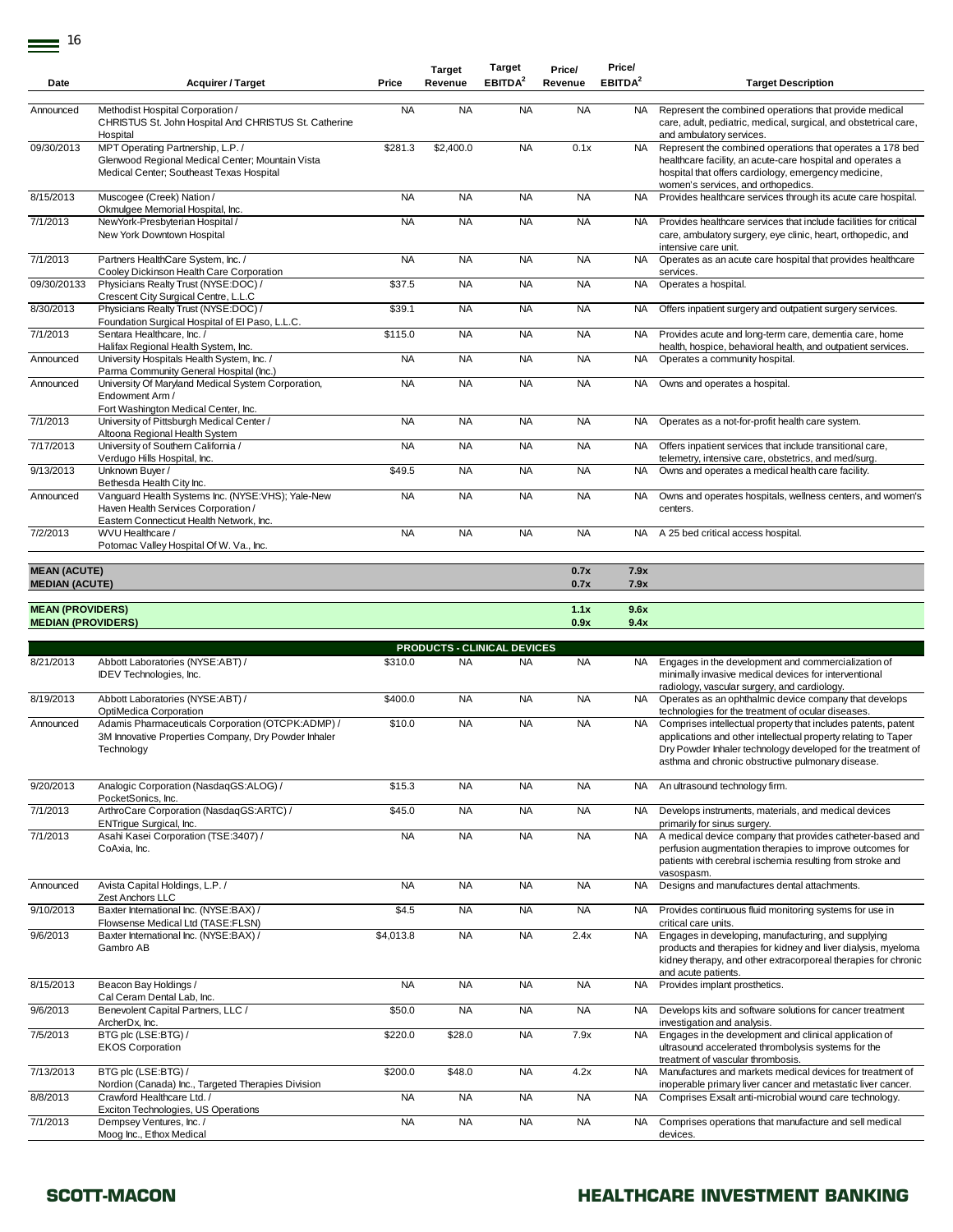| Date      | <b>Acquirer / Target</b>                                                                                              | Price     | <b>Target</b><br>Revenue        | Target<br>EBITDA <sup>2</sup> | Price/<br>Revenue | Price/<br>EBITDA <sup>2</sup> | <b>Target Description</b>                                                                                                                                                                                                                          |
|-----------|-----------------------------------------------------------------------------------------------------------------------|-----------|---------------------------------|-------------------------------|-------------------|-------------------------------|----------------------------------------------------------------------------------------------------------------------------------------------------------------------------------------------------------------------------------------------------|
| Announced | Hanger, Inc. (NYSE:HGR) /                                                                                             | <b>NA</b> | <b>NA</b>                       | <b>NA</b>                     | <b>NA</b>         | NA.                           | Provides prosthetics, orthotics, pedorthics, and post-                                                                                                                                                                                             |
| 9/11/2013 | Keller's Limb & Brace, Inc.<br>JD International Development Limited /<br>Truewest Corp.                               | \$0.5     | <b>NA</b>                       | <b>NA</b>                     | <b>NA</b>         | <b>NA</b>                     | mastectomy products.<br>Focuses on the research and development of a noninvasive<br>glucose sensor, an electromagnetic technology to measure<br>the concentration of glucose in human tissue without requiring<br>the user to take a blood sample. |
| 9/4/2013  | L2 Medical Development Company /<br>L2 Medical Development Company, Prior to Reverse<br>Merger with Enerpulse, Inc.   | <b>NA</b> | <b>NA</b>                       | <b>NA</b>                     | <b>NA</b>         | <b>NA</b>                     | Focuses on operating as a medical device incubation<br>company.                                                                                                                                                                                    |
| 7/5/2013  | LeMaitre Vascular, Inc. (NasdaqGM:LMAT) /<br>Clinical Instruments International, Inc.                                 | \$1.1     | <b>NA</b>                       | <b>NA</b>                     | 1.7x              | <b>NA</b>                     | Designs, develops, and manufactures carotid shunts and<br>embolectomy catheters.                                                                                                                                                                   |
| 8/28/2013 | LeMaitre Vascular, Inc. (NasdaqGM:LMAT) /<br>InaVein, LLC                                                             | \$3.9     | <b>NA</b>                       | <b>NA</b>                     | 1.1x              | <b>NA</b>                     | Develops, manufactures, commercializes, and markets<br>medical devices to treat vein abnormalities, including<br>varicose veins, saphenous veins, and spider veins.                                                                                |
| 8/31/2013 | Machine Solutions Inc. /<br>Engineering and Research Associates, Inc.                                                 | <b>NA</b> | <b>NA</b>                       | <b>NA</b>                     | <b>NA</b>         | <b>NA</b>                     | Designs, patents, develops, and manufactures medical<br>device manufacturing systems for medical manufacturing and<br>biopharmaceutical industries.                                                                                                |
| 8/31/2013 | Metamark Genetics, Inc. /                                                                                             | <b>NA</b> | <b>NA</b>                       | <b>NA</b>                     | <b>NA</b>         | <b>NA</b>                     | Provider of urology treatments.                                                                                                                                                                                                                    |
| 7/17/2013 | HealthTronics Laboratory Solutions, Inc.<br>Mindray Medical International Limited (NYSE:MR) /                         | \$105.0   | \$64.0                          | <b>NA</b>                     | 1.6x              | <b>NA</b>                     | Develops ultrasound systems for ultrasound professionals                                                                                                                                                                                           |
| 7/10/2013 | ZONARE Medical Systems, Inc.<br>Minnetronix, Inc. /                                                                   | <b>NA</b> | <b>NA</b>                       | <b>NA</b>                     | <b>NA</b>         | <b>NA</b>                     | worldwide.<br>Develops and markets medical devices for neurological                                                                                                                                                                                |
|           | Neurofluidics, Inc.                                                                                                   |           |                                 |                               |                   |                               | disorders.                                                                                                                                                                                                                                         |
| 8/1/2013  | Miraculins Inc. (TSXV:MOM) /<br>VeraLight, Inc.                                                                       | <b>NA</b> | <b>NA</b>                       | <b>NA</b>                     | <b>NA</b>         | <b>NA</b>                     | A bio-medical device company that develops noninvasive<br>technologies for the disease detection and health monitoring<br>of diabetes epidemics.                                                                                                   |
| 8/30/2013 | Nexus Dx, Inc. /<br>Accumetrics, Inc.                                                                                 | <b>NA</b> | <b>NA</b>                       | <b>NA</b>                     | <b>NA</b>         | <b>NA</b>                     | Develops, manufactures, and markets the VerifyNow System,<br>a suite of assays for the assessment of platelet function.                                                                                                                            |
| Announced | Nikkiso Co. Ltd. (TSE:6376) /<br>Baxter International Inc., Continuous Renal Replacement<br>Therapy (CRRT) Business   | \$38.8    | \$51.0                          | <b>NA</b>                     | 0.8x              | <b>NA</b>                     | Comprises assets including production facility, commercial<br>rights, human assets, intellectual property, and associated<br>agreements for the treatment of acute renal failure.                                                                  |
| 7/31/2013 | Novadaq Technologies Inc. (TSX:NDQ) /<br>Digirad Corporation, Surgical Imaging Technology Assets                      | \$3.0     | <b>NA</b>                       | <b>NA</b>                     | <b>NA</b>         | <b>NA</b>                     | Comprise 'Trapper' surgical lymphoscintigraphy gamma<br>camera system development and licensing assets.                                                                                                                                            |
| 9/6/2013  | Nuclea Biotechnologies Inc. /<br>WILEX                                                                                | \$7.5     | <b>NA</b>                       | <b>NA</b>                     | <b>NA</b>         | <b>NA</b>                     | Develops and commercializes diagnostic tests for colon,<br>breast, leukemia, lung and prostate.                                                                                                                                                    |
| 9/19/2013 | Patient Home Monitoring Corp. (TSXV:PHM) /<br>LogiMedix, Inc.                                                         | \$1.7     | \$4.2                           | \$0.8                         | 0.4x              | 2.3x                          | Offers diabetes testing supplies for patients with diabetes.                                                                                                                                                                                       |
| 7/16/2013 | RTI Surgical Inc. (NasdaqGS:RTIX) /<br>Pioneer Surgical Technology, Inc.                                              | \$130.0   | <b>NA</b>                       | <b>NA</b>                     | <b>NA</b>         | <b>NA</b>                     | Designs, manufactures, and markets spinal and orthopedic<br>implants and instruments for customers internationally.                                                                                                                                |
| 8/19/2013 | St. Jude Medical Inc. (NYSE:STJ) /<br>Endosense SA                                                                    | \$334.1   | <b>NA</b>                       | <b>NA</b>                     | <b>NA</b>         | <b>NA</b>                     | Focuses on enabling the adoption of catheter ablation for the<br>treatment of cardiac arrhythmias.                                                                                                                                                 |
| Announced | Stryker Corporation (NYSE:SYK) /<br>MAKO Surgical Corp. (NasdaqGS:MAKO)                                               | \$1,488.8 | \$112.4                         | <b>NM</b>                     | 13.2x             | <b>NM</b>                     | A medical device company which markets an advanced<br>robotic arm solution, a joint specific applications for the knee<br>and hip, and orthopedic implants for orthopedic procedures.                                                              |
| 9/11/2013 | TPG Growth /<br>Sutures India Private Limited                                                                         | \$27.3    | <b>NA</b>                       | <b>NA</b>                     | <b>NA</b>         | <b>NA</b>                     | Manufactures surgical sutures, and drilled end stainless steel<br>atraumatic suture needles.                                                                                                                                                       |
| 9/4/2013  | TransEnterix, Inc. /<br>SafeStitch Medical, Inc., Prior to Reverse Merger With<br>TransEnterix, Inc.                  | <b>NA</b> | <b>NM</b>                       | <b>NM</b>                     | <b>NM</b>         | <b>NM</b>                     | Engages in the development of medical devices that<br>manipulate tissues for endoscopic and minimally invasive<br>surgery.                                                                                                                         |
| 7/26/2013 | Trinity Biotech plc (NasdaqGS:TRIB) /<br>Immco Diagnostics, Inc.                                                      | \$32.8    | <b>NA</b>                       | <b>NA</b>                     | <b>NA</b>         | NA.                           | Develops, manufactures, and distributes diagnostic kits and<br>laboratory supplies for hospitals, clinical laboratories, and<br>research institutions for rapid diagnostic tests.                                                                  |
| 8/20/2013 | Urologix, Inc. (OTCPK:ULGX) /<br>Medtronic VidaMed, Inc., Certain Assets and Licenses<br>Related to Prostiva Business | \$7.5     | <b>NA</b>                       | <b>NA</b>                     | <b>NA</b>         | <b>NA</b>                     | Comprises license to manufacture and distribute Prostiva, a<br>therapy system in the field of the radio frequency treatment of<br>the prostate, including the treatment of benign prostatic<br>hyperplasia (BPH).                                  |
| Announced | Volcano Corporation (NasdaqGS:VOLC) /<br>Medtronic Vascular, Inc., Pioneer Plus Re-Entry Catheter<br>Product Line     | \$15.0    | <b>NA</b>                       | <b>NA</b>                     | <b>NA</b>         | <b>NA</b>                     | Comprises manufacturing of diagnostic ultrasound<br>transducer and percutaneous catheter.                                                                                                                                                          |
|           | <b>MEAN (CLINICAL DEVICES)</b><br><b>MEDIAN (CLINICAL DEVICES)</b>                                                    |           |                                 |                               | 3.7x<br>1.7x      | 2.3x<br>2.3x                  |                                                                                                                                                                                                                                                    |
|           |                                                                                                                       |           | PRODUCTS - NON-CLINICAL DEVICES |                               |                   |                               |                                                                                                                                                                                                                                                    |
| Announced | BioMedical Technology Solutions Holdings, Inc.<br>(OTCPK:BMTL) /<br>MedClean Technologies, Inc. (OTCPK:MCLN)          | <b>NA</b> | \$0.8                           | <b>NM</b>                     | <b>NA</b>         | NM                            | Designs and manufactures onsite regulated medical waste<br>processing systems.                                                                                                                                                                     |
| Announced | Brooks Automation, Inc. (NasdaqGS:BRKS) /<br>Matrical, Inc.                                                           | \$10.0    | <b>NA</b>                       | <b>NA</b>                     | <b>NA</b>         | <b>NA</b>                     | Develops, manufactures, and distributes products including<br>laboratory instruments and consumables for drug discovery,<br>academia, proteomics, and genomics applications.                                                                       |
| 9/12/2013 | Bruker Corporation (NasdaqGS:BRKR) /<br>Prairie Technologies, Inc.                                                    | <b>NA</b> | <b>NA</b>                       | <b>NA</b>                     | <b>NA</b>         | <b>NA</b>                     | A provider of life science fluorescence microscopy products.                                                                                                                                                                                       |
| 7/8/2013  | Danaher Corp. (NYSE:DHR) /<br>Kreatech Biotechnology BV                                                               | <b>NA</b> | <b>NA</b>                       | <b>NA</b>                     | <b>NA</b>         | NA.                           | Engages in the development and commercialization of<br>detection products for diagnostic and research applications<br>in the life sciences and healthcare industry.                                                                                |
| 7/9/2013  | EnovateIT, LLC /<br><b>Stinger Medical LLC</b>                                                                        | <b>NA</b> | <b>NA</b>                       | <b>NA</b>                     | <b>NA</b>         | <b>NA</b>                     | Manufacturer of mobile solutions and medical technologies<br>for the healthcare marketplace.                                                                                                                                                       |
| Announced | Institut Mérieux SA /<br>BioFire Diagnostics, Inc.                                                                    | \$450.0   | <b>NA</b>                       | <b>NA</b>                     | <b>NA</b>         | <b>NA</b>                     | Develops, manufactures and distributes molecular diagnostic<br>systems to hospital-based clinical laboratories.                                                                                                                                    |

## SCOTT-MACON **SCOTT-MACON HEALTHCARE INVESTMENT BANKING**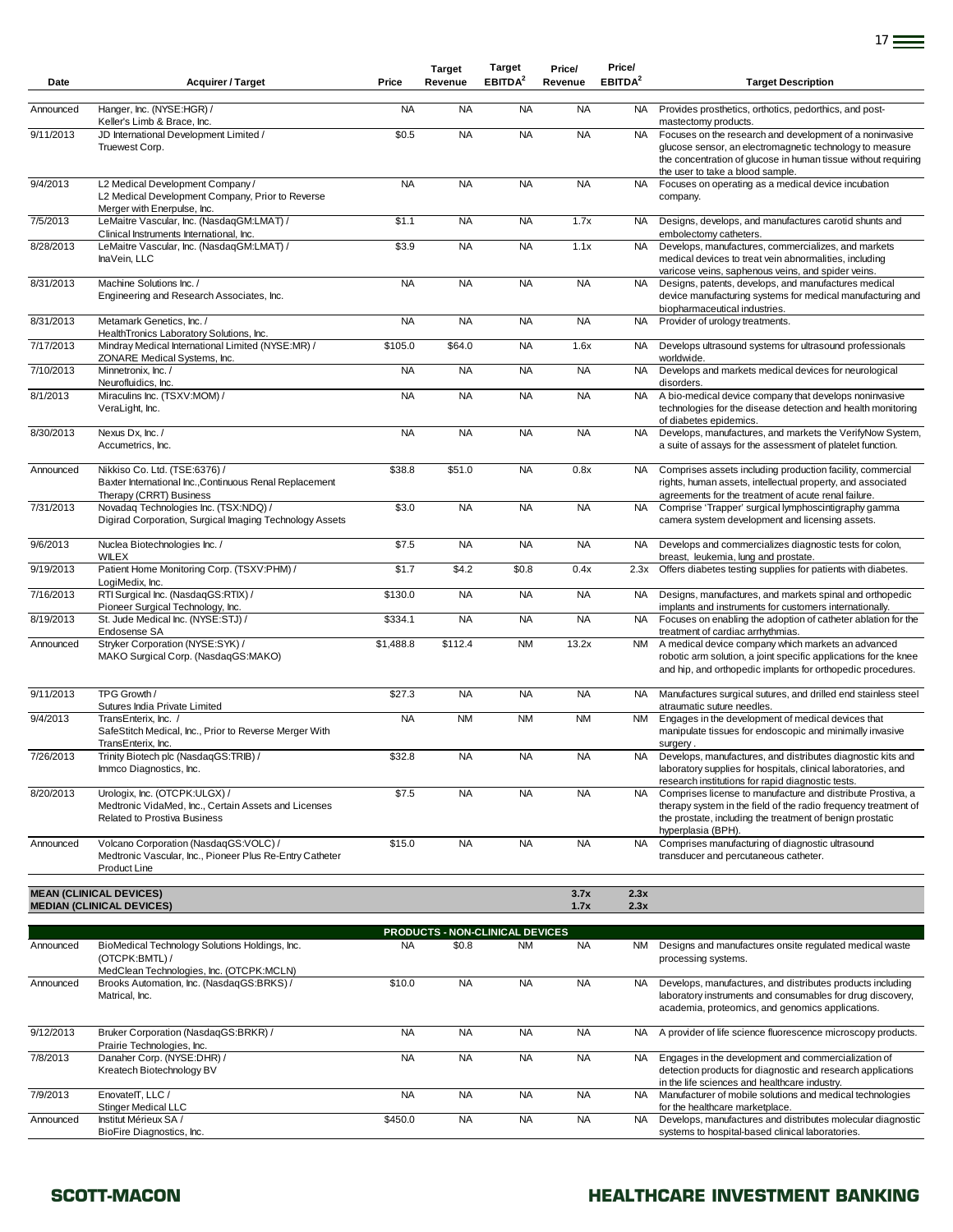| Date                        | <b>Acquirer / Target</b>                                                                                                                        | Price     | <b>Target</b><br>Revenue | rarget<br>EBITDA <sup>2</sup>              | Price/<br>Revenue | <b>Price</b><br>EBITDA <sup>2</sup> | <b>Target Description</b>                                                                                                                                                                                                                                                                                                                                   |
|-----------------------------|-------------------------------------------------------------------------------------------------------------------------------------------------|-----------|--------------------------|--------------------------------------------|-------------------|-------------------------------------|-------------------------------------------------------------------------------------------------------------------------------------------------------------------------------------------------------------------------------------------------------------------------------------------------------------------------------------------------------------|
| 9/10/2013                   | Integrated Medical Technologies, Inc. /<br>CPAC Equipment, Inc.                                                                                 | <b>NA</b> | <b>NA</b>                | <b>NA</b>                                  | <b>NA</b>         | NA                                  | Offers dental products, such as sterilizers and evacuation<br>systems; medical products, including viewboxes and<br>accessories.                                                                                                                                                                                                                            |
| 9/16/2013                   | Johnson Matthey Catalog Company, Inc. /<br>BTI Inc.                                                                                             | <b>NA</b> | <b>NA</b>                | <b>NA</b>                                  | <b>NA</b>         | NA                                  | Manufactures life science research products.                                                                                                                                                                                                                                                                                                                |
| 8/11/2013                   | Medtronic, Inc. (NYSE:MDT) /<br>Cardiocom, LLC                                                                                                  | \$200.0   | \$50.0                   | <b>NA</b>                                  | 4.0x              | NA                                  | Develops, manufactures, and markets telemonitoring<br>products and services for heart failure, chronic obstructive<br>pulmonary disease, asthma, diabetes mellitus, obesity, end<br>stage renal disease, hypertension, asthma, and other<br>complex conditions.                                                                                             |
| Announced                   | Sanomedics International Holdings, Inc. (OTCPK:SIMH) /<br>Duke Medical Equipment LLC                                                            | \$7.0     | \$4.0                    | \$1.5                                      | 1.8x              | 4.7x                                | Operates as a respiratory and sleep provider of equipment,<br>services and medical supplies to home patients.                                                                                                                                                                                                                                               |
| Announced                   | Trifoil Imaging Inc. /<br>Bioscan, Inc.                                                                                                         | <b>NA</b> | <b>NA</b>                | <b>NA</b>                                  | <b>NA</b>         | NA                                  | Engages in the research and development, manufacture,<br>marketing, sale, and application and technical support of<br>instrumentation for the detection, synthesis, and imaging of<br>radiolabeled compounds for life science research, molecular<br>imaging, pharmaceutical development, and positron<br>emission tomography (PET)/nuclear medicine areas. |
|                             | <b>MEAN (NON-CLINICAL DEVICES)</b><br><b>MEDIAN (NON-CLINICAL DEVICES)</b>                                                                      |           |                          |                                            | 2.9x<br>2.9x      | 4.7x<br>4.7x                        |                                                                                                                                                                                                                                                                                                                                                             |
|                             |                                                                                                                                                 |           |                          |                                            |                   |                                     |                                                                                                                                                                                                                                                                                                                                                             |
| Announced                   | Centaur Guernsey L.P. Inc. /                                                                                                                    | \$485.0   | <b>NA</b>                | <b>PRODUCTS - DISPOSABLES</b><br><b>NA</b> | <b>NA</b>         | NA.                                 | Engages in developing and marketing diagnostic and                                                                                                                                                                                                                                                                                                          |
| Announced                   | Systagenix Wound Management, Limited<br>CR Bard Inc. (NYSE:BCR) /<br>Rochester Medical Corporation (NasdaqGM:ROCM)                              | \$238.8   | \$67.8                   | <b>NM</b>                                  | 3.5x              | <b>NM</b>                           | therapeutic solutions, and wound dressings.<br>Engages in the development, manufacture, and marketing of<br>PVC-free and latex-free urinary continence and urine<br>drainage care products for the home and acute care markets.                                                                                                                             |
| <b>MEAN (DISPOSABLES)</b>   |                                                                                                                                                 |           |                          |                                            | 3.5x              | <b>NA</b>                           |                                                                                                                                                                                                                                                                                                                                                             |
| <b>MEDIAN (DISPOSABLES)</b> |                                                                                                                                                 |           |                          |                                            | 3.5x              | <b>NA</b>                           |                                                                                                                                                                                                                                                                                                                                                             |
|                             |                                                                                                                                                 |           |                          | <b>PRODUCTS - COMMERCIAL</b>               |                   |                                     |                                                                                                                                                                                                                                                                                                                                                             |
| Announced                   | Advanomics Corporation /<br>Garmen Laboratories Inc.                                                                                            | <b>NA</b> | <b>NA</b>                | <b>NA</b>                                  | <b>NA</b>         | NA                                  | Operates as a good manufacturing practices laboratory that<br>provides complete pharmaceutical manufacturing and testing<br>services to a range of industrial, institutional, and<br>governmental agencies.                                                                                                                                                 |
| 8/15/2013                   | Biditup Capital Corporation; .; Capital Recovery Group,<br>LLC; Ettin Group, LLC; Maynards Industries Ltd.; PPL<br>Group LLC /<br>Nanolnk, Inc. | \$0.9     | <b>NA</b>                | <b>NA</b>                                  | <b>NA</b>         | NA                                  | Engages in nanometer-scale manufacturing and applications<br>development for life sciences, engineering, pharmaceutical,<br>and education industries.                                                                                                                                                                                                       |
| 9/25/2013                   | Biosearch Technologies Inc. /<br>LightSpeed Genomics Inc                                                                                        | <b>NA</b> | <b>NA</b>                | <b>NA</b>                                  | <b>NA</b>         | NA.                                 | Provides products in the life science and diagnostics<br>markets.                                                                                                                                                                                                                                                                                           |
| 9/4/2013                    | CoorsTek, Inc.; Golden Equity Investments /<br>Imds, Inc.                                                                                       | <b>NA</b> | <b>NA</b>                | <b>NA</b>                                  | <b>NA</b>         | NA                                  | Provides medical device development and manufacturing<br>services for the orthopedic industry.                                                                                                                                                                                                                                                              |
| Announced                   | CR Bard Inc. (NYSE:BCR) /<br>Medafor, Inc.                                                                                                      | \$280.0   | <b>NA</b>                | <b>NA</b>                                  | <b>NA</b>         | NA                                  | Develops and markets haemostatic products based on<br>engineered biopolymeric microporous particles.                                                                                                                                                                                                                                                        |
| Announced                   | Eckert & Ziegler Strahlen & Medizintechnik AG<br>(XTRA:EUZ) /<br>BrachySciences, Inc.                                                           | \$5.0     | \$11.1                   | <b>NA</b>                                  | <b>NA</b>         | NA                                  | Develops, markets, sells, and distributes radioactive seeds,<br>and delivery systems and ancillary equipment used in<br>brachytherapy implants.                                                                                                                                                                                                             |
| Announced                   | Essilor International SA (ENXTPA:EI) /<br>51% of Transitions Optical, Inc. and 100% of Intercast<br>Europe S.R.L.                               | \$1,855.0 | \$848.0                  | <b>NA</b>                                  | 2.2x              | NA                                  | Represents the combined operations that manufactures eye<br>care lenses and also manufactures, markets, and distributes<br>optical sun lenses and optically clear sheet products for<br>fashion and performance eyewear to sunglass companies.                                                                                                              |
| 7/24/2013                   | FMC Corp. (NYSE:FMC) /<br>EPAX A.S.                                                                                                             | \$345.0   | <b>NA</b>                | <b>NA</b>                                  | <b>NA</b>         | NA.                                 | Offers nutraceutical ingredients and active pharmaceutical<br>ingredients.                                                                                                                                                                                                                                                                                  |
| 8/6/2013                    | Hygenic Corporation /<br>Cramer Products, Inc.                                                                                                  | <b>NA</b> | NA                       | <b>NA</b>                                  | <b>NA</b>         | NA                                  | Develops and sells sports medicines and athletic training<br>room supplies.                                                                                                                                                                                                                                                                                 |
| 7/8/2013                    | Intertech Plastics, Inc. /<br>IMAGE Molding Inc.                                                                                                | <b>NA</b> | <b>NA</b>                | <b>NA</b>                                  | <b>NA</b>         | NA                                  | Operates as an injection molder, contract manufacturer, and<br>service provider of medical devices and components.                                                                                                                                                                                                                                          |
| 7/8/2013                    | Kewaunee Scientific Corp. (NasdaqGM:KEQU) /<br>Kewaunee Labway Asia Pte Ltd.                                                                    | <b>NA</b> | <b>NA</b>                | <b>NA</b>                                  | <b>NA</b>         | NA .                                | Offers design, manufacture, and installation of laboratory,<br>healthcare, and technical furniture products.                                                                                                                                                                                                                                                |
| 7/23/2013                   | Kinova Robotics /<br>Wijit, Inc.                                                                                                                | <b>NA</b> | <b>NA</b>                | <b>NA</b>                                  | <b>NA</b>         | NA.                                 | Manufactures wheelchair brakes and driving systems.                                                                                                                                                                                                                                                                                                         |
| 8/7/2013                    | Levine Leichtman Capital Partners /<br>Champion Manufacturing, Inc.                                                                             | \$45.0    | \$22.1                   | \$5.5                                      | 2.0x              | 8.2x                                | Offers medical treatment products to the healthcare market.                                                                                                                                                                                                                                                                                                 |
| 7/22/2013                   | Mack Group Corporation /<br>Synectic Engineering, Inc.                                                                                          | <b>NA</b> | <b>NA</b>                | <b>NA</b>                                  | <b>NA</b>         | NA.                                 | Designs, develops, manufactures, and markets medical<br>products for clients on a contract basis.                                                                                                                                                                                                                                                           |
| 9/18/2013                   | N2 Biomedical LLC /<br>Spire Biomedical, Inc.                                                                                                   | \$10.6    | <b>NA</b>                | <b>NA</b>                                  | <b>NA</b>         |                                     | NA Provides custom coating solutions for medical devices.                                                                                                                                                                                                                                                                                                   |
| 8/12/2013                   | Nipro Corporation (TSE:8086) /<br>P. J. Noyes Company, Inc.                                                                                     | <b>NA</b> | <b>NA</b>                | <b>NA</b>                                  | <b>NA</b>         | NA                                  | Engages in the contract manufacture and package of<br>nutraceuticals, OTC pharmaceuticals, personal care<br>products, homeopathic remedies, veterinary products, and<br>dietary supplements.                                                                                                                                                                |
| 8/6/2013                    | Oncology Services International, Inc. /<br>Upstate Linac Services, LLC                                                                          | <b>NA</b> | <b>NA</b>                | <b>NA</b>                                  | <b>NA</b>         | NA                                  | Offers repair and maintenance of medical linear accelerators<br>and installation/deinstallation of equipment moves.                                                                                                                                                                                                                                         |
| 7/19/2013                   | Tenex Capital Management /<br>Roscoe Medical, Inc.                                                                                              | <b>NA</b> | <b>NA</b>                | <b>NA</b>                                  | <b>NA</b>         | NA                                  | Manufactures and distributes healthcare products for<br>homecare and long term care markets.                                                                                                                                                                                                                                                                |
| 7/9/2013                    | Vention Medical, Inc. /<br>RiverTech Medical LLC                                                                                                | <b>NA</b> | <b>NA</b>                | <b>NA</b>                                  | <b>NA</b>         | NA                                  | Specializes in the manufacture of polyimide tubing for<br>medical device applications.                                                                                                                                                                                                                                                                      |

**Target** 

**Price/**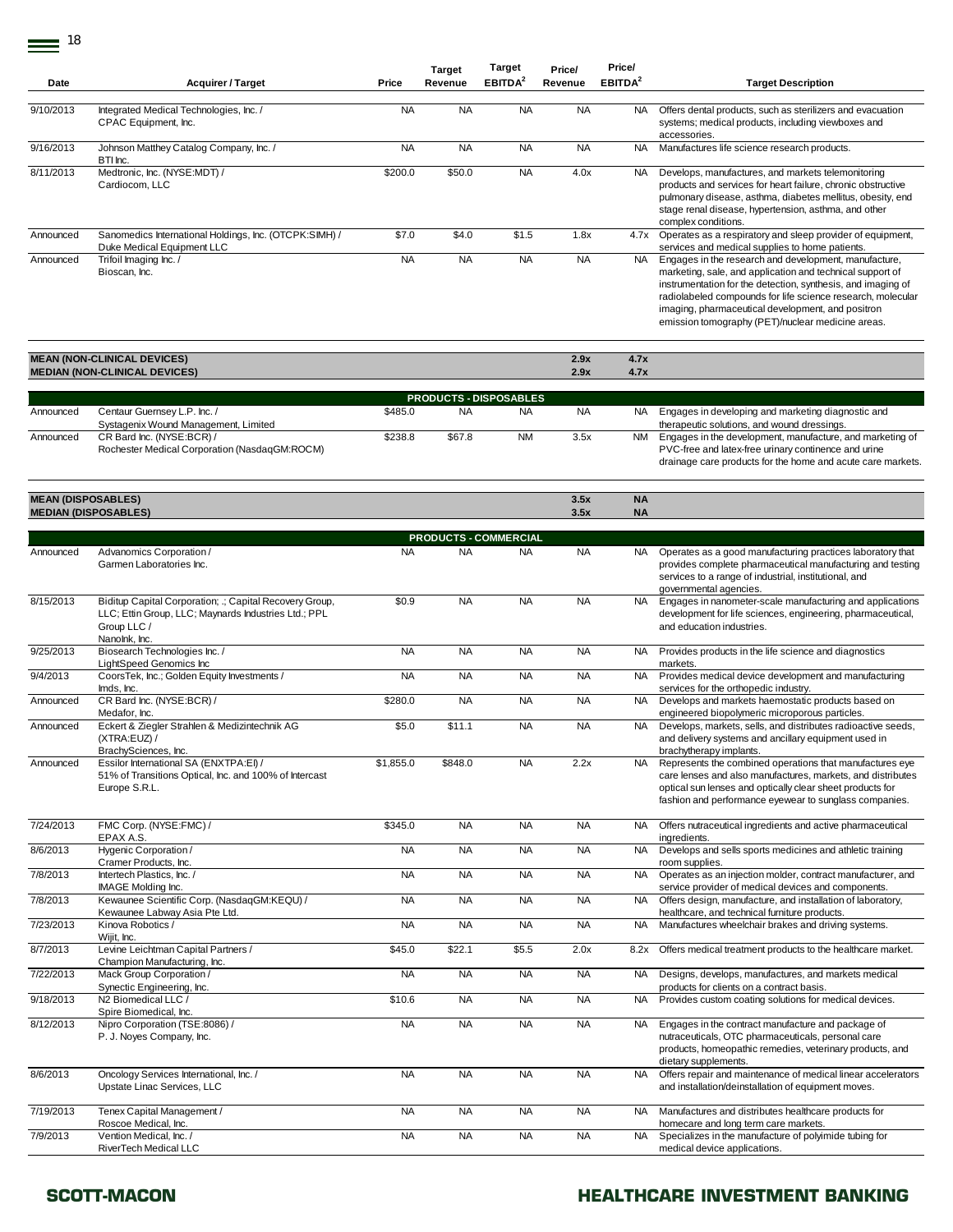| Date                     | <b>Acquirer / Target</b>                                                                                           | Price     | <b>Target</b><br>Revenue | Target<br>EBITDA <sup>2</sup> | Price/<br>Revenue | Price/<br>EBITDA <sup>2</sup> | <b>Target Description</b>                                                                                                                                  |
|--------------------------|--------------------------------------------------------------------------------------------------------------------|-----------|--------------------------|-------------------------------|-------------------|-------------------------------|------------------------------------------------------------------------------------------------------------------------------------------------------------|
| 7/2/2013                 | VWR Funding, Inc. /<br>Farmis, Inc.                                                                                | <b>NA</b> | <b>NA</b>                | <b>NA</b>                     | <b>NA</b>         | NA.                           | Manufactures and distributes biochemicals, reagents, and<br>custom sterile filtered solutions.                                                             |
| 7/25/2013                | WMK Inc./<br>Van Conversions, Inc.                                                                                 | <b>NA</b> | <b>NA</b>                | <b>NA</b>                     | <b>NA</b>         | <b>NA</b>                     | Provides specialized transportation products and services for<br>commercial and consumer use.                                                              |
| <b>MEAN (COMMERCIAL)</b> | <b>MEDIAN (COMMERCIAL)</b>                                                                                         |           |                          |                               | 2.1x<br>2.1x      | 8.2x<br>8.2x                  |                                                                                                                                                            |
|                          |                                                                                                                    |           |                          | <b>PRODUCTS - CONSUMER</b>    |                   |                               |                                                                                                                                                            |
| 9/17/2013                | CGX Life Sciences Inc. /<br>CinG-X Corporation                                                                     | <b>NA</b> | <b>NA</b>                | <b>NA</b>                     | <b>NA</b>         |                               | NA Produces, markets, and promotes CinG-X supplements and<br>other products.                                                                               |
| 7/8/2013                 | MidOcean Partners; Vulcan Capital Management, Inc. /<br>Water Pik, Inc.                                            | <b>NA</b> | <b>NA</b>                | <b>NA</b>                     | <b>NA</b>         | <b>NA</b>                     | Develops, manufactures, and markets personal and oral<br>healthcare products.                                                                              |
| 7/2/2013                 | Numotion /<br>ATS Wheelchair Co., Inc.                                                                             | <b>NA</b> | <b>NA</b>                | <b>NA</b>                     | <b>NA</b>         | <b>NA</b>                     | Provides mobility, seating, positioning, and assistive devices<br>for physically challenged individuals of various ages.                                   |
| 9/3/2013                 | Numotion /<br>Wheelchairs Plus Inc.                                                                                | <b>NA</b> | <b>NA</b>                | <b>NA</b>                     | <b>NA</b>         | <b>NA</b>                     | Provides adaptive equipment for people with special needs.                                                                                                 |
| 8/2/2013                 | Sequential Brands Group, Inc. (OTCPK:SQBG) /<br>Oakley, Inc., REVO Brand                                           | \$20.0    | <b>NA</b>                | <b>NA</b>                     | <b>NA</b>         | NA                            | Comprises REVO Brand including sunglasses and related<br>products.                                                                                         |
| 7/1/2013                 | Soho Flordis International Pty Limited /<br>Prothera, Inc.                                                         | <b>NA</b> | <b>NA</b>                | <b>NA</b>                     | <b>NA</b>         | <b>NA</b>                     | Manufactures nutraceutical products for distribution by<br>healthcare professionals.                                                                       |
| 7/9/2013                 | Tranzbyte Corporation (OTCPK:ERBB) /<br>OneBode LLC; OneBode Ventures, LLC                                         | <b>NA</b> | <b>NA</b>                | <b>NA</b>                     | <b>NA</b>         | <b>NA</b>                     | Manufactures supplements of nutritional value for<br>professional athletes and doctors.                                                                    |
| 8/6/2013                 | Valeant Pharmaceuticals International, Inc. (TSX:VRX) /<br>Bausch & Lomb Holdings Incorporated                     | \$8,415.8 | \$3,037.6                | \$576.9                       | 2.8x              | 14.6x                         | Engages in the development, manufacture, and marketing of<br>eye health products.                                                                          |
|                          | <b>MEAN (CONSUMER PRODUCTS)</b><br><b>MEDIAN (CONSUMER PRODUCTS)</b>                                               |           |                          |                               | 2.8x<br>2.8x      | 14.6x<br>14.6x                |                                                                                                                                                            |
|                          |                                                                                                                    |           |                          | PRODUCTS - PHARMACEUTICALS    |                   |                               |                                                                                                                                                            |
| 7/8/2013                 | Acorda Therapeutics, Inc. (NasdaqGS:ACOR) /<br>NeurogesX, Inc., Substantially all Assets                           | \$12.4    | \$11.8                   | <b>NM</b>                     | 1.0x              | NM.                           | Engages in developing and commercializing pain<br>management therapies.                                                                                    |
| 8/6/2013                 | Actavis, Inc. (NYSE:ACT) /<br>Palau Pharma S.A., Albaconazole Antifungal Agent                                     | <b>NA</b> | <b>NA</b>                | <b>NA</b>                     | <b>NA</b>         | <b>NA</b>                     | Comprises rights of oral antifungal agent for the treatment of<br>vulvo-vaginal candidiasis, onychomycosis, and other<br>antifungal applications.          |
| 9/19/2013                | Actelion Ltd. (SWX:ATLN) /<br>Ceptaris Therapeutics Inc.                                                           | \$250.0   | <b>NA</b>                | <b>NA</b>                     | <b>NA</b>         | <b>NA</b>                     | Develops a gel formulation of mechlorethamine hydrochloride<br>for the treatment of early stage mycosis fungoides, a type of<br>Cutaneous T-Cell Lymphoma. |
| Announced                | Akorn, Inc. (NasdaqGS:AKRX) /<br>Hi-Tech Pharmacal Co., Inc. (NasdaqGS:HITK)                                       | \$484.9   | \$230.8                  | \$47.6                        | 2.1x              | 10.2x                         | A specialty pharmaceutical company, that develops,<br>manufactures, and markets generic and branded                                                        |
| Announced                | Amneal Pharmaceuticals, L.L.C. /<br>Actavis, Inc., Four Generic Products                                           | <b>NA</b> | <b>NA</b>                | <b>NA</b>                     | <b>NA</b>         | <b>NA</b>                     | prescription, and over-the-counter products<br>Comprises four drug applications.                                                                           |
| 7/18/2013                | AstraZeneca PLC (LSE:AZN) /<br>Omthera Pharmaceuticals, Inc. (NasdaqGM:OMTH)                                       | \$497.2   | <b>NA</b>                | <b>NM</b>                     | <b>NA</b>         | NM                            | Focuses on the development and commercialization of<br>therapies for the treatment of dyslipidemia and<br>cardiovascular diseases.                         |
| Announced                | Axxess Pharma Inc. (OTCPK:AXXE) /<br>Revive BioScience Inc.                                                        | <b>NA</b> | <b>NA</b>                | <b>NA</b>                     | <b>NA</b>         | NA                            | Develops and markets pain relief products, including OTC<br>analgesics, topical analgesics, supplements, and hot and<br>cold therapy products.             |
| 7/25/2013                | Brookstone Partners /<br>Denison Pharmaceuticals, Inc.                                                             | <b>NA</b> | <b>NA</b>                | <b>NA</b>                     | <b>NA</b>         | NA                            | Manufactures and supplies over-the-counter, prescription,<br>and cosmetics.                                                                                |
| Announced                | Capsugel, Inc. /<br>Bend Research Inc.                                                                             | <b>NA</b> | <b>NA</b>                | <b>NA</b>                     | <b>NA</b>         | <b>NA</b>                     | Develops, advances, and commercializes pharmaceutical<br>technologies.                                                                                     |
| Announced                | Cubist Pharmaceuticals Inc. (NasdaqGS:CBST) /<br>Optimer Pharmaceuticals, Inc. (NasdaqGS:OPTR)                     | \$677.8   | \$106.6                  | <b>NM</b>                     | 6.4x              | <b>NM</b>                     | Engages in the development and commercialization of<br>pharmaceutical products.                                                                            |
| 8/2/2013                 | Emergent BioSolutions, Inc. (NYSE:EBS) /<br>Bracco Diagnostics Inc., Healthcare Protective Products<br>Division    | \$26.0    | <b>NA</b>                | <b>NA</b>                     | <b>NA</b>         | NA.                           | Manufactures healthcare products to protect the human body<br>from external threats.                                                                       |
| Announced                | Endo Health Solutions Inc. (NasdaqGS:ENDP) /<br>Boca Pharmacal, Inc.                                               | \$225.0   | <b>NA</b>                | <b>NA</b>                     | <b>NA</b>         | NA                            | Produces pharmaceutical products.                                                                                                                          |
| Announced                | FirstService Corporation (TSX:FSV) /<br>PharmaBioSource Inc., Pharmaceutical Facility                              | \$100.0   | <b>NA</b>                | <b>NA</b>                     | <b>NA</b>         | NA.                           | Manufactures pharmaceuticals products.                                                                                                                     |
| Announced                | Healthcare of Today, Inc. /<br>Sovereign International, Inc.                                                       | <b>NA</b> | <b>NA</b>                | <b>NA</b>                     | <b>NA</b>         | <b>NA</b>                     | Produces medical marijuana strain under the brand<br>Sovereign OG and also offers consulting services for<br>cultivation of medical cannabis.              |
| 8/13/2013                | HedgePath Pharmaceuticals, Inc. (OTCPK:HPPI) /<br>Hedgepath, LLC                                                   | <b>NA</b> | <b>NA</b>                | <b>NA</b>                     | <b>NA</b>         | <b>NA</b>                     | Develops anti-cancer applications for antifungal<br>pharmaceutical itraconazoles.                                                                          |
| 8/26/2013                | Immune Pharmaceuticals Ltd. /<br><b>EpiCept Corporation</b>                                                        | <b>NA</b> | \$7.9                    | <b>NM</b>                     | <b>NA</b>         | NM                            | Focuses on the clinical development and commercialization<br>of pharmaceutical products for the treatment of pain and<br>cancer.                           |
| 9/23/2013                | Isotechnika Pharma Inc. (TSXV:ISA) /<br>Aurinia Pharmaceuticals Inc.                                               | <b>NA</b> | <b>NA</b>                | <b>NA</b>                     | <b>NA</b>         | <b>NA</b>                     | Operates a clinical stage pharmaceutical company which<br>focuses on the global nephrology market.                                                         |
| 8/19/2013                | Johnson & Johnson (NYSE:JNJ) /<br>Aragon Pharmaceuticals, Inc.                                                     | \$1,000.0 | <b>NA</b>                | <b>NA</b>                     | <b>NA</b>         | <b>NA</b>                     | Focuses on developing medicines for the treatment of<br>hormonally-driven cancers, such as prostate and breast                                             |
| 9/11/2013                | Laboratorios del Dr. Esteve, S.A. /                                                                                | \$29.6    | <b>NA</b>                | <b>NA</b>                     | <b>NA</b>         | NA                            | cancer.<br>As of September 11, 2013, Comprises certain assets of                                                                                           |
| Announced                | Cypress Pharmaceuticals, Inc., Certain Cypress Assets<br>Latteno Food Corp. (OTCPK:LATF) /<br>Valley Organics Inc. | <b>NA</b> | <b>NA</b>                | <b>NA</b>                     | <b>NA</b>         | NA.                           | Cypress Pharmaceuticals, Inc.<br>Operates as a medical marijuana co-op and engages in<br>research and development and cultivation of medical               |
| 7/2/2013                 | Mayne Pharma Group Limited (ASX:MYX) /<br>Libertas Pharma Inc.                                                     | <b>NA</b> | <b>NA</b>                | <b>NA</b>                     | <b>NA</b>         | NA                            | marijuana.<br>A pharmaceutical company that develops, manufactures, and<br>commercializes generic pharmaceutical products to its<br>clients.               |

19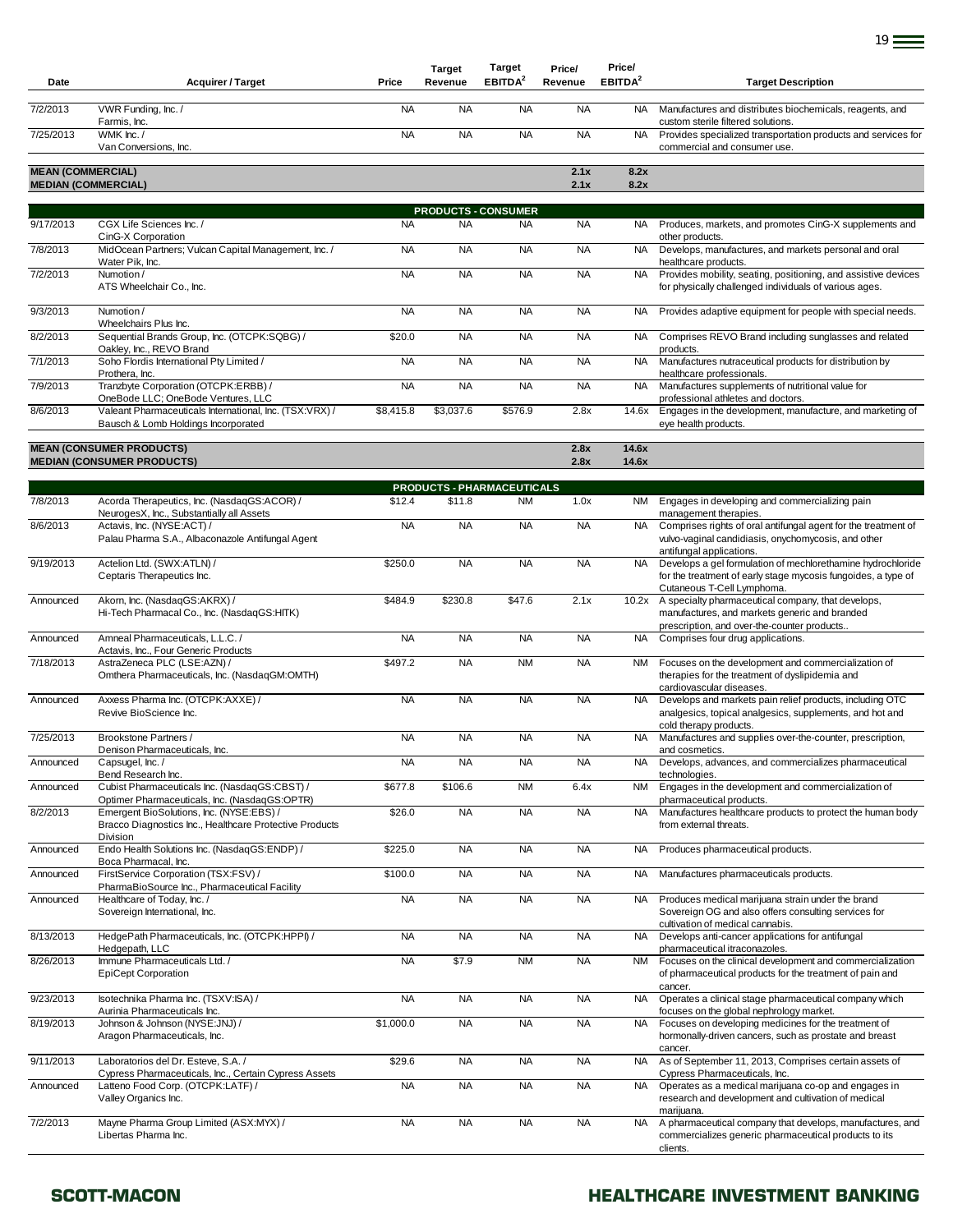$\equiv$ <sup>20</sup>

|           |                                                                                                                             |           | <b>Target</b> | <b>Target</b>       | Price/       | Price/              |                                                                                                                                                                                                                                                                   |
|-----------|-----------------------------------------------------------------------------------------------------------------------------|-----------|---------------|---------------------|--------------|---------------------|-------------------------------------------------------------------------------------------------------------------------------------------------------------------------------------------------------------------------------------------------------------------|
| Date      | <b>Acquirer / Target</b>                                                                                                    | Price     | Revenue       | EBITDA <sup>2</sup> | Revenue      | EBITDA <sup>2</sup> | <b>Target Description</b>                                                                                                                                                                                                                                         |
|           |                                                                                                                             |           |               |                     |              |                     |                                                                                                                                                                                                                                                                   |
| Announced | Meda AB (OM:MEDA A) /<br>Acton Pharmaceuticals, Inc.                                                                        | \$145.0   | <b>NA</b>     | <b>NA</b>           | <b>NA</b>    | NA.                 | Focuses on the acquisition, development, and<br>commercialization of products to treat allergic, pulmonary,<br>and other respiratory related diseases.                                                                                                            |
| 8/31/2013 | Neurodyn Life Sciences Inc. /<br>Galantos Pharma GmbH, Memogain®                                                            | <b>NA</b> | <b>NA</b>     | <b>NA</b>           | <b>NA</b>    | <b>NA</b>           | Comprises a patented improvement on the generic drug<br>galantamine.                                                                                                                                                                                              |
| 7/30/2013 | Okana Ventures Inc. /<br>Vansen Pharma Inc., Right, Title & Interest to Certain<br>Spectracef & Cefditoren Pivoxil Products | \$13.6    | <b>NA</b>     | <b>NA</b>           | <b>NA</b>    | <b>NA</b>           | Comprise right, title and interest to certain Spectracef and<br>cefditoren pivoxil products.                                                                                                                                                                      |
| 9/3/2013  | Paladin Labs Inc. (TSX:PLB) /<br>Litha Healthcare Group Limited (JSE:LHG)                                                   | \$19.2    | <b>NA</b>     | <b>NA</b>           | 1.8x         | 16.9x               | Offers a range of medical and pharmaceutical products.                                                                                                                                                                                                            |
| Announced | Retrophin, Inc. (OTCPK:RTRX) /<br>Transcept Pharmaceuticals, Inc. (NasdaqGM:TSPT)                                           | <b>NA</b> | \$3.1         | <b>NM</b>           | <b>NA</b>    | <b>NM</b>           | Focuses on the development and commercialization of<br>proprietary products that address therapeutic needs in the<br>field of neuroscience.                                                                                                                       |
| 7/17/2013 | Sequella, Inc. /<br>Pfizer Inc., Exclusive Worldwide Rights of Sutezolid                                                    | <b>NA</b> | <b>NA</b>     | <b>NA</b>           | <b>NA</b>    | <b>NA</b>           | Comprises development and commercialization rights for an<br>oxazolidinone antibiotic drug.                                                                                                                                                                       |
| 7/31/2013 | Stellar Biotechnologies, Inc. (TSXV:KLH) /<br>Worldwide License to Clostridium Difficile Immunotherapy<br>Technology        | <b>NA</b> | <b>NA</b>     | <b>NA</b>           | <b>NA</b>    | <b>NA</b>           | Comprises license to develop, manufacture, and sell human<br>vaccines to treat Clostridium difficile infection and includes<br>human diagnostic applications.                                                                                                     |
| 7/10/2013 | Teva Pharmaceutical Industries Limited (NYSE:TEVA) /<br>MicroDose Therapeutx, Inc.                                          | \$165.0   | <b>NA</b>     | <b>NA</b>           | <b>NA</b>    | <b>NA</b>           | A specialty pharmaceutical company that develops drug<br>delivery technologies for pharmaceutical and biotechnology<br>industries.                                                                                                                                |
| Announced | Update Pharma, Inc. /<br>Resolute Oncology Inc. (OTCBB:REON)                                                                | <b>NA</b> | \$0.1         | <b>NM</b>           | <b>NA</b>    | <b>NM</b>           | A development stage company which focuses on the<br>pharmaceutical business.                                                                                                                                                                                      |
| 8/26/2013 | Vansen Pharma Inc. /<br>Merus Labs International Inc., Factive Product                                                      | \$3.4     | <b>NA</b>     | <b>NA</b>           | <b>NA</b>    | <b>NA</b>           | Comprises North American product rights for Factive<br>(Gemifloxacin Mesylate) tablets including trademark and<br>patent, inventory on hand, various contingent liabilities, and<br>certain related intellectual property and other information and<br>materials. |
| 8/14/2013 | VetDC, Inc./<br>Pathway Therapeutics Ltd., Anticancer Drug                                                                  | <b>NA</b> | <b>NA</b>     | <b>NA</b>           | <b>NA</b>    | <b>NA</b>           | Comprises an anticancer drug.                                                                                                                                                                                                                                     |
| 8/26/2013 | Worldwide Food Services, Inc. (OTCPK:WFSV) /<br>Longevity Logic, Inc.                                                       | <b>NA</b> | <b>NA</b>     | <b>NA</b>           | <b>NA</b>    | <b>NA</b>           | Develops supplements for cardio-vascular support.                                                                                                                                                                                                                 |
|           |                                                                                                                             |           |               |                     |              |                     |                                                                                                                                                                                                                                                                   |
|           | <b>MEAN (PHARMACEUTICALS)</b><br><b>MEDIAN (PHARMACEUTICALS)</b>                                                            |           |               |                     | 2.8x<br>2.0x | 13.5x<br>13.5x      |                                                                                                                                                                                                                                                                   |

|           |                                                                                                                        |           | <b>PRODUCTS - BIOTECH</b> |           |           |           |                                                                                                                                                                                                   |
|-----------|------------------------------------------------------------------------------------------------------------------------|-----------|---------------------------|-----------|-----------|-----------|---------------------------------------------------------------------------------------------------------------------------------------------------------------------------------------------------|
| Announced | Amgen Inc. (NasdaqGS:AMGN) /<br>Onyx Pharmaceuticals, Inc. (NasdaqGS:ONXX)                                             | \$9,259.3 | \$516.0                   | <b>NM</b> | 17.9x     | NM        | A biopharmaceutical company that engages in the<br>development and commercialization of therapies that target<br>the molecular mechanisms that cause cancer.                                      |
| Announced | AstraZeneca PLC (LSE:AZN) /<br>Amplimmune, Inc.                                                                        | \$500.0   | <b>NA</b>                 | <b>NA</b> | <b>NA</b> | <b>NA</b> | Develops immune-based biologics to treat patients in the<br>areas of cancer, autoimmunity, transplantation, and infectious<br>diseases.                                                           |
| 8/15/2013 | BELLUS Health Inc. (TSX:BLU) /<br>Thallion Pharmaceuticals, Inc. (TSXV:TLN)                                            | \$4.5     | \$9.6                     | \$6.5     | 0.5x      | 0.7x      | A biotechnology company that engages in the development<br>of pharmaceutical products in the areas of infectious<br>diseases and oncology.                                                        |
| 7/31/2013 | Bimini Technologies LLC /<br>Cytori Therapeutics, Inc., Puregraft Products, Licenses<br>Celution for Alopecia          | \$15.0    | <b>NA</b>                 | <b>NA</b> | <b>NA</b> | <b>NA</b> | Comprises cell therapies to treat cardiovascular diseases,<br>burns, and other soft tissue injuries.                                                                                              |
| 7/1/2013  | BioreclamationNT/<br>Celsis In Vitro, Inc.                                                                             | <b>NA</b> | <b>NA</b>                 | <b>NA</b> | <b>NA</b> | <b>NA</b> | Manufactures specialized in vitro products for the study of<br>metabolism, drug-drug interactions, and toxicity in drug<br>discovery and development.                                             |
| Announced | Bio-Reference Laboratories Inc. (NasdaqGS:BRLI) /<br>Edge BioServ, LLC                                                 | <b>NA</b> | <b>NA</b>                 | <b>NA</b> | <b>NA</b> | <b>NA</b> | Operates as a genomic services company that develops<br>technologies such as DNA sequencing in both the research<br>and applied markets.                                                          |
| Announced | Bioventus LLC /<br>Pfizer Inc., Worldwide License To BMP Portfolio                                                     | <b>NA</b> | <b>NA</b>                 | <b>NA</b> | <b>NA</b> | <b>NA</b> | Comprises licenses to bone morphogenetic protein portfolio<br>used in development of bone and cartilage.                                                                                          |
| Announced | Capricor, Inc. /<br>Nile Therapeutics, Inc. (OTCPK:NLTX)                                                               | <b>NA</b> | <b>NA</b>                 | <b>NM</b> | <b>NA</b> | <b>NM</b> | Develops pharmaceutical products for the treatment of<br>cardiovascular and renal diseases.                                                                                                       |
| 9/4/2013  | Cellceutix Corporation (OTCPK:CTIX) /<br>PolyMedix, Inc, Substantially all the Assets                                  | \$5.0     | <b>NA</b>                 | <b>NA</b> | <b>NA</b> | <b>NA</b> | Focuses on developing synthetic small molecule compounds<br>for the treatment of patients with acute care conditions.                                                                             |
| 7/17/2013 | Celling Biosciences, LLC /<br>OroGen Bio Sciences, Inc.                                                                | <b>NA</b> | <b>NA</b>                 | <b>NA</b> | <b>NA</b> | <b>NA</b> | Offers biological and restorative medicines for treating<br>tendon, ligament, cartilage, joint disorders, wounds from<br>sports and work.                                                         |
| 8/5/2013  | ChromaDex Corporation (OTCPK:CDXC) /<br>Green Molecular, S.L., Worldwide Patent Rights for<br>PTeroPure® Pterostilbene | <b>NA</b> | <b>NA</b>                 | <b>NA</b> | <b>NA</b> | <b>NA</b> | Comprises manufacturing rights to PTeroPure, a nature<br>identical form of pterostilbene relating to skin care.                                                                                   |
| Announced | CMC Biologics A/S /<br>XOMA Corporation, Bay Area Manufacturing Facility                                               | <b>NA</b> | <b>NA</b>                 | <b>NA</b> | <b>NA</b> | NA.       | Comprises manufacturing facility and affiliated assets for<br>cGMP clinical and commercial production of<br>biopharmaceuticals.                                                                   |
| 9/11/2013 | Cubist Pharmaceuticals Inc. (NasdaqGS:CBST) /<br>Trius Therapeutics, Inc.                                              | \$747.7   | \$14.2                    | <b>NM</b> | <b>NM</b> | <b>NM</b> | A biopharmaceutical company which focuses on the<br>discovery, development, and commercialization of antibiotics<br>for serious infections.                                                       |
| 8/1/2013  | Danaher Corp. (NYSE:DHR) /<br>ReaMetrix India Pvt. Ltd, Flow Cytometry Business Assets                                 | <b>NA</b> | <b>NA</b>                 | <b>NA</b> | <b>NA</b> | <b>NA</b> | Comprises reagents including temperature-stable, single-<br>dose, multi-color antibody cocktails targeting the human<br>immunodeficiency virus (HIV) monitoring and clinical<br>research markets. |
| Announced | DxNA LLC /<br>PathoGene, L.L.C.                                                                                        | <b>NA</b> | <b>NA</b>                 | <b>NA</b> | <b>NA</b> | <b>NA</b> | Engages in the development of molecular diagnostic assays<br>for the detection of infectious diseases and rapid strain<br>identification using DNA technologies.                                  |
| Announced | Eco Quest Limited (ASX:ECQ) /<br>Cynata Incorporated                                                                   | \$7.9     | <b>NA</b>                 | <b>NA</b> | <b>NA</b> | <b>NA</b> | A biotechnology company that deals in the research and<br>designing of multi-purpose stem cell technology for<br>regenerative medicine.                                                           |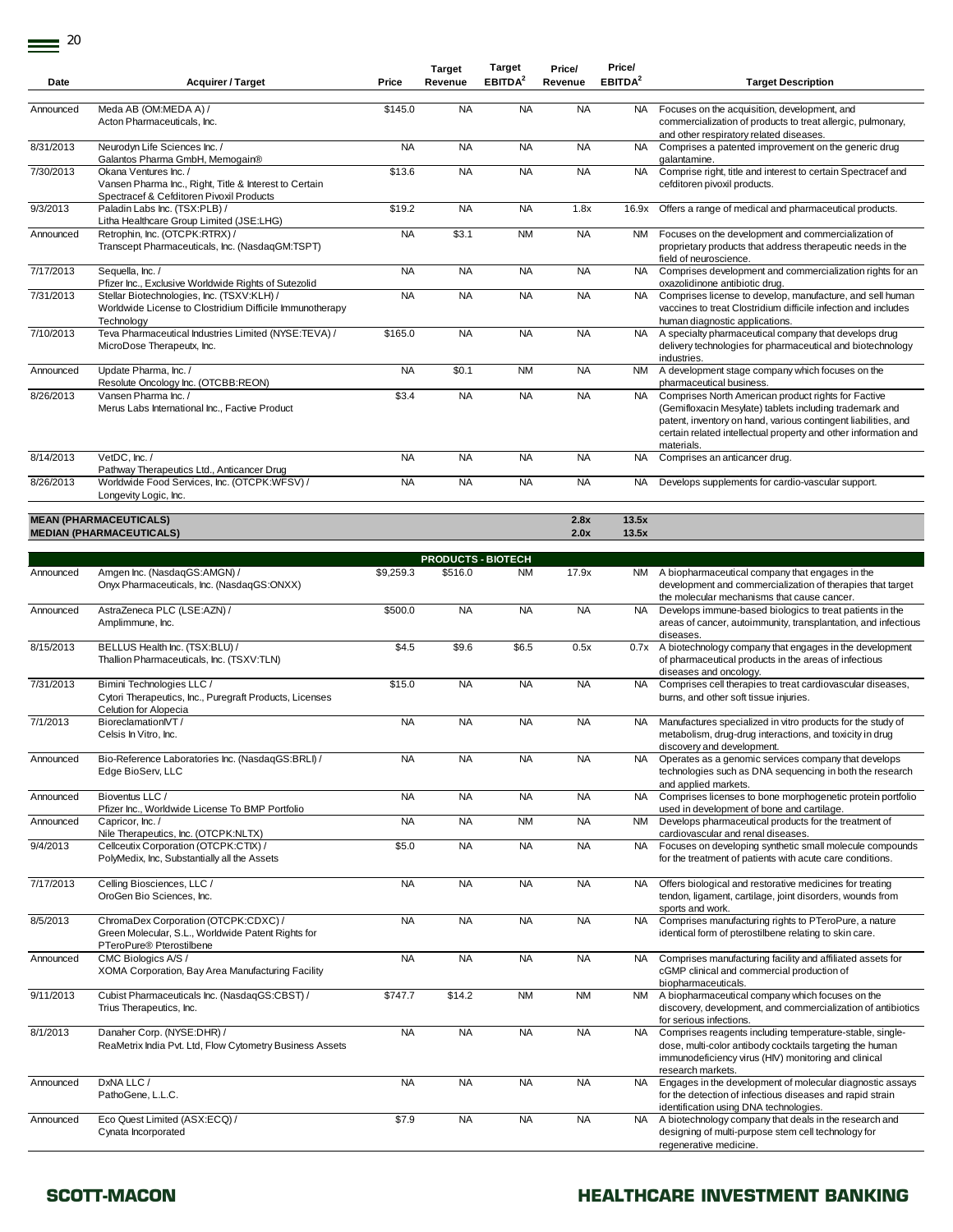|                         |                                                                                                                                  |           | <b>Target</b> | <b>Target</b>       | Price/    | Price/              |                                                                                                                                                                                                                                                                                                                              |
|-------------------------|----------------------------------------------------------------------------------------------------------------------------------|-----------|---------------|---------------------|-----------|---------------------|------------------------------------------------------------------------------------------------------------------------------------------------------------------------------------------------------------------------------------------------------------------------------------------------------------------------------|
| Date                    | <b>Acquirer / Target</b>                                                                                                         | Price     | Revenue       | EBITDA <sup>2</sup> | Revenue   | EBITDA <sup>2</sup> | <b>Target Description</b>                                                                                                                                                                                                                                                                                                    |
| 8/7/2013                | Gene By Gene, LTD./                                                                                                              | <b>NA</b> | <b>NA</b>     | <b>NA</b>           | <b>NA</b> | <b>NA</b>           | Offers genome sequencing, data management, and                                                                                                                                                                                                                                                                               |
|                         | Arpeggi, Inc.                                                                                                                    |           |               |                     |           |                     | computational analysis services to the medical and life<br>sciences industry.                                                                                                                                                                                                                                                |
| 7/24/2013               | Genesis Biopharma, Inc. (OTCPK:GNBP) /<br>Lion Biotechnologies, Inc.                                                             | \$13.5    | <b>NA</b>     | <b>NA</b>           | <b>NA</b> | <b>NA</b>           | Develops T-cell based immunotherapy products for the<br>treatment of cancer.                                                                                                                                                                                                                                                 |
| 8/6/2013                | Medicines Company (NasdaqGS:MDCO) /<br>ProFibrix B.V.                                                                            | \$240.0   | <b>NA</b>     | <b>NA</b>           | <b>NA</b> | <b>NA</b>           | A biotech company that develops and markets products for<br>the hemostasis and regenerative medicine markets.                                                                                                                                                                                                                |
| 9/10/2013               | MEI Pharma, Inc. (NasdaqCM:MEIP) /<br>Pathway Therapeutics Ltd., Worldwide Rights to PWT143                                      | <b>NA</b> | <b>NA</b>     | <b>NA</b>           | <b>NA</b> | <b>NA</b>           | Comprises the worldwide rights to the investigational drug<br>candidate PWT143, which is a potent and highly selective<br>oral inhibitor of phosphatidylinositide 3-kinase (PI3K) delta, a<br>molecular target that has been shown to play a critical role in<br>the proliferation and survival of hematologic cancer cells. |
| 9/18/2013               | Mitsubishi Chemical Holdings Corporation (TSE:4188);<br>Philip Morris International, Inc. (NYSE:PM) /<br>Medicago Inc. (TSX:MDG) | \$342.8   | <b>NM</b>     | <b>NM</b>           | <b>NM</b> | <b>NM</b>           | A clinical-stage biotechnology company that develops novel<br>vaccines and therapeutic proteins to treat various infectious<br>diseases worldwide.                                                                                                                                                                           |
| 7/15/2013               | Ocera Therapeutics, Inc. (NasdaqGM:OCRX) /<br>Tranzyme, Inc.                                                                     | <b>NA</b> | \$6.4         | <b>NM</b>           | <b>NA</b> | <b>NM</b>           | A biopharmaceutical company that engages in the discovery,<br>development, and commercialization of mechanism-based<br>therapeutics.                                                                                                                                                                                         |
| 8/29/2013               | Opko Health, Inc. (NYSE:OPK) /<br>PROLOR Biotech, Inc.                                                                           | \$415.7   | <b>NA</b>     | <b>NM</b>           | <b>NA</b> | <b>NM</b>           | Engages in the development of proprietary versions of<br>already-approved therapeutic proteins.                                                                                                                                                                                                                              |
| 7/15/2013               | OriGene Technologies, Inc. /<br>Strategic Diagnostics Inc., Substaintially All Assets                                            | \$33.9    | \$15.1        | <b>NM</b>           | 2.3x      | <b>NM</b>           | Develops monoclonal antibodies for applications in research<br>and diagnostics fields.                                                                                                                                                                                                                                       |
| Announced               | Otsuka Holdings Co., Ltd. (TSE:4578) /<br>Astex Pharmaceuticals, Inc. (NasdaqGS:ASTX)                                            | \$723.6   | \$80.0        | <b>NM</b>           | 9.1x      | <b>NM</b>           | Engages in the discovery and development of small molecule<br>therapeutics with a focus on oncology and hematology using<br>its fragment-based drug discovery platform, Pyramid.                                                                                                                                             |
| 7/16/2013               | Paladin Labs Inc. (TSX:PLB) /<br>Allon Therapeutics, Inc., Substantially All Assets                                              | \$0.9     | <b>NA</b>     | <b>NA</b>           | <b>NA</b> | <b>NA</b>           | Comprises a biotechnology company that develops and<br>markets central nervous system therapies.                                                                                                                                                                                                                             |
| Announced               | Perrigo Company (NYSE:PRGO) /<br>Elan Corporation, plc (NYSE:ELN)                                                                | \$8,444.1 | <b>NM</b>     | <b>NM</b>           | <b>NM</b> | <b>NM</b>           | Operates as a biotechnology company.                                                                                                                                                                                                                                                                                         |
| 8/1/2013                | PharmAthene, Inc. (AMEX:PIP) /<br>Theraclone Sciences, Inc.                                                                      | <b>NA</b> | <b>NA</b>     | <b>NA</b>           | <b>NA</b> | <b>NA</b>           | Develops therapeutic antibodies for the treatment of<br>infectious diseases, inflammation and autoimmune<br>disorders, and cancer.                                                                                                                                                                                           |
| 8/23/2013               | Response Genetics, Inc. (NasdaqCM:RGDX) /<br>Pathwork Diagnostics, Inc.                                                          | \$1.2     | <b>NA</b>     | <b>NA</b>           | <b>NA</b> | <b>NA</b>           | Develops genomics-based/molecular diagnostics for<br>oncology applications.                                                                                                                                                                                                                                                  |
| 7/18/2013               | RP Management, LLC /<br>Quest Diagnostics Inc., Ibrutinib Royalty Rights                                                         | \$485.0   | <b>NA</b>     | <b>NA</b>           | <b>NA</b> | <b>NA</b>           | Comprise experimental cancer therapy rights for ibrutinib.                                                                                                                                                                                                                                                                   |
| Announced               | Sangamo Biosciences Inc. (NasdaqGS:SGMO) /<br>Ceregene, Inc.                                                                     | \$1.0     | <b>NA</b>     | <b>NA</b>           | <b>NA</b> | <b>NA</b>           | A biotechnology company that focuses on the development<br>and commercialization of gene-based neurotrophic therapies<br>for the treatment of neurodegenerative and retinal disorders.                                                                                                                                       |
| 8/19/2013               | SeraCare Life Sciences, Inc. /<br>Kirkegaard & Perry Laboratories, Inc.                                                          | <b>NA</b> | <b>NA</b>     | <b>NA</b>           | <b>NA</b> | <b>NA</b>           | Develops, manufactures, and markets immunochemicals for<br>life science and biological research, and in vitro diagnostic<br>testing applications.                                                                                                                                                                            |
| 9/9/2013                | Sorrento Therapeutics, Inc. (OTCPK:SRNE) /<br>IqDraSol Inc.                                                                      | \$34.5    | <b>NA</b>     | <b>NA</b>           | <b>NA</b> | <b>NA</b>           | A developer of personalized nanoparticle paclitaxel therapy.                                                                                                                                                                                                                                                                 |
| 7/18/2013               | Spectrum Pharmaceuticals, Inc. (NasdaqGS:SPPI) /<br>Talon Therapeutics, Inc. (OTCBB:TLON)                                        | \$228.8   | <b>NA</b>     | <b>NM</b>           | <b>NA</b> | <b>NM</b>           | Develops and commercializes new and differentiated cancer<br>therapies.                                                                                                                                                                                                                                                      |
| 9/10/2013               | Spherix Incorporated (NasdaqCM:SPEX) /<br>Spherix Inc., Prior to Reverse Merger with North South<br>Holdings Inc.                | <b>NA</b> | <b>NA</b>     | <b>NA</b>           | <b>NA</b> | <b>NA</b>           | Engages in the biotechnology research and development<br>business.                                                                                                                                                                                                                                                           |
| Announced               | Stratus Media Group, Inc. (OTCBB:SMDI) /<br>Canterbury Laboratories, LLC; Hygeia Therapeutics, Inc.                              | \$12.7    | <b>NA</b>     | <b>NA</b>           | <b>NA</b> | <b>NA</b>           | Acquires and develops biodegradable hormone-receptor<br>modulators for topical indications.                                                                                                                                                                                                                                  |
| Announced               | ThermoGenesis Corp. (NasdaqCM:KOOL) /<br><b>TotipotentRx Corporation</b>                                                         | \$18.6    | <b>NA</b>     | <b>NA</b>           | <b>NA</b> | <b>NA</b>           | Offers research, development, and commercialization of cell-<br>based therapeutics for use in regenerative medicine.                                                                                                                                                                                                         |
| 7/23/2013               | Transition Therapeutics Inc. (TSX:TTH) /<br>Eli Lilly and Company, Worldwide Development Rights to<br>TT-601                     | <b>NA</b> | <b>NA</b>     | <b>NA</b>           | <b>NA</b> | <b>NA</b>           | Comprises worldwide rights to develop and potentially<br>commercialize novel small molecule transcriptional regulator<br>TT-601 for the treatment of osteoarthritis pain.                                                                                                                                                    |
| <b>MEAN (BIOTECH)</b>   |                                                                                                                                  |           |               |                     | 7.4x      | 0.7x                |                                                                                                                                                                                                                                                                                                                              |
| <b>MEDIAN (BIOTECH)</b> |                                                                                                                                  |           |               |                     | 5.7x      | 0.7x                |                                                                                                                                                                                                                                                                                                                              |

|           | <b>PRODUCTS - DISTRIBUTION</b>                                                              |            |            |           |           |           |                                                                                                                                                                                                                                                                                                                            |  |  |  |  |  |  |  |
|-----------|---------------------------------------------------------------------------------------------|------------|------------|-----------|-----------|-----------|----------------------------------------------------------------------------------------------------------------------------------------------------------------------------------------------------------------------------------------------------------------------------------------------------------------------------|--|--|--|--|--|--|--|
| Announced | ADVANCE Medical, Inc. /<br>Imunotech Sistemas Diagnosticos Importacao e<br>Exportacao Ltda. | <b>NA</b>  | <b>NA</b>  | <b>NA</b> | <b>NA</b> | NA.       | Distributes products and equipment for clinical diagnostic<br>laboratory.                                                                                                                                                                                                                                                  |  |  |  |  |  |  |  |
| 8/6/2013  | BC Technical, Inc. /<br>C&G Technologies, Inc.                                              | <b>NA</b>  | <b>NA</b>  | <b>NA</b> | <b>NA</b> | NA.       | Provides CT scanner equipment and services worldwide.                                                                                                                                                                                                                                                                      |  |  |  |  |  |  |  |
| 7/2/2013  | BelHealth Investment Partners, LLC /<br>Linden Care LLC                                     | <b>NA</b>  | <b>NA</b>  | <b>NA</b> | <b>NA</b> | NA.       | Provides concierge pharmacy services.                                                                                                                                                                                                                                                                                      |  |  |  |  |  |  |  |
| 8/28/2013 | Cash Merger, Leveraged Buy Out, Terms Not Disclosed /<br>Glenwood, LLC                      | <b>NA</b>  | <b>NA</b>  | <b>NA</b> | <b>NA</b> | NA.       | Markets and distributes products for the health care market.                                                                                                                                                                                                                                                               |  |  |  |  |  |  |  |
| Announced | George Weston Limited (TSX:WN) /<br>Shoppers Drug Mart Corp. (TSX:SC)                       | \$12,989.2 | \$31.464.3 | \$2,052.2 | 1.2x      | 11.1x     | Licenses retail drug stores operating under the Shoppers<br>Drug Mart and Pharmaprix.                                                                                                                                                                                                                                      |  |  |  |  |  |  |  |
| Announced | Medical Pharmacies Group Limited /<br>Desjardins Healthcare Group Inc.                      | <b>NA</b>  | <b>NA</b>  | <b>NA</b> | <b>NA</b> | NA.       | Provides healthcare products and owns pharmacies.                                                                                                                                                                                                                                                                          |  |  |  |  |  |  |  |
| Announced | Médicus Orthopedic Laboratory Inc. /<br>Oxybec Medical Inc.                                 | <b>NA</b>  | <b>NA</b>  | <b>NA</b> | <b>NA</b> | <b>NA</b> | Engages in the sale and renting of equipments and medical<br>accessories.                                                                                                                                                                                                                                                  |  |  |  |  |  |  |  |
| Announced | Patient Home Monitoring Corp. (TSXV:PHM) /<br>HeartHealthy Meals Inc.; HHC of Florida       | <b>NA</b>  | <b>NA</b>  | <b>NA</b> | <b>NA</b> | NA.       | Represents the combined operations that acts as a<br>distributor of therapy products for organ transplant,<br>chemotherapy, and chronic respiratory disease and also<br>operates an online cardiology based portal which offers<br>access to articles, forums, products, and services through its<br>website for patients. |  |  |  |  |  |  |  |

## SCOTT-MACON **SCOTT-MACON HEALTHCARE INVESTMENT BANKING**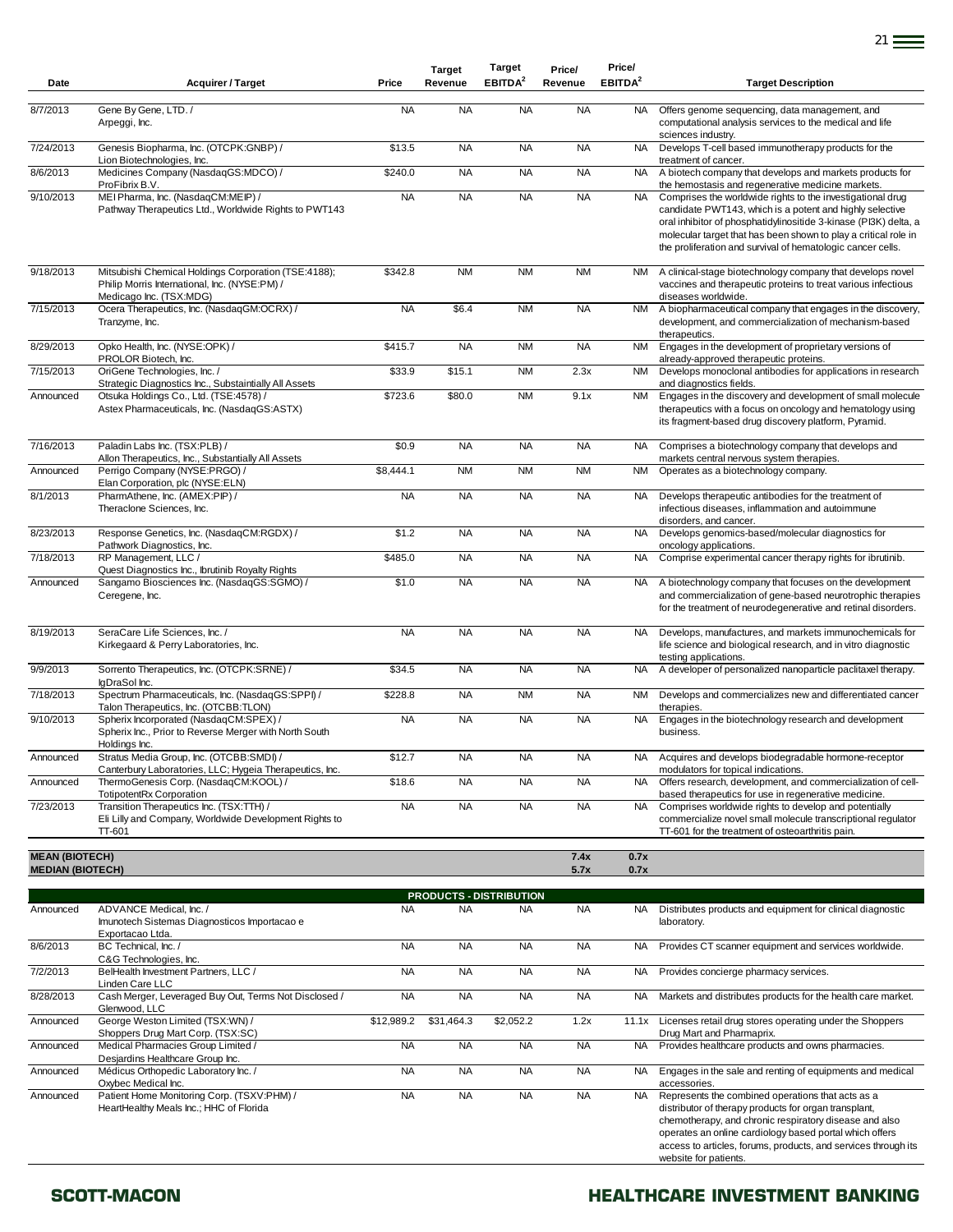$\equiv$ <sup>22</sup>

|                                                         |                                       |           | <b>Target</b> | <b>Target</b>       | Price/    | Price/              |                                                            |
|---------------------------------------------------------|---------------------------------------|-----------|---------------|---------------------|-----------|---------------------|------------------------------------------------------------|
| Date                                                    | <b>Acquirer / Target</b>              | Price     | Revenue       | EBITDA <sup>2</sup> | Revenue   | EBITDA <sup>2</sup> | <b>Target Description</b>                                  |
|                                                         |                                       |           |               |                     |           |                     |                                                            |
| Announced                                               | PAWS Pet Company, Inc. (OTCPK:PAWS) / | <b>NA</b> | <b>NA</b>     | <b>NA</b>           | <b>NA</b> | <b>NA</b>           | Owns and operates a network of retail pharmacies which     |
|                                                         | Pharmacy Development Corporation      |           |               |                     |           |                     | provide customized compounds for pain management, bio-     |
|                                                         |                                       |           |               |                     |           |                     | identical hormone replacement therapy, and more.           |
| 7/9/2013<br>Prestige Brands Holdings, Inc. (NYSE:PBH) / |                                       | <b>NA</b> | <b>NA</b>     | <b>NA</b>           | <b>NA</b> | NA.                 | Operates as a marketer and distributor of over the counter |
|                                                         | Care Pharmaceuticals Pty Limited      |           |               |                     |           |                     | healthcare brands for children and adults.                 |
| 9/17/2013                                               | Salt Creek Capital II, LLC /          | <b>NA</b> | <b>NA</b>     | <b>NA</b>           | <b>NA</b> | NA.                 | Distributes refurbished ultrasound equipment.              |
|                                                         | Ultra Solutions Acquisition, LLC      |           |               |                     |           |                     |                                                            |
| 9/12/2013                                               | Silvermine Opportunity Funding, LLC / | \$0.2     | <b>NA</b>     | <b>NA</b>           | <b>NA</b> | NA.                 | Repackages and distributes various prescription            |
|                                                         | Physicians Total Care, Inc.           |           |               |                     |           |                     | pharmaceuticals.                                           |
|                                                         |                                       |           |               |                     |           |                     |                                                            |
| <b>MEAN (DISTRIBUTION)</b>                              |                                       |           |               |                     | 1.2x      | 11.1x               |                                                            |
|                                                         | <b>MEDIAN (DISTRIBUTION)</b>          |           |               |                     | 1.2x      | 11.1x               |                                                            |
|                                                         |                                       |           |               |                     |           |                     |                                                            |
| <b>MEAN (PRODUCTS)</b>                                  |                                       |           |               |                     | 3.8x      | 8.6x                |                                                            |
|                                                         | <b>MEDIAN (PRODUCTS)</b>              |           |               |                     | 2.1x      | 9.2x                |                                                            |

1) Source: Financial Information from SEC filings and other publicly-available sources 2) EBITDA: Earnings Before Interest, Taxes, Depreciation and Amortization

3) NA: Not Available

4) NM: Not Meaningful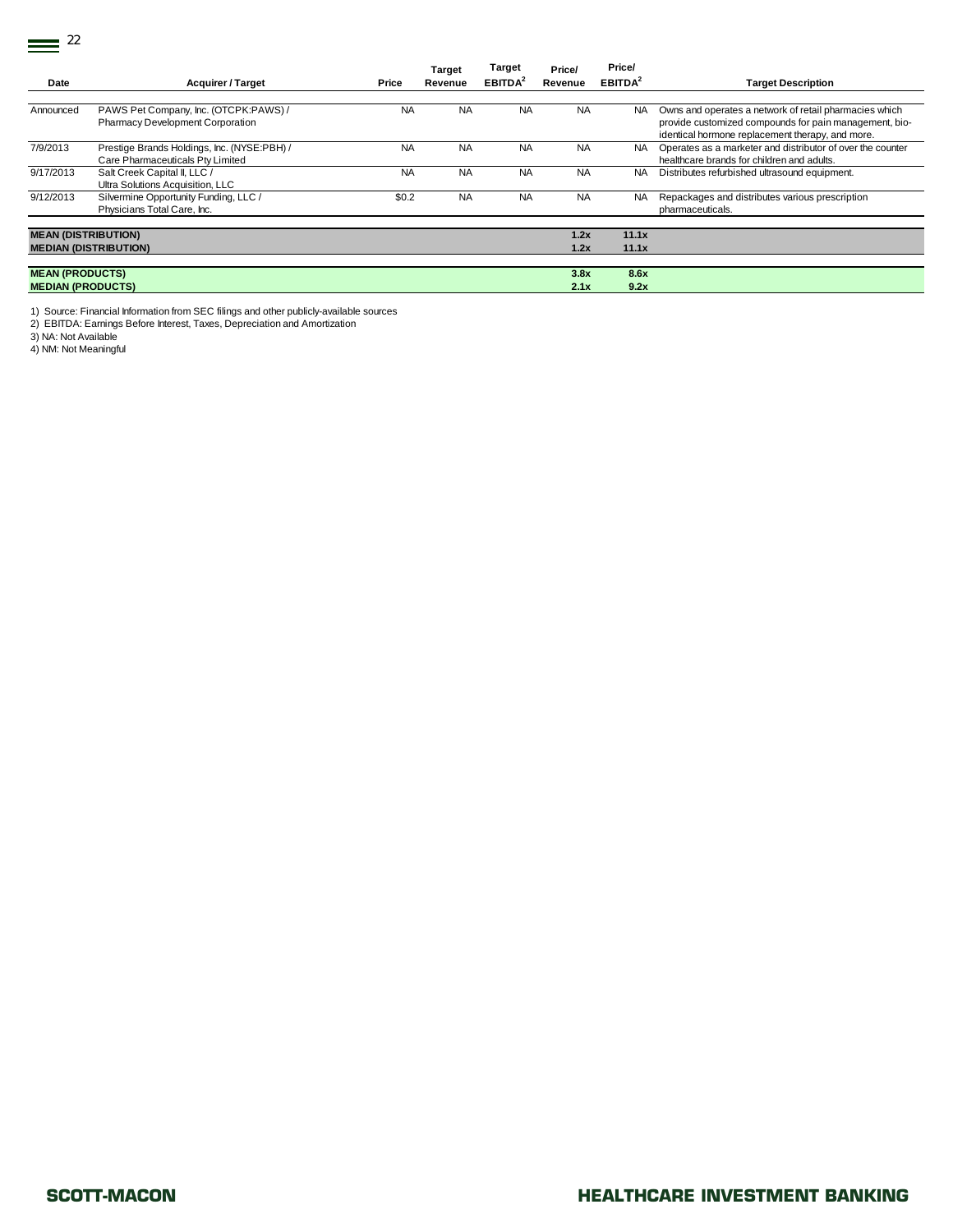# ANALYSIS OF SELECTED 23 **PUBLICLY-TRADED HEALTHCARE COMPANIES<sup>1</sup> THIRD QUARTER (SEPTEMBER 30, 2013)**

**(\$ millions Except Per Share Data)** 

| <b>Company Name (Ticker Symbol)</b>        | <b>Stock</b><br>Price | <b>Stock</b><br>Price<br>52 Wk<br>High | <b>Stock</b><br>Price<br>52 Wk<br>Low | Market Cap <sup>2</sup>     | TEV <sup>3</sup> | LTM <sup>4</sup><br>Revenue | LTM <sup>4</sup><br>EBITDA <sup>5</sup> | LTM <sup>4</sup><br><b>Diluted EPS</b><br><b>Before</b><br>Extra | TEV <sup>3</sup> /<br>Revenue | TEV <sup>3</sup> /<br>EBITDA <sup>5</sup> | P/Diluted<br><b>EPS Before</b><br>Extra |
|--------------------------------------------|-----------------------|----------------------------------------|---------------------------------------|-----------------------------|------------------|-----------------------------|-----------------------------------------|------------------------------------------------------------------|-------------------------------|-------------------------------------------|-----------------------------------------|
|                                            |                       |                                        |                                       | <b>SERVICES - INSURANCE</b> |                  |                             |                                         |                                                                  |                               |                                           |                                         |
| Aetna Inc. (NYSE:AET)                      | 64.02                 | 69.20                                  | 39.50                                 | 23,821.84                   | 30,912.44        | 39,919.30                   | 3,818.60                                | 5.02                                                             | 0.8x                          | 8.1x                                      | 12.8x                                   |
| Amerisafe, Inc. (NasdaqGS:AMSF)            | 35.51                 | 38.86                                  | 22.00                                 | 647.96                      | 564.54           | 339.98                      | 44.72                                   | 1.76                                                             | 1.7x                          | 12.6x                                     | 20.2x                                   |
| Centene Corp. (NYSE:CNC)                   | 63.96                 | 65.04                                  | 34.73                                 | 3,494.23                    | 3,361.09         | 10,251.93                   | 182.31                                  | 1.35                                                             | 0.3x                          | 18.4x                                     | <b>NM</b>                               |
| CIGNA Corp. (NYSE:CI)                      | 76.86                 | 84.68                                  | 47.29                                 | 21,739.01                   | 23,818.01        | 31,106.00                   | 3,718.00                                | 4.97                                                             | 0.8x                          | 6.4x                                      | 15.5x                                   |
| CNO Financial Group, Inc. (NYSE:CNO)       | 14.40                 | 14.97                                  | 8.26                                  | 3,201.21                    | 6,848.61         | 4,377.90                    | 818.50                                  | 0.76                                                             | 1.6x                          | 8.4x                                      | 19.0x                                   |
| Health Net Inc. (NYSE:HNT)                 | 31.70                 | 33.90                                  | 21.09                                 | 2,516.92                    | 2,761.50         | 11,152.82                   | 266.30                                  | 1.39                                                             | 0.2x                          | 10.4x                                     | 22.8x                                   |
| Humana Inc. (NYSE:HUM)                     | 93.33                 | 99.85                                  | 63.93                                 | 14,602.69                   | 15,935.69        | 40,015.00                   | 2,848.00                                | 9.39                                                             | 0.4x                          | 5.6x                                      | 9.9x                                    |
| Independence Holding Co. (NYSE: IHC)       | 14.28                 | 14.95                                  | 7.55                                  | 252.30                      | 295.19           | 514.24                      | 33.05                                   | 1.15                                                             | 0.6x                          | 8.9x                                      | 12.4x                                   |
| Molina Healthcare Inc. (NYSE:MOH)          | 35.60                 | 40.90                                  | 21.74                                 | 1,626.39                    | 1,645.21         | 6,428.90                    | 209.15                                  | 1.48                                                             | 0.3x                          | 7.9x                                      | 24.1x                                   |
| ProAssurance Corporation (NYSE:PRA)        | 45.06                 | 55.44                                  | 41.80                                 | 2,786.92                    | 2,792.68         | 737.19                      | 454.37                                  | 5.24                                                             | 3.8x                          | 6.1x                                      | 8.6x                                    |
| Triple-S Management Corporation (NYSE:GTS) | 18.39                 | 23.70                                  | 16.05                                 | 520.11                      | 592.80           | 2,401.03                    | 109.42                                  | 2.37                                                             | 0.2x                          | 5.4x                                      | 7.8x                                    |
| Unitedhealth Group, Inc. (NYSE:UNH)        | 71.61                 | 75.88                                  | 51.09                                 | 72,805.89                   | 82,637.89        | 116,819.00                  | 10,202.00                               | 5.25                                                             | 0.7x                          | 8.1x                                      | 13.6x                                   |
| Universal American Corp (NYSE:UAM)         | 7.62                  | 11.13                                  | 7.26                                  | 651.78                      | 743.87           | 2,200.92                    | 108.15                                  | (0.56)                                                           | 0.3x                          | 6.9x                                      | <b>NM</b>                               |
| WellCare Health Plans, Inc. (NYSE:WCG)     | 69.74                 | 71.34                                  | 44.75                                 | 3,037.27                    | 2,188.22         | 8,395.30                    | 267.85                                  | 3.55                                                             | 0.3x                          | 8.2x                                      | 19.6x                                   |
| WellPoint Inc. (NYSE:WLP)                  | 83.61                 | 90.00                                  | 53.69                                 | 24,996.05                   | 39,160.45        | 66,372.00                   | 5,677.70                                | 9.17                                                             | 0.6x                          | 6.9x                                      | 9.1x                                    |
|                                            |                       |                                        |                                       |                             |                  |                             |                                         |                                                                  |                               |                                           |                                         |
| <b>MEAN (INSURANCE)</b>                    |                       |                                        |                                       |                             |                  |                             |                                         |                                                                  | 0.8x                          | 8.6x                                      | 15.0x                                   |

**MEDIAN (INSURANCE) 0.6x 8.1x 13.6x** Accelrys Inc. (NasdaqGS:ACCL) 9.84 10.00 7.75 546.12 415.28 165.87 9.59 0.11 2.5x NM NM Accretive Health, Inc. (NYSE:AH) 9.12 13.54 8.55 887.07 690.70 973.65 28.68 0.17 0.7x NM NM Allscripts Healthcare Solutions, Inc. (NasdaqNM:MDRX) 14.87 16.43 8.85 2,625.13 3,098.22 1,403.55 77.90 (0.29) 2.2x NM NM Cerner Corp. (NasdaqNM:CERN) 52.55 55.07 33.82 18,030.33 17,242.71 2,711.67 782.19 1.23 NM NM NM CompuGroup Medical AG 17.80 19.85 12.77 883.21 1,129.39 457.04 79.65 0.40 2.5x 14.2x NM Computer Programs & Systems Inc. (NasdaqNM:CPSI) 58.50 59.53 46.08 648.18 635.91 195.90 48.83 2.84 3.2x 13.0x 20.6x Craneware plc (AIM:CRW) 4.20 4.85 3.20 113.44 93.52 41.45 11.55 0.31 2.3x 8.1x 13.7x Greenway Medical Technologies, Inc. (NYSE:GWAY) 20.65 20.70 10.30 615.95 604.72 134.84 (3.03) (0.17) 4.5x NM NM MedAssets, Inc. (NasdaqNM:MDAS) 25.42 25.72 15.40 1,555.55 2,386.25 670.80 212.22 0.07 3.6x 11.2x NM Medidata Solutions, Inc. (NasdaqGS:MDSO) 98.93 102.99 31.30 2,639.16 2,498.90 245.80 39.53 0.83 NM NM NM Merge Healthcare Incorporated. (NasdaqGS:MRGE) 2.61 4.71 2.27 244.46 479.74 245.87 27.03 (0.60) 2.0x 17.7x NM Quality Systems Inc. (NasdaqGS:QSII) 21.73 23.58 16.02 1,294.87 1,164.84 451.46 97.35 0.68 2.6x 12.0x NM Raysearch Laboratories AB (OM:RAY B) 27.30 32.70 16.40 927.74 885.12 192.48 19.77 0.38 4.6x NM NM **SERVICES - TECHNOLOGY**

| <b>MEAN (TECHNOLOGY)</b>                       |       |       |       |                               |          |        |        |      | 2.8x | 12.7x     | 17.2x     |
|------------------------------------------------|-------|-------|-------|-------------------------------|----------|--------|--------|------|------|-----------|-----------|
| <b>MEDIAN (TECHNOLOGY)</b>                     |       |       |       |                               |          |        |        |      | 2.5x | 12.5x     | 17.2x     |
|                                                |       |       |       | <b>SERVICES - OUTSOURCING</b> |          |        |        |      |      |           |           |
|                                                |       |       |       |                               |          |        |        |      |      |           |           |
| Advisory Board Co. (NasdaqGS:ABCO)             | 59.48 | 60.43 | 42.72 | 2.131.99                      | 2.091.80 | 469.91 | 63.03  | 0.60 | 4.5x | <b>NM</b> | <b>NM</b> |
| Air Methods Corp. (NasdaqNM:AIRM)              | 42.56 | 50.61 | 32.24 | 1.655.28                      | 2.294.49 | 842.95 | 213.51 | 1.60 | 2.7x | 10.7x     | <b>NM</b> |
| Albany Molecular Research Inc. (NasdaqGS:AMRI) | 12.89 | 13.90 | 3.36  | 407.09                        | 376.71   | 241.68 | 39.06  | 0.13 | 1.6x | 9.6x      | <b>NM</b> |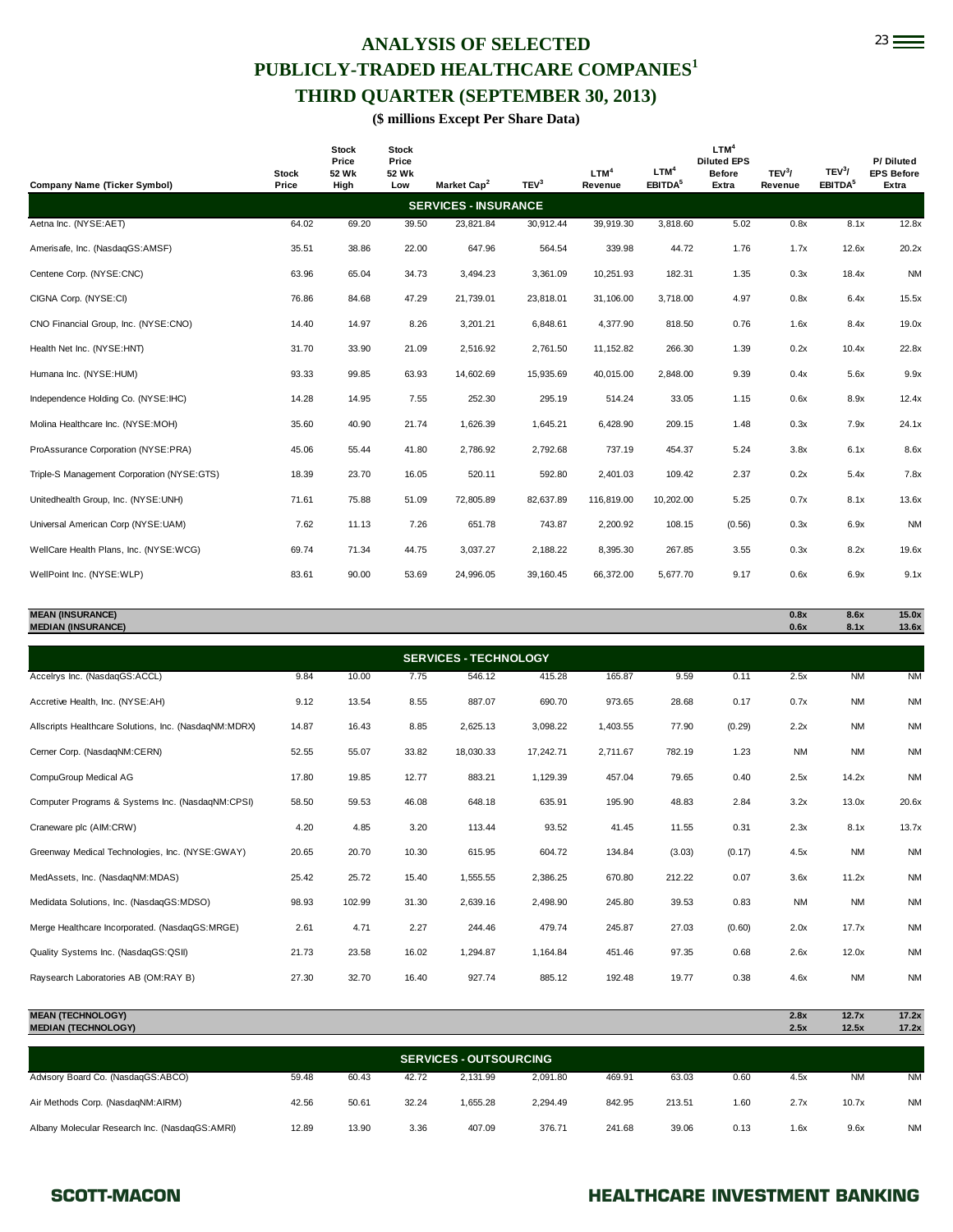|                                                                                | <b>Stock</b>   | <b>Stock</b><br>Price<br>52 Wk | Stock<br>Price<br>52 Wk |                                           |                            | LTM <sup>4</sup>  | LTM <sup>4</sup>             | LTM <sup>4</sup><br><b>Diluted EPS</b><br><b>Before</b> | TEV <sup>3</sup> / | TEV <sup>3</sup> /           | P/Diluted<br><b>EPS Before</b> |
|--------------------------------------------------------------------------------|----------------|--------------------------------|-------------------------|-------------------------------------------|----------------------------|-------------------|------------------------------|---------------------------------------------------------|--------------------|------------------------------|--------------------------------|
| <b>Company Name (Ticker Symbol)</b><br>AMN Healthcare Services Inc. (NYSE:AHS) | Price<br>13.76 | High<br>16.20                  | Low<br>9.49             | Market Cap <sup>2</sup><br>632.44         | TEV <sup>3</sup><br>775.44 | Revenue<br>997.82 | EBITDA <sup>5</sup><br>71.05 | Extra<br>0.61                                           | Revenue<br>0.8x    | EBITDA <sup>5</sup><br>10.9x | Extra<br>22.6x                 |
| Athenahealth, Inc. (NasdaqGM:ATHN)                                             | 108.58         | 117.72                         | 56.33                   | 4,001.14                                  | 4,213.83                   | 494.09            | 42.66                        | 0.01                                                    | <b>NM</b>          | <b>NM</b>                    | <b>NM</b>                      |
| BioScrip Inc. (NasdaqNM:BIOS)                                                  | 8.78           | 17.62                          | 8.29                    | 595.10                                    | 738.96                     | 740.91            | 34.52                        | (0.31)                                                  | 1.0x               | <b>NM</b>                    | <b>NM</b>                      |
| Catamaran Corporation (TSX:CCT)                                                | 47.32          | 60.93                          | 45.49                   | 9,758.38                                  | 10,451.31                  | 13, 157.47        | 613.40                       | 0.87                                                    | 0.8x               | 17.0x                        | <b>NM</b>                      |
| Cegedim SA (ENXTPA:CGM)                                                        | 18.65          | 27.50                          | 13.30                   | 259.99                                    | 775.07                     | 903.51            | 106.53                       | 0.32                                                    | 0.9x               | 7.3x                         | <b>NM</b>                      |
| CorVel Corp. (NasdaqNM:CRVL)                                                   | 36.97          | 37.29                          | 20.16                   | 782.99                                    | 757.95                     | 442.82            | 62.36                        | 1.30                                                    | 1.7x               | 12.2x                        | <b>NM</b>                      |
| Covance Inc. (NYSE:CVD)                                                        | 86.46          | 86.99                          | 46.51                   | 4,833.11                                  | 4,712.51                   | 2,279.50          | 329.94                       | 2.88                                                    | 2.1x               | 14.3x                        | <b>NM</b>                      |
| Cross Country Healthcare Inc. (NasdaqNM:CCRN)                                  | 6.04           | 6.23                           | 3.80                    | 187.75                                    | 162.20                     | 445.07            | 5.32                         | (0.16)                                                  | 0.4x               | <b>NM</b>                    | <b>NM</b>                      |
| eHealth, Inc. (NasdaqGS:EHTH)                                                  | 32.26          | 35.92                          | 14.85                   | 594.10                                    | 504.39                     | 165.90            | 19.31                        | 0.29                                                    | 3.0x               | <b>NM</b>                    | <b>NM</b>                      |
| EPS Corporation (TSE:4282)                                                     | 95,900.00      | 169,100.00                     | 89,000.00               | 34,298.83                                 | 29,564.83                  | 36,296.00         | 3,805.25                     | 2,650.62                                                | 0.8x               | 7.8x                         | <b>NM</b>                      |
| ExamWorks Group, Inc. (NYSE:EXAM)                                              | 25.99          | 26.43                          | 11.27                   | 921.14                                    | 1,269.82                   | 574.57            | 74.31                        | (0.40)                                                  | 2.2x               | 17.1x                        | <b>NM</b>                      |
| Express Scripts Inc. (NasdaqNM:ESRX)                                           | 61.80          | 67.66                          | 49.79                   | 50,317.44                                 | 63,265.54                  | 106,708.90        | 6,472.20                     | 2.23                                                    | 0.6x               | 9.8x                         | <b>NM</b>                      |
| Healthcare Services Group Inc. (NasdaqNM:HCSG)                                 | 25.76          | 26.54                          | 21.47                   | 1,797.66                                  | 1,712.48                   | 1,123.10          | 82.20                        | 0.79                                                    | 1.5x               | <b>NM</b>                    | <b>NM</b>                      |
| Healthways Inc. (NasdaqNM:HWAY)                                                | 18.51          | 22.20                          | 8.58                    | 636.73                                    | 902.43                     | 669.17            | 45.67                        | 0.02                                                    | 1.3x               | 19.8x                        | <b>NM</b>                      |
| HMS Holdings Corp. (NasdaqNM:HMSY)                                             | 21.49          | 33.64                          | 18.50                   | 1,886.97                                  | 2,058.30                   | 488.73            | 141.19                       | 0.54                                                    | 4.2x               | 14.6x                        | <b>NM</b>                      |
| ICON plc (NasdaqGS:ICLR)                                                       | 40.93          | 41.29                          | 23.05                   | 2,491.08                                  | 2,309.43                   | 1,236.67          | 147.78                       | 1.31                                                    | 1.9x               | 15.6x                        | <b>NM</b>                      |
| IPC The Hospitalist Company, Inc. (NasdaqGS:IPCM)                              | 51.01          | 55.49                          | 33.10                   | 859.26                                    | 856.39                     | 564.06            | 61.35                        | 2.28                                                    | 1.5x               | 14.0x                        | 22.4x                          |
| Magellan Health Services Inc. (NasdaqNM:MGLN)                                  | 59.96          | 60.61                          | 46.00                   | 1,609.70                                  | 1,355.28                   | 3,293.22          | 244.07                       | 5.87                                                    | 0.4x               | 5.6x                         | 10.2x                          |
| Nordion Inc. (TSX:NDN)                                                         | 8.86           | 9.06                           | 6.01                    | 548.51                                    | 301.75                     | 256.13            | 49.22                        | 2.21                                                    | 1.2x               | 6.1x                         | 4.0x                           |
| Omnicare Inc. (NYSE:OCR)                                                       | 55.50          | 56.39                          | 32.53                   | 5,742.30                                  | 7,241.98                   | 6,126.19          | 711.29                       | 2.07                                                    | 1.2x               | 10.2x                        | <b>NM</b>                      |
| On Assignment Inc. (NYSE:ASGN)                                                 | 33.00          | 33.74                          | 18.00                   | 1,768.57                                  | 2,123.77                   | 1,624.20          | 166.71                       | 0.93                                                    | 1.3x               | 12.7x                        | <b>NM</b>                      |
| Parexel International Corp. (NasdaqNM:PRXL)                                    | 50.20          | 53.55                          | 28.45                   | 2,822.09                                  | 2,989.13                   | 1,734.44          | 209.30                       | 1.61                                                    | 1.7x               | 14.3x                        | <b>NM</b>                      |
| Stericycle, Inc. (NasdaqGS:SRCL)                                               | 115.40         | 119.59                         | 88.76                   | 9,911.82                                  | 11,229.41                  | 2,024.45          | 607.39                       | 3.29                                                    | <b>NM</b>          | 18.5x                        | <b>NM</b>                      |
| Synergy Health plc (LSE:SYR)                                                   | 10.96          | 11.65                          | 8.92                    | 644.53                                    | 824.48                     | 361.25            | 98.19                        | 0.53                                                    | 2.3x               | 8.4x                         | 20.6x                          |
| Team Health Holdings, Inc. (NYSE:TMH)                                          | 37.94          | 42.42                          | 24.09                   | 2,640.93                                  | 3,057.38                   | 2,239.74          | 221.85                       | 1.03                                                    | 1.4x               | 13.8x                        | <b>NM</b>                      |
| <b>MEAN (OUTSOURCING)</b><br><b>MEDIAN (OUTSOURCING)</b>                       |                |                                |                         |                                           |                            |                   |                              |                                                         | 1.6x<br>1.4x       | 12.3x<br>12.4x               | 16.0x<br>20.6x                 |
|                                                                                |                |                                |                         | <b>SERVICES - INDIA-BASED OUTSOURCING</b> |                            |                   |                              |                                                         |                    |                              |                                |
| 3i Infotech, Ltd. (BSE:532628)                                                 | 6.27           | 10.54                          | 3.60                    | 3,586.06                                  | 27,634.56                  | 13,419.60         | 921.28                       | (7.71)                                                  | 2.1x               | <b>NM</b>                    | <b>NM</b>                      |
| Firstsource Solutions Limited (BSE:532809)                                     | 18.07          | 18.23                          | 9.40                    | 11,893.20                                 | 23,904.09                  | 28,567.21         | 3,097.06                     | 2.75                                                    | 0.8x               | 7.7x                         | 6.6x                           |
| HCL Technologies Ltd. (BSE:532281)                                             | 1,088.30       | 1,104.30                       | 556.70                  | 759,410.81                                | 716,558.81                 | 255,810.60        | 54,704.50                    | 57.20                                                   | 2.8x               | 13.1x                        | 19.0x                          |
| Hexaware Technologies Ltd. (BSE:532129)                                        | 128.45         | 133.50                         | 72.30                   | 38,379.20                                 | 32,832.47                  | 20,540.82         | 4,209.90                     | 10.89                                                   | 1.6x               | 7.8x                         | 11.8x                          |
| Infosys Technologies Ltd. (BSE:500209)                                         | 3,015.45       | 3,172.70                       | 2,190.00                | 1,723,035.87                              | 1,487,118.43               | 7,637.00          | 2,117.00                     | 3.02                                                    | <b>NM</b>          | NM                           | <b>NM</b>                      |

| <b>MEDIAN (INDIA-BASED OUTSOURCING)</b>        |          |          |          |              |              |            |           |        | 1.6x      | 8.0x      | 12.0x     |
|------------------------------------------------|----------|----------|----------|--------------|--------------|------------|-----------|--------|-----------|-----------|-----------|
| <b>MEAN (INDIA-BASED OUTSOURCING)</b>          |          |          |          |              |              |            |           |        | 1.9x      | 9.8x      | 12.6x     |
| Wipro Ltd. (BSE:507685)                        | 474.05   | 501.00   | 315.30   | 1,160,647.40 | 1,051,268.40 | 379,339.00 | 79.175.00 | 25.59  | 2.8x      | 13.3x     | 18.5x     |
| Tech Mahindra Limited (BSE:532755)             | 1.332.15 | 1,434.30 | 865.25   | 309.476.64   | 317.266.64   | 94.329.10  | 19.288.00 | 102.74 | 3.4x      | 16.4x     | 13.0x     |
| Tata Consultancy Services Limited (BSE:532540) | 1,926.70 | 2,075.85 | 1.197.60 | 3.770.977.69 | 3.687.389.91 | 11.030.60  | 3.170.44  | 1.23   | <b>NM</b> | <b>NM</b> | <b>NM</b> |
| NIIT Technologies Ltd. (BSE:532541)            | 282.55   | 307.05   | 234.25   | 17,061.06    | 14,182.09    | 20,213.59  | 3,136.87  | 35.10  | 0.7x      | 4.5x      | 8.0x      |
| Mphasis Limited (BSE:526299)                   | 435.80   | 513.00   | 335.00   | 91,573.39    | 82,838.58    | 55,084.31  | 10,066.46 | 36.25  | 1.5x      | 8.2x      | 12.0x     |
| KPIT Cummins Infosystems Ltd. (BSE:532400)     | 130.30   | 160.00   | 92.40    | 25, 195. 23  | 25,377.60    | 23,135.74  | 3,634.41  | 10.81  | 1.1x      | 7.0x      | 12.1x     |
| Infosys Technologies Ltd. (BSE:500209)         | 3,015.45 | 3,172.70 | 2,190.00 | 1,723,035.87 | 1.487.118.43 | 7,637.00   | 2.117.00  | 3.02   | <b>NM</b> | <b>NM</b> | <b>NM</b> |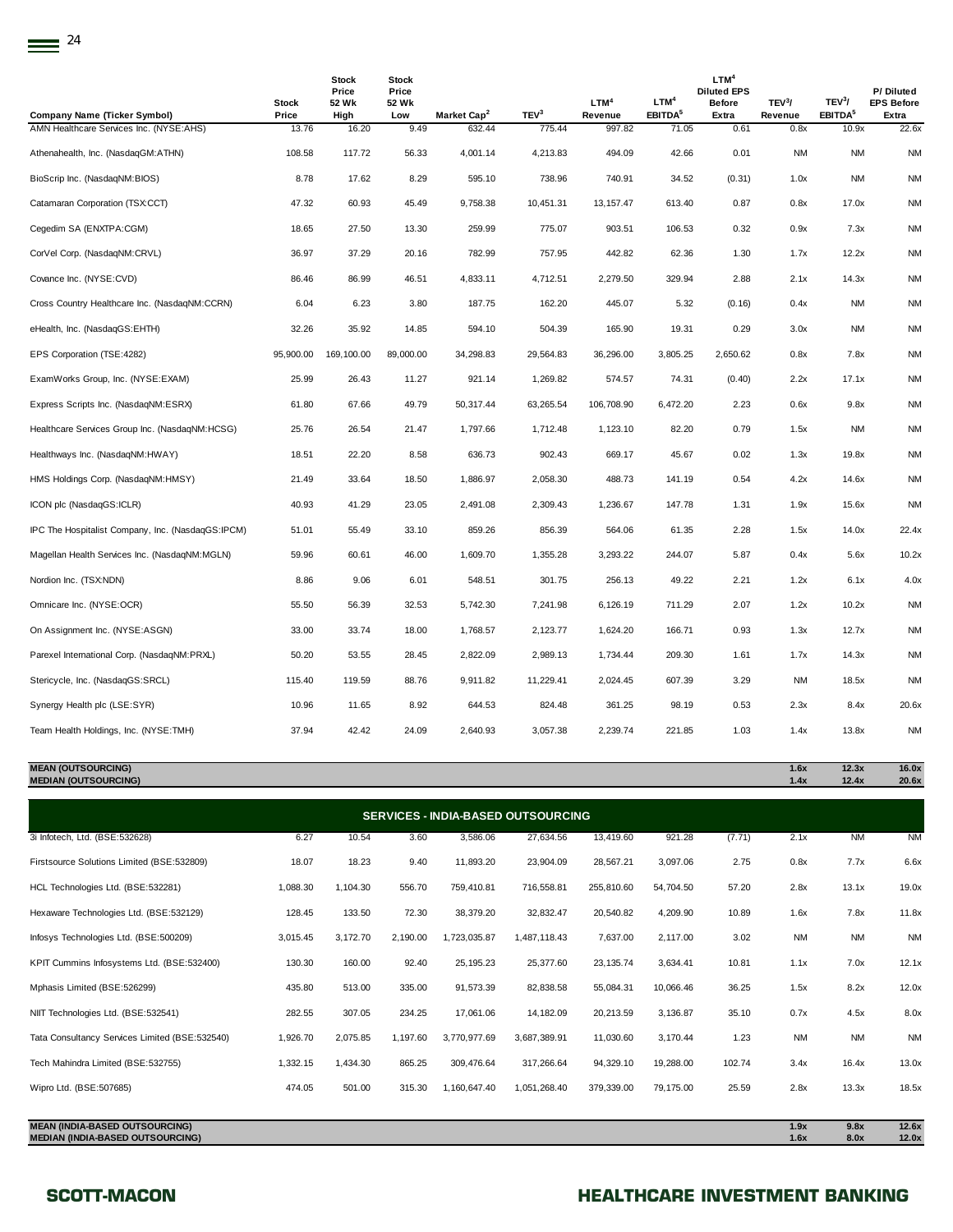| <b>Company Name (Ticker Symbol)</b>                      | <b>Stock</b><br>Price | <b>Stock</b><br>Price<br>52 Wk<br>High | <b>Stock</b><br>Price<br>52 Wk<br>Low | Market Cap <sup>2</sup>       | TEV <sup>3</sup> | $LTM^4$<br>Revenue | LTM <sup>4</sup><br>EBITDA <sup>5</sup> | LTM <sup>4</sup><br><b>Diluted EPS</b><br><b>Before</b><br>Extra | TEV <sup>3</sup> /<br>Revenue | TEV <sup>3</sup> /<br>EBITDA <sup>5</sup> | P/Diluted<br><b>EPS Before</b><br>Extra |
|----------------------------------------------------------|-----------------------|----------------------------------------|---------------------------------------|-------------------------------|------------------|--------------------|-----------------------------------------|------------------------------------------------------------------|-------------------------------|-------------------------------------------|-----------------------------------------|
|                                                          |                       |                                        |                                       | <b>SERVICES - INFORMATION</b> |                  |                    |                                         |                                                                  |                               |                                           |                                         |
| Healthstream Inc. (NasdaqNM:HSTM)                        | 37.88                 | 38.34                                  | 19.50                                 | 1.015.90                      | 914.48           | 115.78             | 22.36                                   | 0.30                                                             | <b>NM</b>                     | <b>NM</b>                                 | <b>NM</b>                               |
| National Research Corp. (NasdaqGS:NRCI.B)                | 29.86                 | 46.52                                  | 14.15                                 | 493.58                        | 494.66           | 90.64              | 28.30                                   | 0.59                                                             | <b>NM</b>                     | 17.5x                                     | <b>NM</b>                               |
| WebMD Health Corp. (NasdaqNM:WBMD)                       | 28.55                 | 35.28                                  | 13.13                                 | 1,415.50                      | 1,189.36         | 488.33             | 53.39                                   | (0.17)                                                           | 2.4x                          | <b>NM</b>                                 | <b>NM</b>                               |
|                                                          |                       |                                        |                                       |                               |                  |                    |                                         |                                                                  |                               |                                           |                                         |
| <b>MEAN (INFORMATION)</b><br><b>MEDIAN (INFORMATION)</b> |                       |                                        |                                       |                               |                  |                    |                                         |                                                                  | 2.4x<br>2.4x                  | 17.5x<br>17.5x                            | <b>NM</b><br><b>NM</b>                  |

| <b>MEAN (SERVICES)</b><br><b>MEDIAN (SERVICES)</b>          |       |        |       |                         |           |          |          |      | 1.7x<br>1.5x | 11.0x<br>10.3x | 14.7x<br>13.3x |
|-------------------------------------------------------------|-------|--------|-------|-------------------------|-----------|----------|----------|------|--------------|----------------|----------------|
|                                                             |       |        |       | <b>PROVIDERS - LABS</b> |           |          |          |      |              |                |                |
| Bio-Reference Laboratories Inc. (NasdaqNM:BRLI)             | 29.88 | 32.86  | 23.36 | 826.87                  | 832.91    | 734.03   | 103.53   | 1.71 | 1.1x         | 8.0x           | 17.5x          |
| Charles River Laboratories International Inc.<br>(NYSE:CRL) | 46.26 | 48.73  | 35.54 | 2,269.56                | 2.799.48  | 1,143.00 | 249.90   | 2.04 | 2.4x         | 11.2x          | 22.7x          |
| Laboratory Corp. of America Holdings (NYSE:LH)              | 99.14 | 101.92 | 82.15 | 8,932.51                | 11,351.51 | 5,733.80 | 1,285.00 | 5.97 | 2.0x         | 8.8x           | 16.6x          |
| Quest Diagnostics Inc. (NYSE:DGX)                           | 61.79 | 64.87  | 55.16 | 9,385.04                | 12,790.36 | 7,197.90 | 1,541.77 | 3.57 | 1.8x         | 8.3x           | 17.3x          |
| Sonic Healthcare Ltd. (ASX:SHL)                             | 16.19 | 16.32  | 12.50 | 6,480.79                | 8,245.73  | 3,484.07 | 632.00   | 0.84 | 2.4x         | 13.0x          | 19.2x          |

| <b>MEDIAN (LABS)</b>                         |       |       |       |          |                                              |          |        |        | 2.0x | 8.8x  | 17.5x     |
|----------------------------------------------|-------|-------|-------|----------|----------------------------------------------|----------|--------|--------|------|-------|-----------|
|                                              |       |       |       |          | <b>PROVIDERS - HOME HEALTH &amp; HOSPICE</b> |          |        |        |      |       |           |
| Addus HomeCare Corp. (NasdaqGM:ADUS)         | 28.97 | 29.94 | 5.00  | 316.12   | 277.34                                       | 253.74   | 19.20  | 1.01   | 1.1x | 14.4x | <b>NM</b> |
| Almost Family Inc. (NasdaqNM:AFAM)           | 19.43 | 21.98 | 17.66 | 182.80   | 152.04                                       | 348.03   | 25.78  | 1.49   | 0.4x | 5.9x  | 13.0x     |
| Amedisys Inc. (NasdaqNM:AMED)                | 17.21 | 18.70 | 8.81  | 553.84   | 599.95                                       | 1,388.09 | 74.16  | (3.00) | 0.4x | 8.1x  | <b>NM</b> |
| Chemed Corp. (NYSE:CHE)                      | 71.50 | 82.00 | 56.51 | 1,333.90 | 1,400.01                                     | 1,446.77 | 188.67 | 4.40   | 1.0x | 7.4x  | 16.2x     |
| Gentiva Health Services Inc. (NasdaqNM:GTIV) | 12.04 | 13.85 | 8.47  | 377.92   | 1,104.50                                     | 1,679.48 | 170.40 | (6.29) | 0.7x | 6.5x  | <b>NM</b> |
| LHC Group, Inc. (NasdaqNM:LHCG)              | 23.46 | 26.90 | 16.18 | 412.76   | 445.95                                       | 635.42   | 61.01  | 1.50   | 0.7x | 7.3x  | 15.6x     |
| National Healthcare Corp. (AMEX:NHC)         | 47.27 | 50.82 | 43.39 | 664.30   | 656.06                                       | 748.13   | 98.67  | 3.57   | 0.9x | 6.6x  | 13.2x     |
|                                              |       |       |       |          |                                              |          |        |        |      |       |           |

**MEAN (LABS) 1.9x 9.9x 18.7x**

### **MEAN (HOME HEALTH & HOSPICE) 0.7x 8.0x 14.5x MEDIAN (HOME HEALTH & HOSPICE) 0.7x 7.3x 14.4x**

|                                                      |        |        |       | <b>PROVIDERS - NON-ACUTE</b> |           |           |          |        |              |              |                |
|------------------------------------------------------|--------|--------|-------|------------------------------|-----------|-----------|----------|--------|--------------|--------------|----------------|
| Alliance Healthcare Services, Inc. (NasdaqGM:AIQ)    | 27.69  | 27.74  | 5.71  | 287.62                       | 847.65    | 455.64    | 143.66   | (2.04) | 1.9x         | 5.9x         | <b>NM</b>      |
| AmSurg Corp. (NasdagNM:AMSG)                         | 39.70  | 41.00  | 25.00 | 1,282.81                     | 2,358.82  | 998.69    | 336.66   | 2.12   | 2.4x         | 7.0x         | 18.7x          |
| Corrections Corporation of America (NYSE:CXW)        | 34.55  | 41.40  | 30.84 | 3,997.50                     | 5,109.63  | 1,741.42  | 398.95   | 2.80   | 2.9x         | 12.8x        | 12.3x          |
| DaVita HealthCare Partners Inc. (NYSE:DVA)           | 56.90  | 65.67  | 51.43 | 12,096.94                    | 20,719.96 | 10,120.66 | 2,100.62 | 2.76   | 2.0x         | 9.9x         | 20.6x          |
| GEO Group, Inc. (NYSE: GEO)                          | 33.25  | 39.35  | 26.38 | 2,394.03                     | 3,927.56  | 1,506.53  | 276.68   | 2.53   | 2.6x         | 14.2x        | 13.1x          |
| Hanger, Inc. (NYSE:HGR)                              | 33.76  | 37.39  | 22.38 | 1,166.20                     | 1,664.91  | 1,022.98  | 169.13   | 1.75   | 1.6x         | 9.8x         | 19.3x          |
| HEALTHSOUTH Corp. (NYSE:HLS)                         | 34.48  | 36.52  | 19.85 | 3,010.07                     | 4,735.27  | 2,198.40  | 524.80   | 3.01   | 2.2x         | 9.0x         | 11.5x          |
| MEDNAX, Inc. (NYSE:MD)                               | 100.40 | 102.97 | 67.86 | 4,923.43                     | 5,057.33  | 1,976.36  | 450.35   | 5.12   | 2.6x         | 11.2x        | 19.6x          |
| Providence Service Corp. (NasdaqGS:PRSC)             | 28.69  | 31.31  | 9.70  | 383.99                       | 440.47    | 1,135.93  | 58.25    | 1.25   | 0.4x         | 7.6x         | 22.9x          |
| RadNet, Inc. (NasdaqNM:RDNT)                         | 2.41   | 3.35   | 2.13  | 96.61                        | 682.21    | 669.25    | 99.95    | 1.59   | 1.0x         | 6.8x         | 1.5x           |
| Select Medical Holdings Corporation (NYSE:SEM)       | 8.07   | 8.29   | 7.91  | 1,126.78                     | 2,711.46  | 2,924.57  | 385.93   | 0.90   | 0.9x         | 7.0x         | 9.0x           |
| US Physical Therapy Inc. (NYSE:USPH)                 | 31.08  | 32.15  | 22.69 | 376.25                       | 405.52    | 251.14    | 41.71    | 1.44   | 1.6x         | 9.7x         | 21.6x          |
| VCA Antech Inc. (NasdaqGS:WOOF)                      | 27.46  | 29.58  | 18.42 | 2,433.45                     | 2,983.88  | 1,755.67  | 310.83   | 0.54   | 1.7x         | 9.6x         | <b>NM</b>      |
| <b>MEAN (NON-ACUTE)</b><br><b>MEDIAN (NON-ACUTE)</b> |        |        |       |                              |           |           |          |        | 1.8x<br>1.9x | 9.3x<br>9.6x | 15.5x<br>18.7x |

### SCOTT-MACON **SCOTT-MACON HEALTHCARE INVESTMENT BANKING**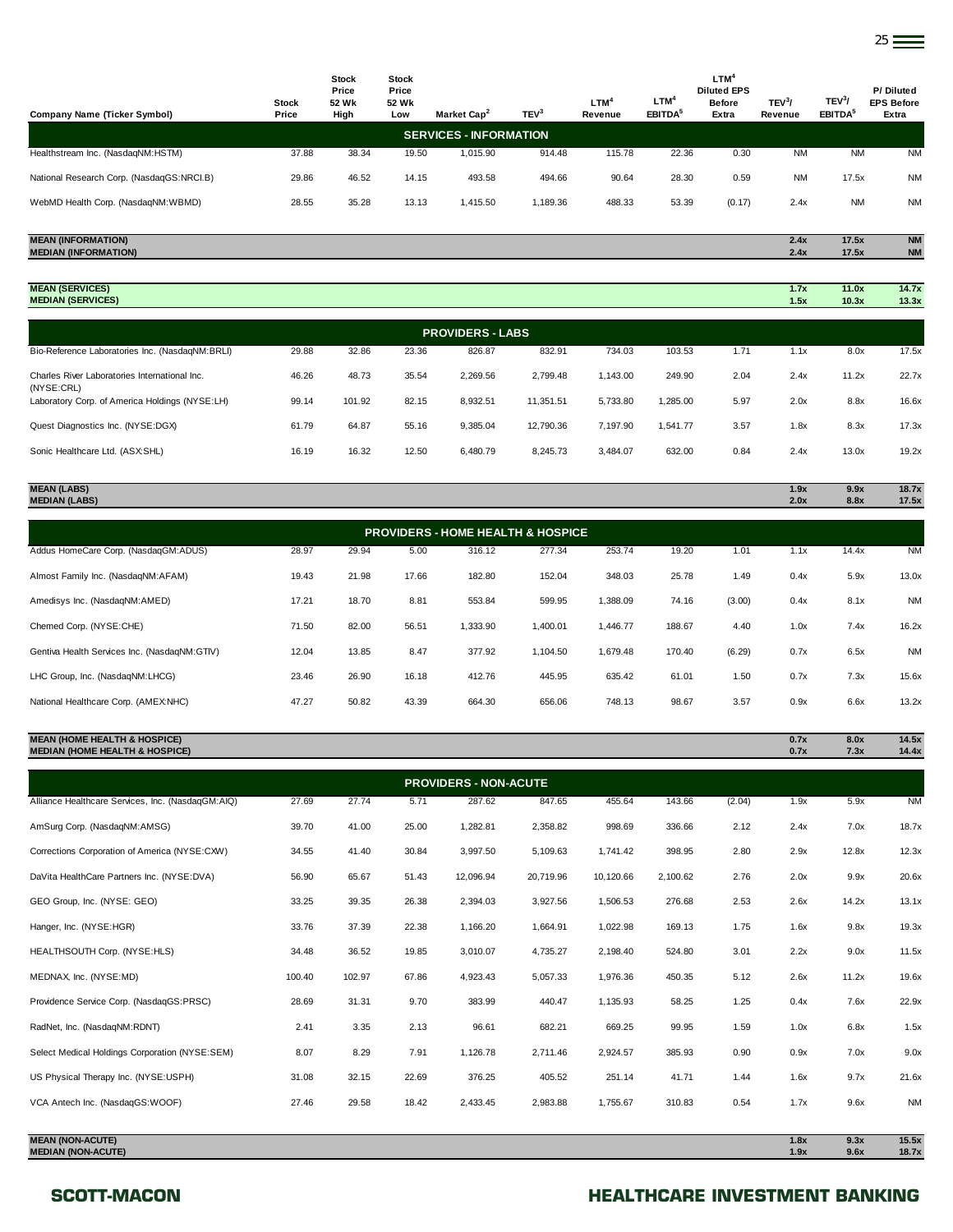| <b>Company Name (Ticker Symbol)</b>          | <b>Stock</b><br>Price | <b>Stock</b><br>Price<br>52 Wk<br>High | <b>Stock</b><br>Price<br>52 Wk<br>Low | Market Cap <sup>2</sup>           | TEV <sup>3</sup> | LTM <sup>4</sup><br>Revenue | LTM <sup>4</sup><br>EBITDA <sup>5</sup> | LTM <sup>4</sup><br><b>Diluted EPS</b><br><b>Before</b><br>Extra | TEV <sup>3</sup> /<br>Revenue | TEV <sup>3</sup> /<br>EBITDA <sup>5</sup> | P/ Diluted<br><b>EPS Before</b><br>Extra |
|----------------------------------------------|-----------------------|----------------------------------------|---------------------------------------|-----------------------------------|------------------|-----------------------------|-----------------------------------------|------------------------------------------------------------------|-------------------------------|-------------------------------------------|------------------------------------------|
|                                              |                       |                                        |                                       | <b>PROVIDERS - LONG-TERM CARE</b> |                  |                             |                                         |                                                                  |                               |                                           |                                          |
| AdCare Health Systems Inc. (AMEX:ADK)        | 4.05                  | 6.26                                   | 3.66                                  | 60.22                             | 222.30           | 225.37                      | 7.15                                    | (1.39)                                                           | 1.0x                          | <b>NM</b>                                 | <b>NM</b>                                |
| Brookdale Senior Living Inc. (NYSE:BKD)      | 26.30                 | 30.65                                  | 21.28                                 | 3,262.81                          | 5,857.82         | 2,492.19                    | 391.95                                  | (0.31)                                                           | 2.4x                          | 14.9x                                     | <b>NM</b>                                |
| Capital Senior Living Corp. (NYSE:CSU)       | 21.15                 | 27.90                                  | 14.50                                 | 590.23                            | 998.86           | 328.33                      | 54.99                                   | (0.24)                                                           | 3.0x                          | 18.2x                                     | <b>NM</b>                                |
| Emeritus Corp. (NYSE:ESC)                    | 18.53                 | 30.95                                  | 18.15                                 | 883.60                            | 4,817.11         | 1,673.19                    | 306.08                                  | (2.45)                                                           | 2.9x                          | 15.7x                                     | <b>NM</b>                                |
| Ensign Group, Inc. (NasdaqNM:ENSG)           | 41.11                 | 42.26                                  | 24.97                                 | 901.75                            | 1,088.17         | 857.05                      | 87.34                                   | 0.77                                                             | 1.3x                          | 12.5x                                     | <b>NM</b>                                |
| Five Star Quality Care Inc. (NYSE:FVE)       | 5.17                  | 6.87                                   | 4.44                                  | 249.57                            | 280.65           | 1,231.42                    | 45.52                                   | 0.27                                                             | 0.2x                          | 6.2x                                      | 19.4x                                    |
| Health Care REIT, Inc. (NYSE:HCN)            | 62.38                 | 80.07                                  | 56.88                                 | 17,861.58                         | 28,385.03        | 2,281.92                    | 1,280.40                                | 0.25                                                             | <b>NM</b>                     | <b>NM</b>                                 | <b>NM</b>                                |
| Sabra Health Care REIT, Inc. (NasdaqGS:SBRA) | 23.01                 | 32.40                                  | 19.89                                 | 859.06                            | 1,324.14         | 118.62                      | 102.78                                  | 0.40                                                             | <b>NM</b>                     | 12.9x                                     | <b>NM</b>                                |
| Skilled Healthcare Group, Inc. (NYSE:SKH     | 4.36                  | 8.01                                   | 4.10                                  | 171.07                            | 614.56           | 868.40                      | 81.74                                   | 0.43                                                             | 0.7x                          | 7.5x                                      | 10.1x                                    |
| Ventas, Inc. (NYSE: VTR)                     | 61.50                 | 84.11                                  | 58.53                                 | 18,033.52                         | 26,656.34        | 2,692.64                    | 1,482.50                                | 1.59                                                             | <b>NM</b>                     | 18.0x                                     | <b>NM</b>                                |
|                                              |                       |                                        |                                       |                                   |                  |                             |                                         |                                                                  |                               |                                           |                                          |

### **MEAN (LONG-TERM CARE) 1.6x 13.2x 14.7x MEDIAN (LONG-TERM CARE) 1.3x 13.9x 14.7x**

| <b>PROVIDERS - ACUTE</b>                            |       |       |       |           |           |           |          |        |      |       |           |  |  |
|-----------------------------------------------------|-------|-------|-------|-----------|-----------|-----------|----------|--------|------|-------|-----------|--|--|
| Chindex International Inc. (NasdaqGS:CHDX)          | 17.04 | 19.21 | 9.56  | 284.45    | 295.55    | 164.45    | 19.01    | 0.16   | 1.8x | 15.5x | <b>NM</b> |  |  |
| Community Health Systems, Inc. (NYSE:CYH)           | 41.50 | 51.29 | 26.33 | 3,867.54  | 13,678.71 | 13,037.12 | 1,708.11 | 2.34   | 1.0x | 8.0x  | 17.7x     |  |  |
| HCA Holdings, Inc. (NYSE:HCA)                       | 42.75 | 43.11 | 27.92 | 19,117.84 | 48,452.84 | 33,386.00 | 6,361.00 | 3.12   | 1.5x | 7.6x  | 13.7x     |  |  |
| Health Management Associates Inc. (NYSE:HMA)        | 12.80 | 17.28 | 6.97  | 3,330.75  | 6,986.85  | 5,868.31  | 882.06   | 0.48   | 1.2x | 7.9x  | <b>NM</b> |  |  |
| Kindred Healthcare Inc. (NYSE:KND)                  | 13.43 | 16.63 | 9.68  | 727.32    | 2,303.56  | 6,186.37  | 426.88   | (1.00) | 0.4x | 5.4x  | <b>NM</b> |  |  |
| Lifepoint Hospitals Inc. (NasdaqNM:LPNT)            | 46.63 | 53.29 | 34.37 | 2,216.70  | 3,847.70  | 3,539.50  | 472.90   | 2.40   | 1.1x | 8.1x  | 19.4x     |  |  |
| Tenet Healthcare Corp. (NYSE:THC)                   | 41.19 | 49.48 | 22.86 | 4,185.23  | 9,896.23  | 9,361.00  | 1,207.00 | (0.52) | 1.1x | 8.2x  | <b>NM</b> |  |  |
| Universal Health Services Inc. (NYSE:UHS)           | 74.99 | 75.35 | 40.46 | 7,363.55  | 11,214.45 | 7,111.89  | 1,347.75 | 4.87   | 1.6x | 8.3x  | 15.4x     |  |  |
| University General Health System, Inc. (OTCPK:UGHS) | 0.42  | 0.73  | 0.34  | 136.77    | 230.61    | 101.37    | 24.85    | 0.00   | 2.3x | 9.3x  | <b>NM</b> |  |  |
|                                                     |       |       |       |           |           |           |          |        |      |       |           |  |  |

| <b>MEAN (ACUTE)</b>   | . .<br>1.3 <sub>A</sub> | 8.7x | 16.6x |
|-----------------------|-------------------------|------|-------|
| <b>MEDIAN (ACUTE)</b> | LLA                     | 8.1x | 16.5x |

| <b>MEAN (PROVIDERS)</b><br><b>MEDIAN (PROVIDERS)</b> |       |       |       |                                    |        |        |         |        | 1.5x<br>1.5x | 9.8x<br>8.3x | 16.0x<br>17.0x |
|------------------------------------------------------|-------|-------|-------|------------------------------------|--------|--------|---------|--------|--------------|--------------|----------------|
|                                                      |       |       |       | <b>PRODUCTS - CLINICAL DEVICES</b> |        |        |         |        |              |              |                |
| Abiomed Inc. (NasdaqNM:ABMD)                         | 19.06 | 25.25 | 11.80 | 721.31                             | 653.86 | 162.01 | 14.21   | 0.26   | 4.0x         | <b>NM</b>    | <b>NM</b>      |
| Accuray Incorporated (NasdaqNM:ARAY)                 | 7.38  | 7.45  | 3.76  | 551.32                             | 575.69 | 315.97 | (45.99) | (1.33) | 1.8x         | <b>NM</b>    | <b>NM</b>      |
| Affymetrix Inc. (NasdaqNM:AFFX)                      | 6.20  | 6.51  | 2.96  | 443.38                             | 571.68 | 321.38 | 22.26   | (0.73) | 1.8x         | <b>NM</b>    | <b>NM</b>      |
|                                                      |       |       |       |                                    |        |        |         |        |              |              |                |

| Align Technology Inc. (NasdaqNM:ALGN)       | 48.10 | 49.08 | 23.45 | 3,840.16  | 3,561.73  | 596.74    | 144.15   | (0.04) | <b>NM</b> | <b>NM</b> | <b>NM</b> |
|---------------------------------------------|-------|-------|-------|-----------|-----------|-----------|----------|--------|-----------|-----------|-----------|
| Alphatec Holdings, Inc. (NasdaqNM:ATEC)     | 1.97  | 2.41  | 1.41  | 188.78    | 241.26    | 201.05    | 16.75    | (0.16) | 1.2x      | 14.4x     | <b>NM</b> |
| Analogic Corporation (NasdaqGS:ALOG)        | 82.64 | 84.71 | 66.05 | 1,026.64  | 913.60    | 550.36    | 70.23    | 2.48   | 1.7x      | 13.0x     | <b>NM</b> |
| AngioDynamics Inc. (NasdaqNM:ANGO)          | 13.20 | 13.85 | 9.52  | 462.21    | 581.28    | 340.43    | 51.50    | (0.02) | 1.7x      | 11.3x     | <b>NM</b> |
| ArthroCare Corporation (NasdaqGS:ARTC)      | 35.58 | 37.49 | 29.33 | 1,005.21  | 836.78    | 368.29    | 87.76    | 0.63   | 2.3x      | 9.5x      | <b>NM</b> |
| AtriCure, Inc. (NasdaqNM:ATRC)              | 10.98 | 11.25 | 5.90  | 230.36    | 202.84    | 74.11     | (4.35)   | (0.46) | 2.7x      | <b>NM</b> | <b>NM</b> |
| Baxter International Inc. (NYSE:BAX)        | 65.69 | 74.60 | 59.83 | 35,655.68 | 38,734.68 | 14,347.00 | 4,100.00 | 4.01   | 2.7x      | 9.4x      | 16.4x     |
| Boston Scientific Corp. (NYSE:BSX)          | 11.74 | 12.16 | 5.04  | 15,765.34 | 19,487.34 | 7,125.00  | 1,630.00 | (0.61) | 2.7x      | 12.0x     | <b>NM</b> |
| Bruker BioSciences Corp. (NasdaqNM:BRKR)    | 20.65 | 21.11 | 11.58 | 3,451.63  | 3,541.03  | 1,813.40  | 245.80   | 0.48   | 2.0x      | 14.4x     | <b>NM</b> |
| Cardiovascular Systems Inc. (NasdaqGM:CSII) | 20.05 | 22.84 | 10.38 | 499.37    | 444.04    | 103.90    | (21.45)  | (1.11) | 4.3x      | <b>NM</b> | <b>NM</b> |

### SCOTT-MACON **SCOTT-MACON HEALTHCARE INVESTMENT BANKING**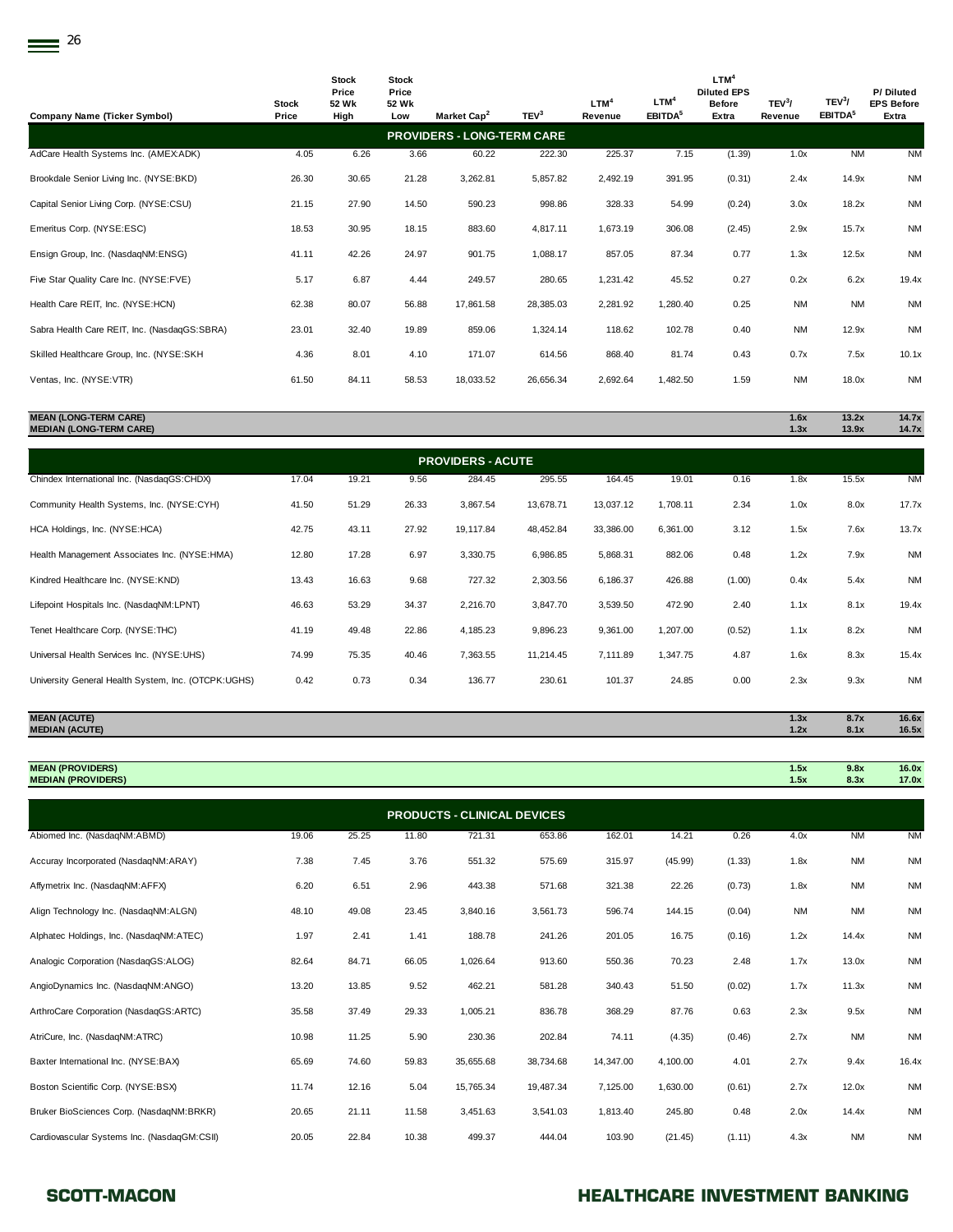| Company Name (Ticker Symbol)                        | <b>Stock</b><br>Price | <b>Stock</b><br>Price<br>52 Wk<br>High | <b>Stock</b><br>Price<br>52 Wk<br>Low | Market Cap <sup>2</sup> | TEV <sup>3</sup> | LTM <sup>4</sup><br>Revenue | LTM <sup>4</sup><br>EBITDA <sup>5</sup> | LTM <sup>4</sup><br><b>Diluted EPS</b><br><b>Before</b><br>Extra | TEV <sup>3</sup> /<br>Revenue | TEV <sup>3</sup> /<br>EBITDA <sup>5</sup> | P/Diluted<br><b>EPS Before</b><br><b>Extra</b> |
|-----------------------------------------------------|-----------------------|----------------------------------------|---------------------------------------|-------------------------|------------------|-----------------------------|-----------------------------------------|------------------------------------------------------------------|-------------------------------|-------------------------------------------|------------------------------------------------|
| CareFusion Corporation (NYSE:CFN)                   | 36.90                 | 39.38                                  | 26.00                                 | 7,889.04                | 7,537.04         | 3,550.00                    | 821.00                                  | 1.74                                                             | 2.1x                          | 9.2x                                      | 21.2x                                          |
| Cepheid (NasdaqNM:CPHD)                             | 39.04                 | 40.31                                  | 28.12                                 | 2,633.33                | 2,550.02         | 360.86                      | 16.50                                   | (0.33)                                                           | <b>NM</b>                     | <b>NM</b>                                 | <b>NM</b>                                      |
| CONMED Corp. (NasdaqNM:CNMD)                        | 33.96                 | 34.86                                  | 25.39                                 | 933.62                  | 1,129.60         | 760.15                      | 127.72                                  | 1.41                                                             | 1.5x                          | 8.8x                                      | 24.1x                                          |
| CR Bard Inc. (NYSE:BCR)                             | 115.20                | 121.16                                 | 93.79                                 | 9,118.43                | 9,742.13         | 2,985.70                    | 887.30                                  | 2.21                                                             | 3.3x                          | 11.0x                                     | <b>NM</b>                                      |
| CryoLife Inc. (NYSE:CRY)                            | 7.00                  | 7.80                                   | 5.52                                  | 193.33                  | 181.59           | 134.78                      | 19.81                                   | 0.27                                                             | 1.3x                          | 9.2x                                      | <b>NM</b>                                      |
| Cyberonics Inc. (NasdaqNM:CYBX)                     | 50.74                 | 56.73                                  | 42.31                                 | 1,387.23                | 1,255.92         | 262.87                      | 87.00                                   | 1.68                                                             | 4.8x                          | 14.4x                                     | <b>NM</b>                                      |
| DexCom, Inc. (NasdaqNM:DXCM)                        | 28.22                 | 29.24                                  | 12.03                                 | 2,014.23                | 1,974.83         | 121.80                      | (38.50)                                 | (0.67)                                                           | <b>NM</b>                     | NM                                        | <b>NM</b>                                      |
| Edwards Lifesciences Corp. (NYSE:EW)                | 69.63                 | 110.79                                 | 62.34                                 | 7,817.57                | 7,469.87         | 1,972.30                    | 519.70                                  | 3.42                                                             | 3.8x                          | 14.4x                                     | 20.4x                                          |
| Endologix Inc. (NasdaqNM:ELGX)                      | 16.14                 | 17.10                                  | 12.09                                 | 1,018.95                | 979.14           | 119.67                      | (12.51)                                 | (0.26)                                                           | <b>NM</b>                     | NM                                        | <b>NM</b>                                      |
| Exactech Inc. (NasdaqNM:EXAC)                       | 20.15                 | 22.12                                  | 15.01                                 | 271.80                  | 311.18           | 230.38                      | 40.29                                   | 1.04                                                             | 1.4x                          | 7.7x                                      | 19.4x                                          |
| Fresenius SE & Co KGaA (DB:FRE)                     | 91.70                 | 99.78                                  | 81.78                                 | 16,392.59               | 32,336.59        | 20,041.00                   | 3,793.00                                | 5.25                                                             | 1.6x                          | 8.5x                                      | 17.5x                                          |
| Genomic Health Inc. (NasdaqGS:GHDX)                 | 30.58                 | 38.99                                  | 25.25                                 | 936.42                  | 829.17           | 245.86                      | 7.78                                    | 0.06                                                             | 3.4x                          | NM                                        | <b>NM</b>                                      |
| GI Dynamics, Inc. (ASX:GID)                         | 0.82                  | 0.98                                   | 0.52                                  | 358.31                  | 333.96           | 1.14                        | (34.06)                                 | (0.12)                                                           | <b>NM</b>                     | <b>NM</b>                                 | <b>NM</b>                                      |
| Heartware International Inc. (NasdaqGS:HTWR)        | 73.19                 | 99.68                                  | 72.95                                 | 1,203.97                | 1,086.41         | 155.60                      | (52.73)                                 | (4.80)                                                           | <b>NM</b>                     | NM                                        | <b>NM</b>                                      |
| Hologic Inc. (NasdaqNM:HOLX)                        | 20.65                 | 23.96                                  | 18.46                                 | 5,584.63                | 9,630.85         | 2,446.81                    | 821.00                                  | (0.52)                                                           | 3.9x                          | 11.7x                                     | <b>NM</b>                                      |
| Illumina Inc. (NasdaqNM:ILMN)                       | 80.83                 | 85.81                                  | 44.78                                 | 10,113.53               | 9,835.97         | 1,272.19                    | 347.06                                  | 0.85                                                             | <b>NM</b>                     | <b>NM</b>                                 | <b>NM</b>                                      |
| IMRIS, Inc. (TSX:IM)                                | 1.63                  | 4.68                                   | 1.63                                  | 84.81                   | 70.41            | 49.96                       | (23.58)                                 | (0.66)                                                           | 1.4x                          | NM                                        | <b>NM</b>                                      |
| Integra LifeSciences Holdings Corp. (NasdaqNM:IART) | 40.25                 | 44.53                                  | 30.87                                 | 1,130.78                | 1,578.43         | 826.72                      | 148.09                                  | 0.90                                                             | 1.9x                          | 10.7x                                     | NM                                             |
| Intuitive Surgical Inc. (NasdaqNM: ISRG)            | 376.27                | 585.67                                 | 357.02                                | 14,941.68               | 13,651.48        | 2,337.00                    | 992.40                                  | 17.19                                                            | <b>NM</b>                     | 13.8x                                     | 21.9x                                          |
| Landauer Inc. (NYSE:LDR)                            | 51.25                 | 66.04                                  | 45.89                                 | 488.21                  | 620.09           | 147.78                      | 41.44                                   | (0.33)                                                           | 4.2x                          | 15.0x                                     | <b>NM</b>                                      |
| MAKO Surgical Corp. (NasdaqNM:MAKO)                 | 29.51                 | 29.59                                  | 10.00                                 | 1,388.89                | 1,329.26         | 112.44                      | (26.33)                                 | (0.92)                                                           | <b>NM</b>                     | <b>NM</b>                                 | <b>NM</b>                                      |
| Masimo Corporation (NasdaqNM:MASI)                  | 26.64                 | 27.17                                  | 19.03                                 | 1,505.16                | 1,427.60         | 521.29                      | 97.34                                   | 1.08                                                             | 2.7x                          | 14.7x                                     | 24.7x                                          |
| Medtronic Inc. (NYSE:MDT)                           | 53.25                 | 55.98                                  | 40.28                                 | 53, 115.17              | 52,906.17        | 16,665.00                   | 5,636.00                                | 3.47                                                             | 3.2x                          | 9.4x                                      | 15.3x                                          |
| MELA Sciences, Inc. (NasdaqCM:MELA)                 | 0.73                  | 3.35                                   | 0.65                                  | 31.47                   | 21.68            | 0.48                        | (23.23)                                 | (0.70)                                                           | <b>NM</b>                     | NM                                        | <b>NM</b>                                      |
| Meridian Bioscience Inc. (NasdaqNM:VIVO)            | 23.63                 | 25.10                                  | 18.65                                 | 980.80                  | 940.44           | 184.04                      | 61.72                                   | 0.89                                                             | NM                            | 15.2x                                     | <b>NM</b>                                      |
| Natus Medical Inc. (NasdaqNM:BABY)                  | 14.18                 | 15.18                                  | 9.65                                  | 435.98                  | 457.63           | 339.92                      | 41.76                                   | 0.35                                                             | 1.3x                          | 11.0x                                     | <b>NM</b>                                      |
| NuVasive, Inc. (NasdaqNM:NUVA)                      | 24.49                 | 27.20                                  | 12.35                                 | 1,091.23                | 1,267.16         | 639.35                      | 97.19                                   | (0.14)                                                           | 2.0x                          | 13.0x                                     | <b>NM</b>                                      |
| Nxstage Medical, Inc. (NasdaqNM:NXTM)               | 13.16                 | 14.64                                  | 10.15                                 | 797.79                  | 703.49           | 253.28                      | (2.21)                                  | (0.22)                                                           | 2.8x                          | NM                                        | <b>NM</b>                                      |
| Orthofix International NV (NasdaqNM:OFIX)           | 20.77                 | 45.62                                  | 20.75                                 | 404.04                  | 390.36           | 446.53                      | 89.73                                   | 2.39                                                             | 0.9x                          | 4.4x                                      | 8.7x                                           |
| Ossur Hf. (ICSE:OSSR)                               | 185.50                | 215.00                                 | 159.50                                | 83,754.52               | 94,552.75        | 399.98                      | 60.48                                   | 0.07                                                             | <b>NM</b>                     | NM                                        | <b>NM</b>                                      |
| Quidel Corp. (NasdaqNM:QDEL)                        | 28.40                 | 29.75                                  | 16.04                                 | 962.90                  | 946.72           | 177.42                      | 48.18                                   | 0.54                                                             | NM                            | 19.6x                                     | <b>NM</b>                                      |
| ResMed Inc. (NYSE:RMD)                              | 52.82                 | 54.39                                  | 38.08                                 | 7,503.29                | 6,928.03         | 1,514.46                    | 457.87                                  | 2.10                                                             | 4.6x                          | 15.1x                                     | <b>NM</b>                                      |
| REVA Medical, Inc. (ASX:RVA)                        | 0.60                  | 0.69                                   | 0.39                                  | 199.50                  | 163.44           | $\blacksquare$              | (24.44)                                 | (0.08)                                                           | <b>NM</b>                     | NM                                        | <b>NM</b>                                      |
| Sirona Dental Systems Inc. (NasdaqNM:SIRO)          | 66.93                 | 75.81                                  | 53.26                                 | 3,683.29                | 3,555.07         | 1,070.25                    | 269.81                                  | 2.58                                                             | 3.3x                          | 13.2x                                     | <b>NM</b>                                      |
| Smith & Nephew plc (LSE:SN.)                        | 7.71                  | 8.06                                   | 6.36                                  | 6,910.19                | 7,095.73         | 4,178.00                    | 1,172.00                                | 0.61                                                             | 1.7x                          | 6.1x                                      | 12.7x                                          |
| Sonova Holding AG (SWX:SOON)                        | 112.40                | 117.50                                 | 91.25                                 | 7,547.27                | 7,376.15         | 1,795.26                    | 431.45                                  | 1.66                                                             | 4.1x                          | 17.1x                                     | <b>NM</b>                                      |
| Spectranetics Corporation (NasdaqNM:SPNC)           | 16.80                 | 20.99                                  | 13.12                                 | 685.86                  | 566.50           | 148.08                      | 9.84                                    | (0.01)                                                           | 3.8x                          | NM                                        | <b>NM</b>                                      |
| St. Jude Medical Inc. (NYSE:STJ)                    | 53.64                 | 54.36                                  | 30.25                                 | 15,404.98               | 18,000.98        | 5,439.00                    | 1,735.00                                | 2.12                                                             | 3.3x                          | 10.4x                                     | <b>NM</b>                                      |
| STAAR Surgical Co. (NasdaqNM:STAA)                  | 13.54                 | 13.58                                  | 4.99                                  | 500.78                  | 486.95           | 68.39                       | 5.41                                    | (0.02)                                                           | <b>NM</b>                     | NM                                        | <b>NM</b>                                      |
| Stryker Corp. (NYSE:SYK)                            | 67.59                 | 71.94                                  | 51.60                                 | 25,557.94               | 23,676.94        | 8,792.00                    | 1,932.00                                | 2.98                                                             | 2.7x                          | 12.3x                                     | 22.7x                                          |
| Symmetry Medical, Inc. (NYSE:SMA)                   | 8.16                  | 12.83                                  | 7.44                                  | 303.98                  | 496.77           | 407.72                      | 54.99                                   | 0.20                                                             | 1.2x                          | 9.0x                                      | <b>NM</b>                                      |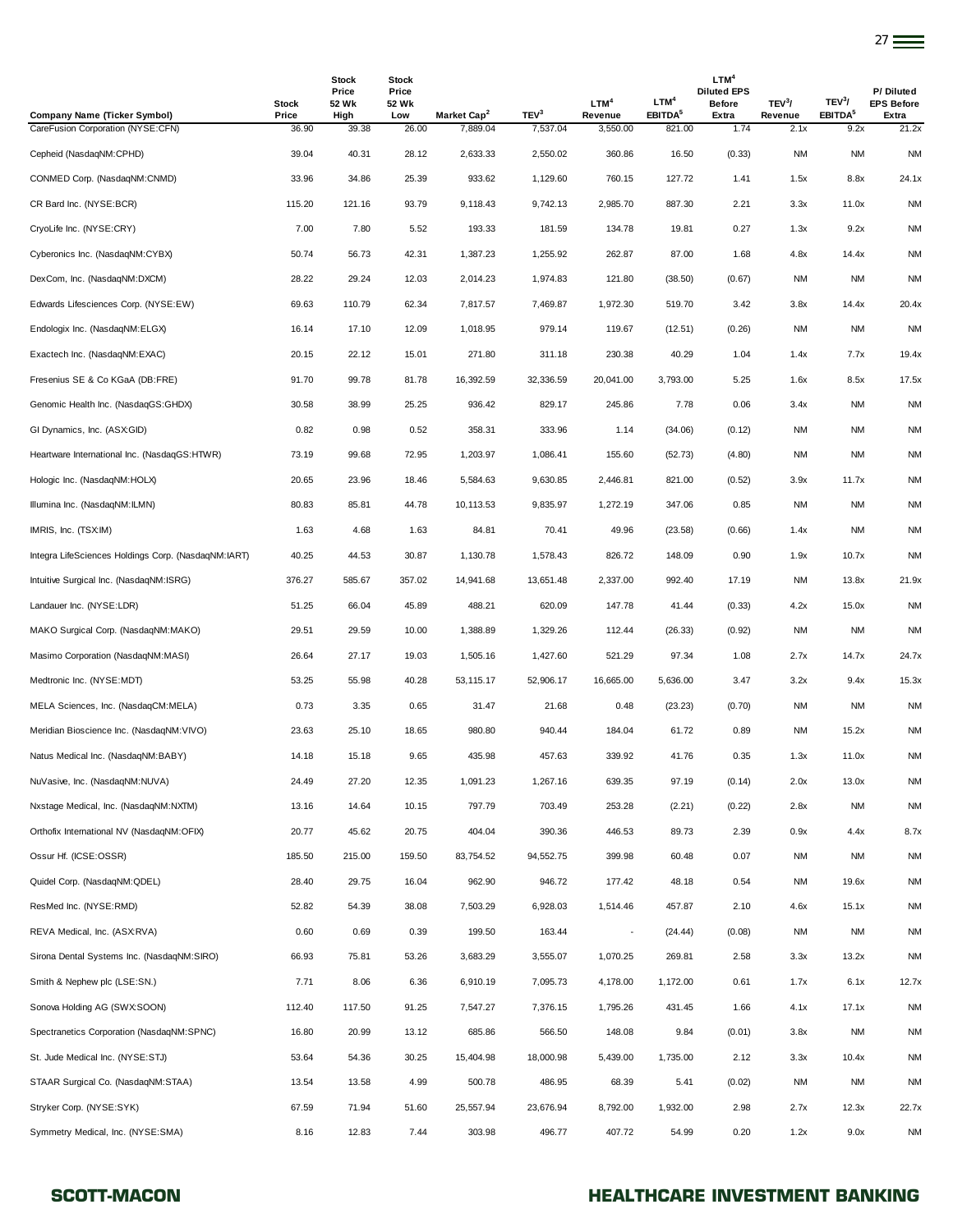| <b>Company Name (Ticker Symbol)</b>        | <b>Stock</b><br>Price | Stock<br>Price<br>52 Wk<br>High | <b>Stock</b><br>Price<br>52 Wk<br>Low | Market Cap <sup>2</sup> | TEV <sup>3</sup> | LTM <sup>4</sup><br>Revenue | LTM <sup>4</sup><br>EBITDA <sup>5</sup> | LTM <sup>4</sup><br><b>Diluted EPS</b><br><b>Before</b><br>Extra | TEV <sup>3</sup> /<br>Revenue | TEV <sup>3</sup> /<br>EBITDA <sup>5</sup> | P/Diluted<br><b>EPS Before</b><br>Extra |
|--------------------------------------------|-----------------------|---------------------------------|---------------------------------------|-------------------------|------------------|-----------------------------|-----------------------------------------|------------------------------------------------------------------|-------------------------------|-------------------------------------------|-----------------------------------------|
| Synergetics USA, Inc. (NasdaqCM:SURG)      | 4.55                  | 5.50                            | 2.88                                  | 115.07                  | 101.98           | 62.51                       | 5.51                                    | 0.10                                                             | 1.6x                          | 18.5x                                     | <b>NM</b>                               |
| Thoratec Corp. (NasdaqNM:THOR)             | 37.29                 | 39.86                           | 29.91                                 | 2,145.22                | 1,884.52         | 494.43                      | 133.67                                  | 0.87                                                             | 3.8x                          | 14.1x                                     | <b>NM</b>                               |
| Unilife Corporation (ASX:UNS)              | 0.57                  | 0.79                            | 0.30                                  | 315.73                  | 335.54           | 2.74                        | (55.62)                                 | (0.13)                                                           | <b>NM</b>                     | <b>NM</b>                                 | <b>NM</b>                               |
| Utah Medical Products Inc. (NasdaqNM:UTMD) | 59.44                 | 64.84                           | 32.99                                 | 222.01                  | 221.12           | 40.70                       | 18.59                                   | 2.76                                                             | <b>NM</b>                     | 11.9x                                     | 21.5x                                   |
| Varian Medical Systems Inc. (NYSE:VAR)     | 74.73                 | 76.69                           | 57.00                                 | 8,044.98                | 7,394.31         | 2,929.12                    | 691.63                                  | 3.97                                                             | 2.5x                          | 10.7x                                     | 18.8x                                   |
| Volcano Corporation (NasdaqNM:VOLC)        | 23.95                 | 30.15                           | 16.37                                 | 1,307.43                | 1,262.33         | 389.31                      | 37.61                                   | (0.02)                                                           | 3.2x                          | <b>NM</b>                                 | <b>NM</b>                               |
| Wright Medical Group Inc. (NasdaqNM:WMGI)  | 26.08                 | 28.41                           | 18.89                                 | 1,196.79                | 1,172.37         | 495.80                      | 13.76                                   | (0.35)                                                           | 2.4x                          | <b>NM</b>                                 | <b>NM</b>                               |
| Zimmer Holdings Inc. (NYSE:ZMH)            | 82.14                 | 85.08                           | 61.97                                 | 13,926.75               | 14,382.75        | 4,514.40                    | 1,676.90                                | 4.06                                                             | 3.2x                          | 8.6x                                      | 20.2x                                   |
|                                            |                       |                                 |                                       |                         |                  |                             |                                         |                                                                  |                               |                                           |                                         |

**MEDIAN (CLINICAL) 2.7x 11.8x 20.2x**

**MEAN (CLINICAL) 2.6x 11.9x 19.0x**

| <b>PRODUCTS - NON-CLINICAL DEVICES</b>     |        |        |        |           |           |           |          |        |           |           |           |  |  |
|--------------------------------------------|--------|--------|--------|-----------|-----------|-----------|----------|--------|-----------|-----------|-----------|--|--|
| Abaxis Inc. (NasdaqNM:ABAX)                | 42.12  | 51.84  | 33.28  | 939.96    | 855.18    | 187.18    | 31.32    | 1.24   | 4.6x      | <b>NM</b> | <b>NM</b> |  |  |
| Careview Communications, Inc. (OTCBB:CRVW) | 0.51   | 1.24   | 0.43   | 70.76     | 80.73     | 1.72      | (7.50)   | (0.13) | <b>NM</b> | <b>NM</b> | <b>NM</b> |  |  |
| Cerus Corp. (NasdaqNM:CERS)                | 6.72   | 6.77   | 2.68   | 468.63    | 412.58    | 38.66     | (19.37)  | (0.40) | <b>NM</b> | <b>NM</b> | <b>NM</b> |  |  |
| Getinge AB (OM:GETI B)                     | 229.70 | 244.40 | 185.30 | 54,742.79 | 70,889.79 | 25,070.00 | 5,727.00 | 9.27   | 2.8x      | 12.4x     | 24.8x     |  |  |
| Haemonetics Corp. (NYSE:HAE)               | 39.88  | 45.90  | 37.71  | 2,049.71  | 2,361.63  | 935.06    | 188.00   | 0.41   | 2.5x      | 12.6x     | <b>NM</b> |  |  |
| Hansen Medical, Inc. (NasdaqGM:HNSN)       | 1.79   | 2.75   | 1.14   | 121.28    | 129.77    | 15.74     | (18.84)  | (0.45) | <b>NM</b> | <b>NM</b> | <b>NM</b> |  |  |
| Harvard Bioscience Inc. (NasdaqGM:HBIO)    | 5.26   | 6.15   | 3.70   | 161.49    | 151.69    | 106.53    | 4.67     | (0.00) | 1.4x      | <b>NM</b> | <b>NM</b> |  |  |
| IDEXX Laboratories Inc. (NasdaqNM:IDXX)    | 99.65  | 100.81 | 81.57  | 5,235.91  | 5,354.46  | 1,319.70  | 320.36   | 3.34   | 4.1x      | 16.7x     | <b>NM</b> |  |  |
| Invacare Corp. (NYSE:IVC)                  | 17.27  | 18.27  | 10.26  | 552.70    | 646.35    | 1,417.05  | 30.09    | (1.17) | 0.5x      | <b>NM</b> | <b>NM</b> |  |  |
| Omnicell, Inc. (NasdaqGS:OMCL)             | 23.68  | 25.22  | 12.61  | 825.03    | 737.70    | 355.30    | 50.78    | 0.63   | 2.1x      | 14.5x     | <b>NM</b> |  |  |
| Steris Corp. (NYSE:STE)                    | 42.96  | 46.59  | 32.23  | 2,538.33  | 2,888.26  | 1,532.59  | 297.73   | 2.74   | 1.9x      | 9.7x      | 15.7x     |  |  |
| SurModics, Inc. (NasdaqGS:SRDX)            | 23.78  | 27.98  | 17.36  | 339.41    | 310.98    | 55.68     | 20.77    | 0.89   | <b>NM</b> | 15.0x     | <b>NM</b> |  |  |
| Thermo Fisher Scientific, Inc. (NYSE:TMO)  | 92.15  | 94.74  | 57.21  | 33,221.55 | 38,912.05 | 12,776.60 | 2,683.40 | 3.59   | 3.0x      | 14.5x     | <b>NM</b> |  |  |

**MEAN (NON-CLINICAL) 2.5x 13.6x 20.2x MEDIAN (NON-CLINICAL) 2.5x 14.5x 20.2x**

| <b>PRODUCTS - DISPOSABLES</b>                              |        |        |       |           |           |          |          |        |           |           |           |  |  |
|------------------------------------------------------------|--------|--------|-------|-----------|-----------|----------|----------|--------|-----------|-----------|-----------|--|--|
| Alere Inc. (NYSE:ALR)                                      | 30.57  | 35.38  | 17.20 | 2,499.22  | 6,664.96  | 2,950.41 | 616.60   | (1.68) | 2.3x      | 10.8x     | <b>NM</b> |  |  |
| Cooper Companies Inc. (NYSE:COO)                           | 129.69 | 135.41 | 88.80 | 6,348.07  | 6,588.33  | 1,572.17 | 452.79   | 6.26   | 4.2x      | 14.6x     | 20.7x     |  |  |
| Essilor International (ENXTPA:EI)                          | 79.50  | 89.99  | 67.94 | 16,737.07 | 17,423.55 | 5,034.09 | 1,144.64 | 2.80   | 3.5x      | 15.2x     | <b>NM</b> |  |  |
| The Female Health Company (NasdaqCM:FHCO)                  | 9.86   | 10.21  | 6.30  | 282.83    | 270.96    | 36.58    | 11.77    | 0.55   | <b>NM</b> | <b>NM</b> | 17.9x     |  |  |
| Insulet Corporation (NasdaqNM:PODD)                        | 36.24  | 37.96  | 18.50 | 1,972.14  | 1,934.15  | 230.03   | (15.29)  | (0.86) | <b>NM</b> | <b>NM</b> | <b>NM</b> |  |  |
| Nutraceutical International Corporation<br>(NasdaqGS:NUTR) | 23.74  | 24.31  | 14.69 | 233.41    | 260.56    | 207.40   | 37.60    | 1.74   | 1.3x      | 6.9x      | 13.6x     |  |  |
| Nutrisystem, Inc. (NasdaqGS:NTRI)                          | 14.38  | 14.53  | 7.18  | 402.14    | 367.07    | 346.65   | 14.54    | 0.11   | 1.1x      | <b>NM</b> | <b>NM</b> |  |  |
| USANA Health Sciences Inc. (NYSE:USNA)                     | 86.79  | 89.62  | 30.51 | 1,196.83  | 1,100.78  | 691.92   | 124.23   | 5.43   | 1.6x      | 8.9x      | 16.0x     |  |  |

| <b>MEAN (DISPOSABLES)</b><br><b>MEDIAN (DISPOSABLES)</b> |        |        |       |                              |          |          |        |      | 2.3x<br>1.9x | 11.3x<br>10.8x | 17.1x<br>16.9x |
|----------------------------------------------------------|--------|--------|-------|------------------------------|----------|----------|--------|------|--------------|----------------|----------------|
|                                                          |        |        |       | <b>PRODUCTS - COMMERCIAL</b> |          |          |        |      |              |                |                |
| Bio-Rad Laboratories Inc. (NYSE:BIO)                     | 117.56 | 127.17 | 99.00 | 3.363.36                     | 3,263.42 | 2.097.53 | 341.94 | 4.82 | 1.6x         | 9.5x           | 24.4x          |
| Cambrex Corporation. (NYSE:CBM)                          | 13.20  | 15.66  | 8.81  | 398.32                       | 466.40   | 267.10   | 51.13  | 1.97 | 1.7x         | 9.1x           | 6.7x           |
| Cantel Medical Corp. (NYSE:CMN)                          | 31.85  | 31.90  | 16.11 | 1.290.96                     | 1.352.04 | 422.94   | 81.64  | 0.95 | 3.2x         | 16.6x          | <b>NM</b>      |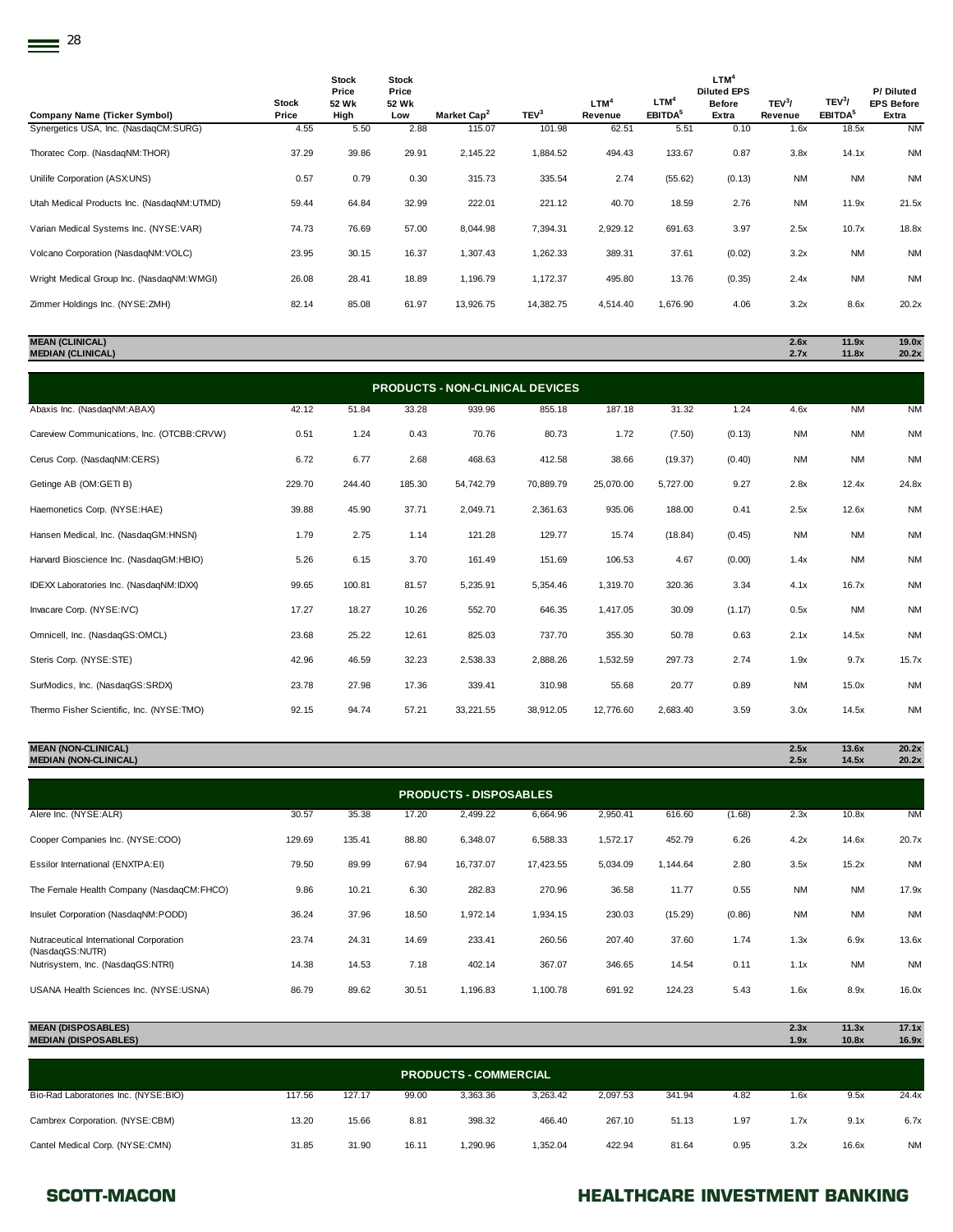| <b>Company Name (Ticker Symbol)</b>          | <b>Stock</b><br>Price | <b>Stock</b><br>Price<br>52 Wk<br>High | <b>Stock</b><br>Price<br>52 Wk<br>Low | Market Cap <sup>2</sup> | TEV <sup>3</sup> | LTM <sup>4</sup><br>Revenue | LTM <sup>4</sup><br>EBITDA <sup>5</sup> | LTM <sup>4</sup><br><b>Diluted EPS</b><br><b>Before</b><br>Extra | TEV <sup>3</sup> /<br>Revenue | TEV <sup>3</sup> /<br>EBITDA <sup>5</sup> | P/Diluted<br><b>EPS Before</b><br>Extra |
|----------------------------------------------|-----------------------|----------------------------------------|---------------------------------------|-------------------------|------------------|-----------------------------|-----------------------------------------|------------------------------------------------------------------|-------------------------------|-------------------------------------------|-----------------------------------------|
| Dentsply International, Inc. (NasdaqNM:XRAY) | 43.42                 | 45.37                                  | 35.83                                 | 6,177.43                | 7,798.61         | 2,942.12                    | 551.04                                  | 2.35                                                             | 2.7x                          | 14.2x                                     | 18.5x                                   |
| Exact Sciences Corporation (NasdaqCM:EXAS)   | 11.80                 | 14.70                                  | 6.93                                  | 834.25                  | 678.40           | 4.14                        | (49.07)                                 | (0.79)                                                           | <b>NM</b>                     | <b>NM</b>                                 | <b>NM</b>                               |
| Fluidigm Corporation (NasdagGS:FLDM)         | 21.94                 | 23.39                                  | 13.43                                 | 559.38                  | 498.96           | 60.46                       | (14.19)                                 | (0.62)                                                           | <b>NM</b>                     | <b>NM</b>                                 | <b>NM</b>                               |
| Hill-Rom Holdings, Inc.                      | 35.83                 | 38.84                                  | 26.29                                 | 2,102.07                | 2,335.37         | 1,709.90                    | 276.10                                  | 1.79                                                             | 1.4x                          | 8.5x                                      | 20.1x                                   |
| Hospira Inc. (NYSE:HSP)                      | 39.22                 | 42.60                                  | 28.62                                 | 6,496.75                | 7,574.65         | 4,003.10                    | 253.10                                  | (0.23)                                                           | 1.9x                          | <b>NM</b>                                 | <b>NM</b>                               |
| Ion Beam Applications SA (ENXTBR:IBAB)       | 6.20                  | 7.12                                   | 5.12                                  | 166.40                  | 228.41           | 212.39                      | 35.85                                   | (0.07)                                                           | 1.1x                          | 6.4x                                      | <b>NM</b>                               |
| Luminex Corp. (NasdaqNM:LMNX)                | 20.00                 | 24.10                                  | 15.39                                 | 827.88                  | 786.57           | 213.07                      | 34.37                                   | 0.17                                                             | 3.7x                          | <b>NM</b>                                 | <b>NM</b>                               |
| OraSure Technologies Inc. (NasdaqNM:OSUR)    | 6.01                  | 11.34                                  | 3.75                                  | 334.11                  | 257.14           | 89.76                       | (18.37)                                 | (0.43)                                                           | 2.9x                          | <b>NM</b>                                 | <b>NM</b>                               |
| Patheon Inc. (TSX:PTI)                       | 6.12                  | 6.80                                   | 2.84                                  | 862.49                  | 1,448.92         | 943.10                      | 117.90                                  | (0.51)                                                           | 1.5x                          | 12.3x                                     | <b>NM</b>                               |
| West Pharmaceutical Services Inc. (NYSE:WST) | 41.15                 | 41.54                                  | 25.25                                 | 2,871.69                | 3,074.99         | 1,309.20                    | 228.30                                  | 1.40                                                             | 2.3x                          | 13.5x                                     | <b>NM</b>                               |

| <b>MEAN (COMMERCIAL)</b>          | 2.2x | 11.2x | 17.4x |
|-----------------------------------|------|-------|-------|
| <b><i>MEDIAN (COMMERCIAL)</i></b> | 1.9x | 10.9x | 19.3x |
|                                   |      |       |       |

| <b>PRODUCTS - CONSUMER</b>                                 |        |        |       |           |           |          |          |        |           |           |           |  |  |
|------------------------------------------------------------|--------|--------|-------|-----------|-----------|----------|----------|--------|-----------|-----------|-----------|--|--|
| Alere Inc. (NYSE:ALR)                                      | 30.57  | 35.38  | 17.20 | 2,499.22  | 6,664.96  | 2,950.41 | 616.60   | (1.68) | 2.3x      | 10.8x     | <b>NM</b> |  |  |
| Cooper Companies Inc. (NYSE:COO)                           | 129.69 | 135.41 | 88.80 | 6,348.07  | 6,588.33  | 1,572.17 | 452.79   | 6.26   | 4.2x      | 14.6x     | 20.7x     |  |  |
| Essilor International (ENXTPA:EI)                          | 79.50  | 89.99  | 67.94 | 16,737.07 | 17,423.55 | 5,034.09 | 1.144.64 | 2.80   | 3.5x      | 15.2x     | <b>NM</b> |  |  |
| The Female Health Company (NasdaqCM:FHCO)                  | 9.86   | 10.21  | 6.30  | 282.83    | 270.96    | 36.58    | 11.77    | 0.55   | <b>NM</b> | <b>NM</b> | 17.9x     |  |  |
| Insulet Corporation (NasdaqNM:PODD)                        | 36.24  | 37.96  | 18.50 | 1,972.14  | 1,934.15  | 230.03   | (15.29)  | (0.86) | <b>NM</b> | <b>NM</b> | <b>NM</b> |  |  |
| Nutraceutical International Corporation<br>(NasdaqGS:NUTR) | 23.74  | 24.31  | 14.69 | 233.41    | 260.56    | 207.40   | 37.60    | 1.74   | 1.3x      | 6.9x      | 13.6x     |  |  |
| Nutrisystem, Inc. (NasdaqGS:NTRI)                          | 14.38  | 14.53  | 7.18  | 402.14    | 367.07    | 346.65   | 14.54    | 0.11   | 1.1x      | <b>NM</b> | <b>NM</b> |  |  |
| USANA Health Sciences Inc. (NYSE:USNA)                     | 86.79  | 89.62  | 30.51 | 1,196.83  | 1,100.78  | 691.92   | 124.23   | 5.43   | 1.6x      | 8.9x      | 16.0x     |  |  |

**MEAN (CONSUMER) 2.3x 11.3x 17.1x MEDIAN (CONSUMER) 1.9x 10.8x 16.9x**

| <b>PRODUCTS - PHARMACEUTICALS</b>               |          |          |          |              |              |                          |            |        |           |           |           |  |  |
|-------------------------------------------------|----------|----------|----------|--------------|--------------|--------------------------|------------|--------|-----------|-----------|-----------|--|--|
| Abbott Laboratories (NYSE:ABT)                  | 33.19    | 72.47    | 31.64    | 51,581.41    | 50,213.94    | 40,100.85                | 11,540.78  | 3.90   | 1.3x      | 4.4x      | 8.5x      |  |  |
| Achillion Pharmaceuticals, Inc. (NasdaqGS:ACHN) | 3.02     | 11.36    | 2.87     | 291.86       | 158.57       | 0.12                     | (58.05)    | (0.69) | <b>NM</b> | <b>NM</b> | <b>NM</b> |  |  |
| Acorda Therapeutics, Inc. (NasdaqNM:ACOR)       | 34.20    | 40.87    | 22.37    | 1,391.73     | 1,092.71     | 317.83                   | 25.21      | 3.56   | 3.4x      | <b>NM</b> | 9.6x      |  |  |
| Actavis, Inc. (NYSE:ACT)                        | 144.00   | 145.50   | 81.73    | 19, 175. 18  | 25,296.28    | 6,920.70                 | 1,568.90   | (4.38) | 3.7x      | 16.1x     | <b>NM</b> |  |  |
| Aegerion Pharmaceuticals, Inc. (NasdaqGS:AEGR)  | 85.75    | 97.46    | 13.50    | 2,484.09     | 2,364.33     | 7.72                     | (72.62)    | (2.73) | <b>NM</b> | <b>NM</b> | <b>NM</b> |  |  |
| Akorn, Inc. (NasdaqGS:AKRX)                     | 19.68    | 20.22    | 11.73    | 1,893.33     | 1,941.58     | 292.02                   | 96.02      | 0.41   | <b>NM</b> | <b>NM</b> | <b>NM</b> |  |  |
| Alexion Pharmaceuticals, Inc. (NasdaqGS:ALXN)   | 116.16   | 125.65   | 81.82    | 22,716.02    | 21,740.48    | 1,323.69                 | 505.13     | 1.75   | <b>NM</b> | <b>NM</b> | <b>NM</b> |  |  |
| Allergan Inc. (NYSE:AGN)                        | 90.45    | 116.45   | 81.33    | 26,850.53    | 26,363.33    | 6,065.40                 | 1,909.40   | 3.94   | 4.3x      | 13.8x     | 23.0x     |  |  |
| Ampio Pharmaceuticals, Inc. (AMEX:AMPE)         | 7.50     | 8.24     | 3.05     | 312.98       | 300.98       | 0.05                     | (17.01)    | (0.46) | <b>NM</b> | <b>NM</b> | <b>NM</b> |  |  |
| Antares Pharma Inc. (NasdaqCM:ATRS)             | 4.06     | 4.67     | 3.35     | 516.27       | 447.25       | 21.55                    | (16.78)    | (0.14) | <b>NM</b> | <b>NM</b> | <b>NM</b> |  |  |
| Array Biopharma Inc. (NasdaqNM:ARRY)            | 6.22     | 7.10     | 3.25     | 728.67       | 719.45       | 69.58                    | (35.74)    | (0.57) | <b>NM</b> | <b>NM</b> | <b>NM</b> |  |  |
| Astellas Pharma, Inc. (TSE:4503)                | 5,000.00 | 6,010.00 | 3,765.00 | 2,284,823.18 | 1,964,488.18 | 1,038,227.00             | 195,461.75 | 151.95 | 1.9x      | 10.1x     | <b>NM</b> |  |  |
| AstraZeneca plc (LSE:AZN)                       | 32.16    | 35.45    | 27.86    | 40,275.30    | 41,299.07    | 26,581.00                | 10,958.00  | 3.92   | 1.6x      | 3.8x      | 8.2x      |  |  |
| Avanir Pharmaceuticals (NasdaqGS:AVNR)          | 4.23     | 6.00     | 2.07     | 615.33       | 589.58       | 67.24                    | (46.80)    | (0.37) | <b>NM</b> | <b>NM</b> | <b>NM</b> |  |  |
| Bristol-Myers Squibb Co. (NYSE:BMY)             | 46.28    | 49.57    | 30.64    | 76,191.87    | 80,618.87    | 15,806.00                | 4,089.00   | 0.82   | <b>NM</b> | 19.7x     | <b>NM</b> |  |  |
| Clovis Oncology, Inc. (NasdaqGS:CLVS)           | 60.80    | 86.29    | 11.19    | 1,834.40     | 1,462.16     | $\overline{\phantom{a}}$ | (72.42)    | (2.84) | <b>NM</b> | <b>NM</b> | <b>NM</b> |  |  |
| Cubist Pharmaceuticals Inc. (NasdaqNM:CBST)     | 63.55    | 68.00    | 38.53    | 4,199.57     | 3,687.64     | 972.81                   | 221.18     | 1.45   | 3.8x      | 16.7x     | <b>NM</b> |  |  |
| Curis Inc. (NasdaqGM:CRIS)                      | 4.46     | 4.63     | 2.66     | 364.36       | 337.62       | 8.54                     | (14.34)    | (0.27) | <b>NM</b> | <b>NM</b> | <b>NM</b> |  |  |

### SCOTT-MACON **SCOTT-MACON HEALTHCARE INVESTMENT BANKING**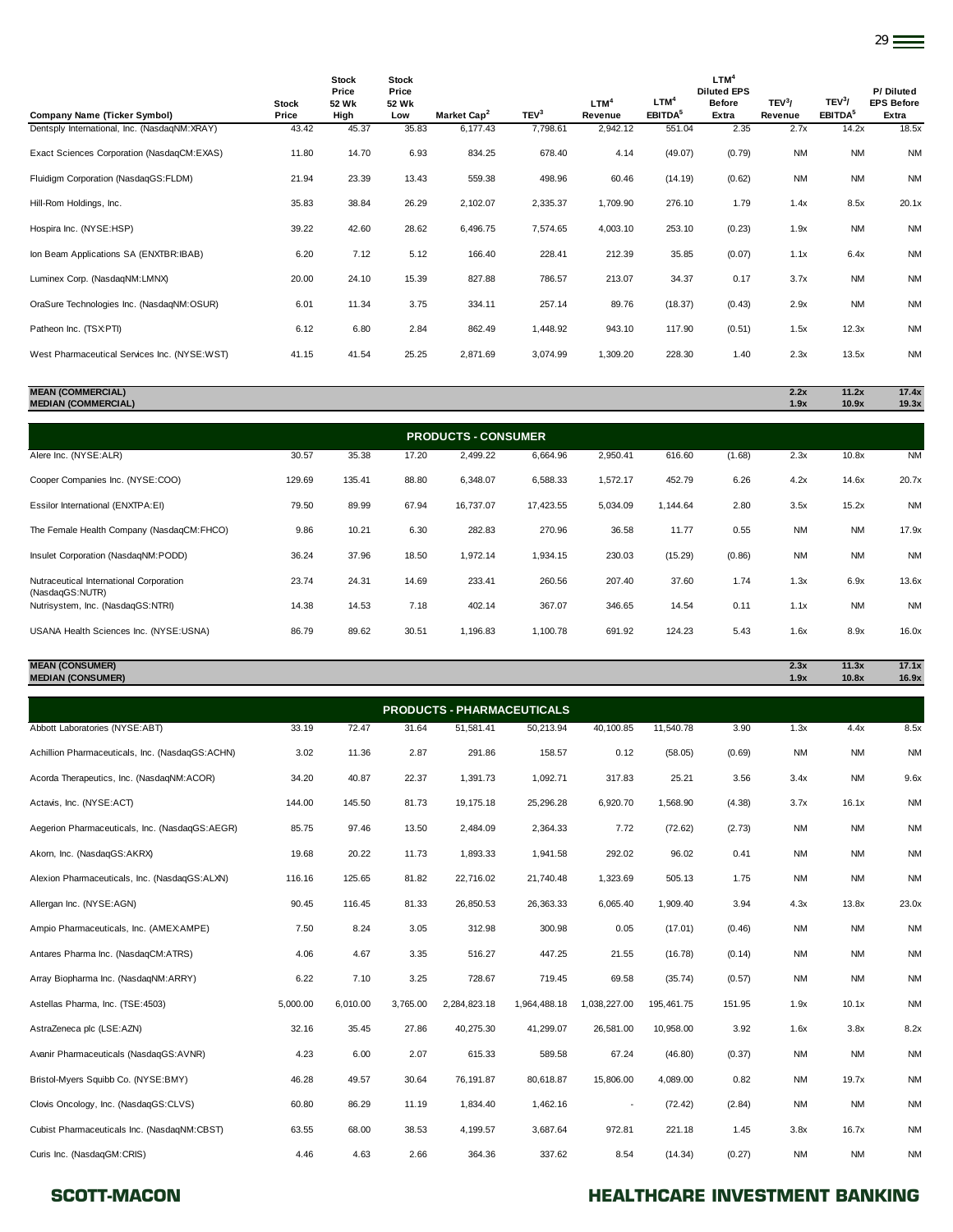| <b>Company Name (Ticker Symbol)</b>                   | <b>Stock</b><br>Price | <b>Stock</b><br>Price<br>52 Wk<br>High | Stock<br>Price<br>52 Wk<br>Low | Market Cap <sup>2</sup> | TEV <sup>3</sup> | LTM <sup>4</sup><br>Revenue | LTM <sup>4</sup><br>EBITDA <sup>5</sup> | LTM <sup>4</sup><br><b>Diluted EPS</b><br>Before<br>Extra | TEV <sup>3</sup> /<br>Revenue | TEV <sup>3</sup> /<br>EBITDA <sup>5</sup> | P/Diluted<br><b>EPS Before</b><br>Extra |
|-------------------------------------------------------|-----------------------|----------------------------------------|--------------------------------|-------------------------|------------------|-----------------------------|-----------------------------------------|-----------------------------------------------------------|-------------------------------|-------------------------------------------|-----------------------------------------|
| DepoMed Inc. (NasdaqGS:DEPO)                          | 7.47                  | 7.70                                   | 4.99                           | 424.00                  | 354.45           | 116.01                      | (1.68)                                  | (0.18)                                                    | 3.1x                          | NM                                        | <b>NM</b>                               |
| Dyax Corp. (NasdaqNM:DYAX)                            | 6.86                  | 7.07                                   | 2.24                           | 750.66                  | 786.07           | 52.51                       | (18.16)                                 | (0.29)                                                    | NM                            | <b>NM</b>                                 | <b>NM</b>                               |
| Eli Lilly & Co. (NYSE:LLY)                            | 50.33                 | 58.41                                  | 44.88                          | 55,043.05               | 55,642.65        | 22,932.40                   | 6,877.80                                | 4.45                                                      | 2.4x                          | 8.1x                                      | 11.3x                                   |
| Endo Pharmaceuticals Holdings Inc.<br>(NasdaqNM:ENDP) | 45.44                 | 46.09                                  | 25.01                          | 5,189.47                | 7,808.90         | 3,026.57                    | 1,191.67                                | (5.41)                                                    | 2.6x                          | 6.6x                                      | <b>NM</b>                               |
| Forest Laboratories Inc. (NYSE:FRX)                   | 42.79                 | 44.96                                  | 31.71                          | 11,486.46               | 9,832.32         | 3,108.15                    | 72.42                                   | (0.24)                                                    | 3.2x                          | <b>NM</b>                                 | <b>NM</b>                               |
| Furiex Pharmaceuticals, Inc. (NasdaqGS:FURX)          | 43.99                 | 49.50                                  | 17.50                          | 453.01                  | 465.36           | 67.10                       | (22.54)                                 | (2.67)                                                    | NM                            | <b>NM</b>                                 | <b>NM</b>                               |
| Glaxosmithkline plc (LSE:GSK)                         | 15.58                 | 20.76                                  | 13.14                          | 75,084.34               | 91,663.34        | 26,418.00                   | 9,115.00                                | 0.82                                                      | 3.5x                          | 10.1x                                     | 19.1x                                   |
| Hi Tech Pharmacal Co. Inc. (NasdaqGS:HITK)            | 43.15                 | 44.33                                  | 28.70                          | 589.21                  | 482.08           | 230.84                      | 47.57                                   | 1.08                                                      | 2.1x                          | 10.1x                                     | <b>NM</b>                               |
| Immunogen Inc. (NasdaqGS:IMGN)                        | 17.02                 | 20.25                                  | 10.85                          | 1,448.56                | 1,253.60         | 35.54                       | (68.37)                                 | (0.87)                                                    | NM                            | <b>NM</b>                                 | <b>NM</b>                               |
| Impax Laboratories Inc. (NasdaqGS:IPXL)               | 20.47                 | 27.25                                  | 14.41                          | 1,370.14                | 917.73           | 564.78                      | 142.80                                  | 1.98                                                      | 1.6x                          | 6.4x                                      | 10.4x                                   |
| Infinity Pharmaceuticals, Inc. (NasdaqGS:INFI)        | 17.43                 | 50.51                                  | 15.45                          | 836.34                  | 559.66           | 0.00                        | (132.47)                                | (2.10)                                                    | <b>NM</b>                     | <b>NM</b>                                 | <b>NM</b>                               |
| InterMune Inc. (NasdaqNM:ITMN)                        | 15.38                 | 16.00                                  | 7.80                           | 1,260.33                | 1,135.75         | 40.69                       | (198.05)                                | (2.87)                                                    | NM                            | <b>NM</b>                                 | <b>NM</b>                               |
| Ironwood Pharmaceuticals Inc. (NasdaqGS:IRWD)         | 11.84                 | 19.67                                  | 9.83                           | 1,447.08                | 1,321.59         | 136.31                      | (133.59)                                | (1.42)                                                    | <b>NM</b>                     | <b>NM</b>                                 | <b>NM</b>                               |
| Jazz Pharmaceuticals, Inc. (NasdaqGS:JAZZ)            | 91.97                 | 93.84                                  | 47.37                          | 5,348.42                | 5,396.41         | 763.71                      | 389.13                                  | 4.66                                                      | NM                            | 13.9x                                     | 19.7x                                   |
| Johnson & Johnson (NYSE: JNJ)                         | 86.69                 | 94.42                                  | 67.80                          | 244,298.82              | 234, 151.82      | 69,992.00                   | 22,744.00                               | 4.50                                                      | 3.3x                          | 10.3x                                     | 19.2x                                   |
| Lannett Co. Inc. (AMEX:LCI)                           | 21.82                 | 22.19                                  | 3.93                           | 663.09                  | 618.68           | 151.05                      | 24.96                                   | 0.46                                                      | 4.1x                          | <b>NM</b>                                 | <b>NM</b>                               |
| Meda AB (OM:MEDA A)                                   | 77.30                 | 89.50                                  | 62.85                          | 23,363.39               | 37,906.39        | 12,711.00                   | 3,600.00                                | 3.15                                                      | 3.0x                          | 10.5x                                     | 24.6x                                   |
| Medicines Co. (NasdaqGS:MDCO)                         | 33.52                 | 37.40                                  | 20.04                          | 1,788.19                | 1,718.04         | 624.86                      | 77.98                                   | 0.65                                                      | 2.7x                          | <b>NM</b>                                 | <b>NM</b>                               |
| Merck & Co. Inc. (NYSE:MRK)                           | 47.61                 | 50.16                                  | 40.02                          | 139,321.83              | 151,969.83       | 44,907.00                   | 15,287.00                               | 1.67                                                      | 3.4x                          | 9.9x                                      | <b>NM</b>                               |
| Mylan Laboratories Inc. (NasdaqGS:MYL)                | 38.17                 | 39.41                                  | 23.25                          | 14,573.76               | 20,450.59        | 6,857.83                    | 1,914.57                                | 1.63                                                      | 3.0x                          | 10.7x                                     | 23.4x                                   |
| Novartis AG (SWX:NOVN)                                | 69.50                 | 73.75                                  | 55.20                          | 170,095.38              | 183, 114.33      | 57,961.00                   | 17,101.00                               | 3.86                                                      | 3.2x                          | 10.7x                                     | 18.0x                                   |
| Novo Nordisk A/S (CPSE:NOVO B)                        | 936.00                | 1,100.00                               | 848.00                         | 498,311.38              | 487,904.38       | 82,170.00                   | 34,229.00                               | 44.30                                                     | NM                            | 14.3x                                     | 21.1x                                   |
| Opko Health, Inc. (NYSE:OPK)                          | 8.81                  | 10.00                                  | 4.10                           | 3,555.84                | 3,593.69         | 83.25                       | (28.98)                                 | (0.16)                                                    | <b>NM</b>                     | ΝM                                        | <b>NM</b>                               |
| Optimer Pharmaceuticals, Inc. (NasdaqGS:OPTR)         | 12.59                 | 16.80                                  | 8.64                           | 620.44                  | 542.93           | 76.90                       | (114.20)                                | (1.75)                                                    | NM                            | <b>NM</b>                                 | <b>NM</b>                               |
| Pacira Pharmaceuticals Inc. (NasdaqGS:PCRX)           | 48.08                 | 49.45                                  | 15.07                          | 1,601.67                | 1,604.08         | 47.66                       | (53.75)                                 | (2.12)                                                    | <b>NM</b>                     | <b>NM</b>                                 | <b>NM</b>                               |
| Pernix Therapeutics Holdings, Inc. (NasdaqGM:PTX)     | 2.72                  | 8.70                                   | 2.64                           | 100.97                  | 116.81           | 78.98                       | (1.58)                                  | (0.48)                                                    | 1.5x                          | <b>NM</b>                                 | <b>NM</b>                               |
| Perrigo Co. (NYSE:PRGO)                               | 123.38                | 134.31                                 | 98.79                          | 11,626.71               | 12,832.81        | 3,539.80                    | 862.10                                  | 4.68                                                      | 3.6x                          | 14.9x                                     | <b>NM</b>                               |
| Pfizer Inc. (NYSE:PFE)                                | 28.73                 | 31.15                                  | 23.55                          | 190, 168. 12            | 193,791.12       | 56,556.00                   | 24,605.00                               | 1.52                                                      | 3.4x                          | 7.9x                                      | 19.0x                                   |
| Rigel Pharmaceuticals, Inc. (NasdaqNM:RIGL)           | 3.58                  | 10.40                                  | 3.00                           | 313.00                  | 61.36            | 1.40                        | (97.21)                                 | (1.20)                                                    | <b>NM</b>                     | <b>NM</b>                                 | <b>NM</b>                               |
| Roche Holding AG (SWX:ROG)                            | 243.90                | 258.60                                 | 174.20                         | 206,453.70              | 222,192.70       | 48,392.00                   | 18,474.00                               | 13.11                                                     | 4.6x                          | 12.0x                                     | 18.6x                                   |
| Sagent Pharmaceuticals, Inc. (NasdagGM:SGNT)          | 20.40                 | 24.27                                  | 13.39                          | 647.39                  | 583.19           | 222.46                      | 16.84                                   | 0.69                                                      | 2.6x                          | NM                                        | <b>NM</b>                               |
| Salix Pharmaceuticals Ltd. (NasdaqNM:SLXP)            | 66.88                 | 75.87                                  | 37.52                          | 4,124.82                | 4,182.59         | 821.35                      | 257.62                                  | 1.22                                                      | NM                            | 16.2x                                     | <b>NM</b>                               |
| Sanofi-Aventis (ENXTPA:SAN)                           | 74.97                 | 87.03                                  | 65.63                          | 99,454.14               | 109,980.14       | 34,146.00                   | 10,951.00                               | 2.59                                                      | 3.2x                          | 10.0x                                     | <b>NM</b>                               |
| Sarepta Therapeutics, Inc. (NasdaqGM:SRPT)            | 47.23                 | 49.61                                  | 14.84                          | 1,583.53                | 1,429.05         | 22.34                       | (47.47)                                 | (6.12)                                                    | <b>NM</b>                     | <b>NM</b>                                 | <b>NM</b>                               |
| SciClone Pharmaceuticals, Inc. (NasdaqGS:SCLN)        | 5.07                  | 6.30                                   | 3.68                           | 275.38                  | 202.14           | 132.93                      | 18.99                                   | (0.17)                                                    | 1.5x                          | 10.6x                                     | <b>NM</b>                               |
| Sciele Pharma Inc. (NasdaqNM:SCRX)                    | 30.19                 | 31.21                                  | 16.89                          | 1,003.30                | 1,226.70         | 407.80                      | 104.70                                  | 1.16                                                      | 3.0x                          | 11.7x                                     | <b>NM</b>                               |
| SIGA Technologies, Inc. (NasdaqGM:SIGA)               | 30.19                 | 31.21                                  | 16.89                          | 1,003.30                | 1,226.70         | 407.80                      | 104.70                                  | 1.16                                                      | 3.0x                          | 11.7x                                     | <b>NM</b>                               |
| Sucampo Pharmaceuticals, Inc. (NasdaqNM:SCMP)         | 6.24                  | 10.48                                  | 4.41                           | 261.93                  | 263.94           | 93.19                       | 20.38                                   | 0.25                                                      | 2.8x                          | 12.9x                                     | 24.6x                                   |
| Takeda Pharmaceutical Co. Ltd. (TSE:4502)             | 4,635.00              | 5,520.00                               | 3,490.00                       | 3,659,141.62            | 3,880,348.62     | 1,569,277.00                | 324,500.50                              | 92.12                                                     | 2.5x                          | 12.0x                                     | <b>NM</b>                               |
| Taro Pharmaceutical Industries Ltd. (NYSE:TARO)       | 76.00                 | 76.33                                  | 44.00                          | 3,402.37                | 2,830.66         | 665.00                      | 370.60                                  | 5.89                                                      | 4.3x                          | 7.6x                                      | 12.9x                                   |
| Teva Pharmaceutical Industries Limited (NYSE:TEVA)    | 37.78                 | 42.83                                  | 36.63                          | 31,924.10               | 43,232.10        | 20,046.00                   | 5,613.00                                | 0.49                                                      | 2.2x                          | 7.7x                                      | <b>NM</b>                               |
| Theravance Inc. (NasdaqNM:THRX)                       | 40.87                 | 42.96                                  | 19.61                          | 4,516.01                | 4,532.96         | 9.90                        | (130.86)                                | (1.48)                                                    | <b>NM</b>                     | <b>NM</b>                                 | <b>NM</b>                               |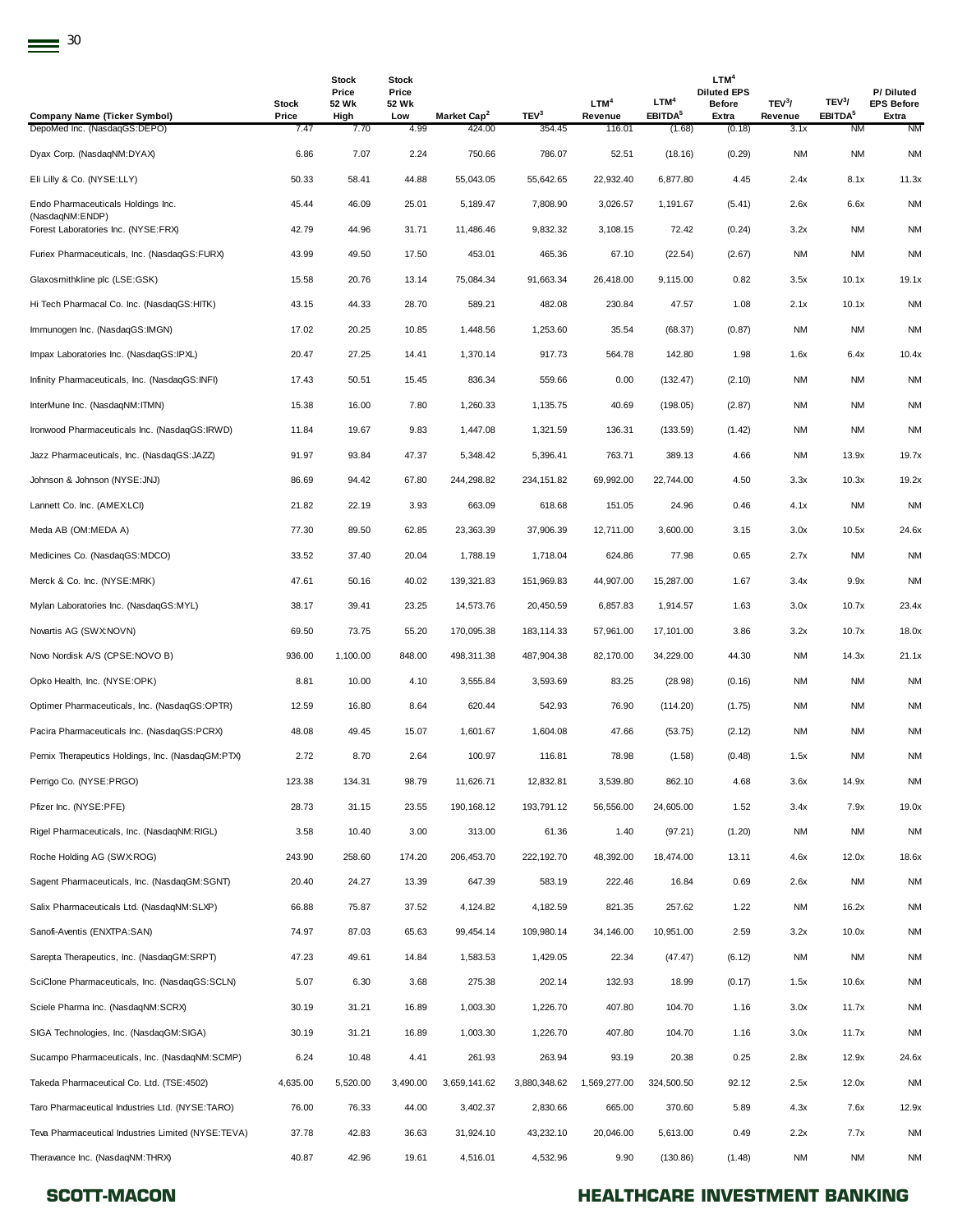| <b>Company Name (Ticker Symbol)</b>                              | <b>Stock</b><br>Price | Stock<br>Price<br>52 Wk<br>High | <b>Stock</b><br>Price<br>52 Wk<br>Low | Market Cap <sup>2</sup>   | TEV <sup>3</sup> | LTM <sup>4</sup><br>Revenue | LTM <sup>4</sup><br>EBITDA <sup>5</sup> | LTM <sup>4</sup><br><b>Diluted EPS</b><br><b>Before</b><br>Extra | TEV <sup>3</sup> /<br>Revenue | TEV <sup>3</sup> /<br>EBITDA <sup>5</sup> | P/Diluted<br><b>EPS Before</b><br>Extra |
|------------------------------------------------------------------|-----------------------|---------------------------------|---------------------------------------|---------------------------|------------------|-----------------------------|-----------------------------------------|------------------------------------------------------------------|-------------------------------|-------------------------------------------|-----------------------------------------|
| Valeant Pharmaceuticals International (NYSE:VRX)                 | 107.40                | 109.93                          | 52.29                                 | 35,820.48                 | 44,519.79        | 4,034.55                    | 2,089.75                                | (0.32)                                                           | <b>NM</b>                     | <b>NM</b>                                 | <b>NM</b>                               |
| ViroPharma Inc. (NasdaqNM:VPHM)                                  | 39.26                 | 40.89                           | 22.12                                 | 2,572.47                  | 2,481.87         | 408.35                      | 43.64                                   | $(1.09)$ NM                                                      |                               | <b>NM</b>                                 | <b>NM</b>                               |
| <b>MEAN (PHARMACEUTICALS)</b><br><b>MEDIAN (PHARMACEUTICALS)</b> |                       |                                 |                                       |                           |                  |                             |                                         |                                                                  | 2.9x<br>3.0x                  | 11.0x<br>10.6x                            | 17.1x<br>19.0x                          |
|                                                                  |                       |                                 |                                       | <b>PRODUCTS - BIOTECH</b> |                  |                             |                                         |                                                                  |                               |                                           |                                         |
| Advanced Cell Technology Inc. (OTCPK:ACTC)                       | 0.07                  | 0.10                            | 0.05                                  | 184.12                    | 182.41           | 0.34                        | (22.40)                                 | (0.01)                                                           | <b>NM</b>                     | <b>NM</b>                                 | <b>NM</b>                               |
| AMAG Pharmaceuticals, Inc. (NasdaqGS:AMAG)                       | 21.47                 | 27.00                           | 13.85                                 | 465.71                    | 253.29           | 76.42                       | (8.74)                                  | (0.63)                                                           | 3.3x                          | <b>NM</b>                                 | <b>NM</b>                               |
| Amgen Inc. (NasdaqNM:AMGN)                                       | 111.93                | 117.91                          | 81.56                                 | 84,319.37                 | 86,216.37        | 17,657.00                   | 7,065.00                                | 5.93                                                             | 4.9x                          | 12.2x                                     | 18.9x                                   |
| Anacor Pharmaceuticals, Inc. (NasdaqGM:ANAC)                     | 10.62                 | 11.76                           | 3.00                                  | 430.73                    | 412.62           | 10.89                       | (50.68)                                 | (1.59)                                                           | <b>NM</b>                     | <b>NM</b>                                 | <b>NM</b>                               |
| Arena Pharmaceuticals, Inc. (NasdaqGS:ARNA)                      | 5.27                  | 11.00                           | 5.06                                  | 1,150.20                  | 1,044.97         | 74.72                       | (11.72)                                 | (0.08)                                                           | <b>NM</b>                     | <b>NM</b>                                 | <b>NM</b>                               |
| Ariad Pharmaceuticals Inc. (NasdaqGS:ARIA)                       | 18.40                 | 25.40                           | 15.35                                 | 3,405.97                  | 3,064.21         | 20.64                       | (244.27)                                | (1.42)                                                           | <b>NM</b>                     | <b>NM</b>                                 | <b>NM</b>                               |
| Auxilium Pharmaceuticals Inc. (NasdaqGS:AUXL)                    | 18.20                 | 25.54                           | 13.87                                 | 897.17                    | 1,322.45         | 410.19                      | 83.07                                   | 2.61                                                             | 3.2x                          | 15.9x                                     | 7.0x                                    |
| AVEO Pharmaceuticals, Inc. (NasdaqGS:AVEO)                       | 2.06                  | 11.00                           | 2.03                                  | 107.47                    | (24.81)          | 17.20                       | (100.40)                                | (2.51)                                                           | <b>NM</b>                     | 0.2x                                      | <b>NM</b>                               |
| Biogen Idec Inc. (NasdaqNM:BIIB)                                 | 240.76                | 248.95                          | 134.00                                | 57,221.91                 | 57,284.41        | 5,942.06                    | 2,514.06                                | 6.75                                                             | <b>NM</b>                     | <b>NM</b>                                 | <b>NM</b>                               |
| BioMarin Pharmaceutical Inc. (NasdaqGS:BMRN)                     | 72.17                 | 80.67                           | 36.28                                 | 10,111.45                 | 9,820.71         | 524.79                      | (58.14)                                 | (0.93)                                                           | <b>NM</b>                     | <b>NM</b>                                 | <b>NM</b>                               |
| BioTime, Inc. (AMEX:BTX)                                         | 3.80                  | 5.02                            | 2.67                                  | 220.16                    | 219.46           | 4.05                        | (26.46)                                 | (0.52)                                                           | <b>NM</b>                     | <b>NM</b>                                 | <b>NM</b>                               |
| Cadence Pharmaceuticals Inc. (NasdaqGS:CADX)                     | 6.30                  | 8.26                            | 2.88                                  | 542.22                    | 514.48           | 79.36                       | (42.64)                                 | (0.59)                                                           | <b>NM</b>                     | <b>NM</b>                                 | <b>NM</b>                               |
| Celgene Corporation (NasdaqNM:CELG)                              | 154.14                | 156.04                          | 71.23                                 | 63,392.85                 | 62,977.45        | 5,930.21                    | 2,500.85                                | 3.58                                                             | <b>NM</b>                     | <b>NM</b>                                 | <b>NM</b>                               |
| Cytori Therapeutics, Inc. (NasdaqGM:CYTX)                        | 2.33                  | 4.55                            | 2.09                                  | 156.66                    | 168.78           | 14.67                       | (28.16)                                 | (0.41)                                                           | <b>NM</b>                     | <b>NM</b>                                 | <b>NM</b>                               |
| Dendreon Corp. (NasdaqGS:DNDN)                                   | 2.93                  | 7.22                            | 2.69                                  | 462.07                    | 846.56           | 304.37                      | (200.28)                                | (2.22)                                                           | 2.8x                          | <b>NM</b>                                 | <b>NM</b>                               |
| Dynavax Technologies Corporation (NasdaqCM:DVAX)                 | 1.19                  | 5.10                            | 0.98                                  | 217.76                    | 128.59           | 10.16                       | (67.87)                                 | (0.42)                                                           | <b>NM</b>                     | <b>NM</b>                                 | <b>NM</b>                               |
| Emergent BioSolutions, Inc. (NYSE:EBS)                           | 19.05                 | 19.53                           | 12.50                                 | 690.94                    | 594.79           | 286.73                      | 53.20                                   | 0.70                                                             | 2.1x                          | 11.2x                                     | <b>NM</b>                               |
| Endocyte, Inc. (NasdaqGS:ECYT)                                   | 13.33                 | 19.00                           | 7.50                                  | 480.54                    | 369.86           | 57.87                       | (14.15)                                 | (0.39)                                                           | <b>NM</b>                     | <b>NM</b>                                 | <b>NM</b>                               |
| Exelixis Inc. (NasdaqNM:EXEL)                                    | 5.82                  | 5.96                            | 4.29                                  | 1,071.56                  | 1,055.73         | 42.65                       | (139.09)                                | (1.07)                                                           | <b>NM</b>                     | <b>NM</b>                                 | <b>NM</b>                               |
| Gilead Sciences Inc. (NasdaqNM:GILD)                             | 62.87                 | 64.74                           | 32.07                                 | 96,230.46                 | 101,532.19       | 10,313.91                   | 4,449.78                                | 1.79                                                             | <b>NM</b>                     | <b>NM</b>                                 | <b>NM</b>                               |
| GTX Inc. (NasdaqGM:GTXI)                                         | 2.03                  | 7.24                            | 1.31                                  | 127.95                    | 96.31            |                             | (50.53)                                 | (0.68)                                                           | <b>NM</b>                     | <b>NM</b>                                 | NM                                      |
| Halozyme Therapeutics, Inc. (NasdaqGS:HALO)                      | 11.04                 | 12.15                           | 4.80                                  | 1,240.09                  | 1,195.90         | 53.42                       | (63.89)                                 | (0.59)                                                           | NM                            | NM                                        | ΝM                                      |
| Idenix Pharmaceuticals Inc. (NasdaqGS:IDIX)                      | 5.19                  | 5.93                            | 3.15                                  | 695.27                    | 517.67           | 33.54                       | (70.44)                                 | (0.59)                                                           | <b>NM</b>                     | NM                                        | <b>NM</b>                               |
| Immunomedics Inc. (NasdaqGM: IMMU)                               | 6.20                  | 6.91                            | 2.11                                  | 514.20                    | 472.49           | 4.96                        | (30.54)                                 | (0.16)                                                           | <b>NM</b>                     | NM                                        | <b>NM</b>                               |
| Incyte Corporation (NasdaqNM:INCY)                               | 38.15                 | 38.87                           | 15.43                                 | 5,839.32                  | 5,785.68         | 347.09                      | 62.37                                   | (0.16)                                                           | <b>NM</b>                     | <b>NM</b>                                 | <b>NM</b>                               |
| ISIS Pharmaceuticals Inc. (NasdaqNM:ISIS)                        | 37.54                 | 39.83                           | 7.56                                  | 4,328.66                  | 3,904.53         | 112.93                      | (49.21)                                 | (0.51)                                                           | <b>NM</b>                     | <b>NM</b>                                 | <b>NM</b>                               |
| Keryx Biopharmaceuticals Inc. (NasdaqCM:KERX)                    | 10.09                 | 10.51                           | 2.23                                  | 825.51                    | 745.34           | 7.00                        | (25.78)                                 | (0.34)                                                           | <b>NM</b>                     | NM                                        | <b>NM</b>                               |
| Lexicon Pharmaceuticals, Inc. (NasdaqGS:LXRX)                    | 2.38                  | 2.75                            | 1.55                                  | 1,222.02                  | 1,069.75         | 1.16                        | (96.76)                                 | (0.22)                                                           | <b>NM</b>                     | <b>NM</b>                                 | <b>NM</b>                               |
| Life Technologies Corporation (NasdagGS:LIFE)                    | 74.83                 | 75.08                           | 45.67                                 | 12,920.30                 | 14,860.23        | 3,818.41                    | 1,191.31                                | 2.41                                                             | 3.9x                          | 12.5x                                     | <b>NM</b>                               |
| Ligand Pharmaceuticals Incorporated<br>(NasdaqGM:LGND)           | 43.28                 | 50.85                           | 14.75                                 | 884.68                    | 894.33           | 41.24                       | 11.83                                   | 0.37                                                             | <b>NM</b>                     | NM                                        | <b>NM</b>                               |
| MannKind Corp. (NasdaqGM:MNKD)                                   | 5.70                  | 8.70                            | 1.82                                  | 1,720.11                  | 2,023.97         | 0.04                        | (135.96)                                | (0.74)                                                           | <b>NM</b>                     | NM                                        | <b>NM</b>                               |
| Medivation, Inc. (NasdaqGS:MDVN)                                 | 59.94                 | 61.46                           | 41.89                                 | 4,508.21                  | 4,464.24         | 218.26                      | (45.70)                                 | (0.91)                                                           | <b>NM</b>                     | NM                                        | <b>NM</b>                               |
| Momenta Pharmaceuticals Inc. (NasdaqGS:MNTA)                     | 14.39                 | 18.08                           | 10.05                                 | 752.38                    | 452.22           | 29.79                       | (89.68)                                 | (1.91)                                                           | <b>NM</b>                     | NM                                        | <b>NM</b>                               |
| Myriad Genetics Inc. (NasdaqNM:MYGN)                             | 23.50                 | 38.27                           | 22.61                                 | 1,890.50                  | 1,518.19         | 613.17                      | 238.38                                  | 1.77                                                             | 2.5x                          | 6.4x                                      | 13.3x                                   |
| Nektar Therapeutics (NasdaqNM:NKTR)                              | 10.45                 | 14.47                           | 5.65                                  | 1,209.08                  | 1,142.10         | 96.42                       | (139.16)                                | (1.69)                                                           | <b>NM</b>                     | NM                                        | <b>NM</b>                               |
| Navidea Biopharmaceuticals, Inc (AMEX:NAVB)                      | 2.65                  | 3.59                            | 2.14                                  | 315.19                    | 316.86           | 0.20                        | (31.21)                                 | (0.31)                                                           | <b>NM</b>                     | NM                                        | <b>NM</b>                               |
| Neurocrine Biosciences Inc. (NasdaqNM:NBIX)                      | 11.32                 | 16.74                           | 6.72                                  | 759.14                    | 605.45           | 32.76                       | (19.74)                                 | (0.27)                                                           | <b>NM</b>                     | NM                                        | <b>NM</b>                               |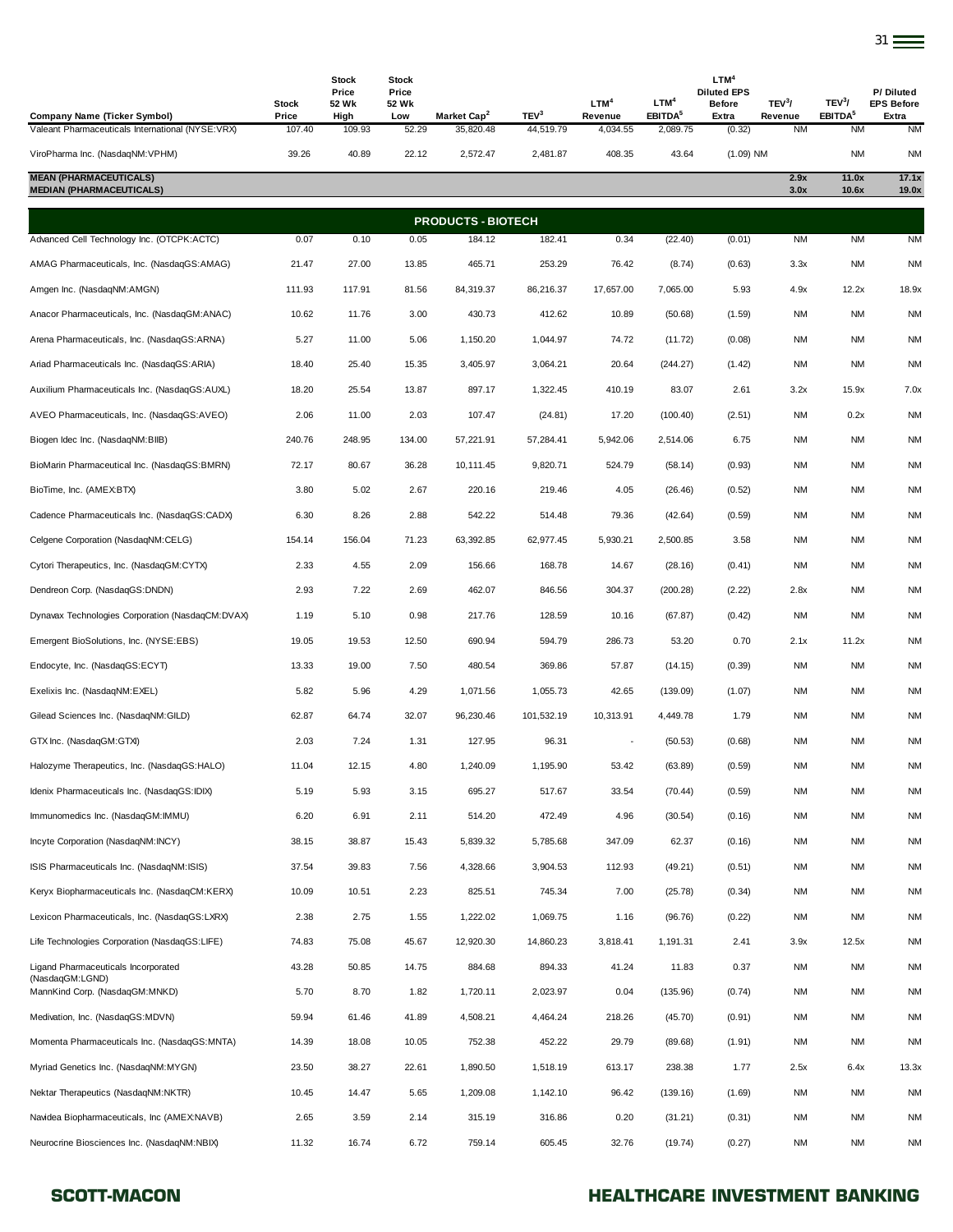| <b>Company Name (Ticker Symbol)</b>            | <b>Stock</b><br>Price | <b>Stock</b><br>Price<br>52 Wk<br>High | <b>Stock</b><br>Price<br>52 Wk<br>Low | Market Cap <sup>2</sup> | TEV <sup>3</sup> | LTM <sup>4</sup><br>Revenue | LTM <sup>4</sup><br>EBITDA <sup>5</sup> | LTM <sup>4</sup><br><b>Diluted EPS</b><br><b>Before</b><br>Extra | TEV <sup>3</sup> /<br>Revenue | TEV <sup>3</sup> /<br>EBITDA <sup>5</sup> | P/Diluted<br><b>EPS Before</b><br>Extra |
|------------------------------------------------|-----------------------|----------------------------------------|---------------------------------------|-------------------------|------------------|-----------------------------|-----------------------------------------|------------------------------------------------------------------|-------------------------------|-------------------------------------------|-----------------------------------------|
| NewLink Genetics Corporation (NasdaqGM:NLNK)   | 18.78                 | 23.67                                  | 10.60                                 | 482.66                  | 424.69           | 1.16                        | (26.41)                                 | (1.19)                                                           | <b>NM</b>                     | <b>NM</b>                                 | <b>NM</b>                               |
| Novavax, Inc. (NasdaqGS:NVAX)                  | 3.15                  | 3.50                                   | 1.52                                  | 480.93                  | 442.82           | 17.70                       | (37.43)                                 | (0.26)                                                           | <b>NM</b>                     | <b>NM</b>                                 | <b>NM</b>                               |
| NPS Pharmaceuticals Inc. (NasdaqNM:NPSP)       | 31.81                 | 33.69                                  | 7.35                                  | 3,226.46                | 3,209.11         | 116.14                      | (19.45)                                 | (0.40)                                                           | <b>NM</b>                     | <b>NM</b>                                 | <b>NM</b>                               |
| PDL BioPharma, Inc. (NasdaqGS:PDLI)            | 7.97                  | 8.48                                   | 6.50                                  | 1,115.66                | 1,172.13         | 406.74                      | 379.85                                  | 1.62                                                             | 2.9x                          | 3.1x                                      | 4.9x                                    |
| Pharmacyclics Inc. (NasdaqCM:PCYC)             | 138.26                | 140.45                                 | 44.91                                 | 10,113.58               | 9,608.60         | 218.19                      | 80.59                                   | 1.03                                                             | <b>NM</b>                     | <b>NM</b>                                 | <b>NM</b>                               |
| Questcor Pharmaceuticals, Inc. (NasdaqGS:QCOR) | 58.00                 | 74.76                                  | 17.60                                 | 3,349.77                | 3,274.58         | 620.57                      | 346.49                                  | 3.73                                                             | <b>NM</b>                     | 9.5x                                      | 15.6x                                   |
| Raptor Pharmaceuticals Corp. (NasdaqGM:RPTP)   | 14.92                 | 15.00                                  | 4.35                                  | 890.09                  | 865.59           |                             | (43.46)                                 | (0.84)                                                           | <b>NM</b>                     | <b>NM</b>                                 | <b>NM</b>                               |
| Regeneron Pharmaceuticals Inc. (NasdaqNM:REGN) | 312.87                | 319.83                                 | 136.13                                | 30,436.49               | 30,372.28        | 1,739.60                    | 697.40                                  | 7.56                                                             | <b>NM</b>                     | <b>NM</b>                                 | <b>NM</b>                               |
| RTI Biologics, Inc. (NasdaqNM:RTIX)            | 3.74                  | 5.11                                   | 3.32                                  | 210.29                  | 170.93           | 171.90                      | 17.17                                   | 0.06                                                             | 1.0x                          | 10.0x                                     | <b>NM</b>                               |
| Santarus, Inc. (NasdaqGS:SNTS)                 | 22.59                 | 28.10                                  | 8.47                                  | 1,499.28                | 1,366.43         | 293.69                      | 60.66                                   | 1.43                                                             | 4.7x                          | NM                                        | 15.7x                                   |
| Sarepta Therapeutics, Inc. (NasdaqGM:SRPT)     | 47.23                 | 49.61                                  | 14.84                                 | 1,583.53                | 1,429.05         | 22.34                       | (47.47)                                 | (6.12)                                                           | <b>NM</b>                     | <b>NM</b>                                 | <b>NM</b>                               |
| Savient Pharmaceuticals, Inc. (NasdaqGM:SVNT)  | 0.62                  | 2.64                                   | 0.51                                  | 46.13                   | 225.98           | 21.22                       | (85.06)                                 | (1.65)                                                           | <b>NM</b>                     | <b>NM</b>                                 | <b>NM</b>                               |
| Seattle Genetics Inc. (NasdaqGS:SGEN)          | 43.83                 | 49.23                                  | 21.05                                 | 5,340.42                | 5,002.33         | 244.63                      | (40.88)                                 | (0.40)                                                           | <b>NM</b>                     | <b>NM</b>                                 | <b>NM</b>                               |
| Sequenom Inc. (NasdaqGS:SQNM)                  | 2.67                  | 5.36                                   | 2.58                                  | 308.02                  | 352.10           | 129.87                      | (101.19)                                | (1.07)                                                           | 2.7x                          | <b>NM</b>                                 | <b>NM</b>                               |
| Spectrum Pharmaceuticals, Inc. (NasdaqGS:SPPI) | 8.38                  | 13.15                                  | 6.92                                  | 530.52                  | 456.23           | 211.05                      | 41.08                                   | 0.27                                                             | 2.2x                          | 11.1x                                     | <b>NM</b>                               |
| Synageva BioPharma Corp. (NasdaqGS:GEVA)       | 63.39                 | 64.00                                  | 38.58                                 | 1,917.92                | 1,633.09         | 18.84                       | (54.10)                                 | (2.42)                                                           | <b>NM</b>                     | <b>NM</b>                                 | <b>NM</b>                               |
| Synergy Pharmaceuticals, Inc. (NasdaqGM:SGYP)  | 4.57                  | 7.44                                   | 2.98                                  | 412.13                  | 319.83           | ÷,                          | (50.10)                                 | (0.69)                                                           | <b>NM</b>                     | <b>NM</b>                                 | <b>NM</b>                               |
| Synta Pharmaceuticals Corp. (NasdaqGM:SNTA)    | 6.31                  | 11.88                                  | 3.76                                  | 435.68                  | 389.21           |                             | (74.05)                                 | (1.17)                                                           | <b>NM</b>                     | <b>NM</b>                                 | <b>NM</b>                               |
| Techne Corp. (NasdaqNM:TECH)                   | 80.06                 | 83.83                                  | 62.55                                 | 2,949.81                | 2,616.87         | 310.58                      | 172.90                                  | 3.05                                                             | <b>NM</b>                     | 15.1x                                     | <b>NM</b>                               |
| United Therapeutics Corp. (NasdaqNM:UTHR)      | 78.85                 | 79.95                                  | 44.51                                 | 3,936.51                | 3,520.40         | 1,010.03                    | 453.72                                  | 5.80                                                             | 3.5x                          | 7.8x                                      | 13.6x                                   |
| Vertex Pharmaceuticals Inc. (NasdaqNM:VRTX)    | 75.82                 | 89.96                                  | 38.44                                 | 17,651.81               | 16,845.17        | 1,309.12                    | (116.95)                                | (2.30)                                                           | <b>NM</b>                     | <b>NM</b>                                 | <b>NM</b>                               |
| Vical Inc. (NasdaqGS:VICL)                     | 1.25                  | 4.51                                   | 1.17                                  | 108.39                  | 43.95            | 7.52                        | (32.48)                                 | (0.40)                                                           | <b>NM</b>                     | <b>NM</b>                                 | <b>NM</b>                               |
| VIVUS Inc. (NasdaqGS: VVUS)                    | 9.30                  | 23.59                                  | 9.18                                  | 937.93                  | 785.90           | 11.66                       | (201.42)                                | (2.05)                                                           | <b>NM</b>                     | <b>NM</b>                                 | <b>NM</b>                               |
| ZIOPHARM Oncology, Inc. (NasdaqCM:ZIOP)        | 3.94                  | 5.95                                   | 1.49                                  | 327.36                  | 288.43           | 0.80                        | (101.66)                                | (0.98)                                                           | <b>NM</b>                     | <b>NM</b>                                 | <b>NM</b>                               |
|                                                |                       |                                        |                                       |                         |                  |                             |                                         |                                                                  |                               |                                           |                                         |

**MEAN (BIOTECH) 3.0x 9.6x 12.7x MEDIAN (BIOTECH) 2.9x 10.5x 13.6x**

| <b>PRODUCTS - DISTRIBUTION</b>              |        |        |        |             |           |            |          |        |      |           |           |  |
|---------------------------------------------|--------|--------|--------|-------------|-----------|------------|----------|--------|------|-----------|-----------|--|
| AmerisourceBergen Corporation (NYSE:ABC)    | 61.10  | 62.44  | 38.69  | 14, 114. 10 | 13,942.95 | 83,963.36  | 1,273.69 | 2.44   | 0.2x | 10.9x     | <b>NM</b> |  |
| Cardinal Health, Inc. (NYSE:CAH)            | 52.15  | 53.92  | 38.76  | 17,749.67   | 19,713.67 | 101,093.00 | 2,443.00 | 0.97   | 0.2x | 8.1x      | <b>NM</b> |  |
| CVS Caremark Corporation (NYSE:CVS)         | 56.75  | 62.36  | 44.33  | 69,632.25   | 77,829.25 | 123,632.00 | 9,634.00 | 3.38   | 0.6x | 8.1x      | 16.8x     |  |
| Henry Schein, Inc. (NasdaqNM:HSIC)          | 103.77 | 107.75 | 73.35  | 8,974.74    | 9,832.17  | 9,324.82   | 788.83   | 4.61   | 1.1x | 12.5x     | 22.5x     |  |
| McKesson Corporation (NYSE:MCK)             | 128.30 | 133.33 | 85.57  | 29,332.46   | 31,301.46 | 123,964.00 | 3,094.00 | 5.81   | 0.3x | 10.1x     | 22.1x     |  |
| MWI Veterinary Supply, Inc. (NasdaqGS:MWIV) | 149.36 | 156.51 | 101.00 | 1,911.96    | 1,923.37  | 2,293.81   | 107.28   | 4.83   | 0.8x | 17.9x     | <b>NM</b> |  |
| Owens & Minor Inc. (NYSE:OMI)               | 34.59  | 36.40  | 26.97  | 2,189.30    | 2,197.29  | 9,047.21   | 239.15   | 1.65   | 0.2x | 9.2x      | 20.9x     |  |
| Patterson Companies, Inc. (NasdaqNM:PDCO)   | 40.19  | 42.69  | 31.36  | 4,230.84    | 4,488.64  | 3,628.11   | 398.64   | 2.03   | 1.2x | 11.3x     | 19.8x     |  |
| PetMed Express, Inc. (NasdaqGS:PETS)        | 16.28  | 17.75  | 9.82   | 313.34      | 262.89    | 233.07     | 29.31    | 0.90   | 1.1x | 9.0x      | 18.1x     |  |
| PharMerica Corporation (NYSE:PMC)           | 13.27  | 16.45  | 11.75  | 395.07      | 639.87    | 1,745.80   | 117.90   | 1.02   | 0.4x | 5.4x      | 13.0x     |  |
| Rite Aid Corporation (NYSE:RAD)             | 4.76   | 5.08   | 0.95   | 4,329.77    | 10,424.77 | 25,264.31  | 1,398.55 | 0.32   | 0.4x | 7.5x      | 15.0x     |  |
| Vitacost.com, Inc. (NasdaqGS:VITC)          | 8.50   | 9.40   | 5.83   | 285.81      | 255.39    | 362.20     | (8.66)   | (0.47) | 0.7x | <b>NM</b> | <b>NM</b> |  |
| Vitamin Shoppe, Inc. (NYSE:VSI)             | 43.75  | 65.93  | 39.92  | 1,312.82    | 1,257.98  | 1,016.44   | 133.69   | 2.13   | 1.2x | 9.4x      | 20.5x     |  |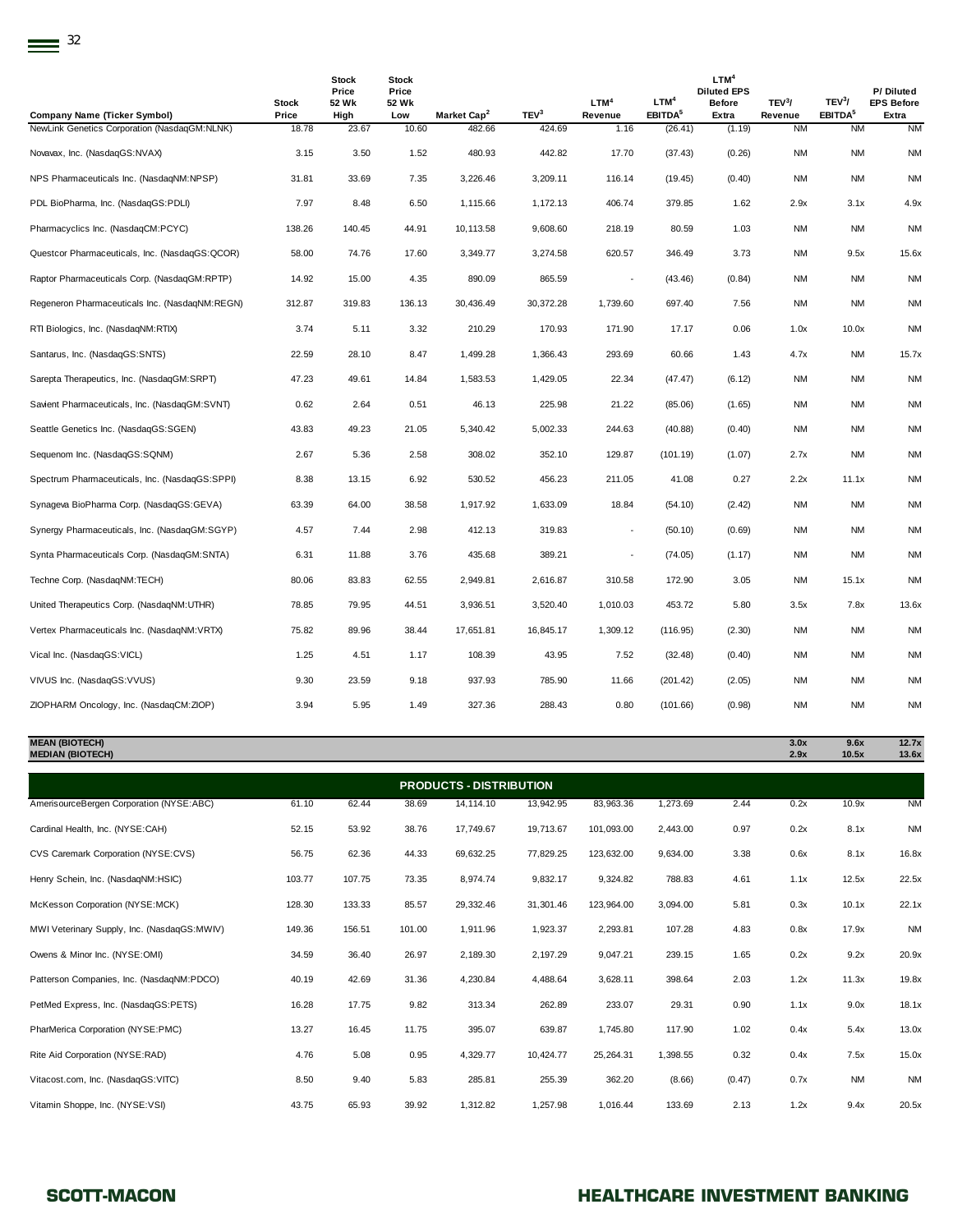| <b>Company Name (Ticker Symbol)</b> | <b>Stock</b><br>Price | <b>Stock</b><br>Price<br>52 Wk<br>High | <b>Stock</b><br>Price<br>52 Wk<br>Low | Market Cap <sup>2</sup> | TEV <sup>3</sup> | LTM <sup>4</sup><br>Revenue | LTM <sup>4</sup><br>EBITDA <sup>5</sup> | LTM <sup>4</sup><br><b>Diluted EPS</b><br><b>Before</b><br>Extra | TEV <sup>3</sup> /<br>Revenue | TEV <sup>3</sup> /<br>EBITDA <sup>5</sup> | P/Diluted<br><b>EPS Before</b><br>Extra |
|-------------------------------------|-----------------------|----------------------------------------|---------------------------------------|-------------------------|------------------|-----------------------------|-----------------------------------------|------------------------------------------------------------------|-------------------------------|-------------------------------------------|-----------------------------------------|
| Walgreen Co. (NYSE:WAG)             | 53.80                 | 56.84                                  | 31.88                                 | 50,841.22               | 54,200.22        | 72,217.00                   | 4,859.00                                | 2.56                                                             | 0.8x                          | 11.2x                                     | 21.0x                                   |
|                                     |                       |                                        |                                       |                         |                  |                             |                                         |                                                                  |                               |                                           |                                         |
| <b>MEAN (DISTRIBUTION)</b>          |                       |                                        |                                       |                         |                  |                             |                                         |                                                                  | 0.7x                          | 10.0x                                     | 19.0x                                   |
| <b>MEDIAN (DISTRIBUTION)</b>        |                       |                                        |                                       |                         |                  |                             |                                         |                                                                  | 0.7x                          | 9.4x                                      | 20.1x                                   |
|                                     |                       |                                        |                                       |                         |                  |                             |                                         |                                                                  |                               |                                           |                                         |
| <b>MEAN (PRODUCTS)</b>              |                       |                                        |                                       |                         |                  |                             |                                         |                                                                  | 2.5x                          | 11.2x                                     | 17.5x                                   |
| <b>MEDIAN (PRODUCTS)</b>            |                       |                                        |                                       |                         |                  |                             |                                         |                                                                  | 2.5x                          | 11.0x                                     | 18.6x                                   |

1) Source: Financial Information from SEC filings and other publicly-available sources

2) Market Cap: Total Value of Company's Stock; Equal to the Number of Shares Outstanding Times the Price per Share

3) TEV (Total Enterprise Value): Market Capitalization Plus Debt Less Cash

4) LTM: Latest Twelve Months

5) EBITDA: Earnings Before Interest, Taxes, Depreciation and Amortization

6) NA: Not Available

7) NM: Not Meaningful

Copyright 2013 © Scott-Macon, Ltd.

### *Note: Disclaimer*

*In the preparation of the information contained in this document, Scott-Macon, Ltd. has endeavored to present information that is as accurate and current as possible from sources believed to be reliable. However, inadvertent errors can occur. Therefore, the information is provided "as is", without any representation or warranty of any kind, expressed or implied. Any reproduction, retransmission, republication, or other use of all or part of this document is expressly prohibited, unless written permission has been granted by Scott-Macon, Ltd. All other rights are reserved.*